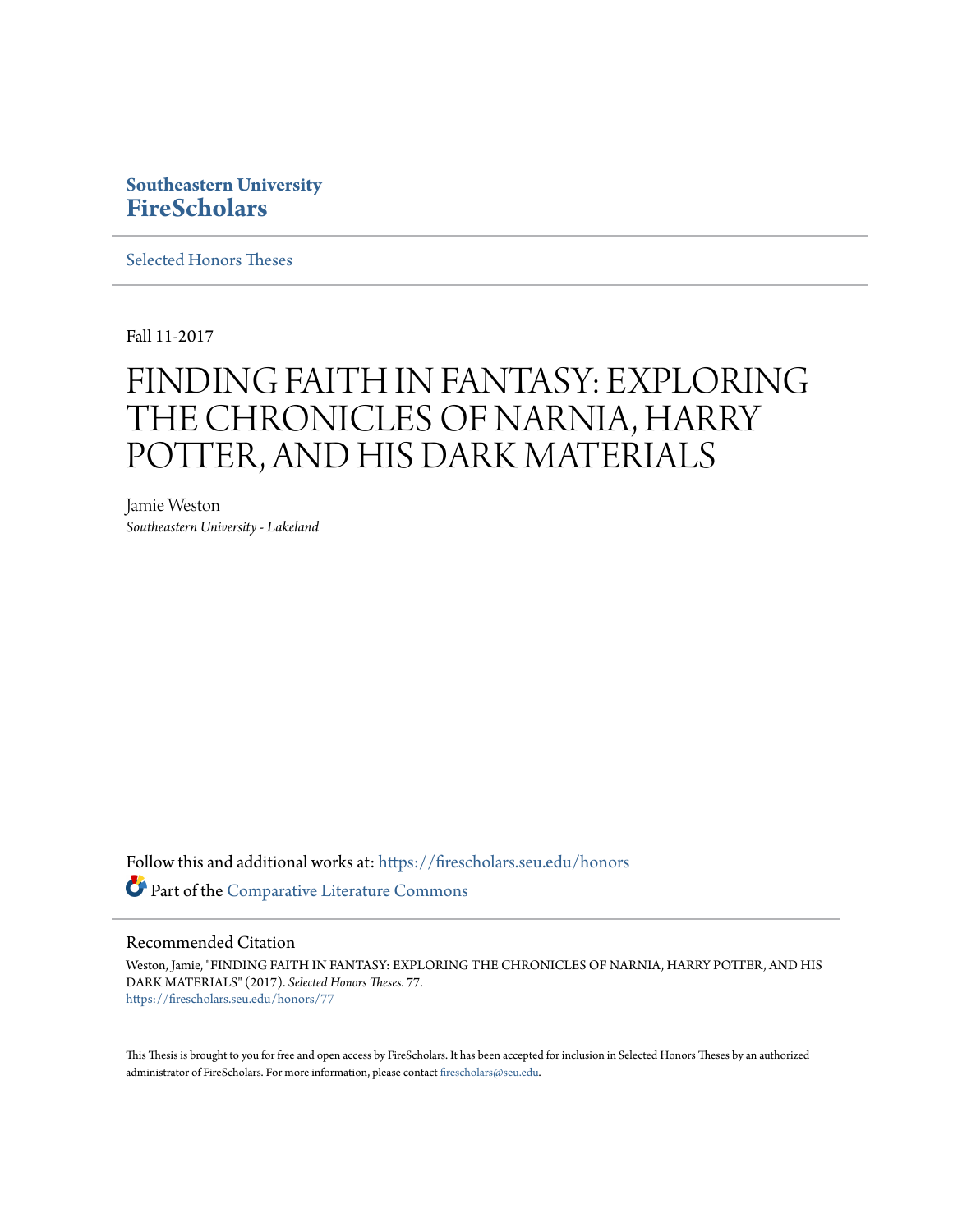# FINDING FAITH IN FANTASY: EXPLORING *THE CHRONICLES OF NARNIA*, *HARRY POTTER*, AND *HIS DARK MATERIALS*

by

Jamie Leahann Weston

Submitted to the Honors Program Committee

In partial fulfillment

Of the requirements for University Honors Scholars

Southeastern University

2017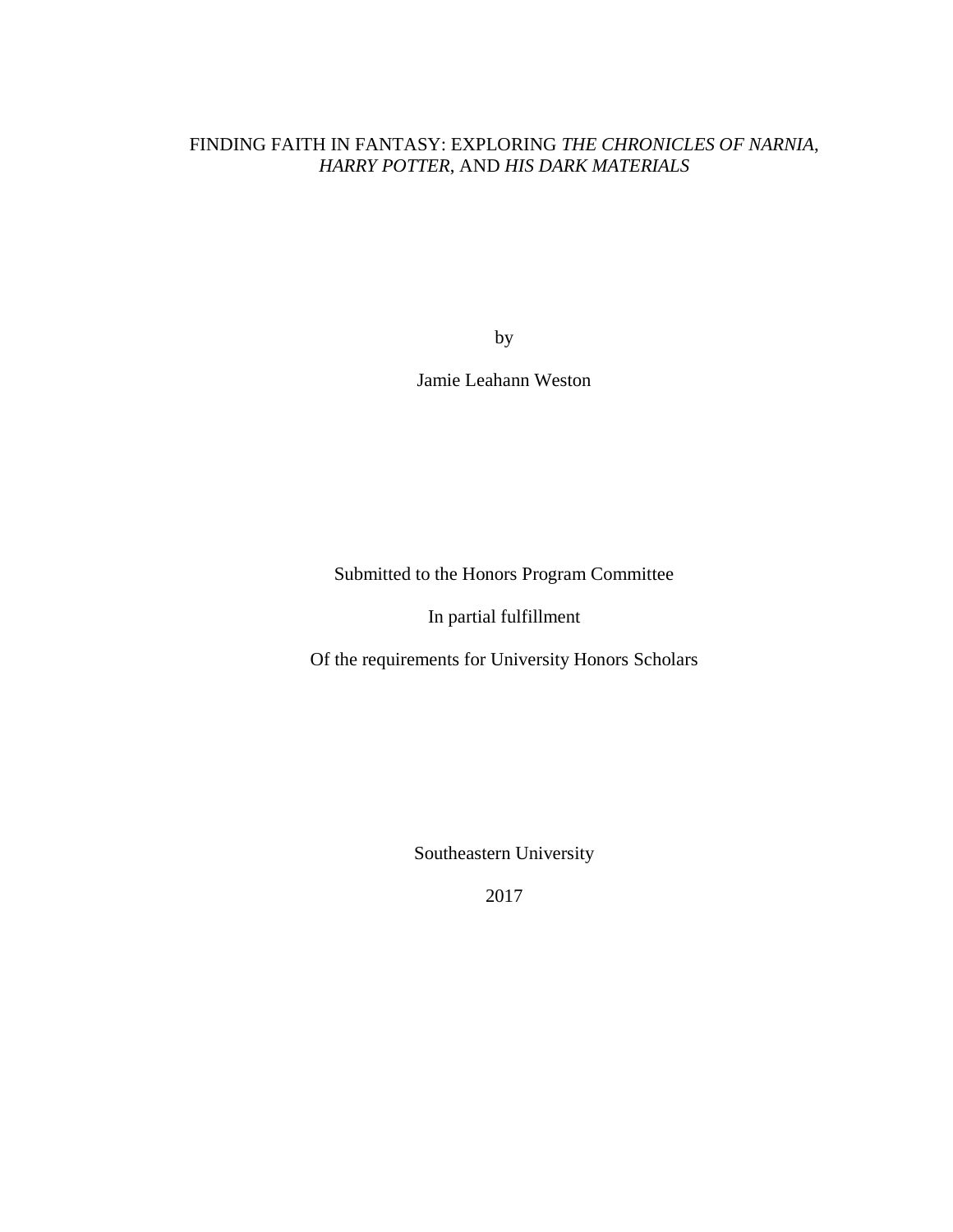Copyright by Jamie Leahann Weston

2017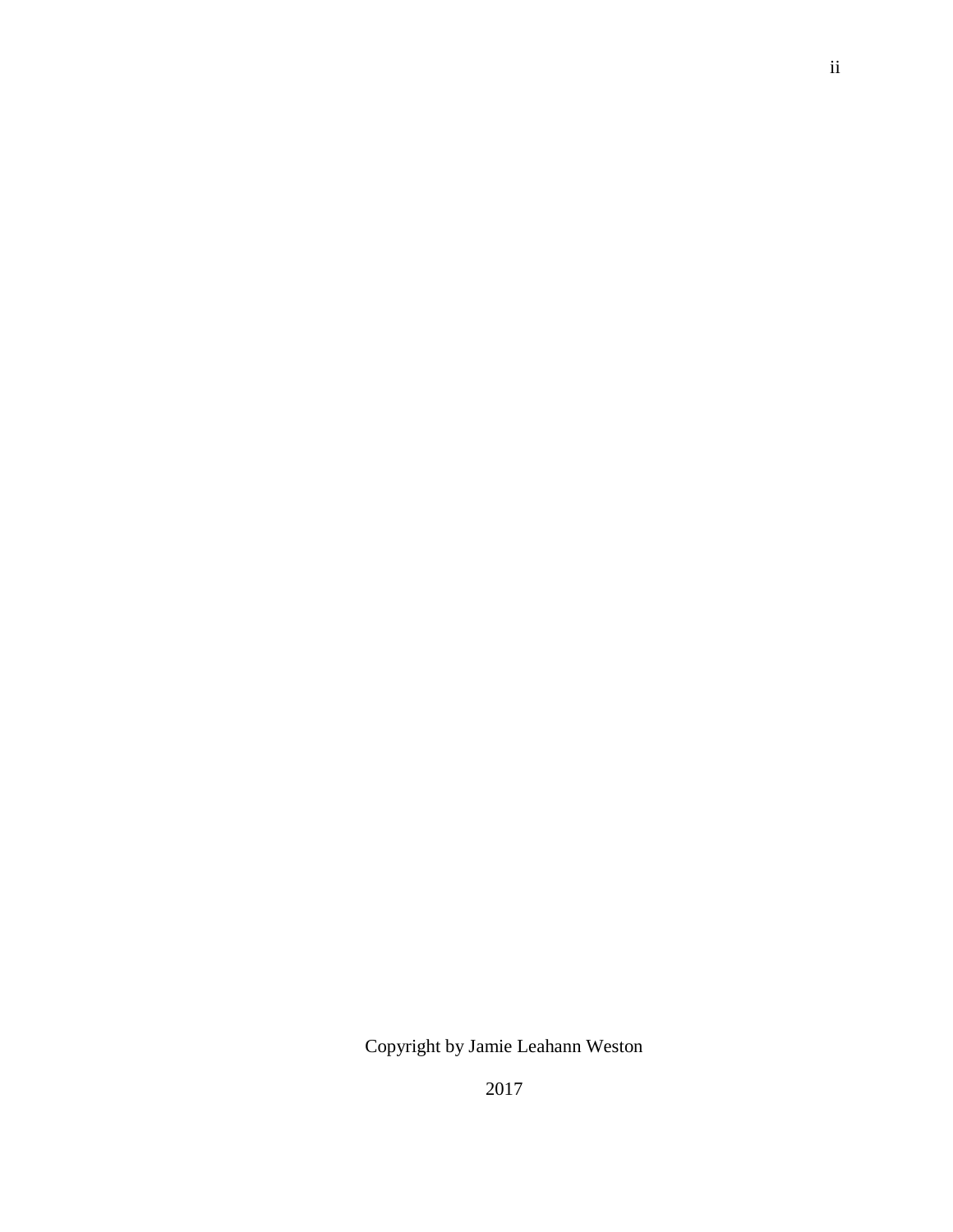# ABSTRACT

Fantasy is often a controversial topic within the Christian community, especially when magic is involved and religious ideals are tested. This controversy is explored and questioned through the advocating of the creative, intellectual, and spiritual qualities of Fantasy that are positive and encouraging for a Christian, and by analyzing the presence and value of these qualities within three famous fantasy series, *The Chronicles of Narnia*, *Harry Potter*, and *His Dark Materials*.

# KEY WORDS

Fantasy, Fantasy Literature, Christianity, Magic, The Chronicles of Narnia, Harry Potter, His Dark Materials, C.S. Lewis, J.K. Rowling, Philip Pullman, J.R.R. Tolkien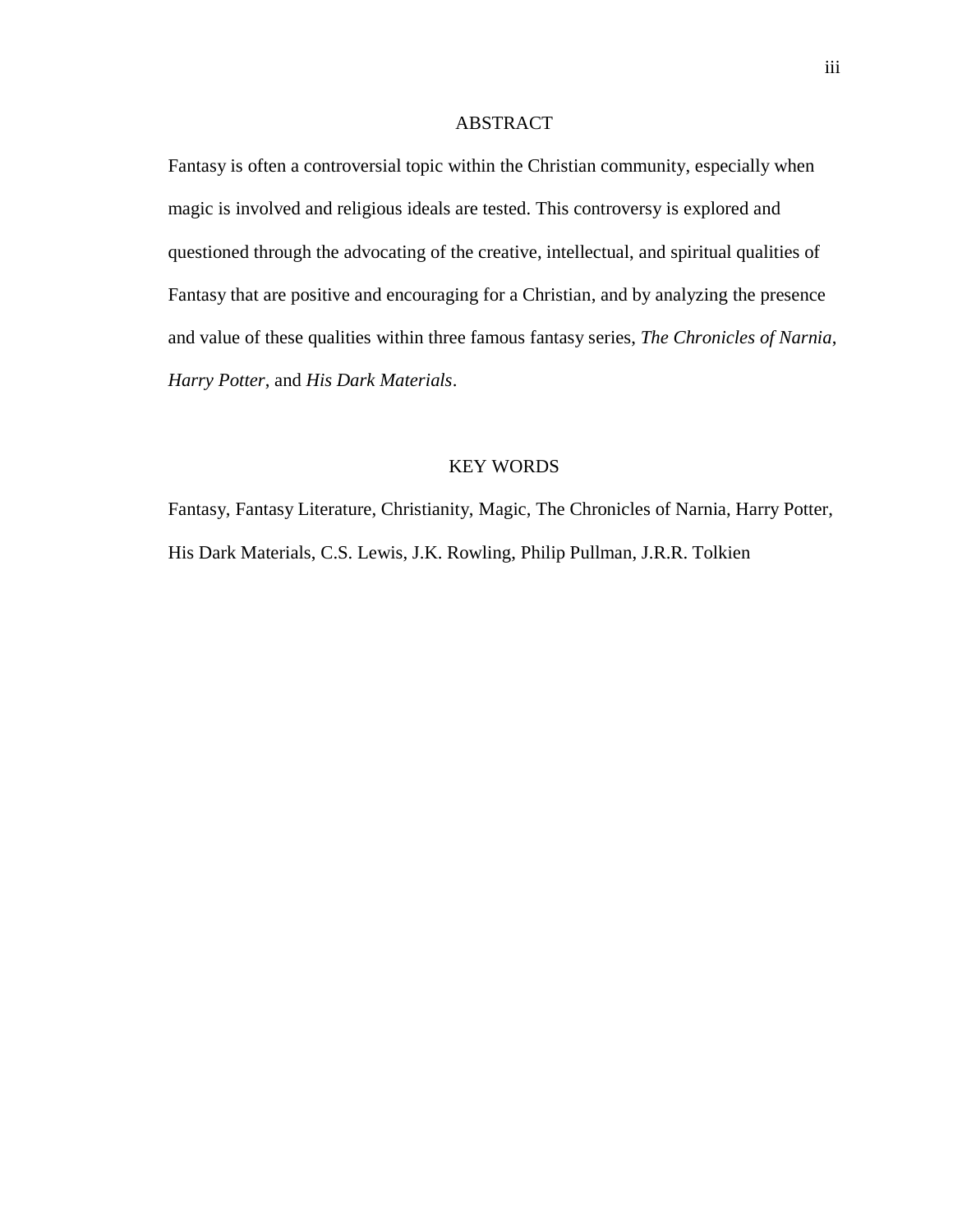# TABLE OF CONTENTS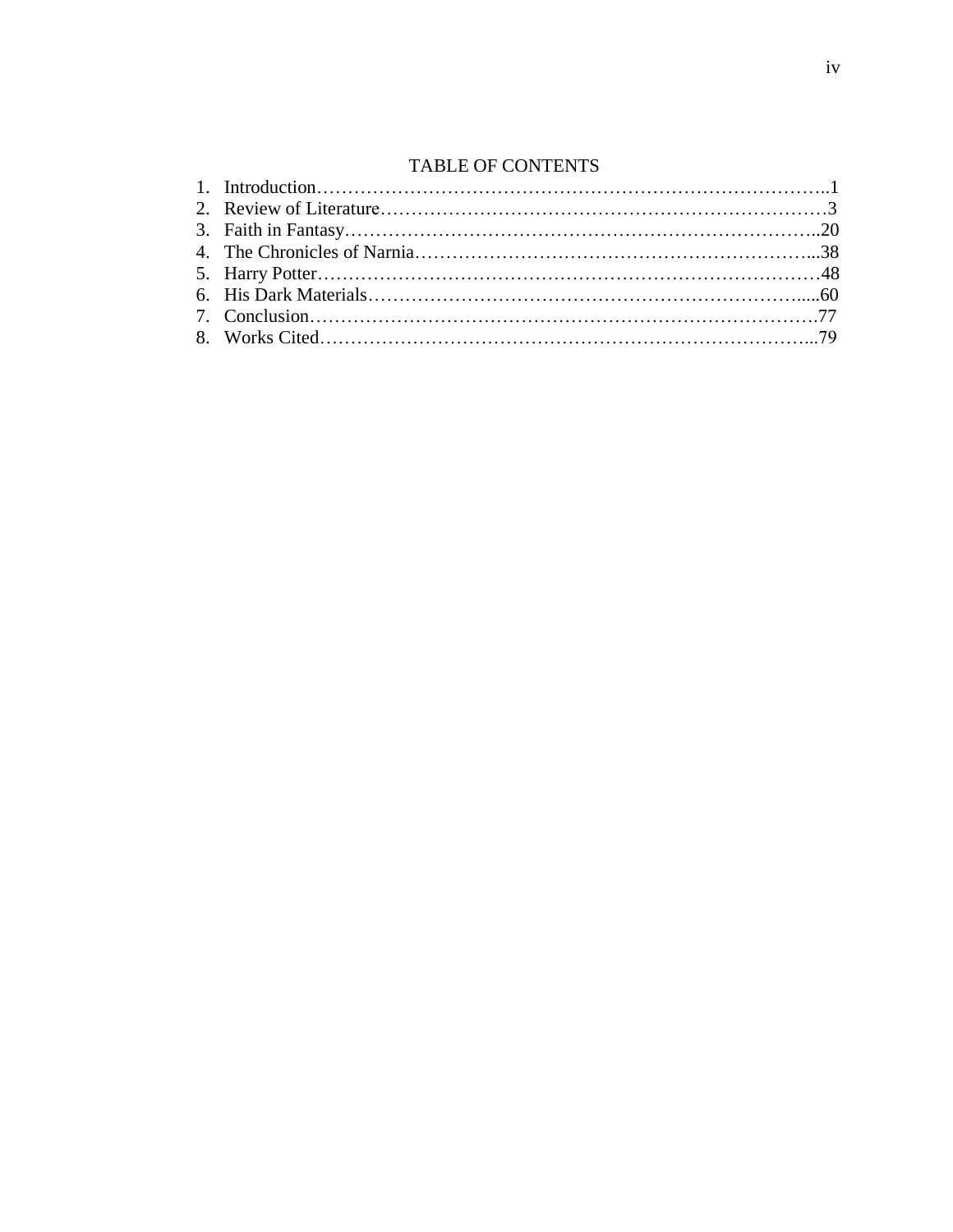# **Finding Faith in Fantasy: Exploring** *The Chronicles of Narnia***,** *Harry Potter***, and** *His Dark Materials*

#### **Introduction**

Stepping into a wardrobe to find a snow-covered lamppost. Walking through a train station wall onto a hidden platform. Crossing through the lights of the Aurora Borealis to arrive in another universe. This is what one delightedly witnesses when diving into a fantasy novel. Some eagerly turn pages with eyes moving quickly, feasting on every word. Others calmly sit, absorbing the words that melt into images inside their minds, awe-struck. Fantasy is a genre for the creative, the imaginative, the adventurous, the passionate, the loyal, and the thoughtful. What could be bad about fantasy?

*The Chronicles of Narnia* by C.S. Lewis is a famous fantasy series of seven books, written in the 1950s and considered a classic that has impacted and inspired fantasy literature since its creation. Lewis's Christian beliefs have impacted and given deep meaning to the texts, especially for Christians. J.K. Rowling's *Harry Potter* series is perhaps the most well-known fantasy series in the world today. Since the series is about a young wizard who attends a boarding school focused on the teaching of magic, the series sparked controversy in religious communities. Philip Pullman wrote the popular fantasy triology *His Dark Materials* which gained more fame after the first book, *The Golden Compass*, was adapted into a film. Pullman, a proud atheist, incorporated anti-religious ideas into his series, producing a negative reaction from Christians, who boycotted *His Dark Materials* and encouraged the bad reputation of the series.

All three of these series that are usually directed towards children and young adults have been perceived differently by the Christian community, yet all are considered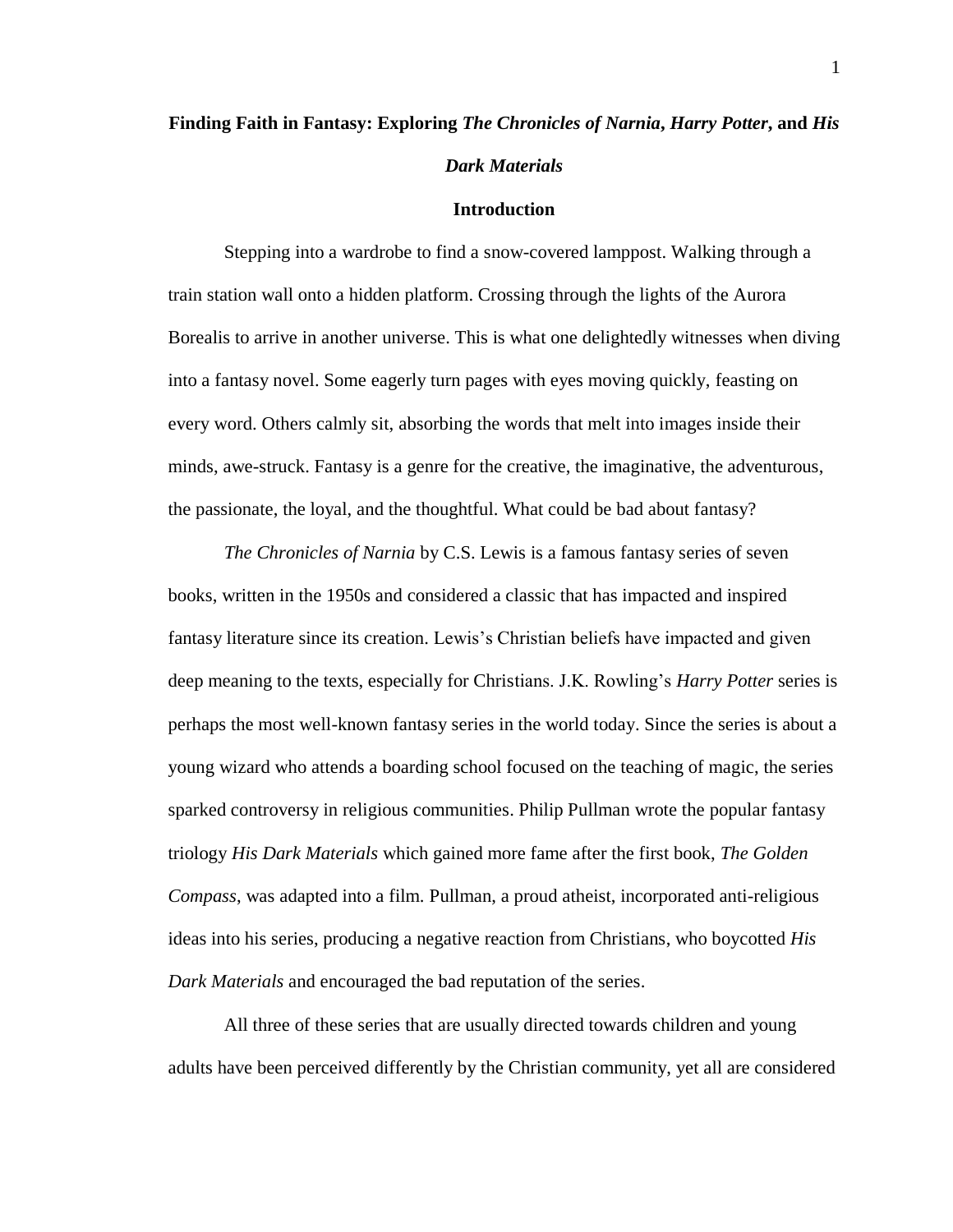famous and impactful fantasy series that are laced with magic and the supernatural. Controversy exists in the Christian community over *Harry Potter* because of the prominent use of magic, and over *His Dark Materials* because of the atheistic ideals. Magic and atheism are often mixed and distinguished as anti-Christian, thus supporting the Christian community's negative response to fantasy, since the majority of fantasy literature involves magic. Yet, this understanding begins to break down when one steps back and questions why *The Chronicles of Narnia* is accepted by Christians if it includes magic. If the magic in *Narnia* and other series like it are accepted, why can't all fantasy that seemingly presents the same kind of anti-Christian themes be accepted?

From a Christian perspective and with support from scholarly and expert sources, an exploration of how all fantasy has the ability to engage and inspire the imagination, encourage intellectual and moral growth, and illuminate spiritual themes and ideals for both children and adults, religious or not, will be presented. Following, C.S. Lewis's *The Chronicles of Narnia*, J.K. Rowling's *Harry Potter*, and Philip Pullman's *His Dark Materials* will be analyzed according to their imaginative, intellectual/moral, and spiritual elements to address the controversies of each series and argue that each series, and therefore all fantasy literature, can be received positively in the Christian community. Research questions include:

- How does fantasy literature affect one's faith?
- What makes fantasy literature Christian-worthy; what characteristics of fantasy literature appeal to the Christian faith?
- Should fantasy literature be judged according to authors' intentions?
- Is the presence of magic in fantasy literature a positive or negative quality?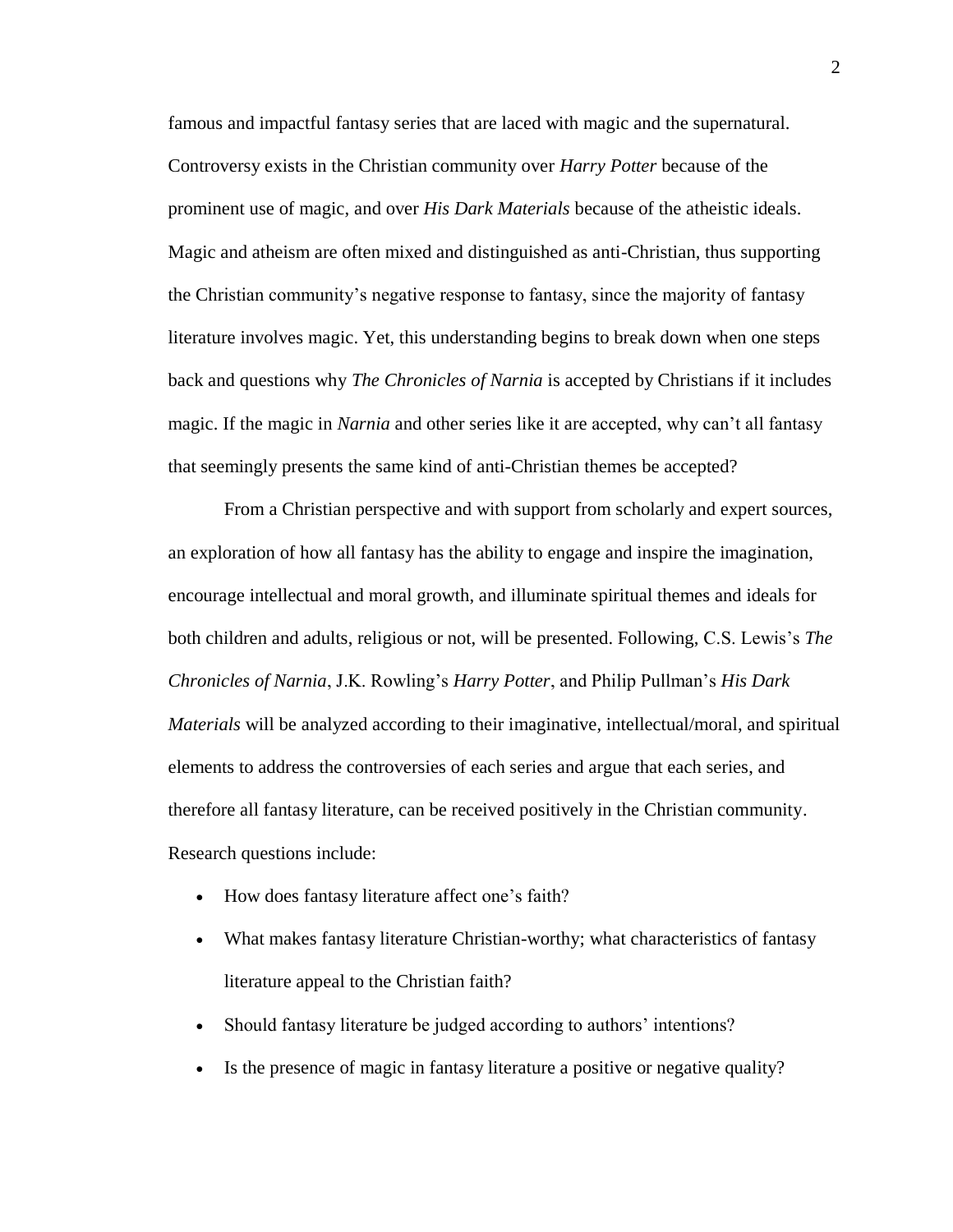### **Review of Literature**

Many religious and/or literary scholars have sought out exploring fantasy literature's qualities and effects on readers, usually children and young adults, and its impact within the Christian community. Many argue that fantasy is rich with Christian themes and moral ideals that help readers grow mentally, ethically, and spiritually. Scholarly sources that dissect Fantasy and/or discuss the significance of the genre within the Christian faith will be presented first. The following sources that focus on analyzing the three fantasy series, *The Chronicles of Narnia*, *Harry Potter*, and *His Dark Materials*, will be organized by the series they primarily discuss. Although, many of the sources will be used in more than one section.

#### Faith in Fantasy

In "Religion and Literature," T.S. Eliot discusses how a person should criticize all literature from a definite theological and ethical standpoint. By exploring different kinds of religious texts, he explains that literature is more than well-written language; there is a special spiritual awareness for religious writers, and a Christian work should be written unconsciously, instead of deliberately. Then, Eliot examines how people separate literary judgment from religious judgment, both as writers and readers, but goes on to say how this is a bad separation since literature can have a large influence on one just as spirituality does. Eliot concludes by stating that if one reads many texts and develops criticism according to his or her principles, a text will not have the ability to influence a person too much in a negative way.

Belden C. Lane explores how setting and story play a role in the religious imagination in "Fantasy and the Geography of Faith." Lane discusses how the human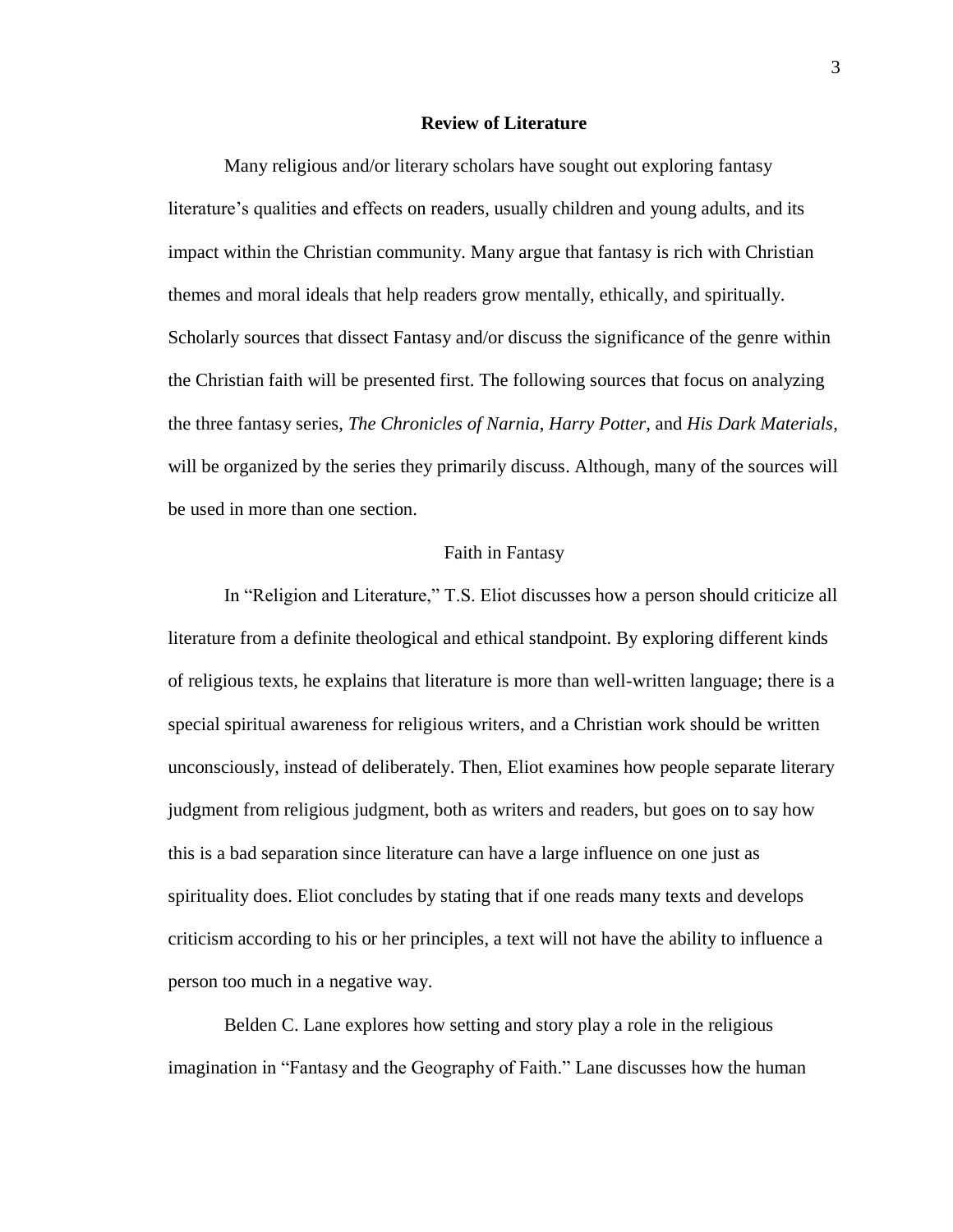spirit has always been attracted to imaginary, new places that inspire certain longings for such worlds (just as we yearn for the Kingdom of God) which ultimately help people better understand reality, and he gives specific Biblical references where storytelling and places, real and imaginary, are presented and support the idea that imagination encourages faith. Faith is impossible without having an active and open imagination, thus fantasy can help us better understand our faith and the world we live in.

In the article "C.S. Lewis' Mythopoeia of Heaven and Earth: Implications for the Ethical and Spiritual Formation of Multicultural Young Learners," Seung Chun Lee starts by examining how children's values are affected by their schools and teachers, and presents the hypothesis that fantasy literature can help cultivate their morals, using C.S. Lewis's and J.R.R. Tolkien's philosophies as support. Lee presents a major controversy behind myths––they can be considered a waste of time because they are just fiction––but argues that fantasy offer new avenues of seeing real life truth. He provides Lewis's defenses of myths and Tolkien's idea that there are three structural components of fantasy stories that can influence the reader: discovery, escape, and consolation. These components were originally described by Tolkien in "On Fairy-Stories" which is summarized below, including more information about each component. Lee also discusses how one must approach fantasy literature, and how Lewis's *Narnia* can appeal to many religions and moral backgrounds. To conclude, Lee states how Tolkien's three structural elements of fantasy can affect children: recovery can lead a child to have a better self-image, escape can build his or her self-esteem, and consolation can give the child a self-ideal to aspire to.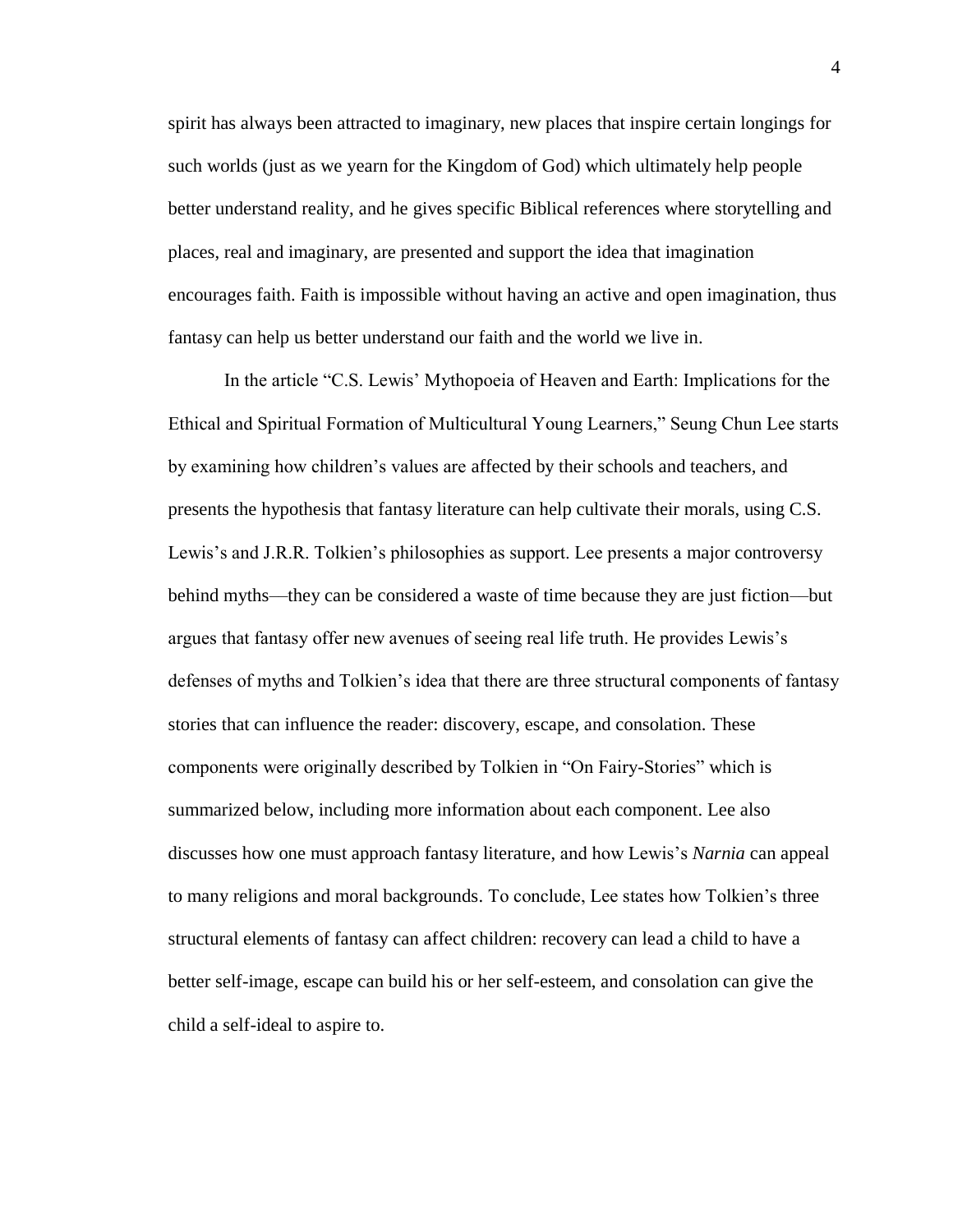In the short text "On Stories," C.S. Lewis discusses the importance of Story in everyday life. He presents the idea that literature is sometimes seen as escaping reality, leaving the reader unsettled, but argues against that idea by saying that the happiness and simple, attainable pleasures displayed in stories allow the reader to relish those pleasures in life. Lewis also praises stories for giving the reader profound internal experiences, different kinds of excitement and surprise, and a search for underlying themes that connect with reality. The chapter ends with Lewis focusing on the fact that Story and reality share the same tension between theme and plot, that people strive for a certain ideal state but are always redirected by everyday events. Story sometimes allows people to grasp both.

In "Is Harry Potter Christian?" Dan McVeigh seeks to give the *Harry Potter* series a Christian label by comparing it with other British Romantic tradition "children's literature" that authors Samuel Taylor Coleridge, William Wordsworth, C.S. Lewis, and J.R.R. Tolkien wrote, along with novels *Tom Brown's School Days* and *Marjorie Dean*. While this article was written at the time when only four of the *Harry Potter* books were published and the first film was released, McVeigh promotes that the series feeds children's imaginations, relates to their everyday concept of growth and education, and follows the character and plot footsteps of the novels mentioned above that were approved by Christians. McVeigh concludes the article stating that child-like faith, promoted by *Harry Potter* and other children's literature, is what allows one to enter the Kingdom of Heaven.

Kathleen Norris wrote *Amazing Grace: A Vocabulary of Faith* to explore the language of Christianity. In each chapter of her novel, she reflects on words such as *faith*,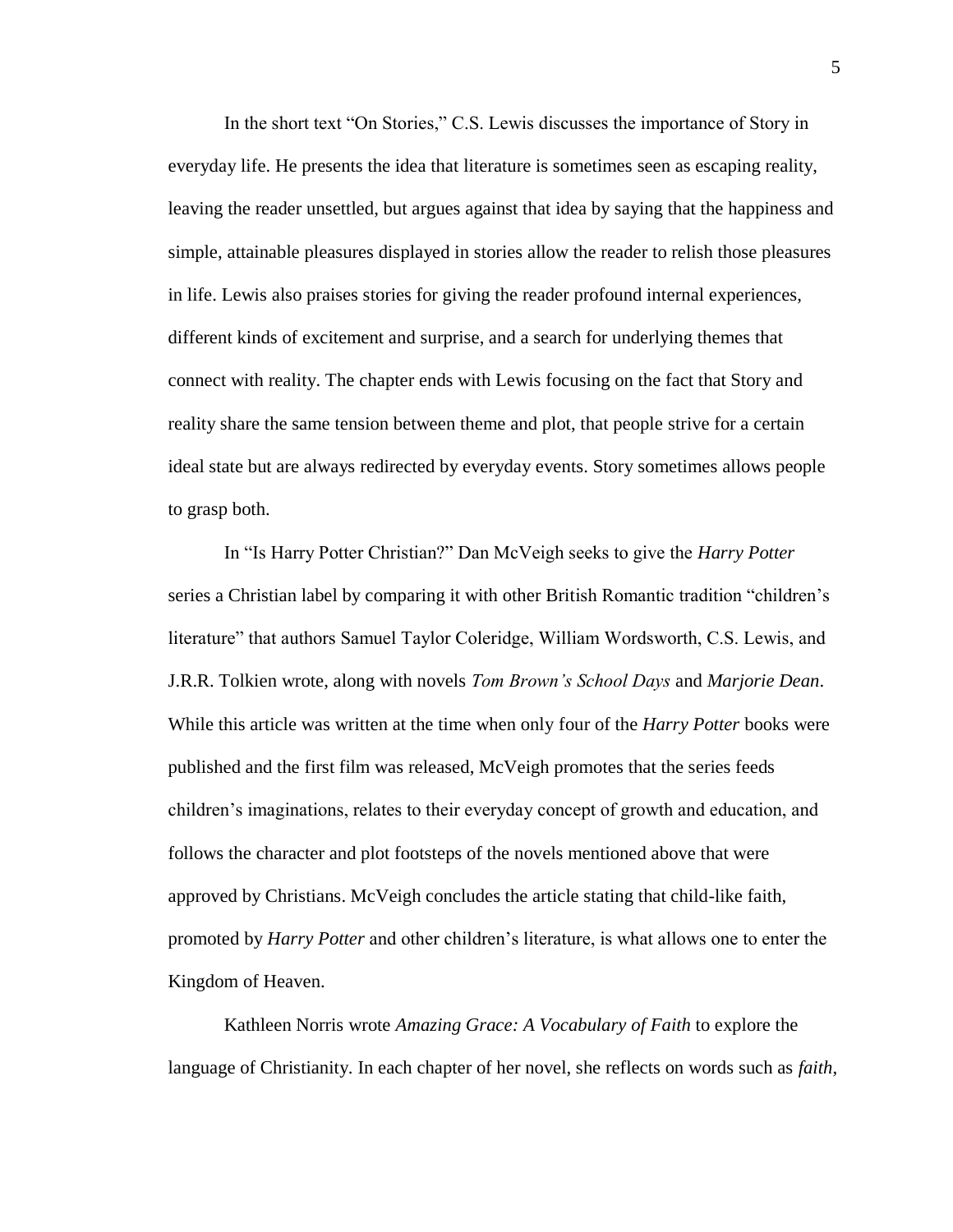*judgment*, *theology*, and *salvation*––words that have become heavy and abstract in the Christian faith and are hard to attach understandable meaning to. Her chapter on *imagination* provides insights that are helpful in the conversation about the imaginative depth of fantasy.

"Killing God? Secular and Spiritual Elements in Some Recent Literature for Children" by Geoff Robson is a summary and evaluation of several young adult texts, highlighting both secular and religious components in each tale. Robson discusses many young adult literature novels to expand upon Christian and anti-Christian themes in young adult literature, but his most detailed analyzes are about the prominent series, *His Dark Materials* and *Harry Potter*. *His Dark Materials* is considered one of the most anti-Christian of the group, while Rowling's *Harry Potter* and some of the other shorter texts are more encouraging of Christianity. In the conclusion, Robson ends on a positive note, saying each work inspires adolescents to find spiritual meaning within life and overcome the evil obstacles thrown their way.

J.R.R. Tolkien seeks to vividly define and discuss the use of fairy tales and fantasy in his essay "On Fairy-Stories." He begins by giving the definition of a fairy tale, describing what it is not and what needs to be involved in the story to make it a fairy tale, such as the supernatural. Next, he discusses the origin of the fairy tale, eliminating all genres that could be mistaken for fairy tale such as "traveller's tales," science fiction, and beast tales, and then points out that one must study the origin of language to understand the origin of stories. Tolkien moves onto discussing children, the general audience of the fairy story, and what the function and values of fairy stories are. He dissects the term *fantasy*, describing it as Art and how it works uniquely in fairy stories differing from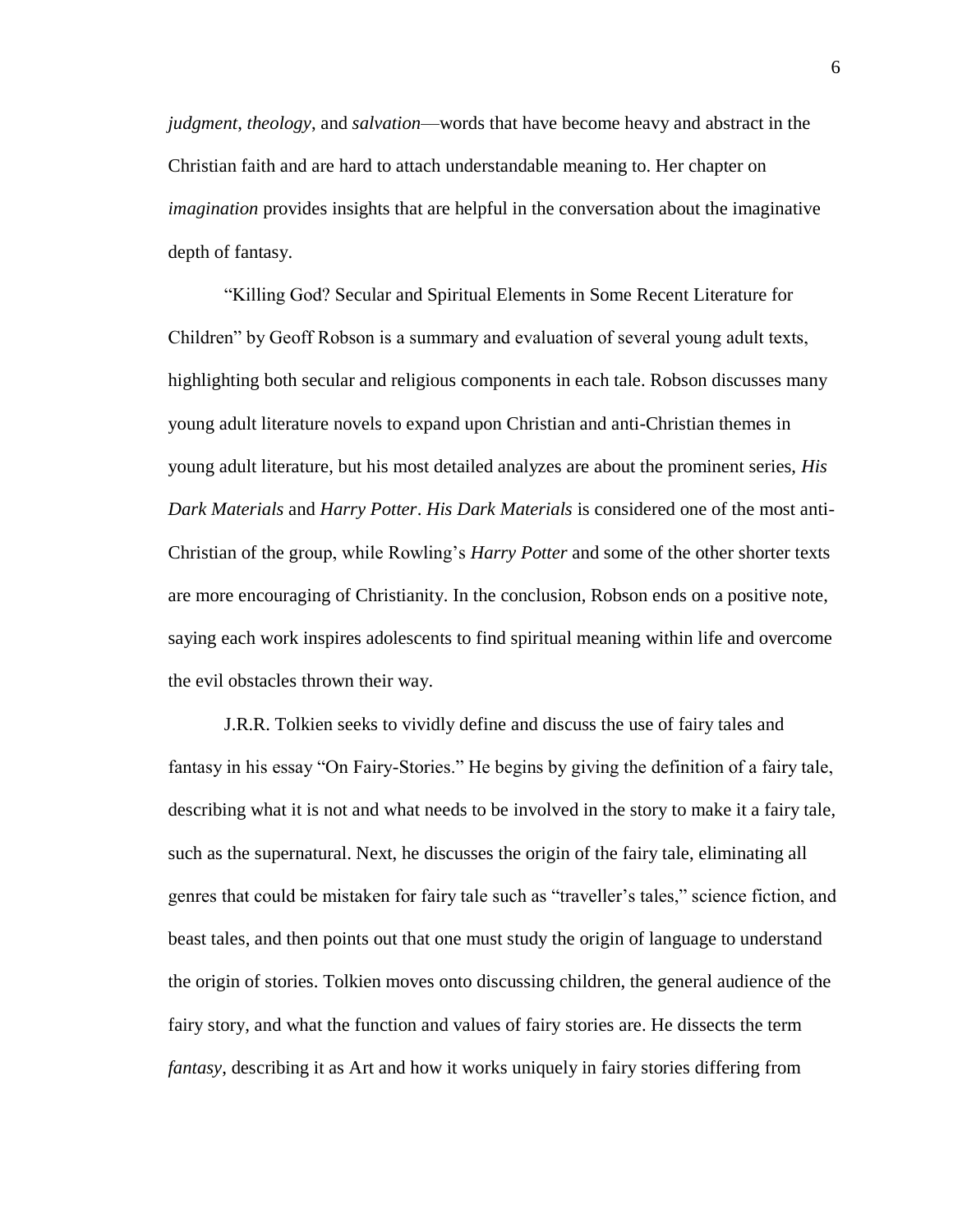other forms of art, such as drama and magic tricks. The imagination allowing one to discover a different world thus rediscovering the ordinary, yet beautiful details of reality; the fairy story as escapist pleasure where people can escape their distorted, dark, or immoral views of reality and find freedom in the true, universally accepted moral laws of the world; and the emotional consolation of the joy or desire for a supernatural world that will provide one with unlimited happiness or satisfaction, which is often manifested in myths as life after death: all are values one can find within the fairy story. In the epilogue, Tolkien says there is a "joy" that marks true fairy stories (the happily ever after), and one can find the essence of fairy stories within the Gospels. This essay is a useful source for discussing why fantasy can be regarded positively in the Christian faith.

Every scholar encourages the reader to dive into literature, especially fantasy, without denying his or her spiritual and/or moral judgement, but using fantasy to build it. Many of the following sources that primarily focus on analyzing each series also tend to discuss the overall fantasy genre's effect on children as well.

# Lewis's *Narina*

In his book, *Into the Wardrobe: C.S. Lewis and the Narnia Chronicles*, David C. Downing vividly explores the *Narnia* series and highlights the intellect and imagination of C.S. Lewis. Downing offers a brief biography of Lewis's life, describes Lewis's inspiration for and creation of each book, and discusses the spirituality, morality, and classical and medieval elements of the series. He also writes about Lewis's literary artistry and the meaning of names in *Narnia*. In Downing's discussion of the spiritual and moral qualities of *Narnia*, the reader is given insight into how Lewis incorporated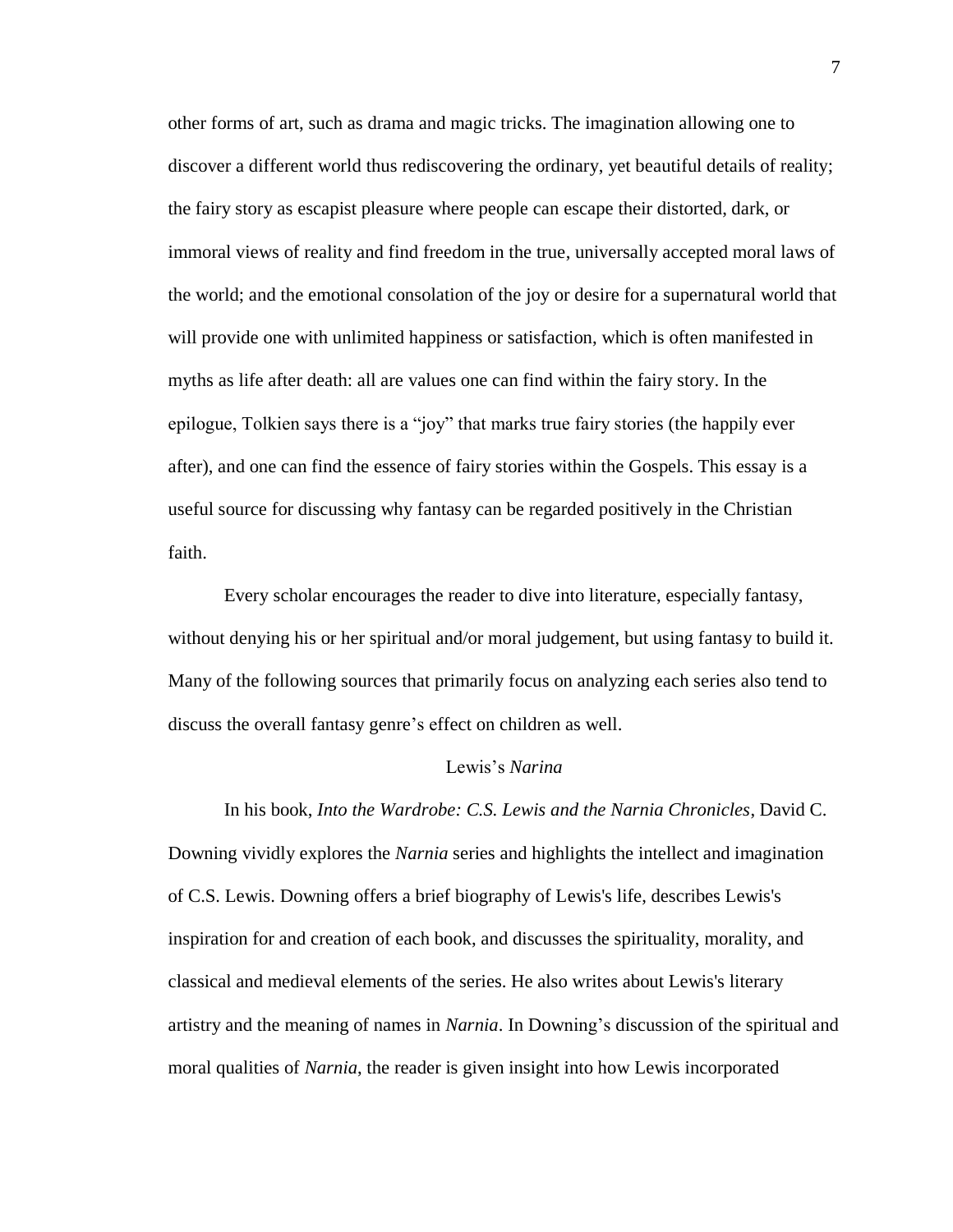Christian themes and God as Aslan into the series, and the many lessons on morals in the books that can appeal to both Christians and those with other beliefs.

Frank Furedi examines the negative reception of films with religious themes, including *The Lion, The Witch and The Wardrobe*, in "The Curious Rise of Anti-Religious Hysteria." Since C.S. Lewis wrote *The Chronicles of Narnia* conscious of the religious themes within his writing, it is not surprising that the film adaption would possess some Christian themes. Furedi states that the scornful response is from America's secular, liberal elite worried about religious propaganda influencing the general American public and possibly affecting American culture and politics. Religious movies often address moral issues and the bigger questions of life that everyone is interested in, thus they become popular. Yet, liberal elites are insecure and afraid of the encouragement of fundamentalist ideas that oppose their own liberal, secular values. This article offers a glance at a negative, secular response to *The Chronicles of Narnia* that is different from the usual accepting attitude towards the series present in the Christian community.

C.S. Lewis's ideas and beliefs about myth, and his own work with "mythmaking" are expounded upon in Maria Kuteeva's "Myth" from *Reading the Classics with C.S. Lewis*. After exploring several stages of Lewis's life where his outlook on "mythonomy," the study of the nature of myths, changed as his literary studies and spirituality changed, Kuteeva summarizes that Lewis considers myth as divine truth falling upon the human imagination. Kuteeva provides a plethora of examples where Lewis incorporates pre-Christian mythological ideas and details into his own motifs and characters in *The Chronicles of Narnia*. Next to the well-known Christian message of *Narnia*, the myth parallels add an interesting classical, whimsical depth to the stories.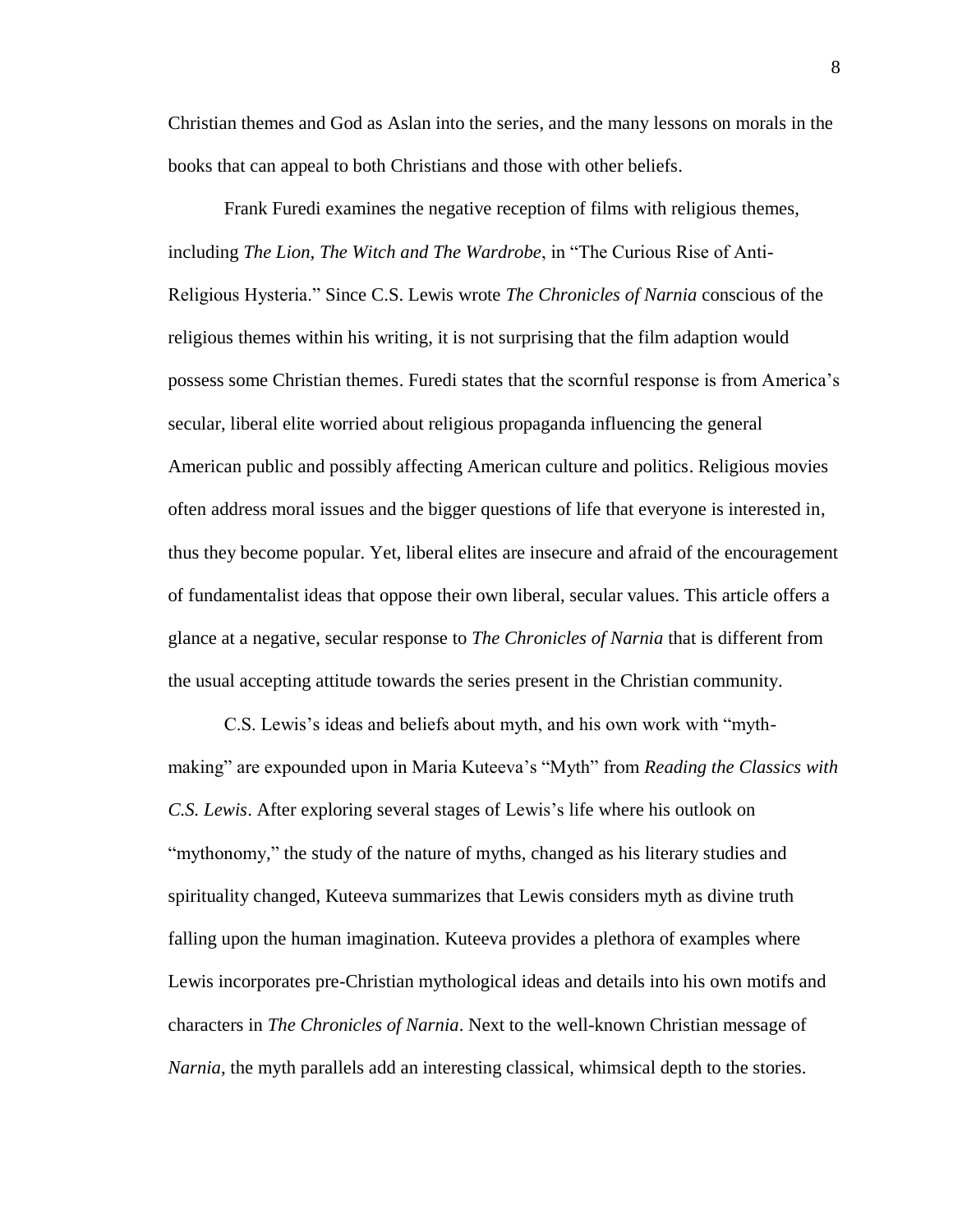C.S. Lewis wrote *Of Other Worlds* to discuss his views on Story and the kind of stories that are dear to him: fantasy. He seeks to highlight the virtues of Story itself, explore his own experiences with fairy tales and science fiction, and explain why fantasy should not be restricted to an adolescent audience. He mentions some of his thoughts and experiences when writing *The Chronicles of Narnia*, giving insight into how his popular series came into being.

In *The Magician's Book: A Skeptic's Adventures in Narnia*, Laura Miller highlights her experiences with *The Chronicles of Narnia* and explores the dimensions of the series outside of the usual theological, Christian dimensions. When Miller first read *Narnia*, she was ignorant of the underlying Christian themes and allusions, and it wasn't until someone pointed them out to her that she realized their significance in the series. As someone who left the Christian faith, she was not a fan of those themes, yet the series still had a great impact on her. As she grew up, the influence of *Narnia* remained with her and she wrote this novel to dive into the many other themes and ideas that the series contributes to childhood experiences and literature in general. Different from the positive, Christian opinions, Miller offers new thoughts on Aslan, Lewis's theology and beliefs behind *Narnia*, and how the series could even discourage aspects of Christianity for some readers.

Philip Pullman wrote "The Darkside of Narnia" to explain how Lewis's *Narnia* is not the wonderful accomplishment of children's fantasy that many individuals regard it as. He states that *Narnia* is a great story for children in a superficial way, but when reading it more attentively, it can support life-hating ideology, sexism, racism, and it can take advantage of the emotions evoked by the story of Christ's crucifixion and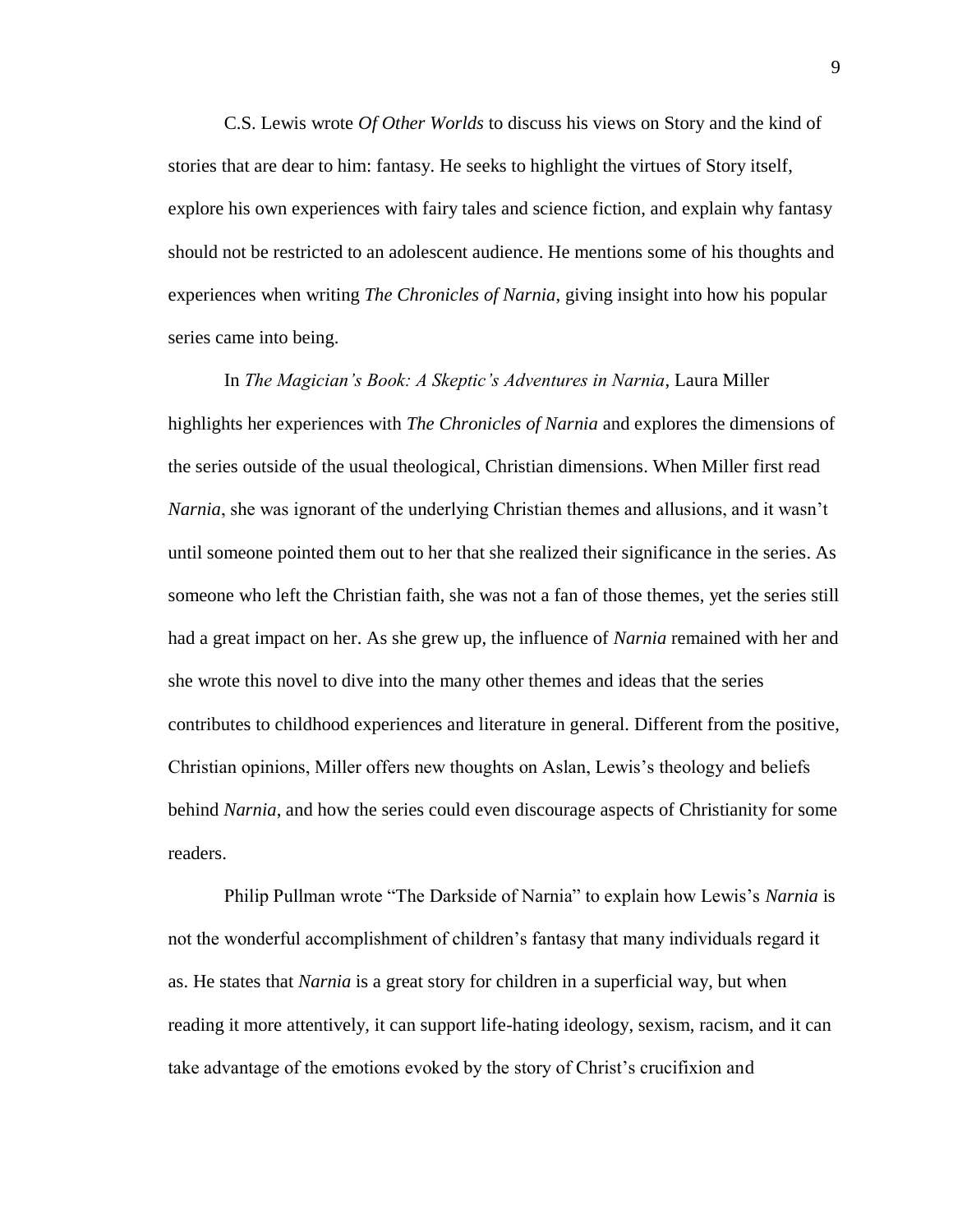resurrection. Pullman provides a more negative outlook on *Narnia*, and it is interesting that he is also the author of a well-known fantasy series (*His Dark Materials*).

The goal in the discussion of *The Chronicles of Narnia* is to present ideas on a fantasy series openly accepted by the Christian community that offers support for the fantasy literature and is considered safe. These articles offer different viewpoints of the series––some support the usual Christian approval and others point out more negative, or less popular opinions.

#### Rowling's *Harry Potter*

Amanda Cockrell presents the social context for the Christian attacks on the magic of the *Harry Potter* series in "Harry Potter and the Witch Hunters: A Social Context for the Attacks on 'Harry Potter.'" She states two reasons for the focused attacks could be the series' popularity, bringing it to the forefront of both children's and parents' minds, and the shift from the censorship of sex to the censorship of the occult in texts and media. Cockrell explores two answers to the question *why* do so many people see *Harry Potter*, in contrast with other fantasy works, as supportive of the occult, and not as fantasy: Harry lives in our real, contemporary world, and people who are against magic are parodied in the books. Cockrell points out that Rowling meant for the magic in *Harry Potter* to be seen as a skill or science to be learned, much like alchemy, yet it was not perceived this way. This article provides a background for the controversy over the *Harry Potter* series in the Christian community.

In the article "Harry Potter and Contemporary Magic: Fantasy Literature, Popular Culture, and the Representation of Religion," Laura Feldt uses *Harry Potter* to analyze the role of fantasy in the media and religion, and discusses the representation of magic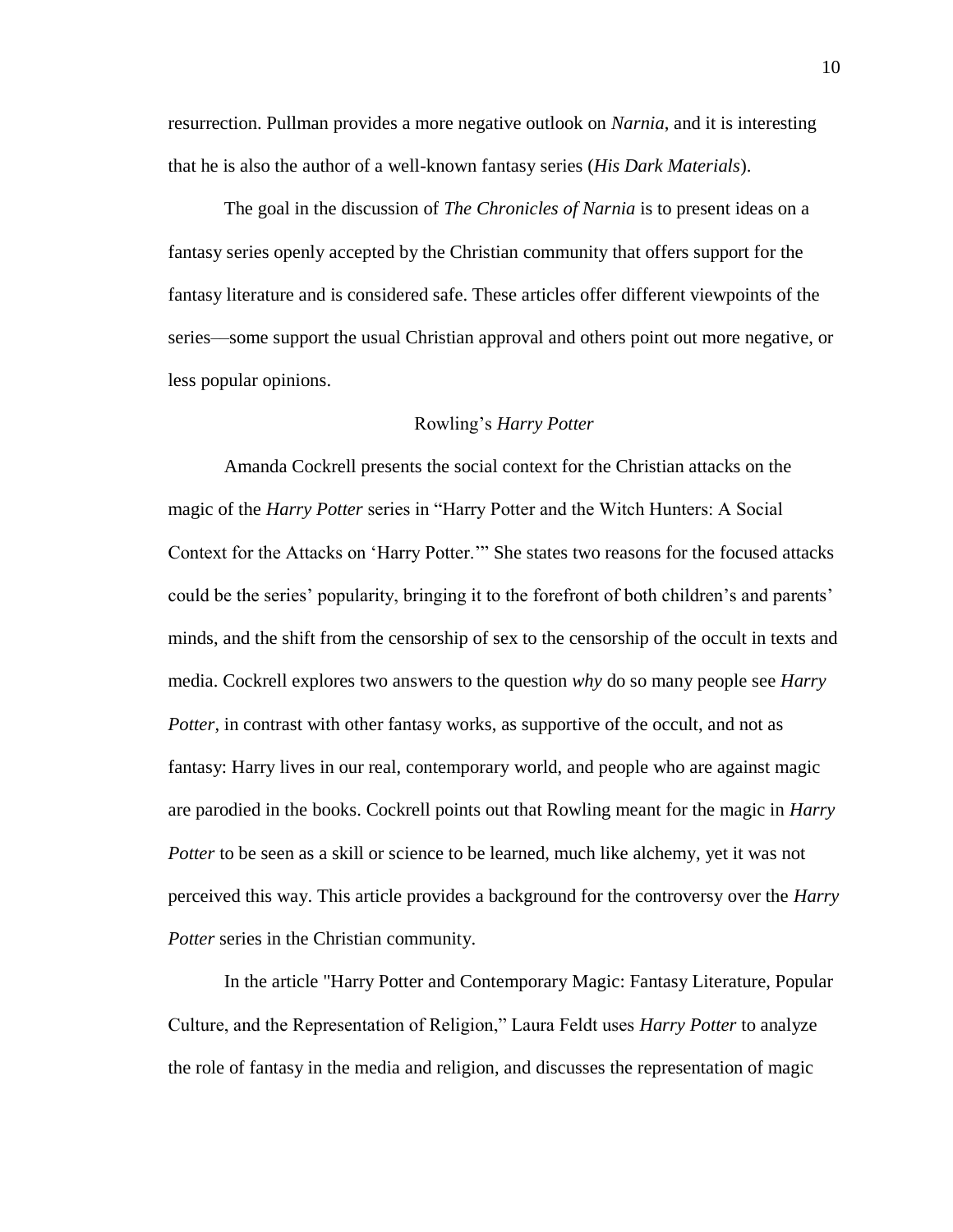within the series. Feldt examines the different reactions to the *Harry Potter* series from Christians, providing the idea that *Harry Potter* is "religious" or "secular" dependent upon who is reading it and his or her religious background. She also explores the representation of magic within the *Harry Potter* series, describing two types of magic displayed: everyday, ordinary magic and mysterious, deep magic. Feldt discusses the relationship between religion and magic, how fantasy can allow people to reflect on religion in new ways––some more seriously than others––and how the controversies over *Harry Potter* have inevitably moved in into the religious realm.

Emily Griesinger further explores the controversy over *Harry Potter* in "Why Read Harry Potter? J.K. Rowling and the Christian Debate," arguing that the series is not anti-Christian but includes Christian themes like C.S. Lewis's *Narnia*, and deserves better treatment as fantasy literature. Griesinger was encouraged by her job as a professor at a Christian university teaching Children's Literature to research the *Harry Potter* series and write this article. She highlights C.S. Lewis's and J.R.R. Tolkien's positive perspectives on fantasy and children's literature, dissects the magic within both *Harry Potter* and *Narnia*, pointing out the similarities, and assures that there are valuable moral and Christian lessons for children in the *Harry Potter* series. She states that Christian parents should take *Harry Potter* for what it is, a fantasy novel and nothing more, and explore how they can encourage their children to read, use their imagination, and help them pick out the positive spiritual themes like those in *Narnia*.

In "Harry Potter and the 'Deeper Magic': Narrating Hope in Children's Literature," Emily Griesinger explores the magic of the *Harry Potter* series in more depth. She introduces her topic by discussing the *Harry Potter* series' fame and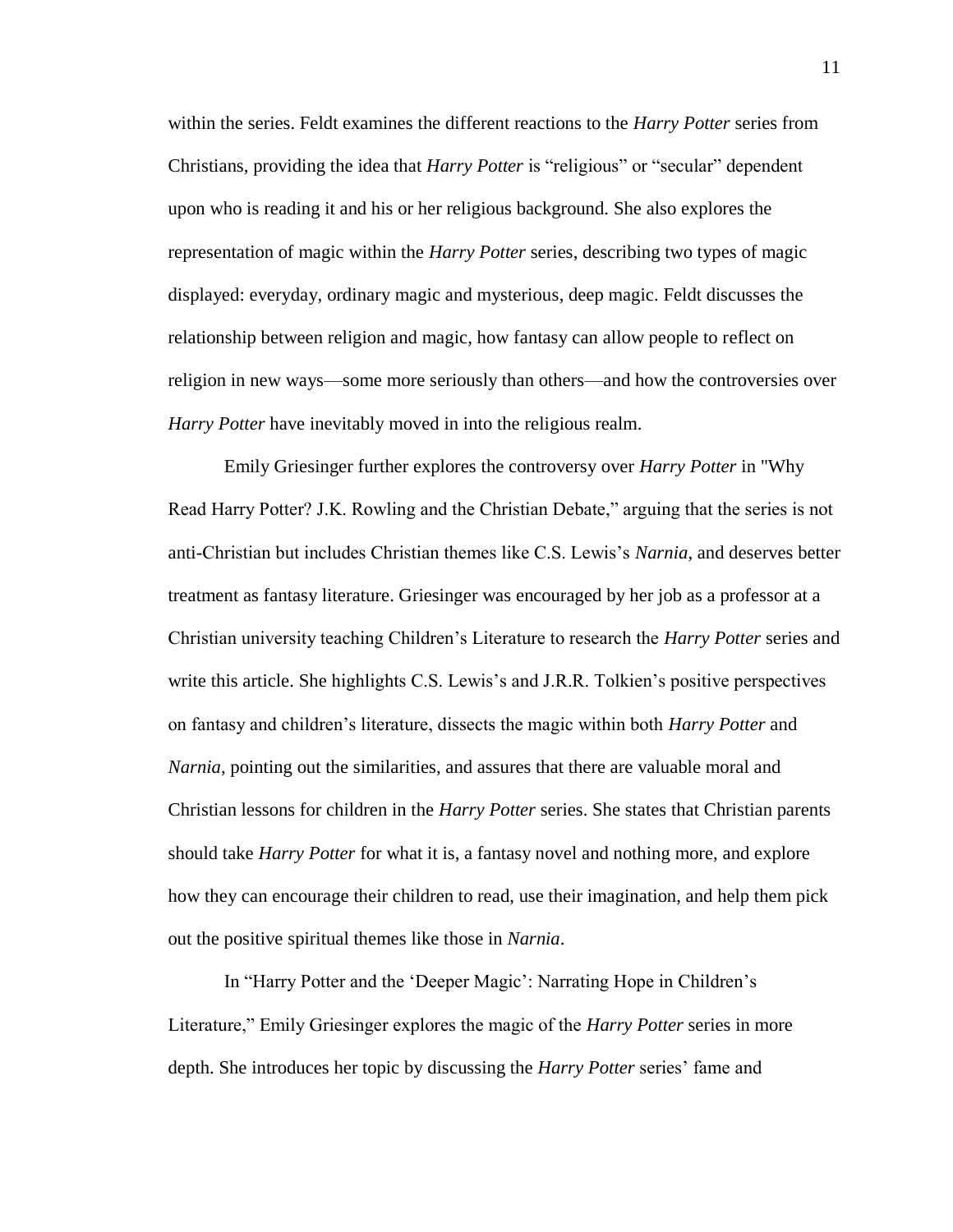controversy, and then dives in by talking about Christian eschatology and hope, which can be found in fantasy literature. Griesinger uses these ideas to review how *Harry Potter* can be used to communicate eschatology and hope though its "deeper magic," like that of C.S. Lewis's *The Chronicles of Narnia*. She proceeds to summarize the first four books of the *Harry Potter* series, pointing out the Christian themes and ideals of sacrifice and mercy, but she also points out the unknown grey areas of the unfinished (at the time) series. Griesinger concludes that despite the controversies over *Harry Potter* and it not being openly confirming of Christianity yet, it promotes hope and strength for readers to meet the trials of life and develop their faith.

In "The Trilemma Revised: Harry Potter and a Landscape of Moral Uncertainty," Rebecca Ingalls explores Christian rhetoric within C.S. Lewis's *Narnia* and J.K. Rowling's *Harry Potter*, picking out a three-part "trilemma" of rationalization called "Liar, Lunatic, or Lord?" which Lewis used in *Narnia* to rationalize that Jesus was the Son of God. The trilemma can also be considered present in *Harry Potter*. Ingalls starts by explaining the trilemma further through C.S. Lewis's beliefs and how he reflected them in his writing. Next, she goes over the controversy of *Harry Potter*, and then, dives into analyzing the two series, applying the trilemma to them and picking out the Christian themes.

Alice Mills wrote "Harry Potter: Agency or Addiction," to discuss the *Harry Potter* characters' agency. Mills explores characters such as Harry, Voldemort, and Slytherin students who could have lack of agency, or predestined, stereotyped roles, which would make their parts lacking. Furthermore, the reader can distinguish between good and evil in the characters by recognizing agency or lack thereof in characters. Mills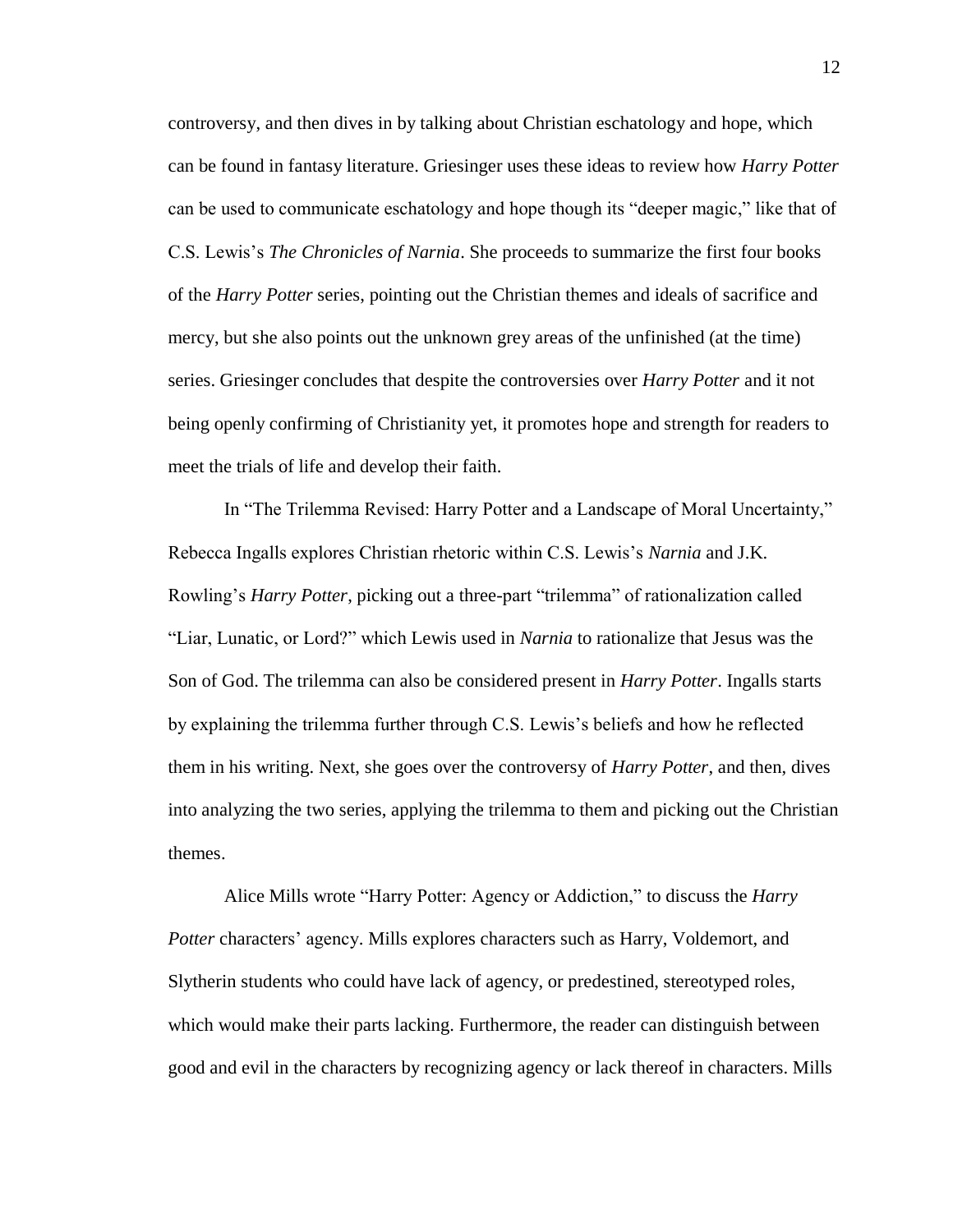also suggests that some characters' choices, whether good or evil, could be driven by addiction rather than agency. Love––parental, friendly, and romantic––is a force that drives many characters to decide upon their actions, and it can either be healthy for agency or an addictive obsession that confuses characters' true convictions. When the reader considers predestined roles or addiction as factors in characters' decisions, true agency seems impossible, thus distinguishing between good and evil becomes difficult. This article is useful when examining the moral and spiritual qualities of the series.

These articles explore the controversy, the magic, and the theological themes and ideals found in *Harry Potter*. After reading them, it is quite clear that the main reason for the controversy over the *Harry Potter* series is its intense incorporation of magic. These sources combined encourage one to see the magical aspects positively like one does with *Narnia*.

# Pullman's *His Dark Materials*

In the article "'Without Contraries is no Progression': Dust as an All-Inclusive, Multifunctional Metaphor in Philip Pullman's *His Dark Materials*," Anne-Marie Bird defines and explores Dust in Philip Pullman's *His Dark Materials* series. Bird discusses the popularity of the Biblical story of the Fall on the Western imagination, such as Pullman's *His Dark Materials*, which uses the Genesis account of the Fall on several levels. Pullman focuses on the binary opposites of innocence versus experience, good versus evil, and spirit versus matter, and their importance to humanity in his series, using what he calls Dust. Bird goes on to define what Dust is in Pullman's series, explaining its many definitions, such as it representation of original sin and self-awareness, and relating it with John Milton's *Paradise Lost*. She discusses Dust in relation to daemons and how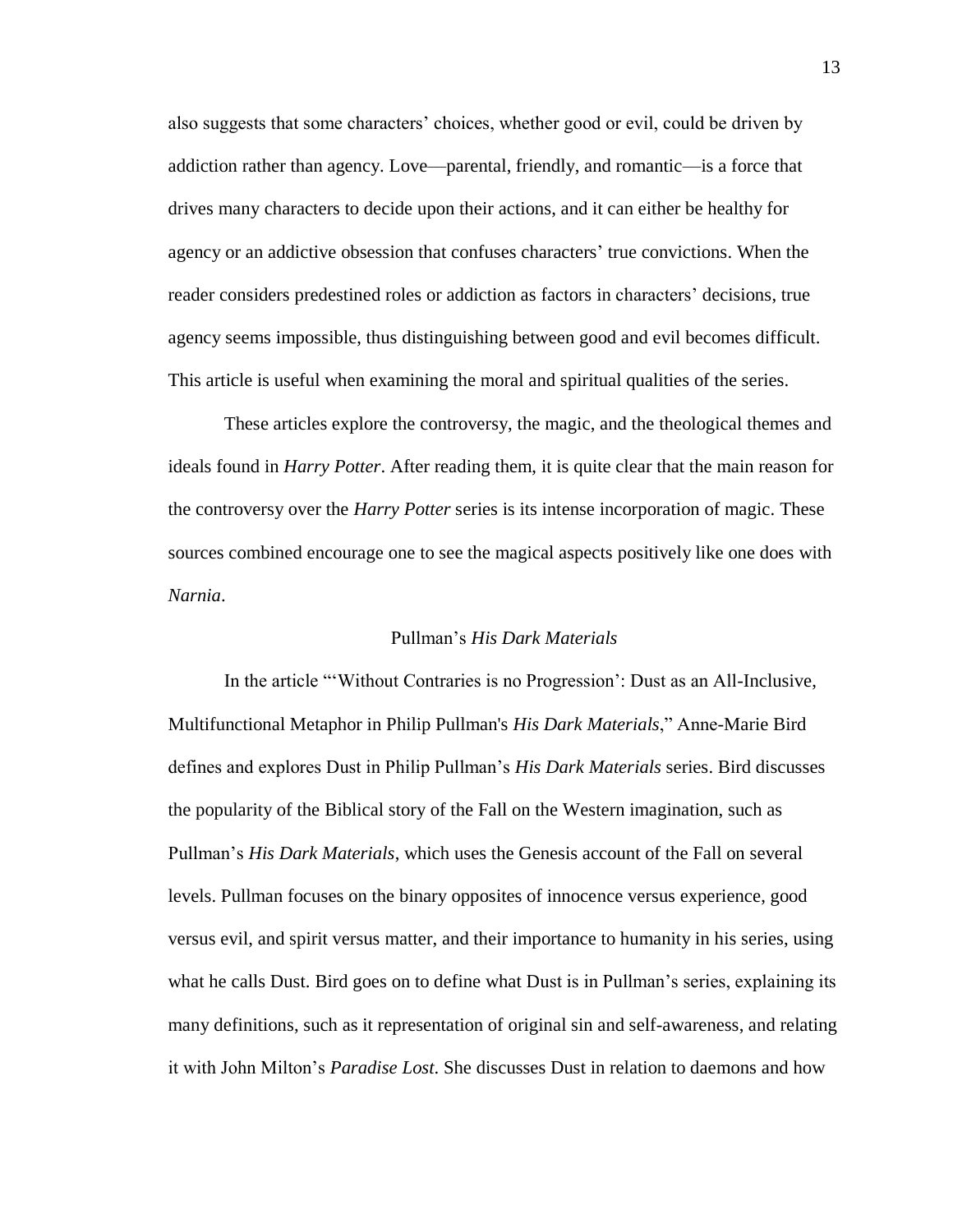Dust plays a role of connecting body and spirit in the series, Pullman's depiction of the Church being the villain in the series—trying to eradicate Dust from the world—and how Pullman regards angels and Satan in relation to Dust. Bird concludes that Dust plays a positive role in the series, supporting humanity's individuality and independence.

Sophie Elmhirst wrote the article "Philip Pullman Returns to His Fantasy World for *The New York Times Magazine* in honor of Pullman's new book release, *La Belle Sauvage,* the first novel of Pullman's new trilogy, *The Book a Dust*. Elmhirst provides direct quotes from Pullman about his beliefs and writing, biographical information about Pullman, and statistics about *His Dark Materials*.

In her article "Fantasizing the Fall: Reception and Transformation of the Bible in Philip Pullman's Fantasy Trilogy *His Dark Materials*," Laura Feldt uses three instances in Philip Pullman's series where Pullman rewrites the Genesis account of the Fall to support the series as not being anti-religious, but as encouraging of religious imagination and Biblical anthropology. Feldt discusses the reception and transformation of the Bible in literature, before exploring the three rewritings of the Fall in *His Dark Materials*. The first rewriting is a version adapted from the real-world Old Testament account, slightly changed to reflect the world within the series. The second rewriting is an alternative Fall account told by an alien race within the series, that has a more positive ending than the real-world Fall. The third rewriting is an interpretative reenactment of the Fall in which the two main characters of the series, Lyra and Will fill the roles of Adam and Eve. Feldt analyses the reception and transformation of the Fall within these three rewritten versions of the Fall to show how Pullman views the Bible with seriousness and as relevant to human existence and the current human condition. Feldt concludes that even though there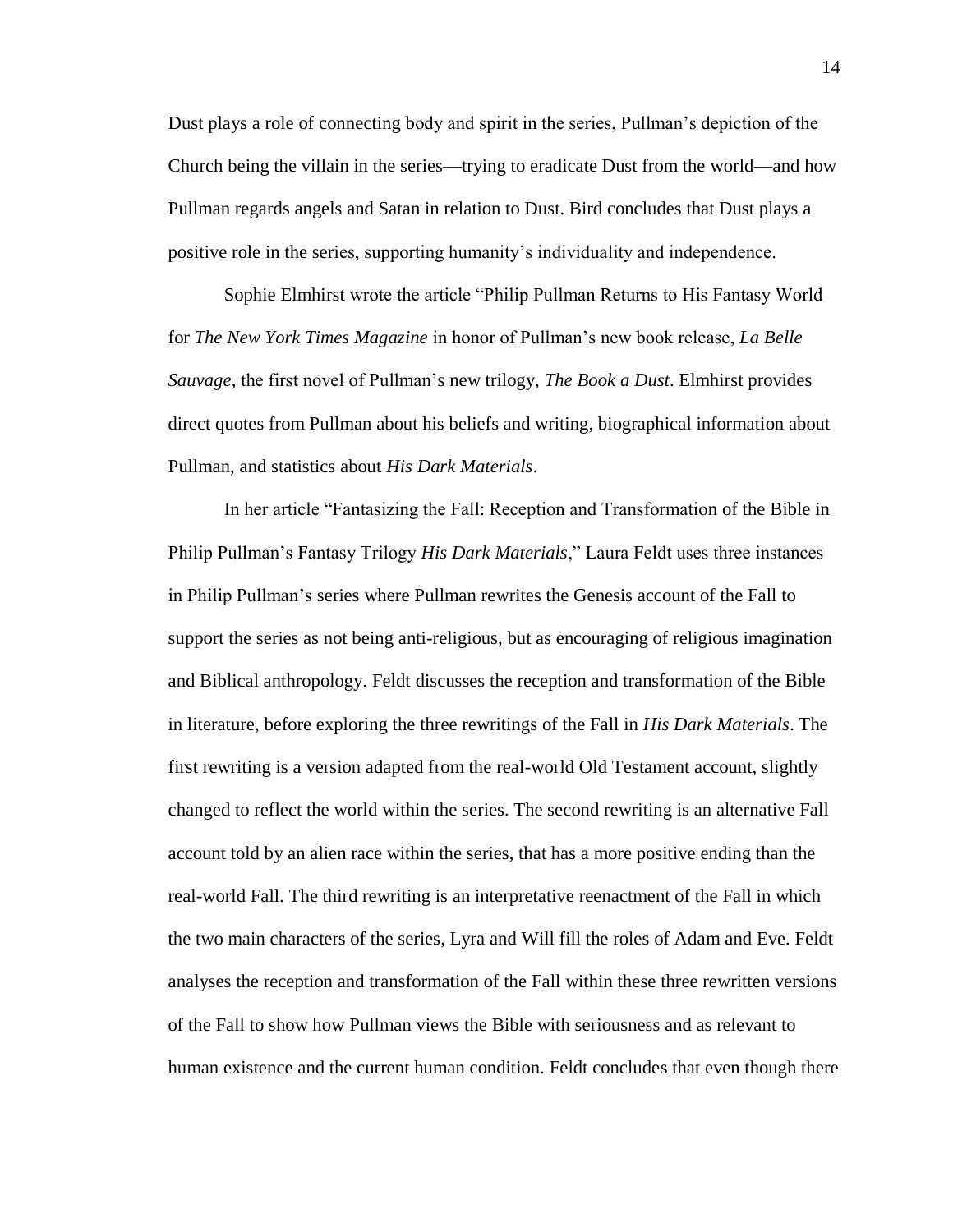is ground for the series to be considered anti-religious, with how it questions traditional Christian values and criticizes authority-bound religion, the series is accepting of the anthropology of the Genesis Fall.

When *His Dark Materials* was beginning to become popular, Perry Glanzer wrote "Moving Beyond Censorship: What Will Educators Do if a Controversy Over *His Dark Materials* Erupts?" where he discusses how educators will respond to the controversy over Philip Pullman's trilogy. He immediately jumps into the controversial topics within the content of the books, claiming that the books attack Christianity very clearly and support Philip Pullman's personal beliefs as an atheist who is openly against Christian beliefs. Glanzer examines how educators could respond to the series and the option of using it in literature classes, which could upset many Christian parents. If *His Dark Materials* is taught in classes, Glanzer points out that it is only fair to teach pro-Christian texts as well, to provide a balance.

Burton Hatlen's "Pullman's *His Dark Materials*, a Challenge to the Fantasies of J.R.R. Tolkien and C.S. Lewis, with an Epilogue on Pullman's Neo-Romantic Reading of *Paradise Lost*" compares Philip Pullman's theology with the theologies of J.R.R. Tolkien and C.S. Lewis. Hatlen starts by discussing Tolkien's theology and how he incorporates his faith into his famous book series *The Lord of the Rings*, and conveys the differences between it and Pullman's theology in *His Dark Materials*. Lewis's theology and *Narnia*  series are reflected upon next. Hatlen provides Pullman's opinions of Lewis, and compares *Narnia* with *His Dark Materials*. To further communicate the differences of Pullman and Lewis's beliefs, Hatlen explores both of their perceptions of John Milton's *Paradise Lost*.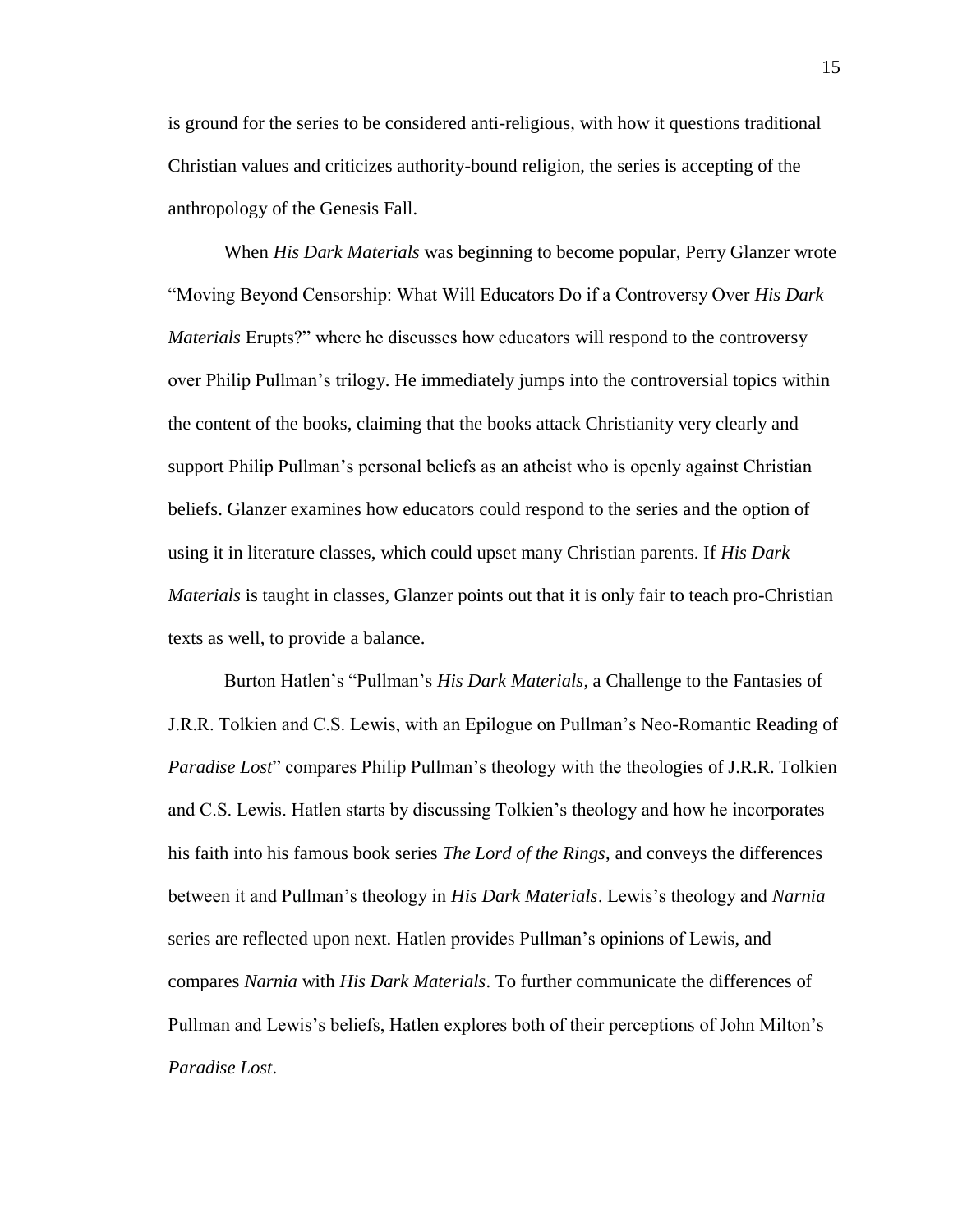In "'Without Lyra we would understand neither the New nor the Old Testament': Exegesis, Allegory, and Reading *The Golden Compass*" Shelley King describes how Philip Pullman's *The Golden Compass* offers an interesting textual experience of how to interpret and find meaning within a text. King starts by comparing the overall novel to a device in the novel called the alethiometer, a "golden compass" that is used to tell the truth about anything. Reading the alethiometer is a complex interpretive act, and the main character Lyra is only able to read it because her mind is youthful. The other kind of reader able to read the symbolic language of the compass is a trained Scholar. King states that the novel *The Golden Compass* can be seen as an alethiometer, "a self-reflexive reader's guide to its own interpretation and to the process of producing meaning" (108). Just like there are two types of readers of the alethiometer, there are two ways to understand the novel. After explaining this, King further explores the child-like reader and interpreter of texts, and then does the same with the scholar-reader. King conveys that both ways of reading are means to the same ends, and that everyone reads meaning in their own way. Lastly, King discusses Scripture's role in *The Golden Compass* and makes the same conclusion that while people may try to dictate a proper way to read the Bible, interpretation is left up to the reader. Allegory is present in the novel, and Lyra is an example of personal interpretation fighting the abuse of power of Scholars interpreting texts.

In "Rediscovering Faith through Science Fiction: Pullman's *His Dark Materials*," Andrew Leet discusses Philip Pullman's exploration of organized religion and faith development within *His Dark Materials*. Leet starts by discussing the relationship between science fiction and religion, and Pullman's own religious beliefs. The majority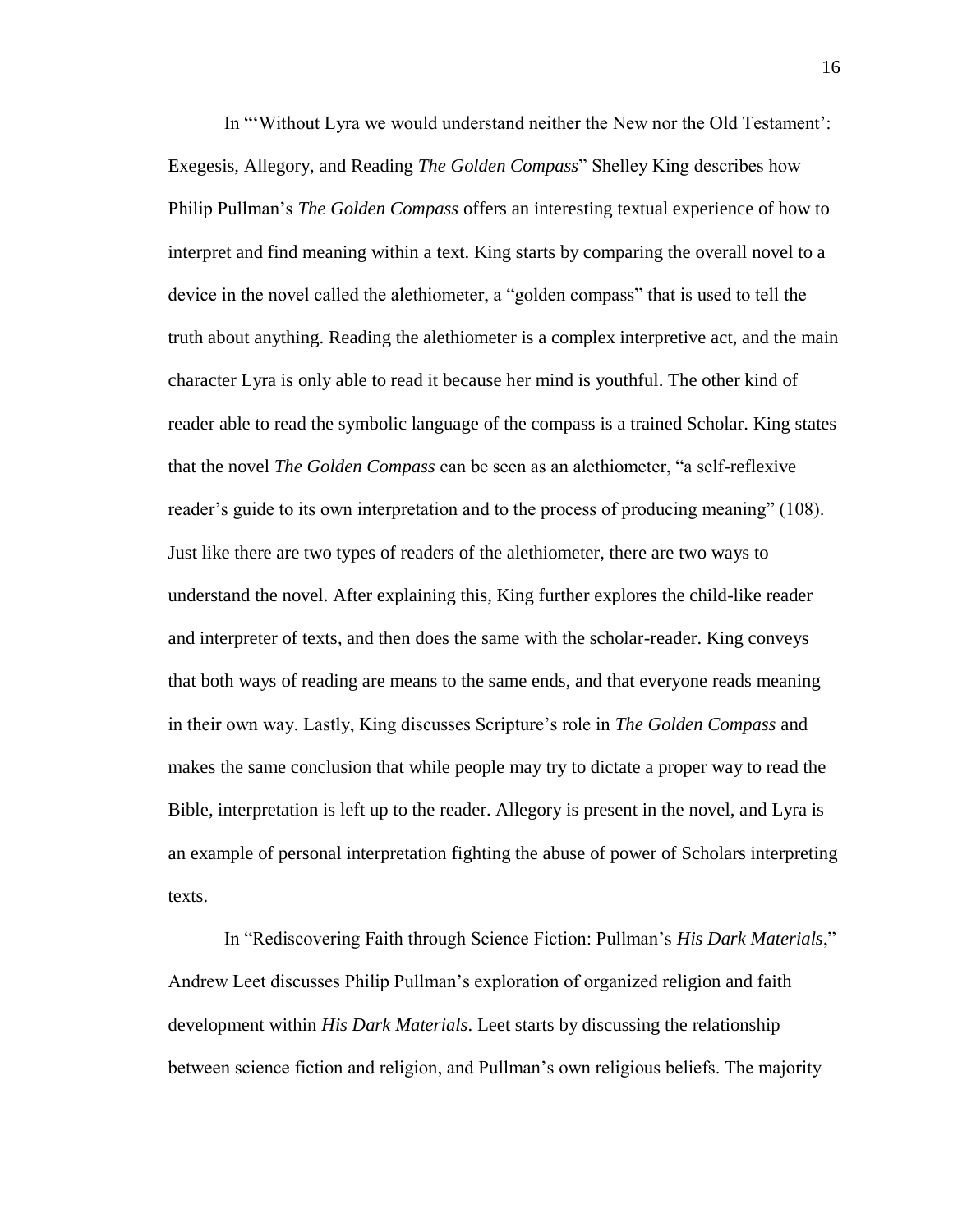of the essay focuses on the themes of heaven and hell, the role of the soul, and the individual's journey of faith and defining faith. Leet concludes with a positive statement about Pullman's series: "Pullman's questions of that which is often unquestioned in the realms of organized religion and faith development is neither unnatural nor meant to be corruptive" (186). This article offers detailed religious connections and comments of *His Dark Materials* and argues that children should be able to explore religious questions and ideas in literature.

In their article "'A Heaven of Hell, a Hell of Heaven': *His Dark Materials*, Inverted Theology, and the End of Philip Pullman's Authority," Jonathan Padley and Kenneth Padley explore how God is depicted in Philip Pullman's *His Dark Materials*. The authors discuss Pullman's atheistic beliefs and intentions to attack Christianity and the Church within his series. They pick out where Pullman contradicts himself within his books, how he denies belief in the "invisible" but includes constructs such as ghosts, souls, love, and hate, and how the God-figure in the books, the Authority, is supposed to resemble God, but resembles the traditional descriptions of the devil more. Pullman's purpose was to cast Christianity in a negative light, but readers could read the story and see an accidental pro-Christian angle.

In "Exposing *His Dark Materials*," Stephen Ross provides a review of Pullman's *The Golden Compass*. Ross presents how Pullman weaves his atheism into the novel and causes readers' Christian faith to be tested through his anti-Christian writing. Ross explains how Pullman does this in the series through the creation of the daemon, an animal, physical manifestation of a person's soul. A human and its daemon of the opposite gender share a close relationship that could resemble a relationship like one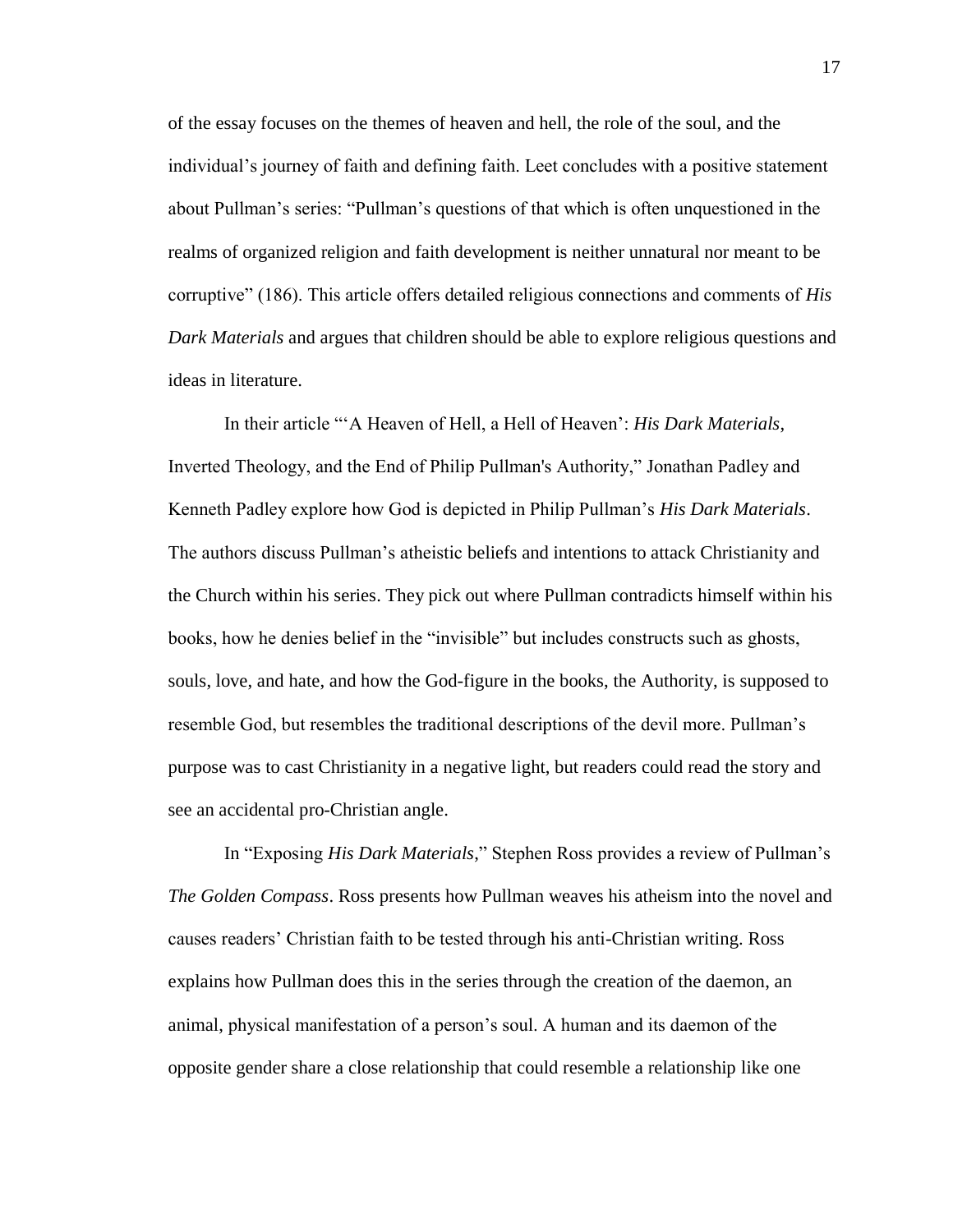between a person and the Lord, or between a husband and wife, but is just a relationship with one's self. Ross even connects how this relationship could be compared with the Holy Trinity, but also points out that comparison's flaws. To conclude, Ross states how dangerous Pullman's fantasy world is—that readers can easily have an emotional response to the text—and that it is wise to guard one's heart against such literature.

Naomi Wood uses her essay, "Paradise Lost and Found: Obedience, Disobedience, and Storytelling in C.S. Lewis and Philip Pullman" to analyze authority and morality in *The Chronicles of Narnia* and *His Dark Materials,* exploring what these authors are trying to communicate to children about obedience and disobedience. Both Lewis and Pullman see obedience as being central to coming of age. The main difference between them and their texts is that Lewis encourages Christianity and obedience while Pullman critics organized religion and questions obedience. Wood discusses the authority, authorship, and narration of each author's series, picking out the differences of how they each see God and depict Him within their writing. Lewis encourages "good" as a natural human virtue from God, while Pullman seeks to question what "good" can be. This leads into the discussion of how each author sees obedience and disobedience in regards to Eve's decision to disobey and eat the fruit from the forbidden tree of knowledge. Lewis depicts obedience as submission to God, therefore disobedience is bad, and Pullman sees Eve's disobedience as promoting the knowledge and self-consciousness of humanity. Wood shows the differences between Lewis's and Pullman's opinions on discernment, free will, and ethical action with Lewis displaying a clear, Christian direction in his stories for children, and Pullman encouraging children to analyze characters' choices and independently develop their own morals. To conclude, Wood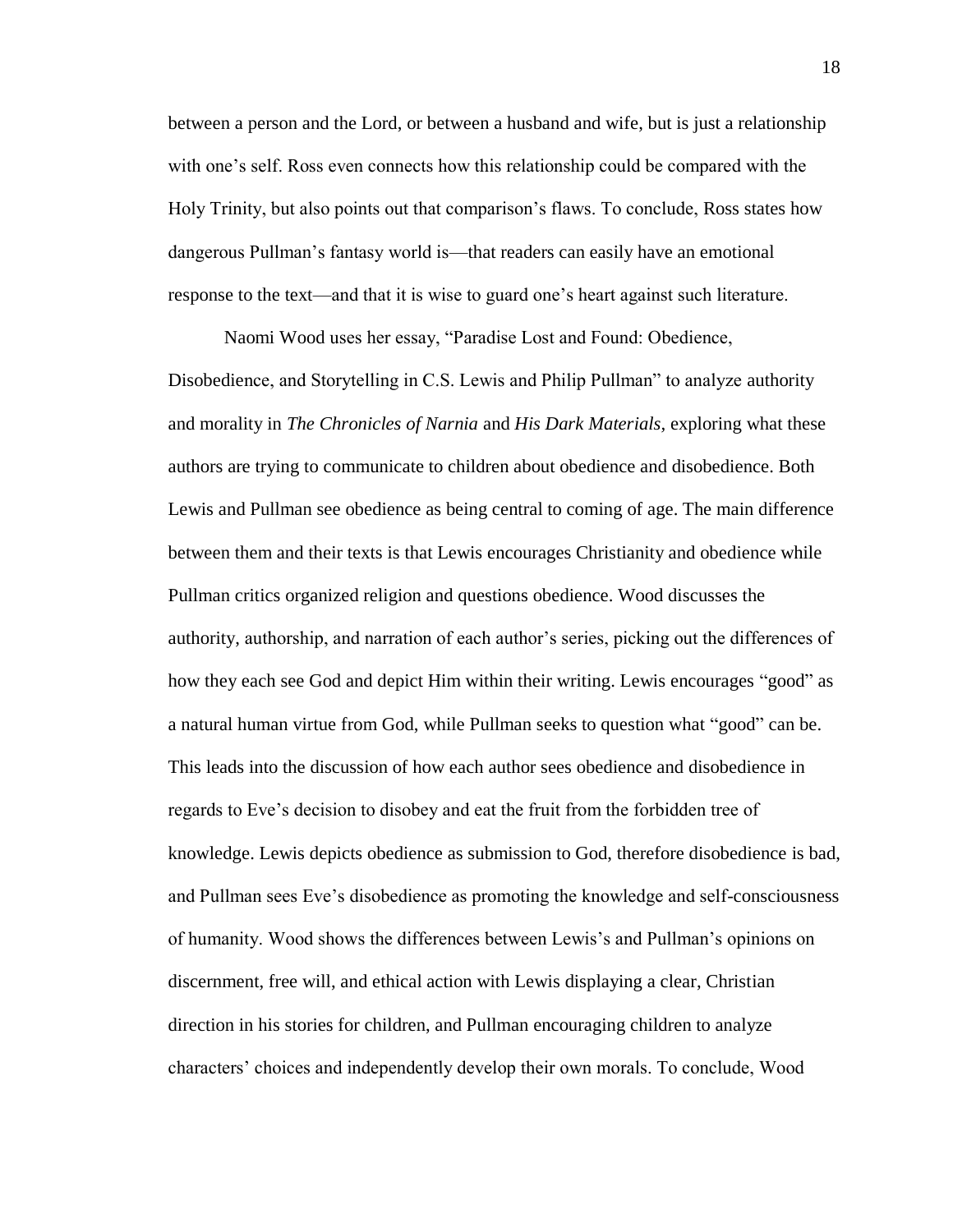points out that both authors encourage using the imagination and seeking true knowledge to help one grow and mature.

Many of these articles simply communicate anti-Christian themes found in Pullman's series, but other sources strive to pick apart *His Dark Materials* and find positive Christian and moral meanings beneath the superficial atheistic perspective. The goal in exploring this series is to highlight both the negative and positive aspects to support that *His Dark Materials* is worthy of being read by young readers, whether it is for the exposure to and experience with more secular ideas or to absorb the unique, insightful spiritual ideas.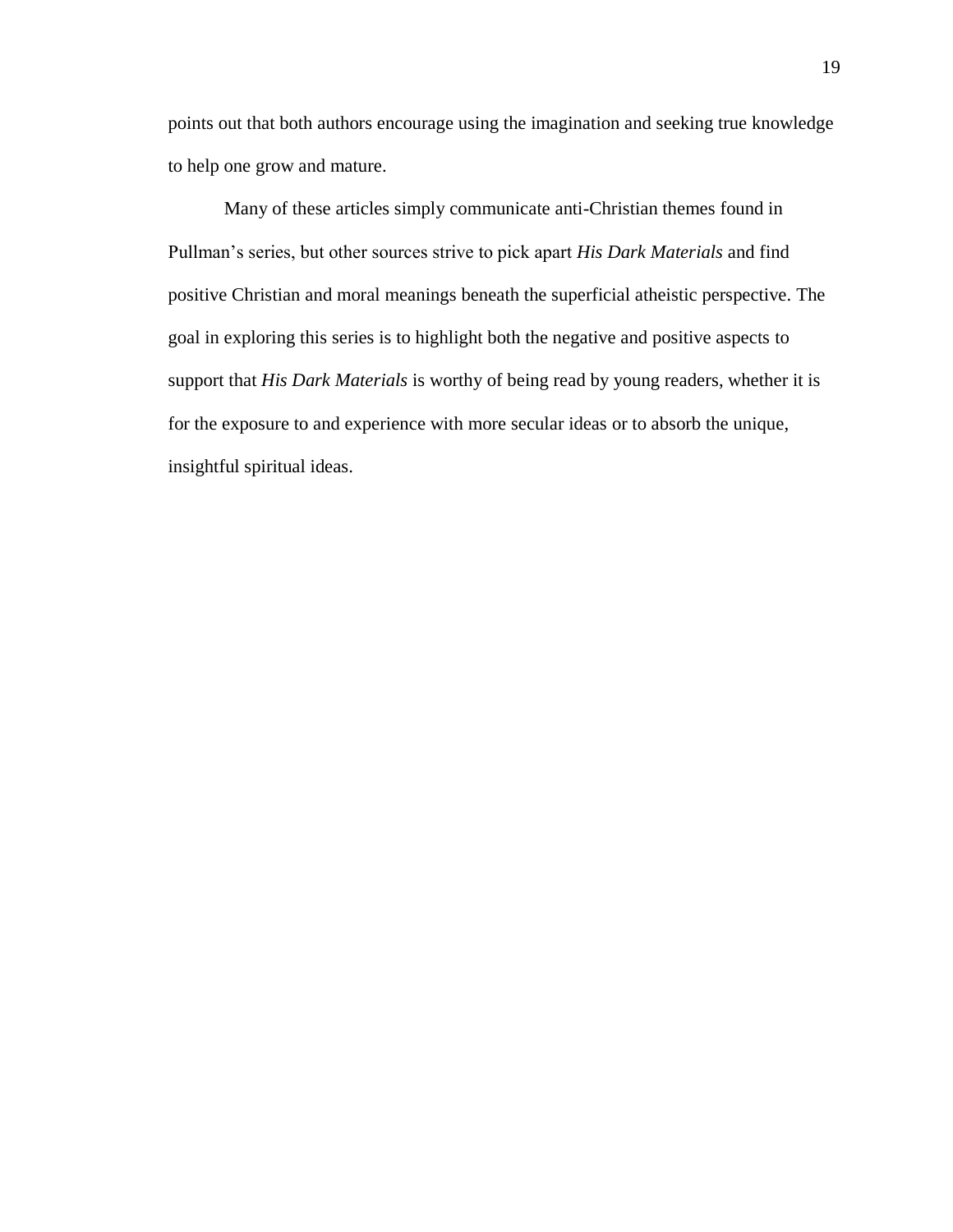#### **Faith in Fantasy**

# Introducing Fantasy

J.R.R. Tolkien, famous English scholar, Oxford University professor, devout Christian, and writer of the popular fantasy tales *The Hobbit* and *The Lord of the Rings*, specializes in the study and defense of fantasy literature. He wrote a prominent piece on the meaning and worth of fantasy tales, "On Fairy-Stories," where he conveyed that the history and immensity of "fairy-stories" is probably more elaborate than the human race's physical history, and just as intricate as the history of language (121). This idea is encouraged by the fact that the number of fantasy stories is impossible to count, and the influence of them in everyone's lives is considerable. Anyone who reminisces about their childhood must recall being read fairy tales such as "Snow White" or "Goldie Locks and the Three Bears" before bedtime. Perhaps, one will remember learning the legends of the British leader King Arthur and his adventures with the Knights of the Round Table and the wizard Merlin. A simply stroll through the aisles of any bookstore will show that the fantasy genre is the current and ever-growing obsession of the modern literary public. Although *The Hobbit* was published in the late 1930s and *The Lord of the Rings* in the 1950s, copies of each still line the shelves today and each have a series of recent movie adaptations. The amount of fantasy-themed, animated Disney movies that are produced and seen by millions every year further proves that fairy tales and fantastical stories are present and thriving in the current culture, even if their literary background and value are not consciously considered.

Tales of unreachable, whimsical lands where noble warriors slay dragons, mysterious wizards whisper spells, and mythical creatures exist and sometimes talk––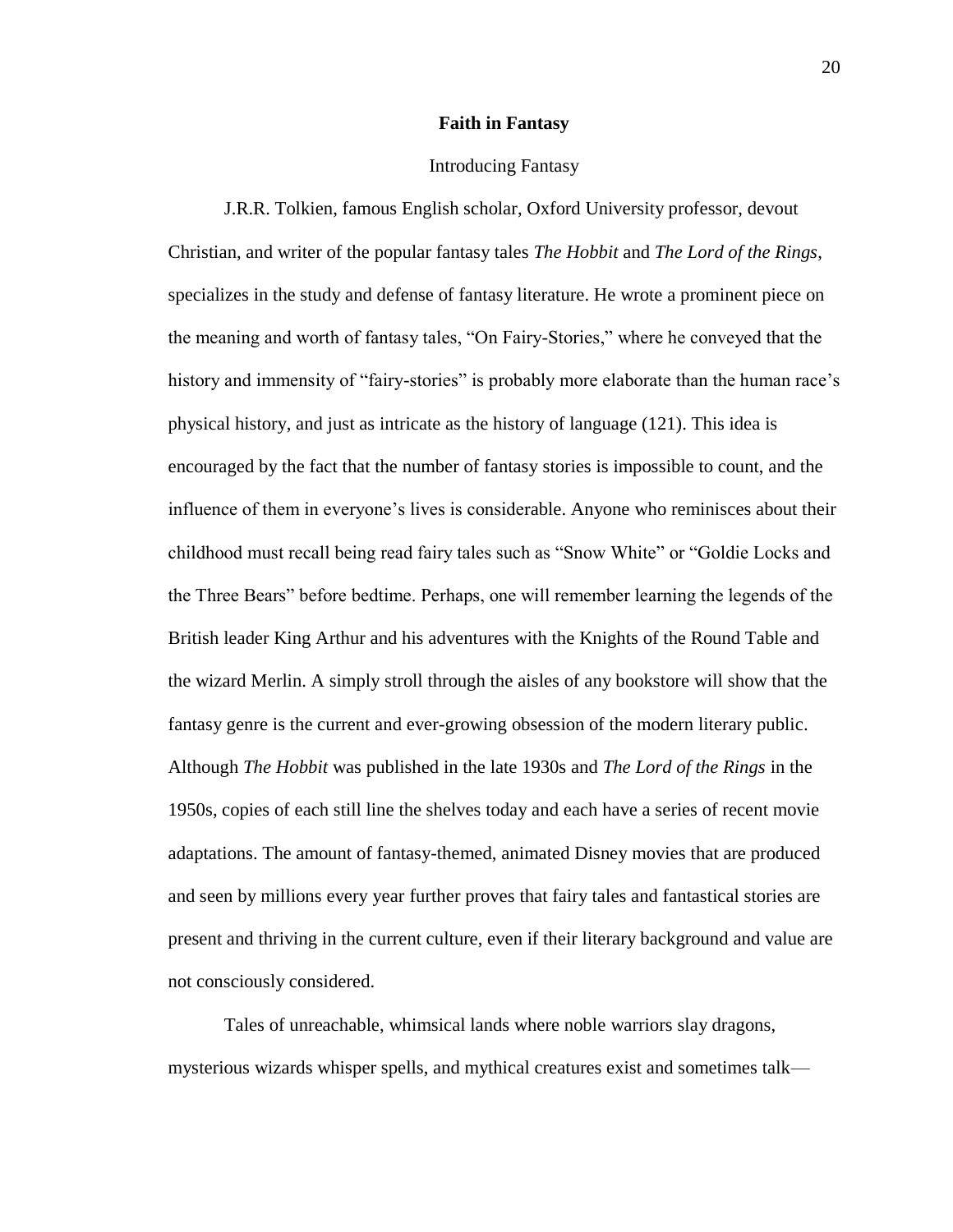whether they are considered fairy tales, myths, fables, legends, folklore, or today's epic fantasies—all seem to possess ancient roots in literary history and are part of the vast sea known as Fantasy. Tolkien offers an insightful and intricate description of "fairy stories," or fantasy literature overall:

…for fairy-stories are not in normal English usage stories *about* fairies or elves, but stories about Fairy, that is *Faërie*, the realm or state in which fairies have their being. *Faërie* contains many things besides elves and fays, and besides dwarfs, witches, trolls, giants, or dragons: it holds the seas, the sun, the moon, the sky; and the earth and all things that are in it: tree and bird, water and stone, wine and bread, and ourselves, mortal men, when we are enchanted. (Tolkien 113)

*The Oxford English Dictionary* defines fantasy simply as "a product of imagination, fiction, or a figment." Yet, that doesn't seem to do Fantasy justice. Tolkien's definition encompasses both the basic elements of Fantasy and the realistic qualities that allow a reader to imagine, understand, and immerse himself or herself in magical worlds that are quite similar to our own. The fantastical elements intrigue and capture the reader's interest, and the realistic qualities create the familiarity needed for the reader to continue the journey with Fantasy, perhaps explaining why Fantasy is still adored today. This definition can be considered quite broad, and it's important to note that Tolkien follows his definition by saying Faërie cannot be defined directly or "caught in a net of words," (114) but his description encompasses Fantasy in a way that is insightful and relevant in this conversation.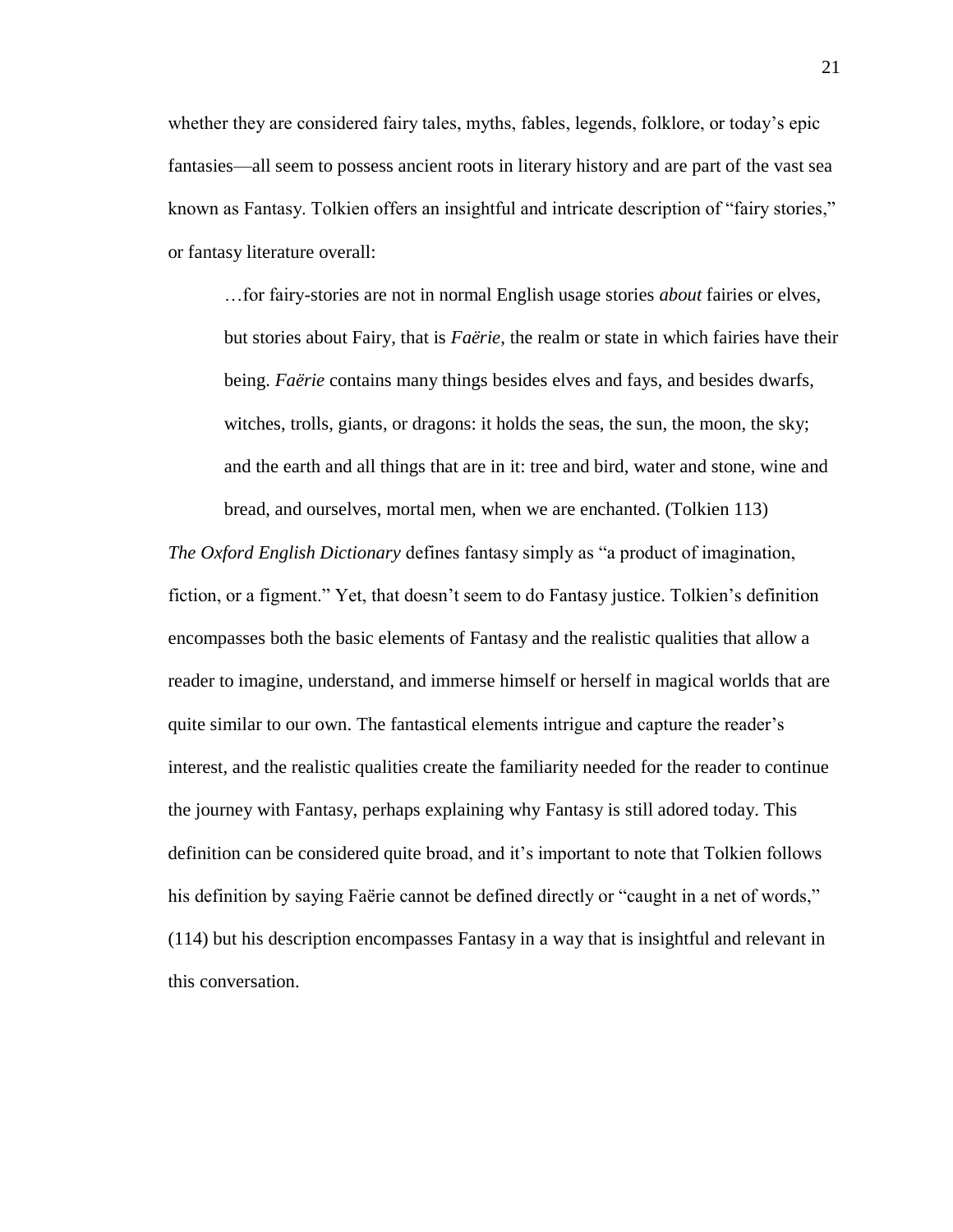#### Controversy in Christian Community

Yet, despite its firm grip within history and the hearts of many, images of magic and imaginary places with dangerous beasts and mortals with god-like abilities instill uncertainty and distain in others, such as those with religious beliefs. Controversy over the reading of fantasy literature occurs often in the Christian community, the community probably most known for publicly discouraging Fantasy, and T.S. Eliot, an American/English writer known for his poetry, literary criticism, and essays on theology and philosophy, offers a reasonable explanation for the concern. He conveys that an author of an imaginary work writes to affect the reader completely whether it is intentional or not, and the reader is affected by it, whether he or she is conscious of it and willing to be or not (Eliot 201). What one reads takes residence in his or her mind and heart, sometimes more than he or she realizes. Eliot expresses that Christians must read everything consciously and critically, testing all literature by certain standards (207), and most Christians would agree with Eliot's ideas. Fantasy literature can pose several problems for a Christian trying to read literature in line with their spiritual standards.

First of all, when the word *magic* appears in the conversation about Fantasy, a certain amount of tension can arise within the Christian community. To understand, one must only recall the instructions given to the Israelites in the Old Testament on how they, the Lord's chosen people, were to consider witchcraft: "There shall not be found among you anyone who burns his son or his daughter as an offering, anyone who practices divination or tells fortunes or interprets omens, or a sorcerer or a charmer or a medium or a necromancer or one who inquires of the dead, for whoever does these things is an abomination to the Lord" (Deut. 18.10-12), and "A man or a woman who is a medium or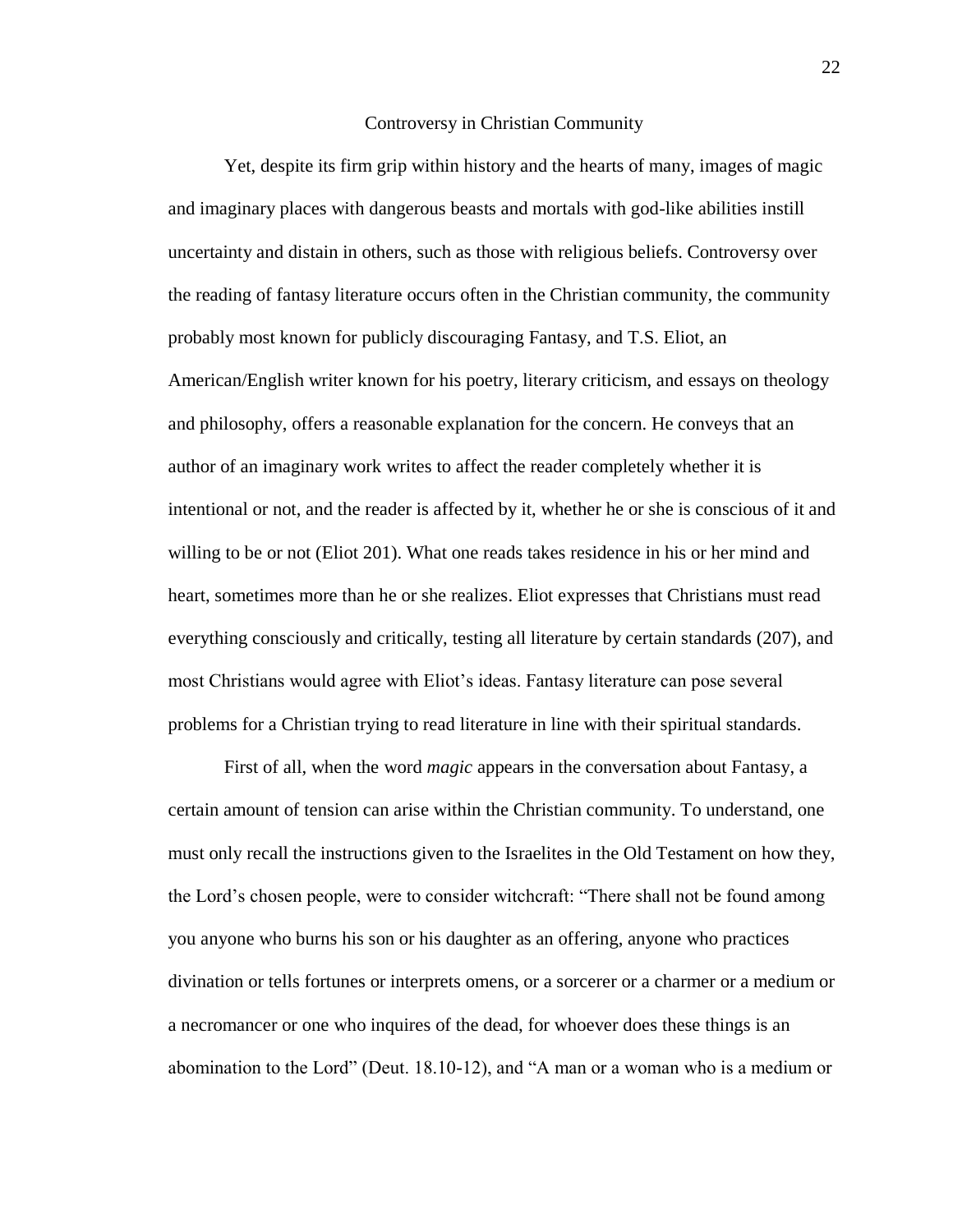a necromancer shall surely be put to death. They shall be stoned with stones; their blood shall be upon them" (Lev. 20.27). Additionally, the New Testament warns the faithseeking Christian against performing the sins of the flesh if he or she is to inherit the Kingdom of the Lord, and sorcery is included in that list of sins (Gal. 5.19-21). It is not unreasonable to think that some Christians regard reading fantasy novels that include witchcraft as dabbling with thoughts and ideas that may aim one in the wrong spiritual direction.

Furthermore, Seung Chun Lee, educator and scholar of education, teacher education, and intercultural competence, points out that there are educators who consider fantasy literature as fiction or a lie, thus it does not contain the element of truth and it is not worth exploring even if it communicates underlying valuable ideas (17). Many Christians, and others, may agree with those educators and consider fantasy not worth reading since it does not depict reality and could lead one to believe in and dream of unrealistic possibilities. In other words, it could be a way for one to escape reality—"the flight of the deserter," which is a phrase of Tolkien that will be further discussed (148). When Christians are called to believe in God alone and purposely live life in a way that glorifies Him, escaping from what is considered real and true—the Lord, the Bible, the community surrounding one—does not seem to follow Christian ideals.

Audience of Fantasy & Fantasy's Positive Qualities

These reasons for controversy and hesitation over Fantasy seem even more important when the Christian community considers the type of readers that writers and publishers primarily aim fairy tales and fantasy stories towards: children and young adults. Tolkien comments that the connection between children and fantasy is commonly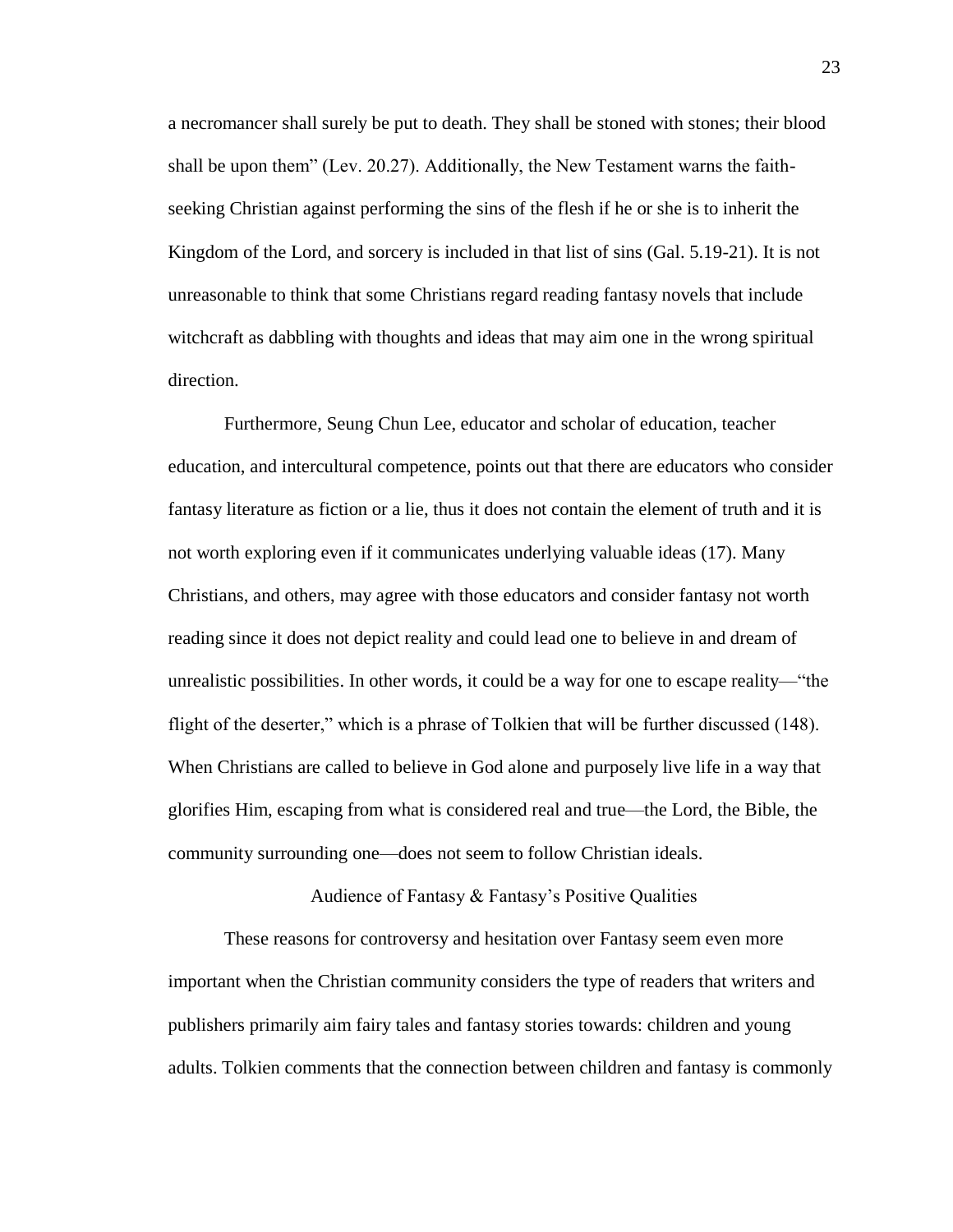assumed to be as natural as the connection between a child's body and milk (130). Young readers seem to have more active imaginations than adults, empowering them to easily believe in the context of the literature, or enter a state of mind called "willing suspension of disbelief" when hearing or reading fantasy tales (Tolkien 132), thus they would seem more inclined to be interested in the fantastical. Yet, a young mind can be quite impressionable: "Children's knowledge of the world is often so small that they cannot judge, off-hand and without help, between the fantastic, the strange (that is rare or remote facts), the nonsensical, and the merely 'grown-up' (that is ordinary things of their parents' world, much of which still remains unexplored)" (Tolkien 133). It is common for Christian parents to worry about what their children are being exposed to and how they are understanding and judging it in their innocent and naive state, as described by Tolkien. Since one of the Christian's many duties is to raise and mentor his or her children to know and seek the Lord (Deut. 6.6-7, Eph. 6.4, Mat. 19.14, Prov. 22.6), allowing a child with little knowledge of and experience with discernment and conscious, critical thinking to read fantasy stories with content that portrays sinful actions and unrealistic ideas would not seem to be in the best interest of that child's spiritual growth. Thus, taking the Fantasy away from the children seems like the safest option.

However, Tolkien pointed out those limitations of children's knowledge and discernment to explain that children will often ask the question "Is it true?" after encountering a fantasy story. They have a desire to understand the literature, and it should not be assumed they will believe everything they read (Tolkien 133). In fact, the assumed audience of fantasy literature should not be confined to children. While recognizing that children are an understandable audience, Tolkien believes children do not like or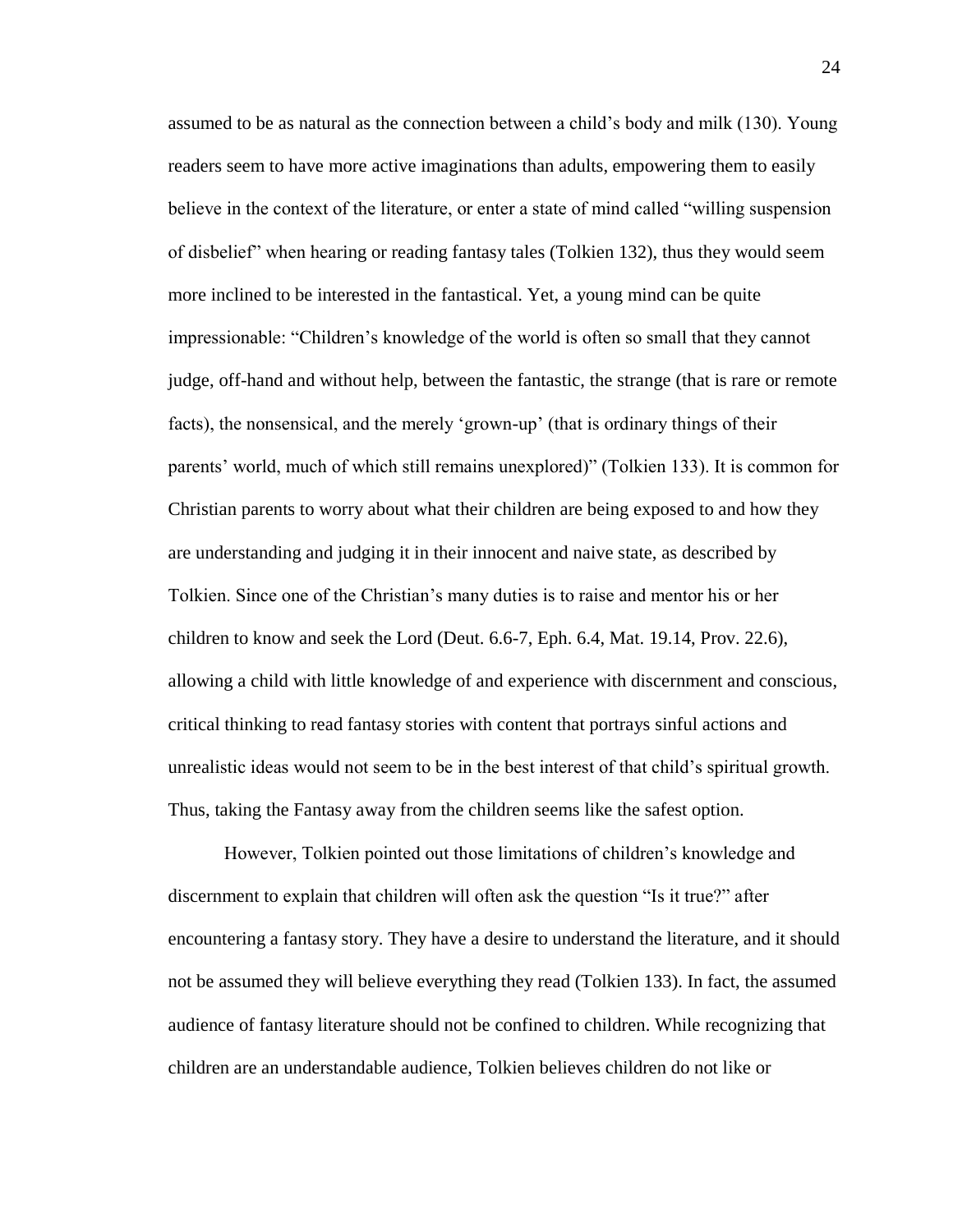understand Fantasy more than adults do, and if a child does develop an adoration for fantasy stories, it would only increase with age (130). If Fantasy is worth reading at all, it is certainly worthy to be read by adults (Tolkien 137). C.S. Lewis, a close friend of Tolkien and another famous English scholar and novelist known for his fantasy writings (*The Chronicles of Narnia*, *Till We Have Faces*), Christian apologetics, and academic career at Oxford University, stands beside Tolkien in the defense of Fantasy. Lewis acknowledges that children are usually accused of reading books too mature for them while adults are accused of reading books that are too childish, but Lewis furthers Tolkien's ideas and thinks the reader should not have to alter their taste in certain literature according to a timeline (*Of Other Worlds* 28). Not only are adults worthy of engaging fantasy stories, they are welcomed to interact with them. Even if the primary readers of fantasy literature are children and young adults, Lee conveys that adults, whether parents or teachers, should respect the youthful and regard them as equal partners who share the same human experiences as adults in the context of education and engaging literature (25). Adults should recognize the capability for young minds to read without believing everything within a book, and recall that they would have wanted the same treatment when they were young.

Nevertheless, the controversy of Fantasy is still concerning for a Christian whether the reader is a child or an adult. Perhaps it is necessary for each Christian to individually and straightforwardly address the controversy of Fantasy to discover its true impacts on a reader. By picking up, reading, and exploring fantasy literature, a person of faith will discover there are artistic, moral, and spiritual qualities of Fantasy untouched by those who reject the literature before giving it a chance. Fantasy literature is meant to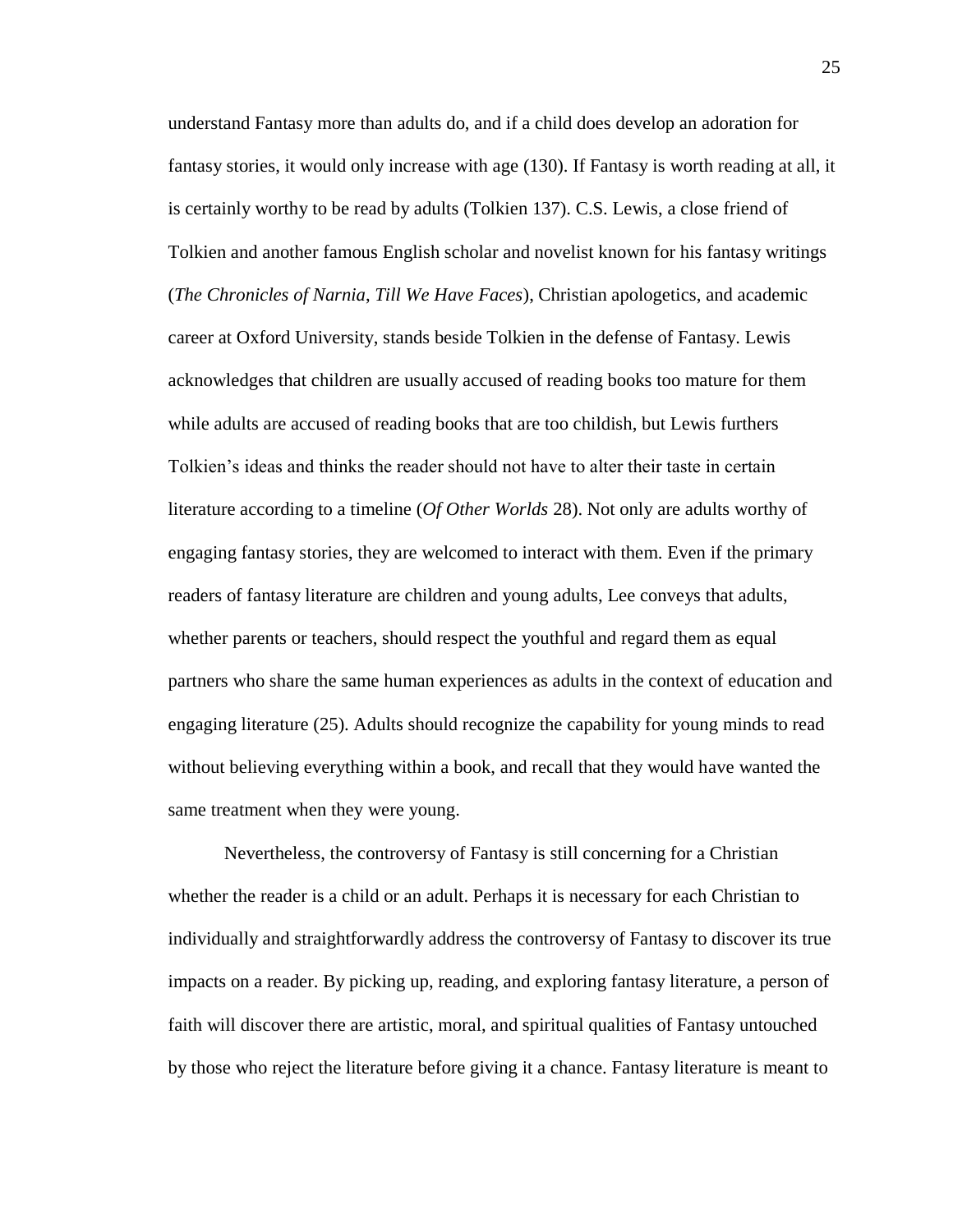stretch and exercise the imagination, to provide moral and intellectual growth through a creative, entertaining medium, and to connect one with spiritual, supernatural concepts not yet known, misunderstood, or struggled with. These individual conversations about imaginative, moral/intellectual, and spiritual qualities will often blend and overlap with each other, which further proves their depth within Fantasy. It is important to note that these qualities of Fantasy can be quite significant for the child reader and the child reader will often be focused upon, but the qualities are also relevant for the adult reader. Once these positive elements of Fantasy are explained, the previous reasons for controversy seem to shrink and become irrelevant.

#### Imagination

Since Tolkien and C.S. Lewis both wrote successful, ever-present fantasy literature and argued that Fantasy could be an expression and enrichment of the Christian faith, references to them will be—and already have been—made frequently. Tolkien encouraged that since God, the ultimate Maker, created humans in His image, humans are also meant to be creators. Thus, to create, God gifted humans with imagination—"the mental power of image-making" (Tolkien 138)—which is always needed to create any form of art, and Tolkien considered Fantasy as a higher form of art that is the most pure and therefore, potentially, the most potent form, since Fantasy contains images of things not present nor found in this world. When one creates a fantasy tale, he or she is "subcreating," in the likeness of the Creator, a secondary world inside which the laws of that world are "real" and "true" (Tolkien 132, 139). Lewis explains it simply as "a real though unfocussed gleam of divine truth falling on human imagination" (qtd. in McVeigh 208).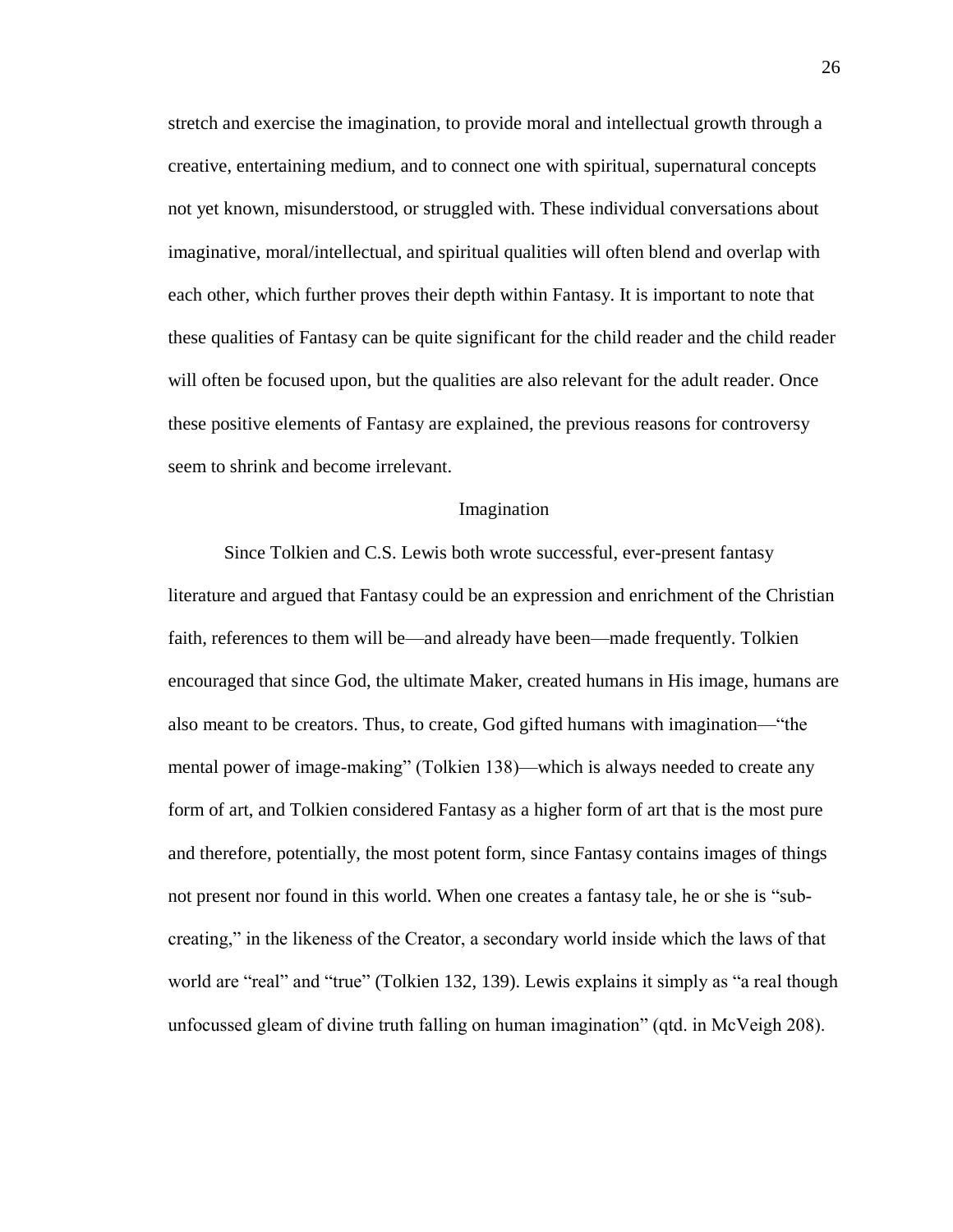Belen C. Lane, theological professor and scholar of storytelling in ministry, points out that fantasy literature is loved because good stories allow one to imagine traveling to new places, experiencing different lives, and becoming new people (399). Readers enjoy momentarily ignoring their lives and their world to entertain these new, different ones. Yet, when Fantasy is considered escapist literature, both Tolkien and Lewis argue that Fantasy is, in fact, the opposite; through the use of imagination, Fantasy communicates reality and simple elements of reality in a new, fresh light, allowing one to return to reality with a fresh joyous and appreciative attitude. Lewis wrote that stories portray a happiness that is "full of the simplest and most attainable things—food, sleep, exercise, friendship, the face of nature, even (in a sense) religion," which paradoxically frees one and strengthens one's view of real life ("On Stories" 454). Tolkien agrees, and just as he pointed out in his definition of "fairy-stories," he further notes that it was fantasy literature that first illuminated fundamental aspects of life for him, such as stone, iron, trees, grass, fire, bread, and wine. Thus, through using the imagination and creating Fantasy, which is rooted in the primary world, simple things are glorified, as in "by the making of Pegasus, horses were ennobled" (Tolkien 147). Tolkien calls this rediscovery and appreciation of reality *Recovery*. Lane also promotes Tolkien's and Lewis's ideas, expressing that to consider approaching Fantasy as escapism, is "to fail to recognize the importance of the imagination in questioning and dismantling the unjust structures of a world stubbornly resistant to change." Put more simply, the creation and rhetoric of another world pushes one to question the reputation of the real world (Lane 401).

Furthermore, when Tolkien provides his defense against Fantasy being accused of escapism, he provides an excellent metaphor that has already been touched on. Those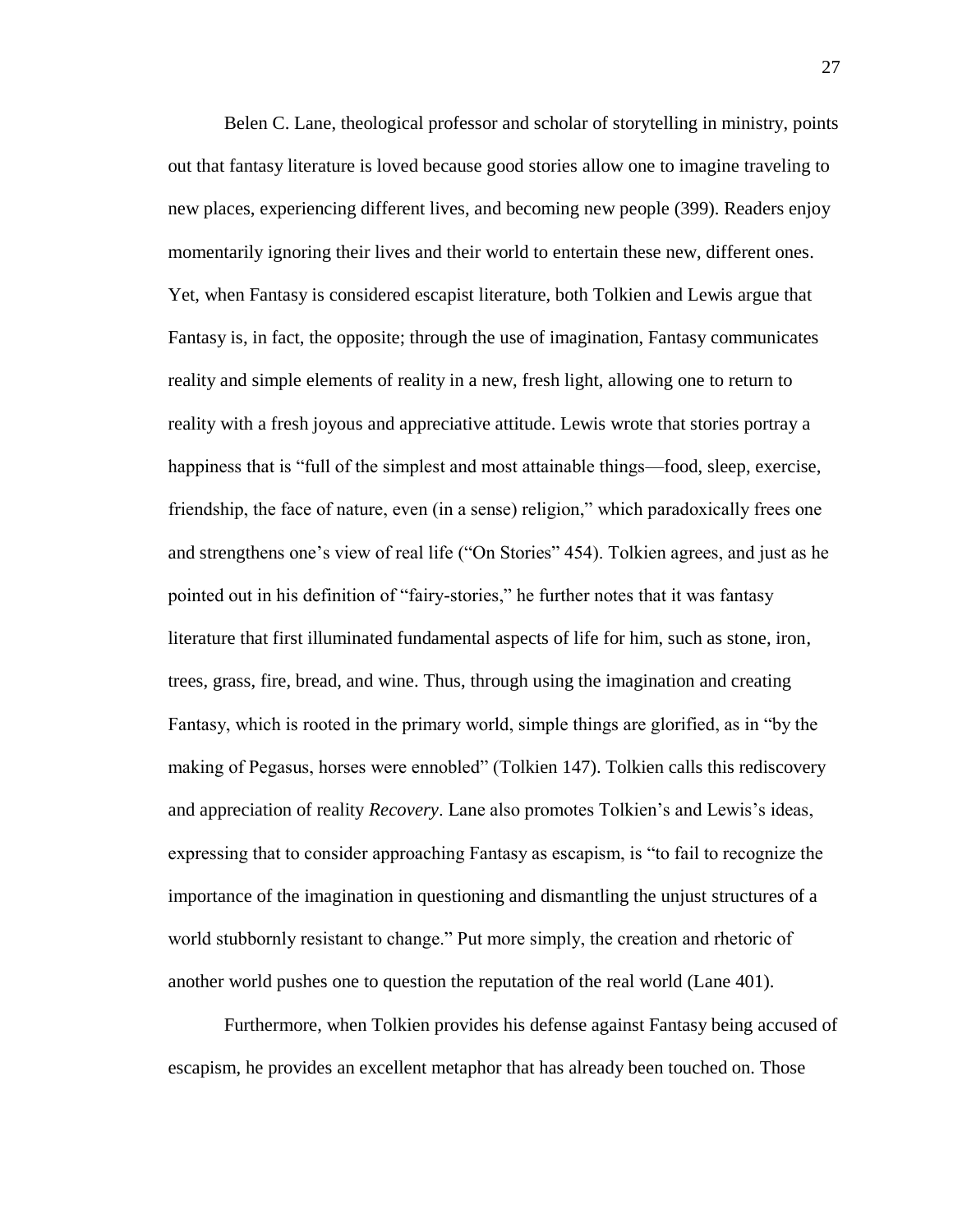who consider Fantasy as escapist literature see the "flight of the deserter"—a dive into a fantasy story is running away from reality and refusing to acknowledge the reality left behind—but Tolkien sees "the escape of the prisoner," as in escape from a confined and perhaps distorted view of reality (Tolkien 148; Lee 20). Lee communicates that the meaning of *escape* is dependent on the phrase "from what" (20). For one to escape from the injustice, ignorance, pain, or any of the many negative, tragic elements of the world to find beauty, goodness, and truth in literature is not desertion. When the reader journeys into a fantasy tale, he or she is not forgetting about reality, he or she is using imagination to seek a new perspective of reality. If the world is truly a sinful place, it cannot be wrong to "escape" into literature to find enlightenment and truth.

Once the Christian understands how imagining fantasy worlds emphasizes natural aspects of reality and is not escapism in a negative sense, he or she can also comprehend a rather spiritual mannerism of immersing the imagination into a fantasy story. Lane expresses that artfully imagining a fantastical land can be a deep exercise of faith and an expression of one's longing for the Kingdom of God (403-404). Without imagination, one is unable to truly declare and retain faith. When one ventures into a fantasy tale, he or she is investing to imagine, and momentarily invest his or her time and intellect in whatever world and culture the author has created even though they know it is not real, much like how a Christian reads the Bible and believes in all it tells and instructs even though he or she cannot see God. While not all imaginary places are sacred, Lane states that no place can operate as sacred apart from the imagination (400). Clearly, the imagination is an important part of both Fantasy and faith, and by engaging in fantasy literature, the imagination is exercised, enabling one to be better connected with both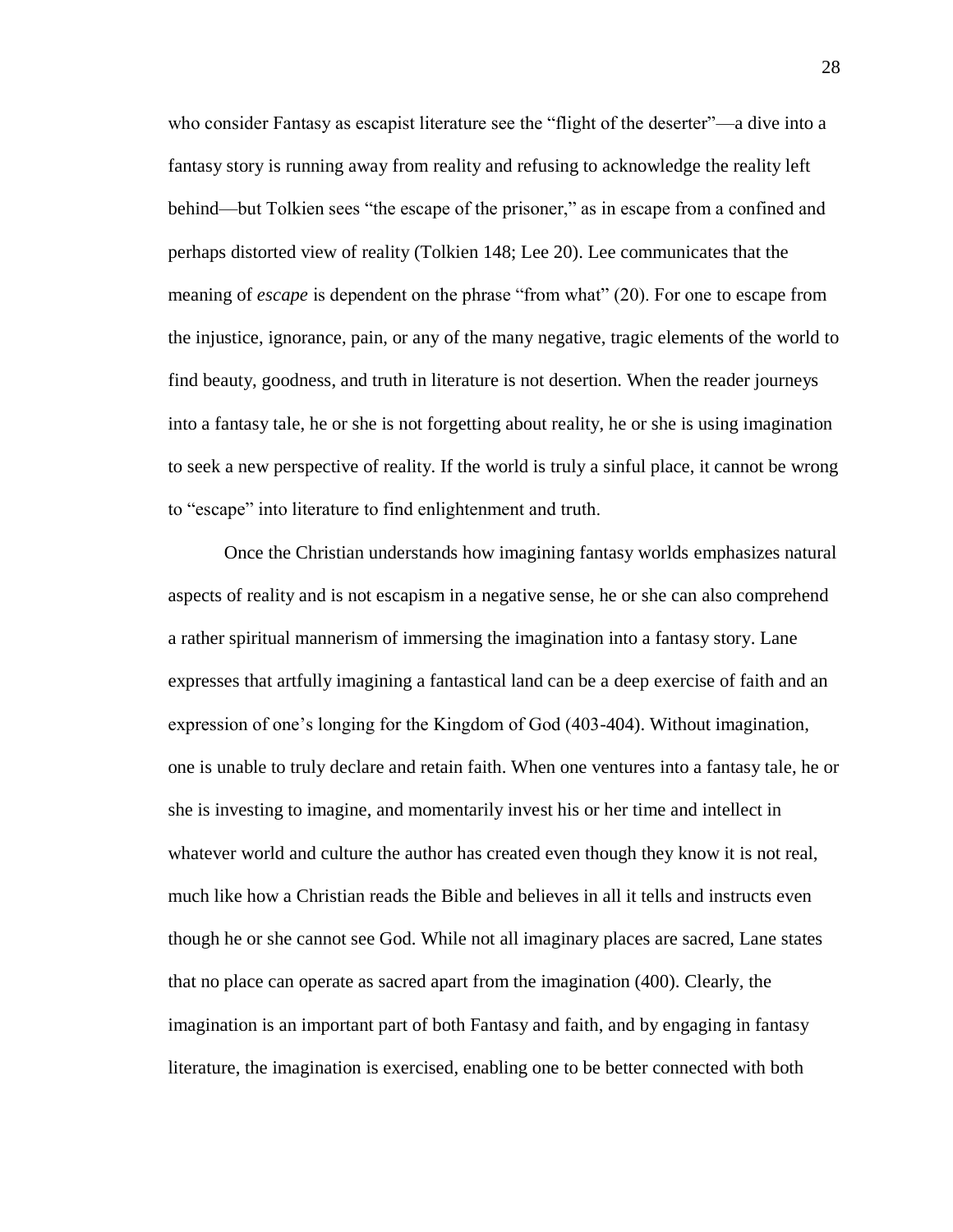God and reality. Lewis sums up these connections between imagination, faith, and Fantasy well by saying that reading Fantasy can "baptize the imagination" (qtd. in Griesinger, "Why Read *Harry Potter*?" 306).

# Moral & Intellectual Growth

Underneath and beside those fantastical worlds, creatures, and objects that exercise and encourage readers' imaginations, fantasy literature is full of ideals and lessons to develop and enrich the intellect and morality of readers. In regards to Fantasy being invaluable because it can be considered mere fiction or an absolute lie, Lee points out an interesting perspective. Many people think that the opposite of fiction is truth, implying that fiction *is* a lie, but pondered further, the opposite of fiction is technically fact, as in, fact refers to reality and fiction refers to fantasy. While fiction, or fantasy literature, is not fact, that does not mean that it cannot contain truth or the equivalence of truth (Lee 17). Within all fictional literature, one can find the truths of love and companionship, life and death, spirituality, and, most important within this conversation, the truths of knowledge and morality.

To continue, while Eliot advocates the Christian to consciously test everything he or she reads by certain criteria and standards, he does not instruct the Christian to not read certain literature at all. Actually, Eliot expresses that "the good critic" reads plenty and widely to accumulate knowledge and acquire a "well-stocked mind" so that the reader is not dominated by one author, but a multitude. When the reader encounters each author and story, he or she is affected by each one, but he or she becomes able to shift between the many authors and stories, weighing them against each other and seeing differences between them. The reader becomes critical and protects himself or herself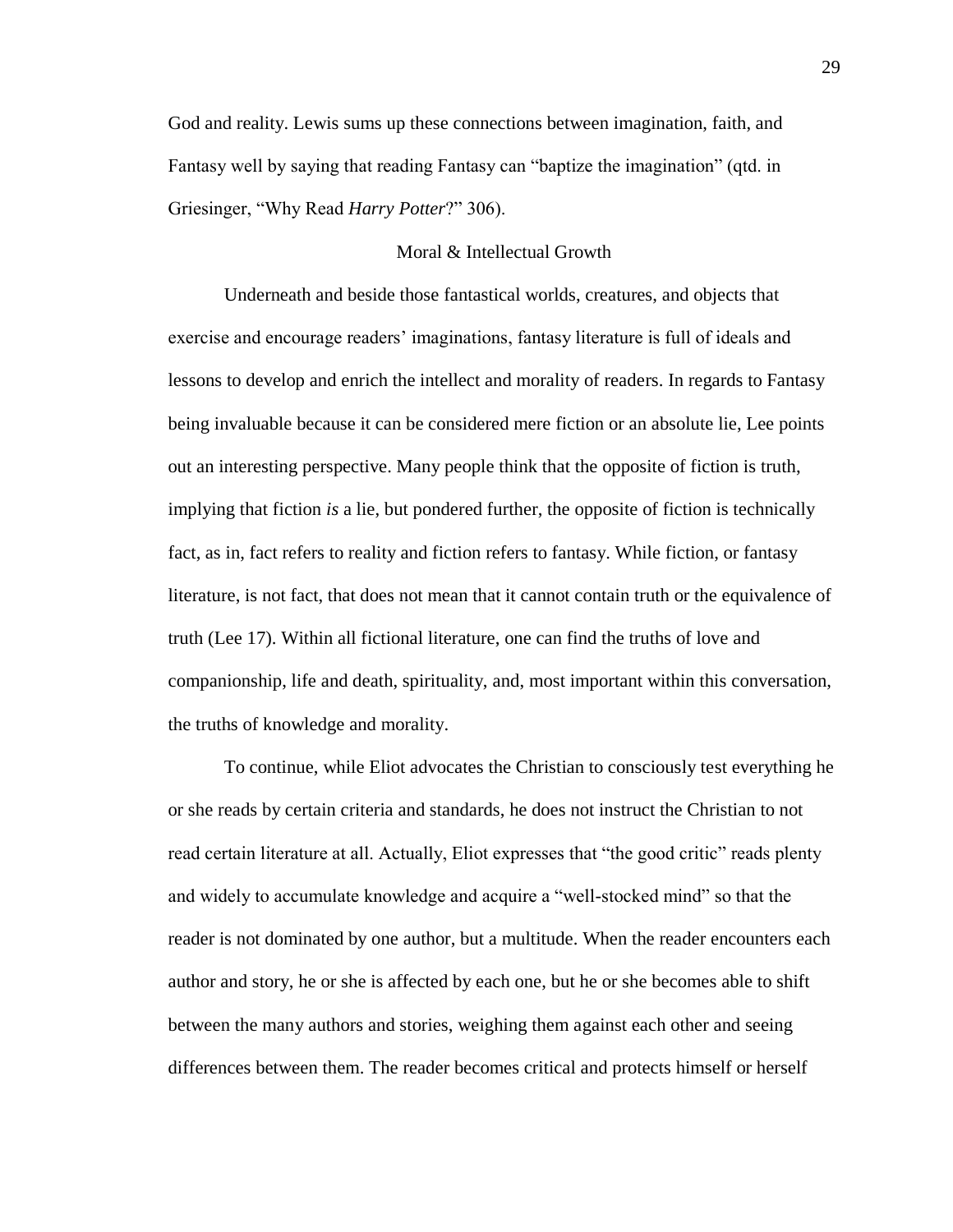from being too influenced by one literary personality or story (Eliot 202-203). By maintaining this criticism, the reader is in the best position to find the good, positive qualities in each story (Eliot 207). The Christian should not forget his or her theological standards, but should incorporate them into the way he or she compares and critiques all literature, to find what is valuable. Tolkien reiterates this idea by stating that the reader is a partner with Fantasy, sharing the experience of enrichment and delight, not a slave to be dominated and bewitched by it (143).

When it comes to the intellectual formations of children and young adults, the National Education Association website displays some findings of the Educational Testing Service which state that if a young mind reads more, they will become better readers and even have higher mathematical skills. Additionally, having a variety of reading materials in a home—which could and should include fantasy literature—can result in young learners having higher reading proficiency (qtd. in "Facts About Children's Literacy"). Lee explains that children usually do not care for and will recoil at obvious approaches parents or educators take to teach them to behave in certain ways, just as nobody likes to be told how to think or act. Yet, if you present children and young adults with interesting and adventurous fantasy stories stitched throughout with life lessons, ethical ideals, and bursts of wisdom, the young minds will respond positively (Lee 16).

Furthermore, on both the intellectual and moral development of young individuals, Geoff Robson, an educator and scholar of religion and education, encourages that believable—as in both well-written and trustworthy—heroes or heroines in fantasy literature can provide children with imaginative insights that will help them face real life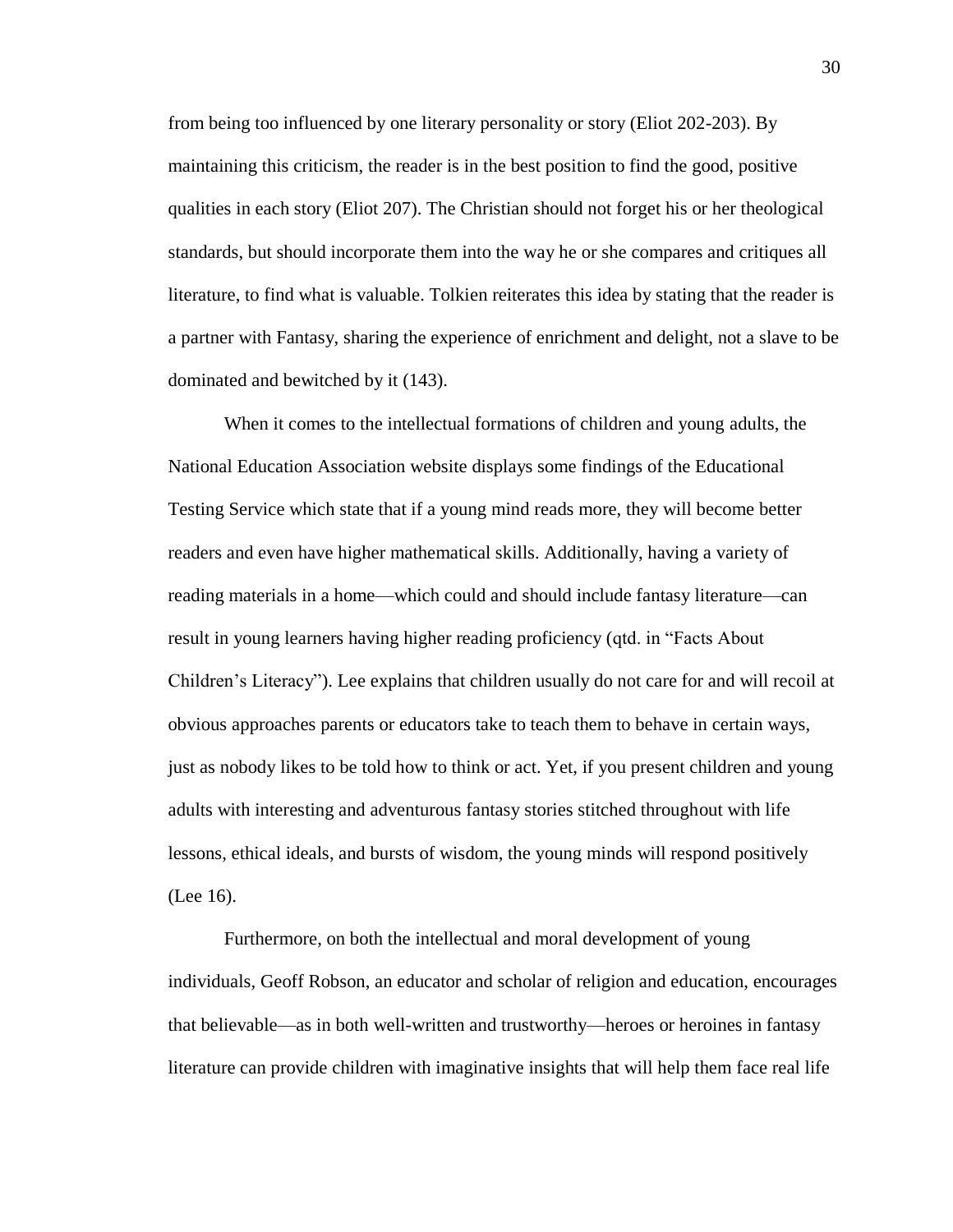situations that may be difficult (92). These real life situations could be loneliness and losing the people closest to one, being tempted to do something that is considered wrong or unwise, recognizing if someone is honest and reliable or not, having to decide between two directions of life one could take, and dealing with intense emotions like anger, misery, bitterness, and confusion. When children are exposed to these examples, they learn how they could deal with those issues themselves, whether they are experiencing them presently or will in the future. Even adults seeking fantasy stories for entertainment or relaxing stimulation are improving their reading skills and opening their minds to the same underlying qualities and themes that could expand their intellectual and moral capacities, helping them reflect on and face reality and, perhaps, guide their children to do the same.

# Spiritual & Supernatural Concepts

It is already evident that spiritual qualities are laced into Fantasy just by discussing the value of exercising the imagination and the potential for one's intellect and morality to develop and mature. Emily Griesinger, an English professor who specializes in children's literature, presents fantasy literature as a form of "imaginative selftranscendence that works in similar fashion to equip children [and adults] to transcend difficult circumstances in their present lives and to hope for something better in the future" ("*Harry Potter* and the 'Deeper Magic'" 459). It is the mention of *transcendence* and *hope for a better future* that begins the departure of the focus on imagination and intellectual growth and launches the reader into the spiritual aspects of Fantasy, since, for a Christian, envisioning eternity with the Lord is the greatest hope and purpose of transcendence.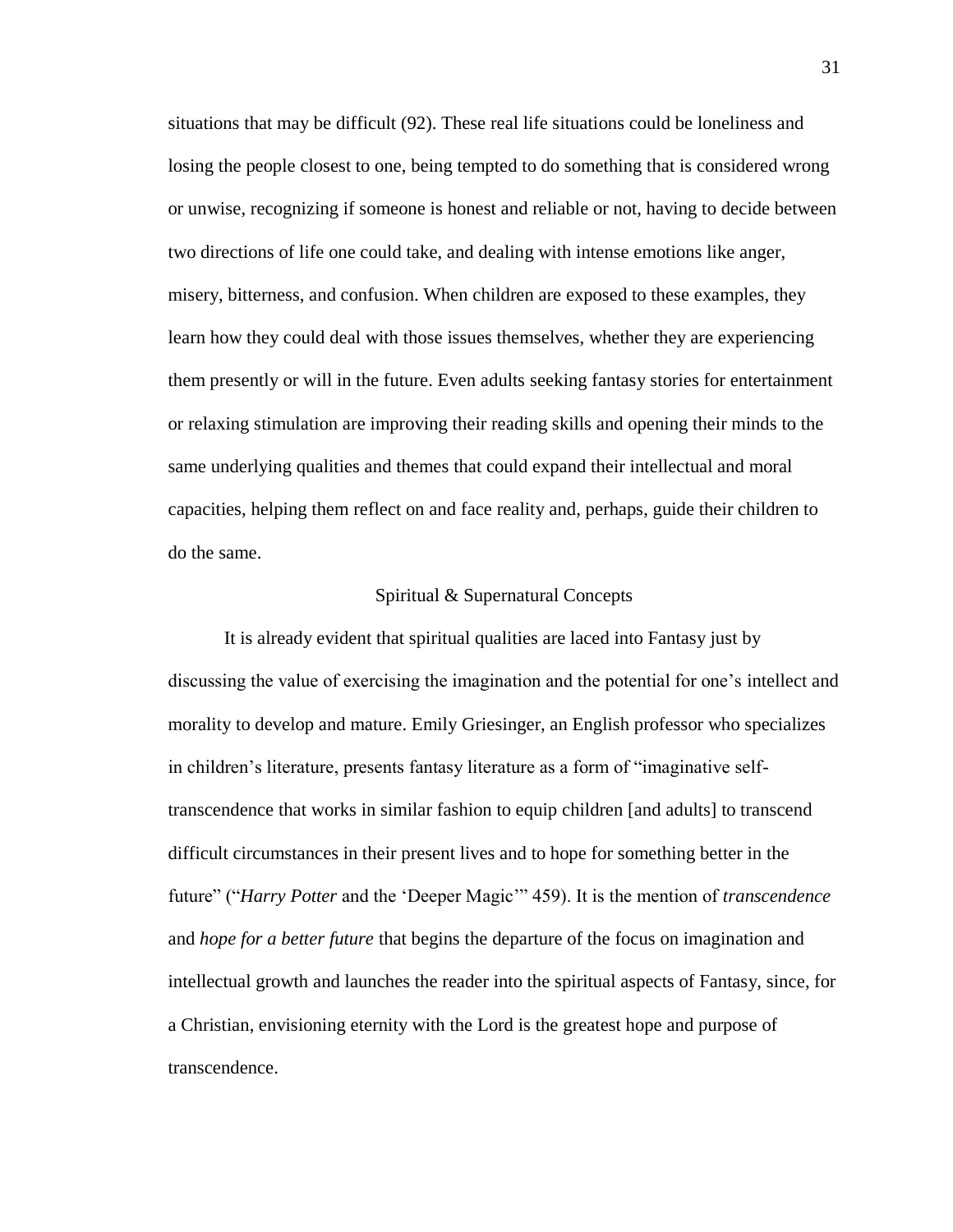Before going further, an emphasis on the Bible, the way in which God primarily communicates with men and women, is necessary. Simply put, the Bible is literature—as in the Bible is a written work, a book of artistic and literary value. While it includes historical records and serious instruction for the Christian, it also incorporates poetic writings, such as the books of Psalms and Song of Solomon, and overall, the entire Bible is compiled to tell the story of the salvation humanity receives through Jesus Christ, who often taught by telling stories known as parables. Dan McVeigh, Christian scholar of fantasy literature, writes that Fantasy is not an enemy when one considers that "Jesus is its creator, not its product" (208). Jesus is the incarnation of the Lord and the ultimate example of glorifying God with one's life, and Christians are directed to follow His example. If He communicated Christian ideals and values through stories, then humans, created in God's image and gifted with imaginations, are capable of doing the same. When Laura Feldt, a professor and scholar of religion and fantasy, promotes that modern fantasy literature is similar to narrative religious writings such as myths and epic literature ("*Harry Potter* and Contemporary Magic" 103), one should consider parables within that list. Just as Jesus's parables contained words and images that symbolized rich spiritual underlying meanings, fantasy literature has potential to contain the same.

Returning to Griesinger's ideas, which contribute to Tolkien and Lewis's theories, fantasy literature allows the reader to transcend personal, worldly circumstances in the similar fashion a Christian transcends the worldly because they belong to the Kingdom of God, thus Fantasy can prepare the reader's mind for receiving the gospel ("Why Read *Harry Potter*?" 307), whether they are a child being raised in a Christian home or an adult who has not yet encountered the gospel. Examples of how Fantasy does this include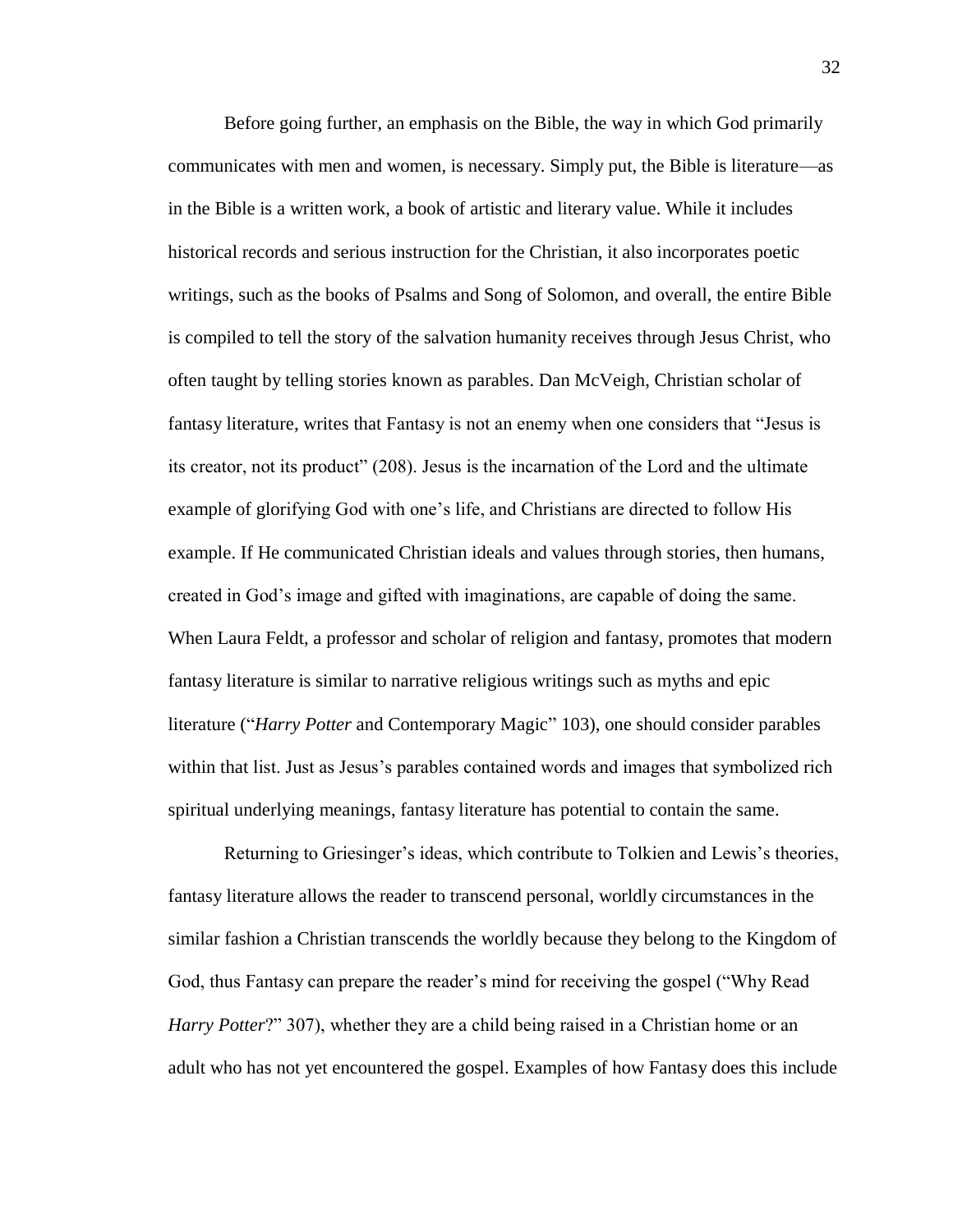the theme of good triumphing over evil and the expectation and final joy of a "happily ever after" (Griesinger, "*Harry Potter* and the 'Deeper Magic'" 461).

An essential way that these spiritual examples are acted out and achieved in Fantasy is the implementation of magic or the presence of the supernatural. Griesinger recognizes and advocates this by stating that magic is one of the best components of Fantasy that both exercises and expands the imagination, and opens the reader's mind to the supernatural aspects of Christianity ("*Harry Potter* and the 'Deeper Magic'" 457; "Why Read *Harry Potter*?" 306). With all of the previously discussed and understandable concern a Christian often possesses at the mention of magic, this seems a paradox, so it is important to evaluate magic within Fantasy in a delicate, yet intricate manner. When Tolkien provided the idea that sub-creating a Fantasy secondary world where there are laws and rules that are to be considered real or true, the presence of magic or the supernatural fall under those laws and rules. That does not mean the reader is to believe that magic is real or should try to study or partake in the occult within our world, but when he or she reads the story that takes place within that secondary world, he or she must accept that magic is a real and true "law" of that world, just as the law of gravity is real and true in our world. Described in a different manner, this is an example of a "willing suspension of disbelief," where the reader momentarily stops believing that magic is not real or a negative thing only while he or she is addressing the world of the story being read.

Tolkien strengthens this idea by stating that secondary worlds of fantasy literature cannot truly be Fantasy without magic, and he specifies that this magic should be examined quite differently from how magic is regarded in reality (114). In fact, he does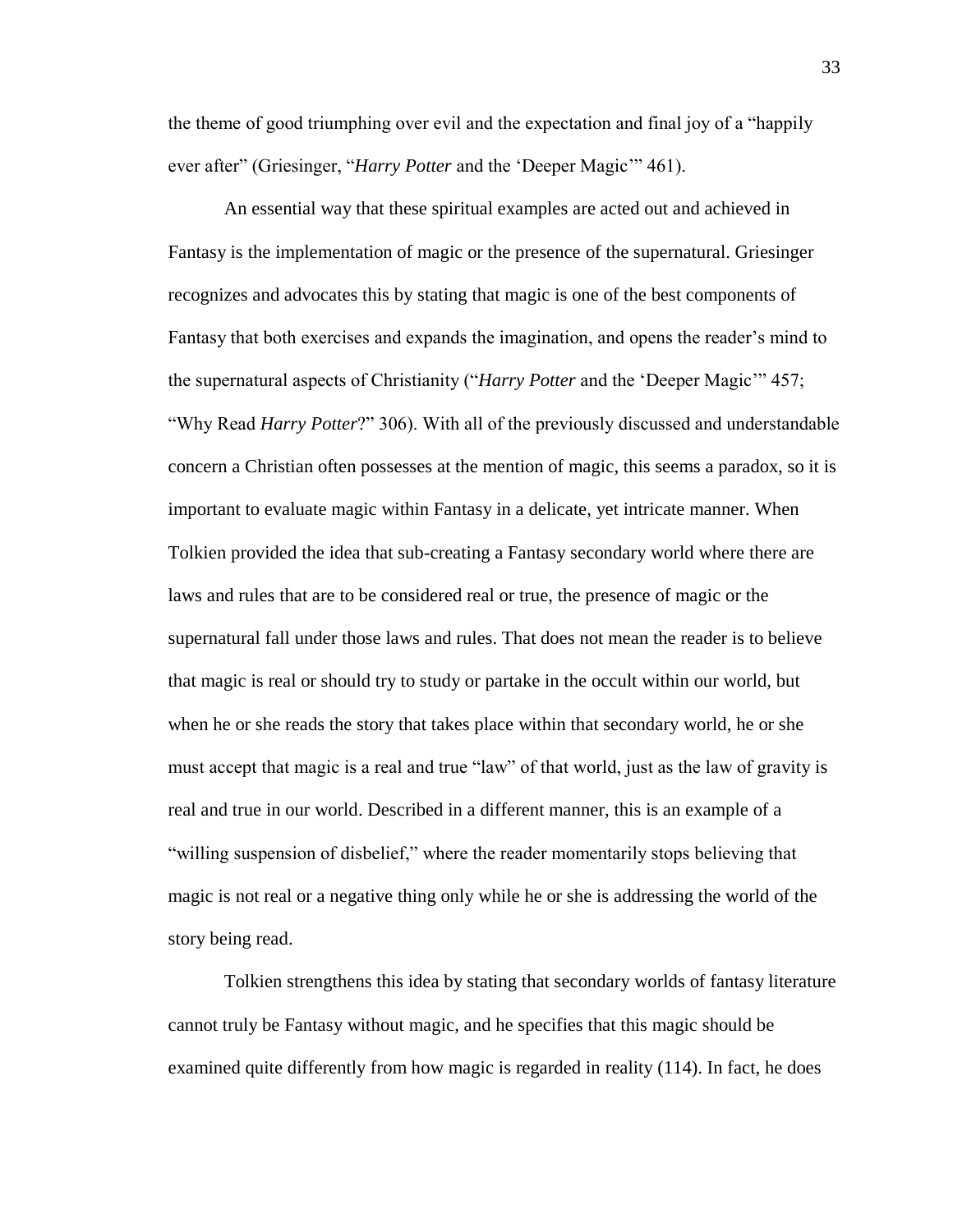not even want to acknowledge Fantasy magic with the word *magic*, but instead calls it *Enchantment*, the "elvish craft that Fantasy aspires to." Enchantment is the magic that helps cultivate a believable secondary world and when it is pure, "it is artistic in desire and purpose." When magic is scrutinized in the context of our world and reality, it is merely a practice meant to offer an alteration to our world; "it is not an art but a technique," (Tolkien 143). To prevent confusion, the word *magic* will still be used within this discussion of Fantasy, while paying attention to distinction, but Tolkien's suggestion of magic being a necessary art of Fantasy supports the differentiation of magic in reality and magic in Fantasy. If a Christian understands and accepts this differentiation, reading fantasy literature can become an enlightening experience.

For instance, the magic of Fantasy can help bring about the "happily ever after" ending, which alludes to underlying Christian themes, as previously mentioned. Tolkien conveys happy endings as a meaningful, positive characteristic of Fantasy, which he calls the "Consolation of the Happy Ending" (153). Despite the presence of sorrow and defeat in the worlds of fantasy literature, sudden and miraculous happy endings provide a sense of closure, grace, and joy which allude to the ultimate salvation, the ultimate "happy ending," the believer receives due to Christ's incarnation, sacrifice, and resurrection, and the promise of eternity in His presence (Tolkien 153, 156).

The Consolation of happy endings, the Recovery or rediscovery of simple elements of reality as mentioned in the discussion about imagination, and the consideration of Fantasy as a freeing and insightful Escape from an incomplete, singular perspective of reality, as also mentioned in the imagination discussion: all contain Christian, spiritual themes. Lee presents three methods of spiritual enlightenment formed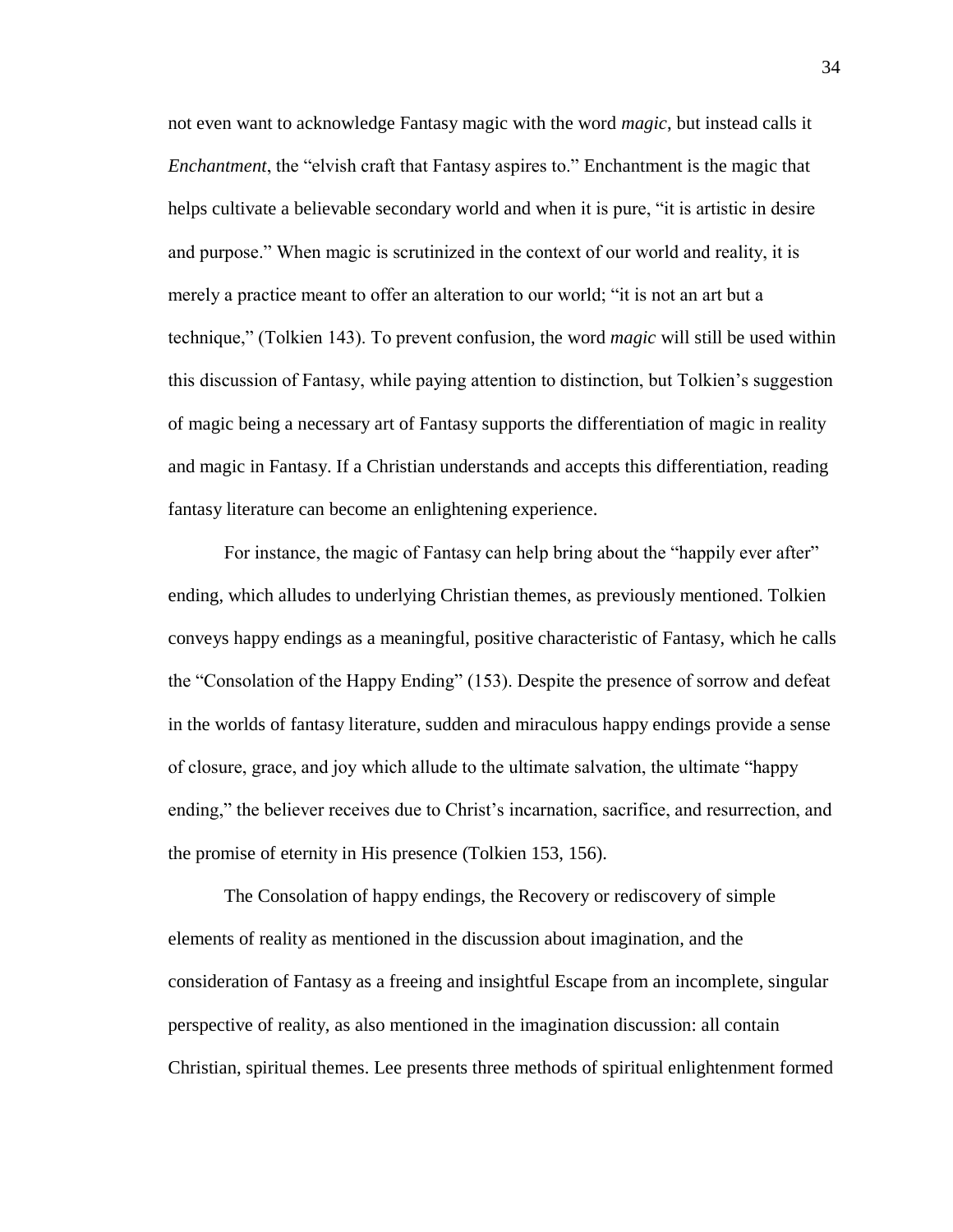about these theories, which are based on Tolkien and Lewis's ideologies about Fantasy, that all fantasy literature can empower readers to experience. Lee explains these methods in a detailed manner, but a simple, yet adequate summary will be given. When a reader engages Fantasy, and experiences Recovery, he or she is discovering a new depth of beauty of both the Earth and himself or herself. Furthermore, the consideration of reading Fantasy as Escape communicates a fresh sense of justice to the reader and inspires the reader to respect both others and himself or herself. Lastly, the Consolation of Fantasy arouses a hope within the reader to envision a future of peace for humanity and strive for an admirable self-ideal (Lee 26-27). The ideals of beauty, justice, and hope are common ideals that the Bible supports a Christian to aspire to learn, retain, and inspire in others. Additionally, the self-concepts of having a positive, but humble self-image, self-esteem, and self-ideal are also Biblical because one reads that he or she is made in the image of God and is a divine, spiritual entity, should respect himself or herself, and should model his or her life after Jesus's example and instruction. The depth of spirituality and Christian themes within Fantasy are intricate, endless and quite connected with the imaginative and intellectual qualities of Fantasy, and the Christian will discover that if he or she invests in reading one or more fantasy novels.

## Conclusion

First and foremost, the goal of a Christian should be to love and glorify the Lord through all he or she does with their mind, heart, soul, and physical actions. Certainly, each Christian should have the personal freedom to choose what they want and do not what to read, based upon his or her spiritual convictions or not, but the goal of this paper is to provide proof that he or she should consider both himself or herself and others as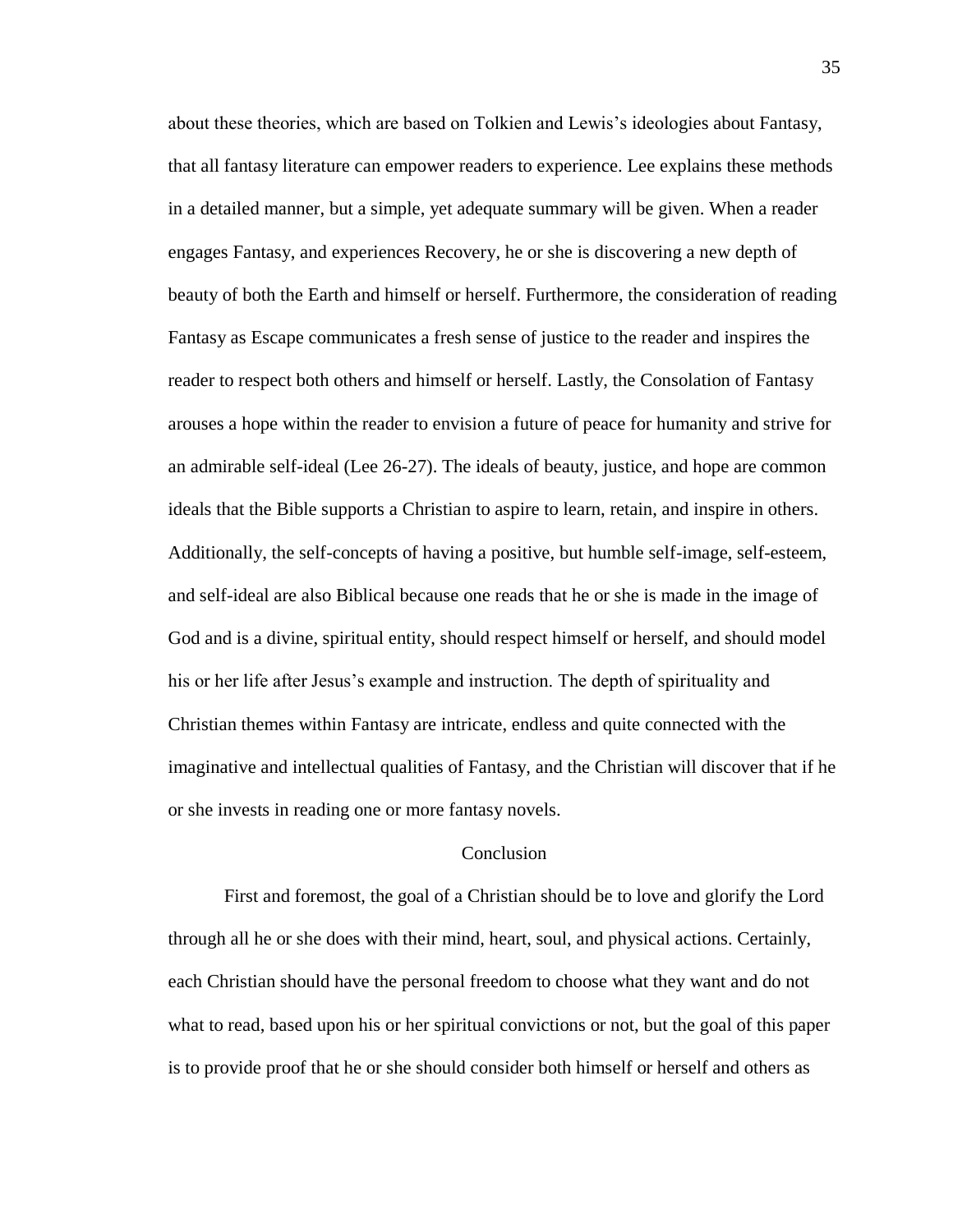free to read and engage fantasy literature, and acknowledge that it can offer delight, creative inspiration, knowledge, and spiritual enlightenment. The majority of Fantasy will offer all or a variety of these qualities, often depending on the perspective of the reader. Yet, there will also be some that will provide little or none of them, and might even offer the opposite. Of this fact, Tolkien provides more insightful words: "Fantasy can, of course, be carried to excess. It can be ill done. It can be put to evil uses. It may even delude the minds out of which it came. But of what human thing in this fallen world is that not true? …Fantasy remains a human right…" (144-145). Any word spoken can be either positive or negative, but the latter does not stop one from ever speaking. The same should be true for the reading of Fantasy.

Both Lewis and Tolkien confirmed that Fantasy does not provide an organized and clear transference from Christian beliefs and ideals to the fantastical realm of imagined secondary worlds (McVeigh 199). Some fantasy novels will offer clear Christian allusions and others might have them subtly stitched in between the lines, but does that mean they are not equally worth reading? Eliot admits that he would rather read literature that is unconsciously Christian, instead of deliberately and defiantly so (200). Is there as much value in unintentional Christian works as there is in purposeful ones? In the Christian community, C.S. Lewis's *The Chronicles of Narnia* is recognized as a deliberately Christian fantasy series worth reading because of the Christian allusions, J.K. Rowling's fantastical *Harry Potter* is considered a debatable unconsciously Christian series, and Philip Pullman's *His Dark Materials* is known as anti-Christian and not worth reading. Analyzing and comparing these three series by focusing on the imaginative, intellectual/ moral, and spiritual/supernatural qualities will offer examples of how these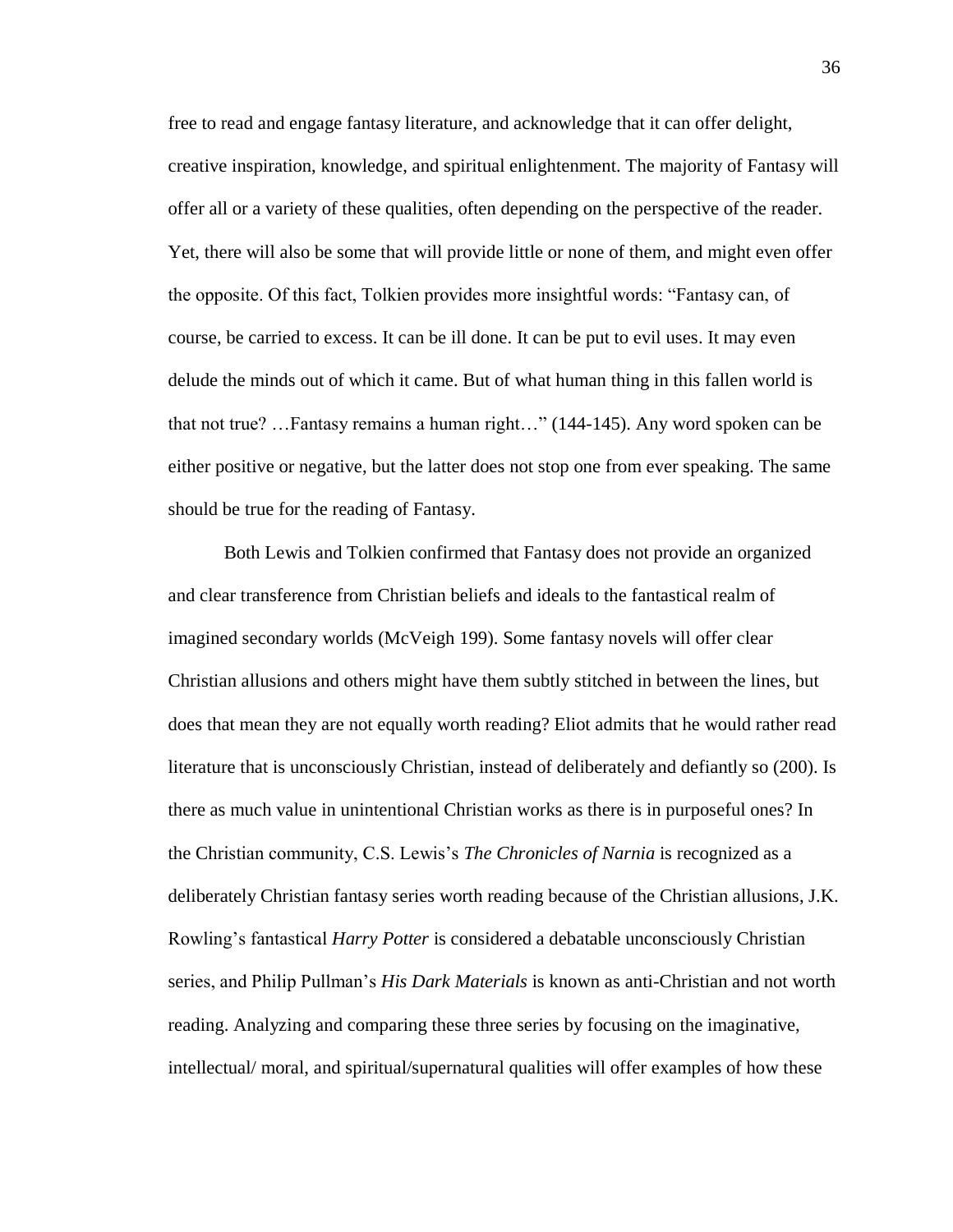concepts appear and work in fantasy series. This analysis will show that each series is equally valuable and worth reading whether they are intentionally embedded with Christian, spiritual themes or not.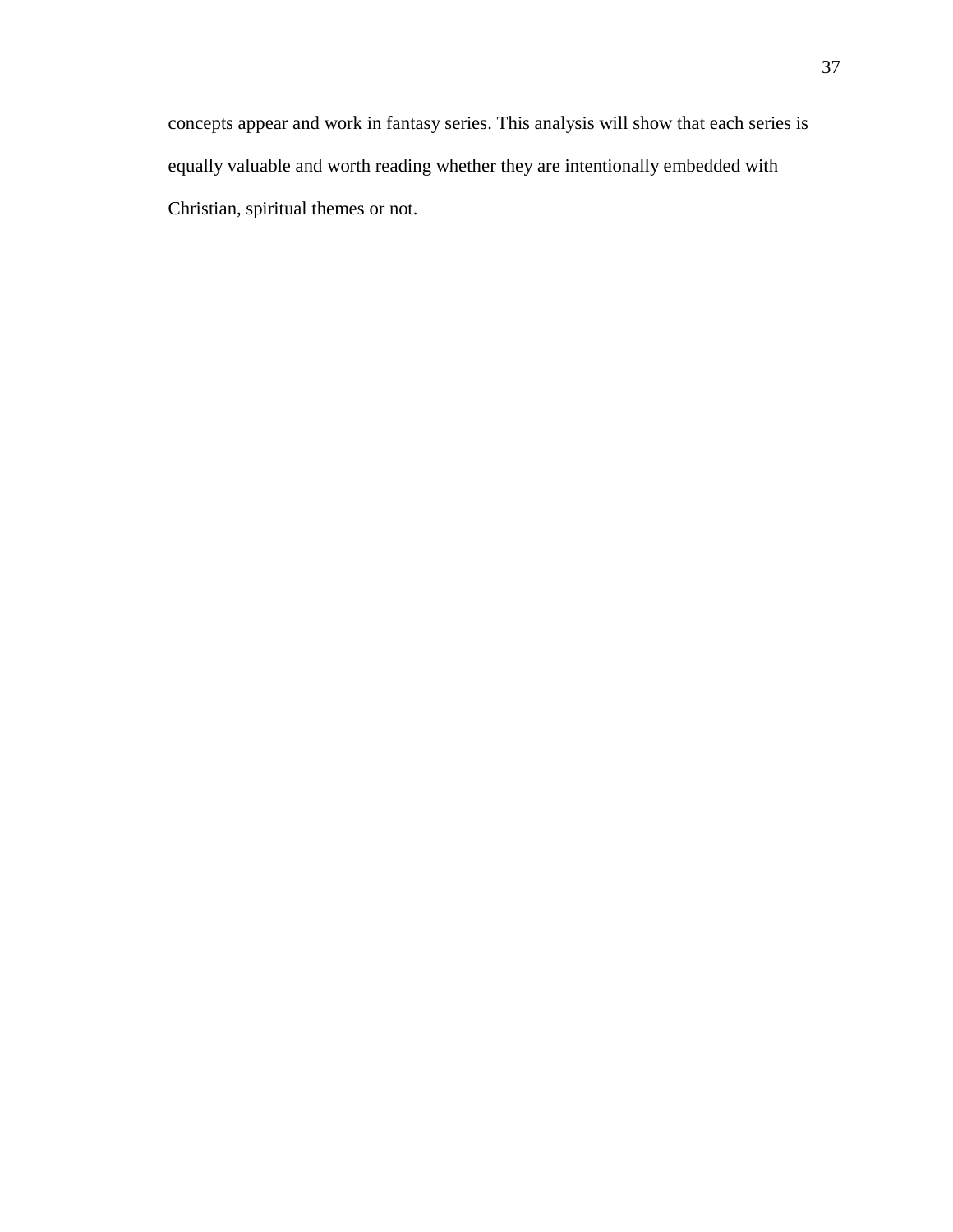## **The Chronicles of Narnia**

As previously mentioned, C.S. Lewis is famous for being a prominent Christian apologist and writer of both theological works and fantasy stories, especially *Mere Christianity*, *The Screwtape Letters*, and *The Chronicles of Narnia*. Lewis was born in 1898 in Belfast, Ireland and raised by a family that attended the Church of Ireland, but he abandoned the Christian faith early in his life and even advocated against it for a time. When he was nineteen, he fought in the trenches of France during World War I, and later moved to England to become a Tutor and Fellow at Oxford University where he met fellow novelist and close friend Tolkien in 1926. Tolkien was a great influence on Lewis's conversion back to the Christian faith at the age of thirty-two. Lewis did not write and publish most of his works until after he re-embraced his faith, explaining why he is primarily recognized for his rich Christian, theological texts. While at Oxford, both Lewis and Tolkien are also known for meeting with other friends to casually discuss literary topics, such as their writings; the group was called "the Inklings" (Downing viixi, 1-25).

*The Chronicles of Narnia*, a seven book fantasy series that Lewis created during the early 1950s, is popular and accepted within the Christian community because of Lewis's reputation, his artistic skill of storytelling, and the Christian allusions and ideals that are evident within the series. Also, it is the primary work that has prolonged Lewis's fame and impact to this day, since it is still widely read as classic children's literature, has had a plethora of movie adaptions and stage performances, and has promoted and inspired Fantasy since its debut. Analyzing this series' imaginative qualities, intellectual/moral lessons, and spiritual themes in the context of encouraging all fantasy literature as worth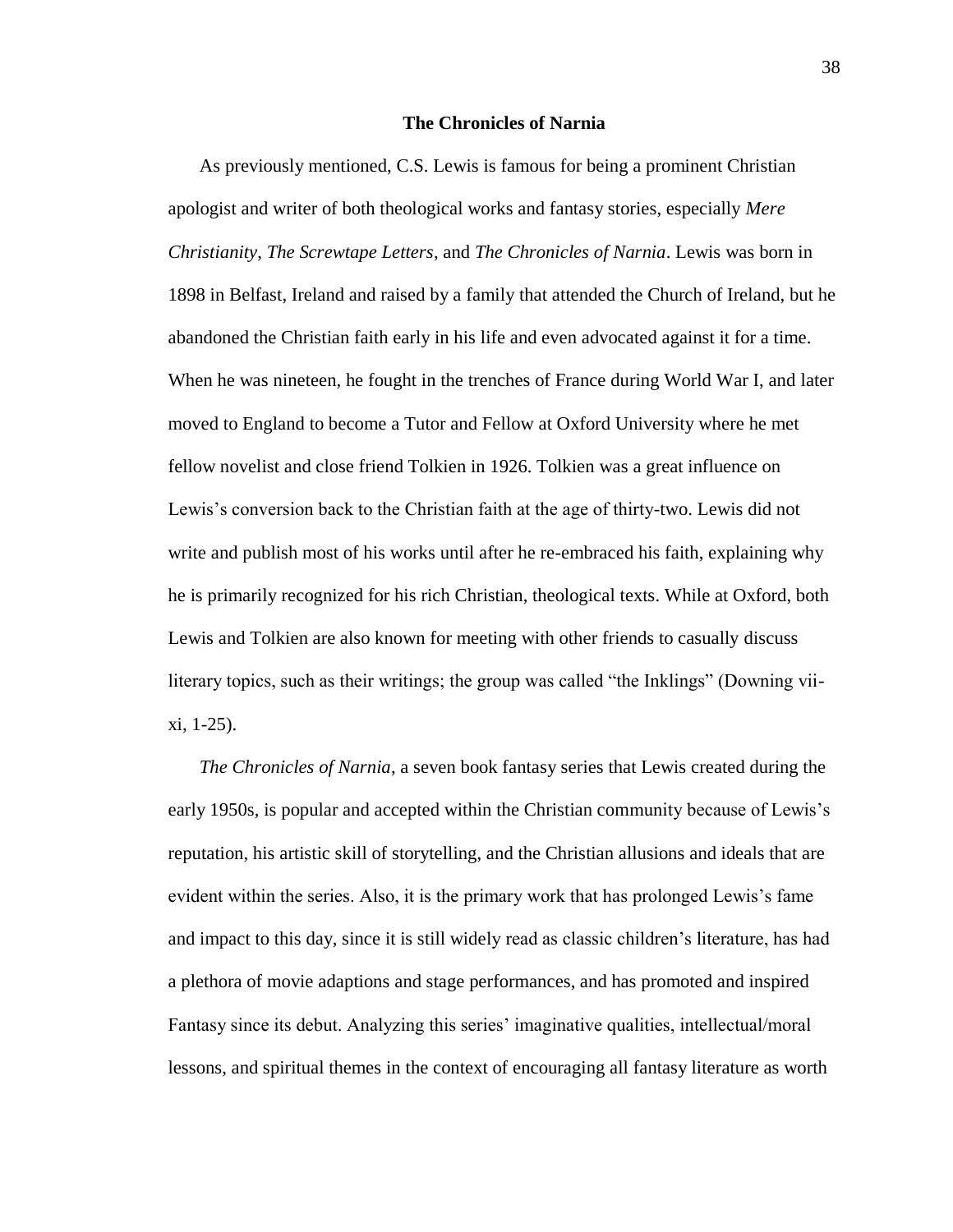reading in the Christian community is simple since it is already widely accepted by Christians. Nonetheless, an analysis of *Narnia* will provide a foundation for comparing it with the less-accepted *Harry Potter* and *His Dark Materials*, and point out underlying elements of the series that may not be highlighted as often as the Christian themes. Both Christian and secular scholars will be referenced to reinforce its worth as fantasy literature.

The books center around the fantastical world of Narnia which is home to talking animals and mythical beasts, and follow various children as they adventure through and impact major historical events of Narnia. In all but one of the books (*The Horse and His Boy*), the children happen upon unique portals that transport them into Narnia from the real world. The creation of the land of Narnia with its tangible existence, unique characters, and rich history, and the many reflections of mythological beings and events communicate the imaginative qualities of the *Narnia* series*.* Laura Miller, writer and editor for magazines and other publications, captures the imaginative richness of *Narnia*  perfectly in this statement about how the series greatly influenced her: "It showed me how I could tumble through a hole in the world I knew and into another, better one, a world fresher, more brightly colored, more exhilarating, more fully felt than my own"  $(4).$ 

*Narnia* had an imaginative beginning, as most series do. While Lewis recognized the Christian themes and connections within *Narnia* and hoped that his series would better prepare children to receive the gospel*,* he stated that he did not begin writing the series with that purpose in mind: "Everything began with images; a faun carrying an umbrella, a queen on a sledge, a magnificent lion. At first there wasn't even anything Christian about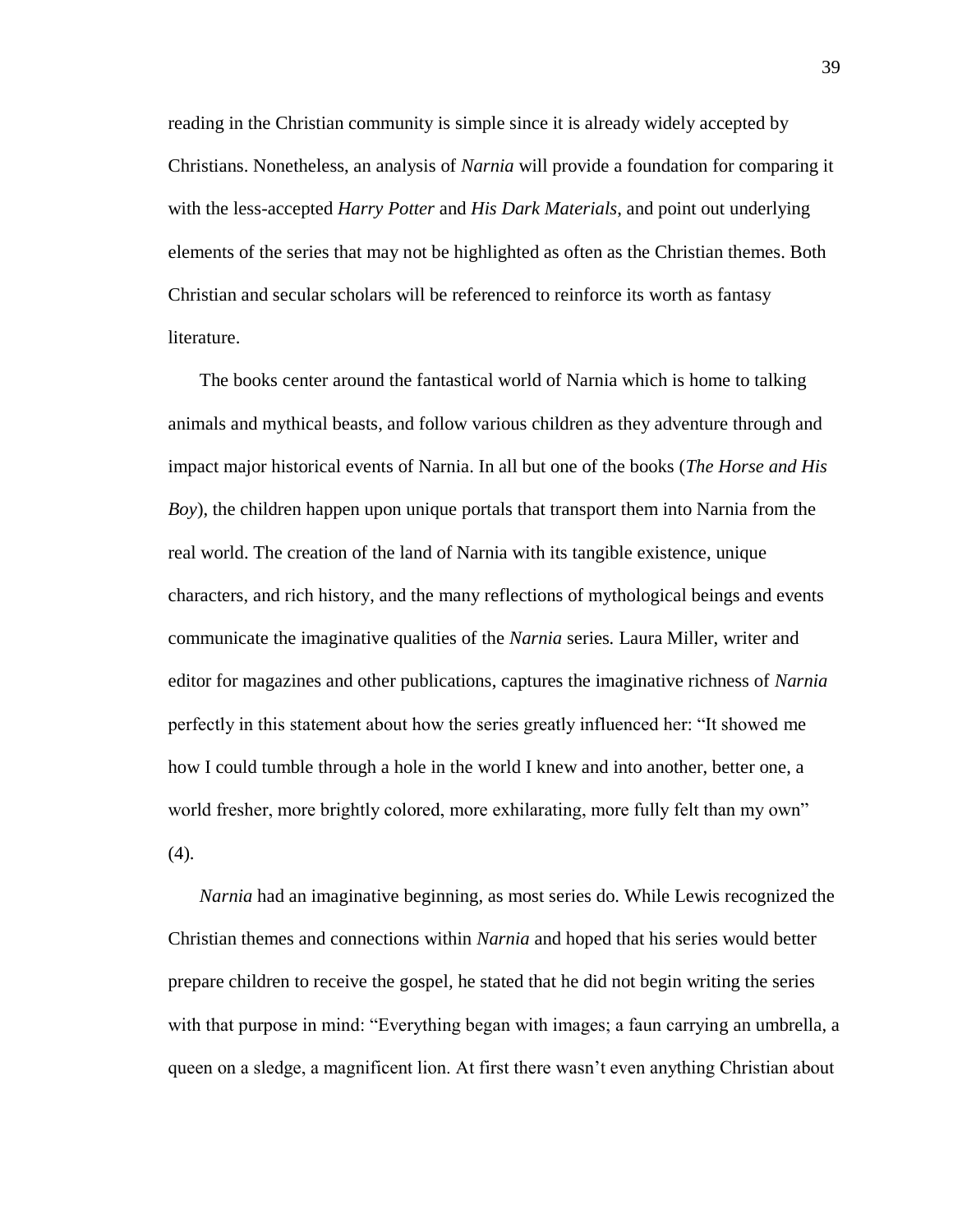them; that element pushed itself in of its own accord" (*Of Other Worlds* 36). In a way, this may be evidence for one to consider *Narnia* as being, in the words of Eliot, "unconsciously Christian" (200), at least during its conception.

Both David C. Downing, a C.S. Lewis expert, award-winning author, and English professor, and Maria Kuteeva, English and linguistics professor and researcher, point out that while *Narnia* is abounding with Christian teachings, it includes a plethora of creatures, characters, and motifs originating in myths, legends, and folklore (Downing 110; Kuteeva 279). Lewis's experiences reading and studying classical and medieval literature throughout his life profoundly affected him as a writer (Kuteeva 279), and he later established ideas about mythical images and plots having an "unchangability" or "good unoriginality," which supports his incorporation of these mythical icons and themes in *Narnia* (Kuteeva 277). Centaurs, dwarves, fauns, giants, nymphs and more live in Narnia, accompanied by the occasional appearance of mythological gods and deities, such as Bacchus, the Roman god of wine and revelry, in *Prince Caspian* (Downing 109). Furthermore, just as there are allusions to Biblical stories, many classical, mythological tales and myths are referenced: *The Voyage of the Dawn Treade*r imitates a traditional Irish sea adventure called a *immram*, *The Silver Chair* is like a Roman or Greek tale of journeying into the underworld where there is a Persephone queen figure, and *The Last Battle* is similar to the Norse apocalypse myth *Ragnarök* (Kuteeva 279). The integration of these medieval and mythological associations might surprise or confuse Christian readers, but they are one of the reasons *Narnia* is successful, imaginative fantasy literature.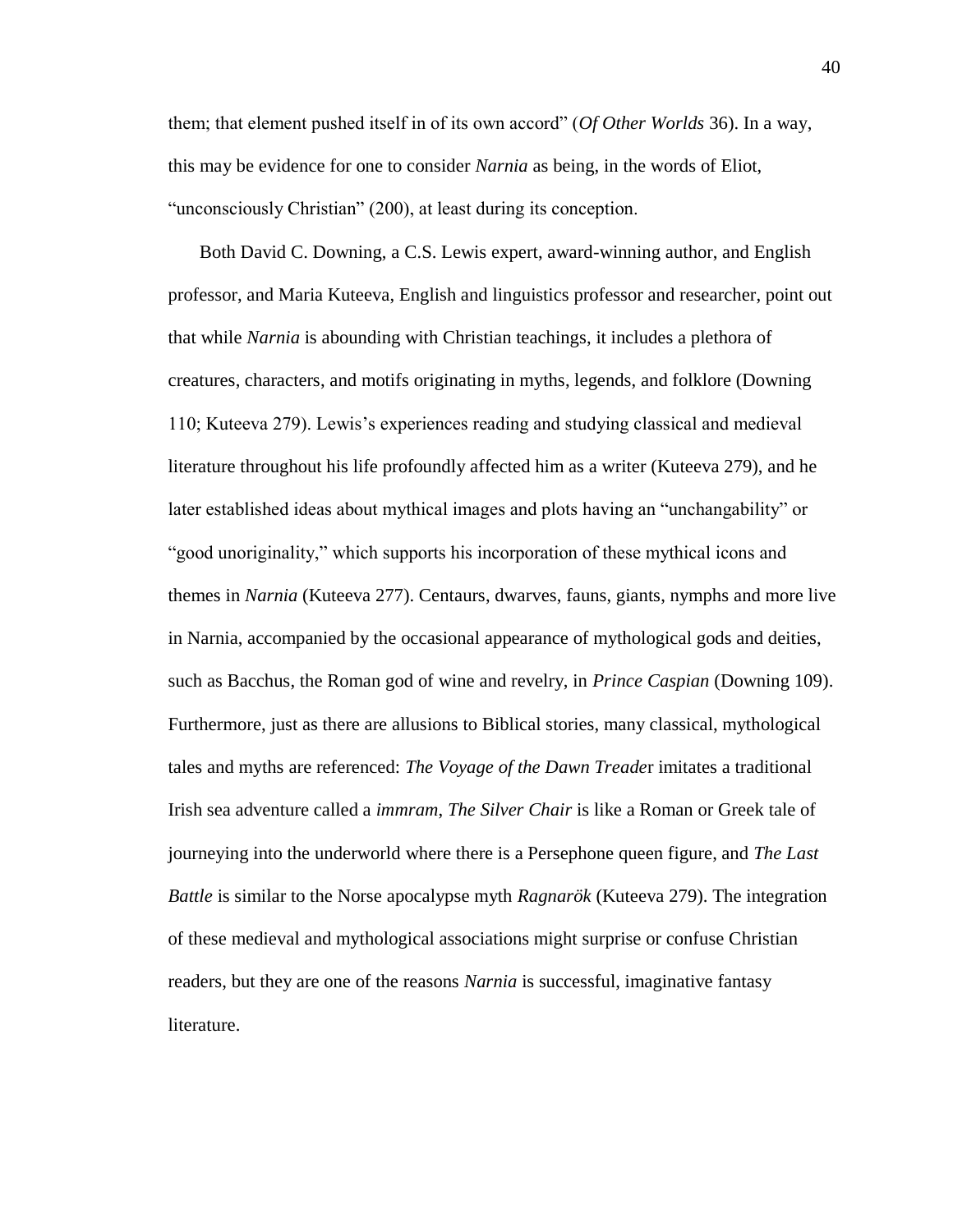Among these fantastical, creative beings and themes, the children's actions and journeys in Narnia allow the reader to observe intellectual and moral lessons. Miller mentions that a primary aspect of *Narnia* that attracted her was the important and thrilling moments that taught virtue and morality (61). Furthermore, these moments were not presented in a stereotypical, simple way, but realistically through human characters (Miller 62-63). Most of the wisdom and morals Lewis sought to incorporate are taught through the children who experience Narnia in each book, and less through the typical villain and hero characters. There are many lessons about respect, selflessness, and treating others kindly in *Narnia*. *The Lion, the Witch, and the Wardrobe*, where four siblings, Peter, Susan, Edmund, and Lucy Pevensie, discover Narnia inside a wardrobe and help Aslan, the Great Lion and King of the Beasts, defeat the evil White Witch who is ruling over Narnia, includes a worthy example. Edmund, who is jealous and bitter towards his siblings during the beginning of the book, eventually betrays them to the White Witch once they all are in Narnia, looking to fight on the side of the Narnians and Aslan. When he realizes he originally chose the wrong side, he must face guilt and regret, apologize to his brother and sisters, and accept the possibility of punishment for his betrayal. Aslan is selflessly gracious toward Edmund by volunteering to receive the punishment meant for Edmund, but this forces Edmund to realize Aslan's sacrifice is only necessary because of his poor actions. Miller conveys that this situation provides a great moral lesson about children examining their motives when they feel injured and self-righteous (64). More examples of these lessons about being kind towards others are present in the rest of the series, such as Lucy's siblings learning to trust her in *The Lion, the Witch, and the Wardrobe* and *Prince Caspian*, Caspian respecting the Narnians and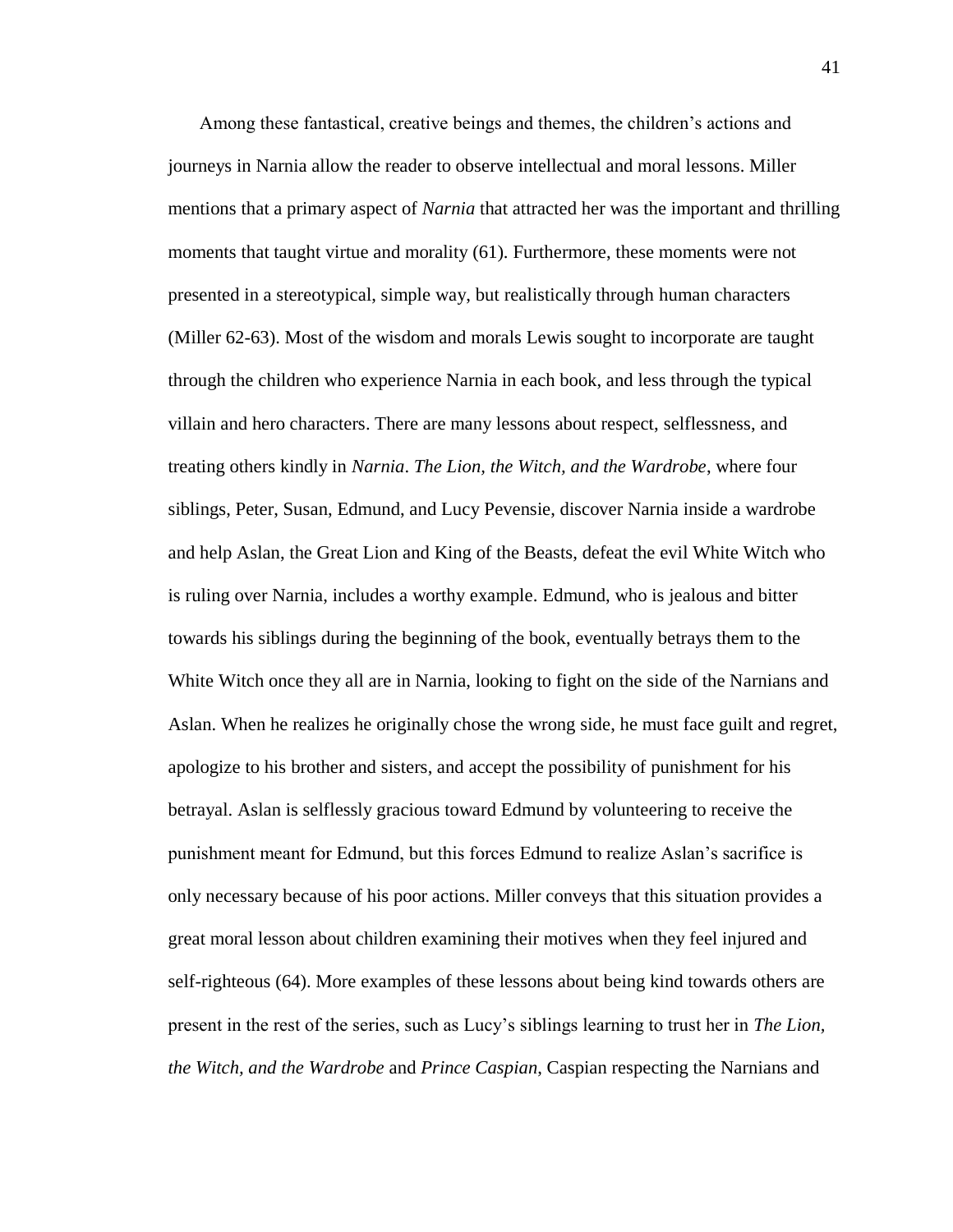not following his corrupt uncle's example in *Prince Caspian*, and Eustace Scrubb, the Pevensies' cousin, changing his rude, selfish attitude in *The Voyage of the Dawn Treader*.

Obedience and perseverance are the themes of other prominent intellectual and moral lessons present in the series. In *Prince Caspian*, as Lucy and her siblings are trying to find the Narnians' camp, Aslan appears only to Lucy to offer her the best directions but her siblings do not listen to her. Later, he appears to her again to question why she did not persist in guiding her siblings to follow his directions, and persuades her to try leading them once again. She listens the second time and they not only find where they are trying to go, but Aslan finally becomes visible to all of them. Additionally, in *The Silver Chair*, Eustace and Jill Pole, his friend from school, are recruited by Aslan to follow specific Signs to find the lost Prince Rilian. At one point, one of his Signs allows them to escape being eaten by giants. In each of these cases, the children must obey Aslan, whether it be to fulfill their desires, to survive, and/or to be able to help Narnia in the way they are meant to, which communicates the value of obeying those in authority over one, even if he or she does not immediately want to or understand why they should. These examples also serve for promoting perseverance in that the children must continue their journeys even as the path they are following has obstacles, much like one must persevere through many difficult times in reality. *The Voyage of the Dawn Treader* is full of lessons on perseverance since it is an adventure in unknown, sometimes perilous waters to the edge of Narnia, which no one had ever accomplished before. The list of intellectual and moral qualities within *Narnia* are endless.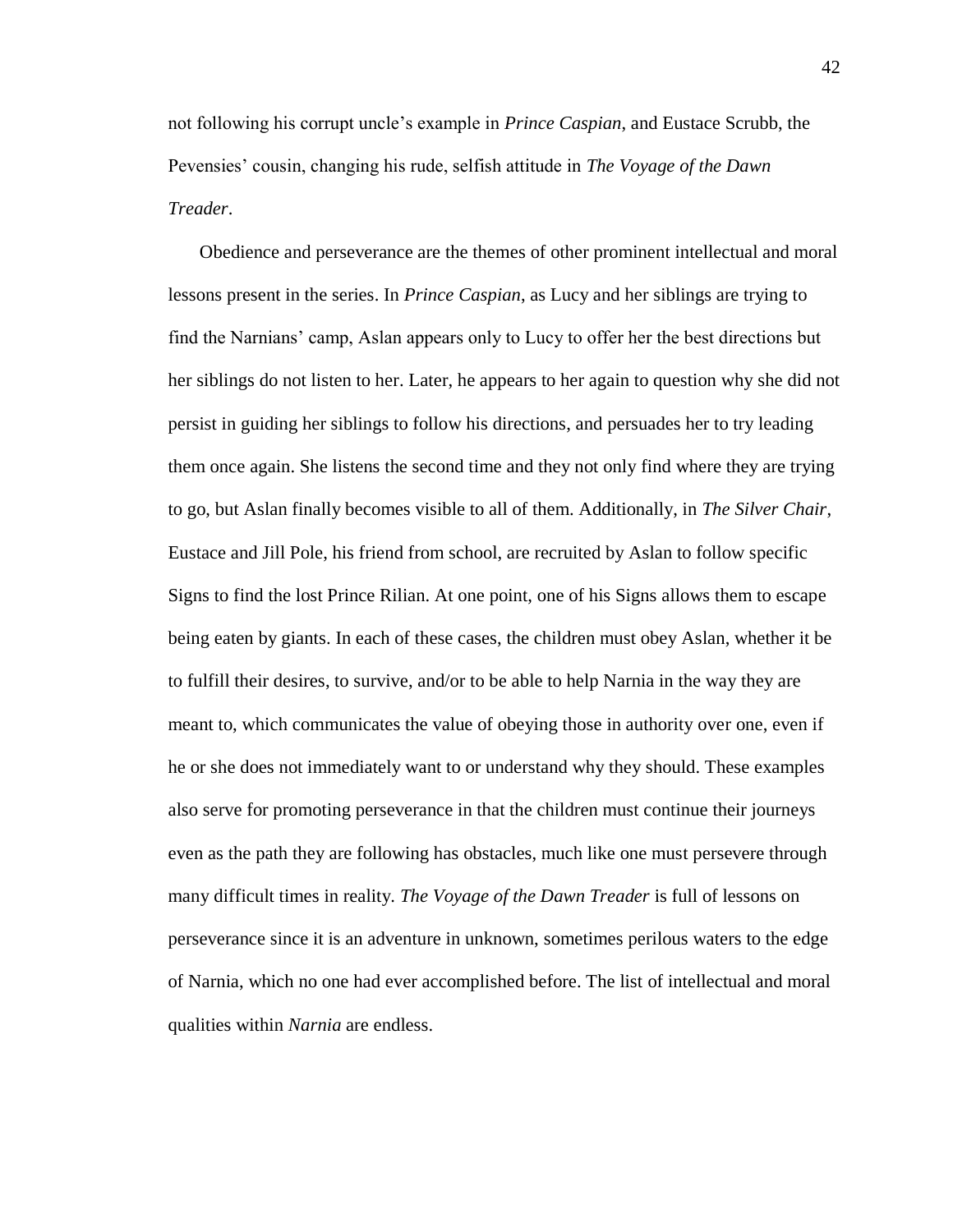There are spiritual themes laced throughout every *Narnia* book, such as their clear Biblical parallels which, alone, validate the positive reputation of the series within the Christian community. *The Magician's Nephew* tells Narnia's creation story which reflects the Genesis account of Creation, and *The Last Battle* alludes to Revelation, disclosing the ultimate battle that ends Narnia and reveals a more pure Narnia. The most well-known allusion is in *The Lion, the Witch, and the Wardrobe* when Aslan sacrifices himself to the White Witch in place of Edmund and rises from the dead soon after, greatly resembling Jesus's Crucifixion and Resurrection.

Naomi Wood, English professor and scholar of children's and young adult literature and fairy tales, notes that the moral lesson of obedience in *Narnia* is usually communicated through Lewis's depiction of God in Aslan. Reflecting on Christian scripture, theology, and history, Lewis presents a "divinely established order with a builtin hierarchy," which shows God as the ultimate authority (239-240). Aslan, the only character that is in every book of *Narnia*, is a clear representation of Jesus Christ. He is the creator, guard, and savior of Narnia, the eternal son of the Emperor-Over-the-Sea, and the guide of the human children who visit. He is not always tangibly present in Narnia, but his authority never wavers, and when he is seen in Narnia, he has a purpose and a supernatural ability to affect important events.

Downing suggests that through Aslan, "Lewis hoped to portray a God who is both awe-ful and good, inspiring equally a wholesome fear and whole-hearted love" (63). Most of the Narnians believe in and respect Aslan immensely, and when they are in his presence, they offer themselves as his humble servants. Yet, Aslan is also loving and personable, hosting joyous feasts of merriment for the Narnians in several of the books,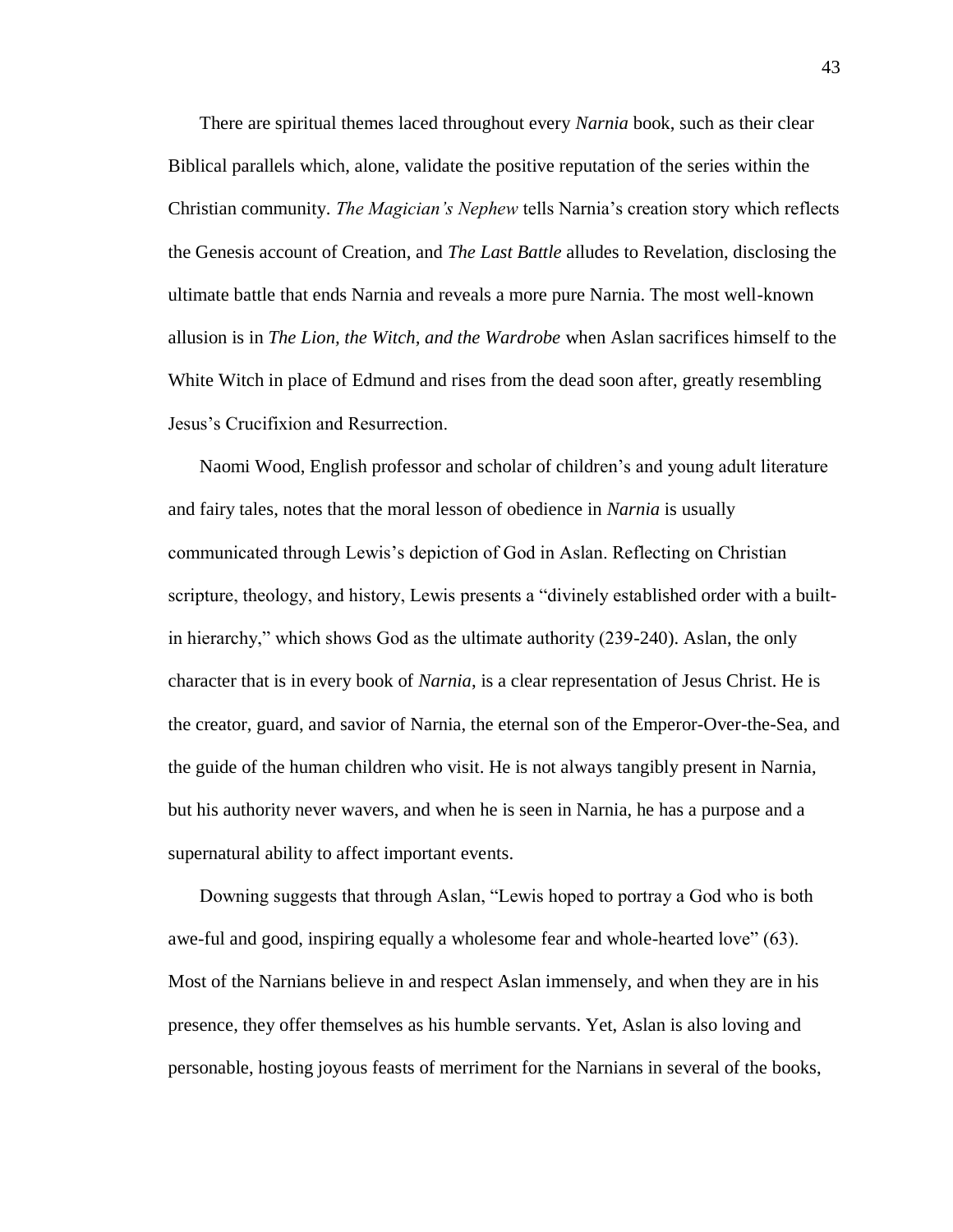and allowing the children to touch and hug him. Lewis mentioned that while he was developing Narnia, Aslan came bounding into the story: "…I don't know where the Lion came from or why He came. But once He was there He pulled the whole story together" (*Of Other Worlds* 42). Lewis's capitalization of the noun and pronouns referring to Aslan seem to suggest Lewis felt God's clear presence and guidance in his writing of *Narnia*  through Aslan*,* since it is proper to always capitalize the Lord's name, even when using pronouns. Through Aslan, most of the spiritual themes are ignited and explained, whether it be Aslan mentoring to the children or sending them on missions that will reveal spiritual depth.

It was mentioned that Aslan possesses supernatural abilities in *Narnia*. As a character embodying Jesus, it is not unrealistic for him to have this power since Jesus has miraculous, supernatural abilities, but Aslan is not the only character to present magical abilities in the series. The White Witch, the Lady of the Green Kirtle in *The Silver Chair*, Andrew Ketterley, Digory's uncle, in *The Magician's Nephew*, and Coriakin in *The Voyage of the Dawn Treader* possess and use some form of magic. Since Aslan is good, the White Witch and the Lady of the Green Kirtle are villains, and Andrew and Coriakin are more neutral, magic does not lean a particular direction on the spectrum of good and evil throughout the series; it is a significant element of *Narnia* that is woven into each novel. Usually, the magic is meaningful and symbolic. For Aslan, magic has deep theological meaning that reflects many Biblical themes, such as the "Deeper Magic" that allows him to return to life after sacrificing himself on behalf of Edmund in *The Lion, the Witch, and the Wardrobe* and how he sings stars, plants, and animals into being during Narnia's creation in *The Magician's Nephew* (Downing 121). Yet, the other characters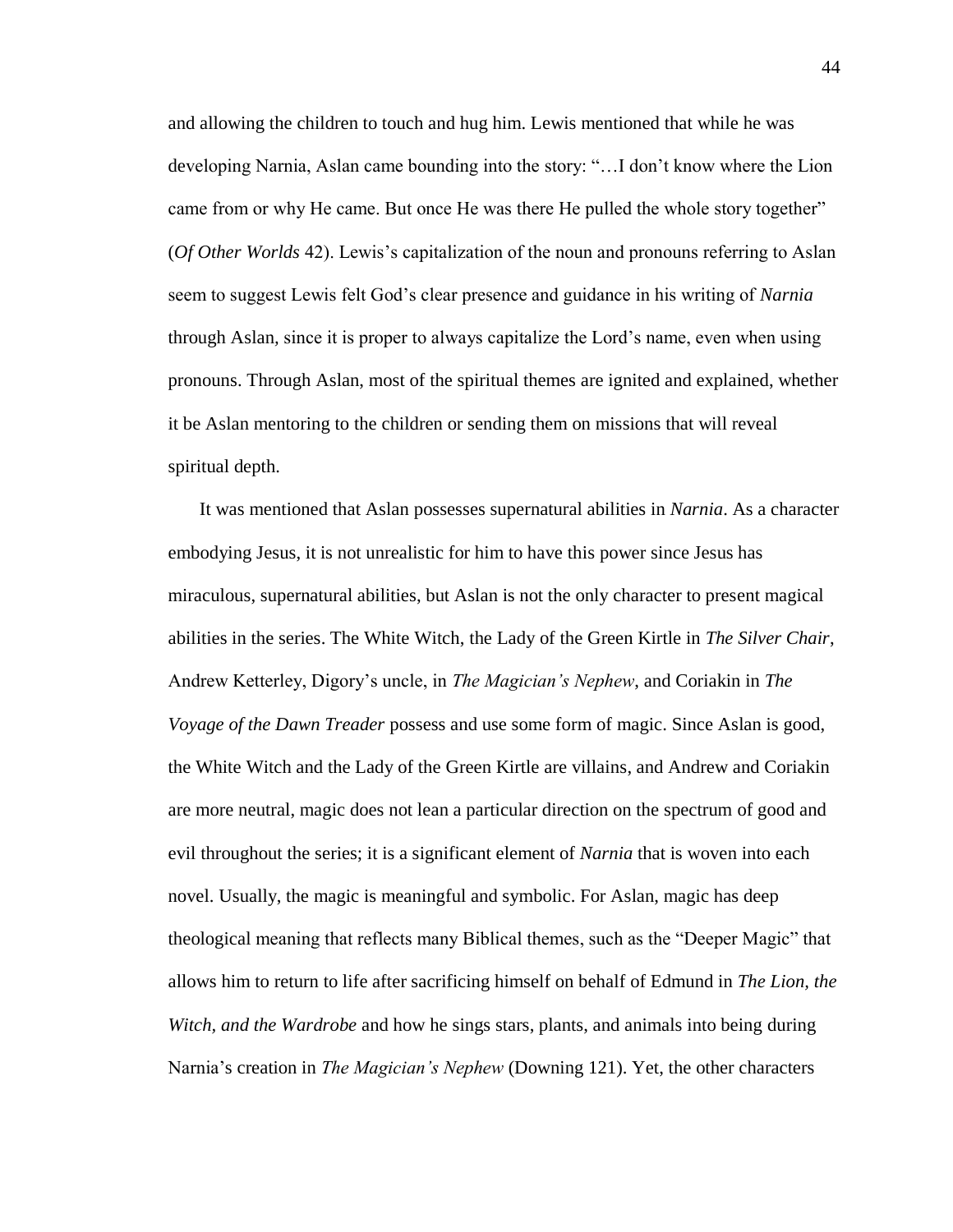still use magic as any typical witch or wizard character would, communicating that *Narnia* is much like other fantasy stories that include magic.

It is important to notice that not everybody recognizes the spiritual qualities of *Narnia*, at least, not immediately. Miller describes how she adored *Narnia* upon her first experience reading it––completely unaware of its deeper religious meanings––and then became surprised and bitter when she found out about Lewis's underlying theological intentions (3). Eventually moving past her bitterness, Miller decided to write *The Magician's Book* to illuminate *Narnia*'s other, unsung dimensions, such as its role in the universal experiences of childhood and in the study of literature, and convey that, in some ways, *Narnia* is not "Christian" (15). She points out that fundamentalist Christians might not promote Lewis's metaphorical series since it retells "the story of Jesus with a lion god, talking animals, and semi-human creatures from classical myths set in an imaginary country where the Bible doesn't exist," which is quite opposed to the way fundamentalists strictly view the Bible as literal and word-for-word true, discouraging a metaphorical modification (Miller 108). Of course, not every Christian is a fundamentalist––which Miller mentions––and not all fundamentalists think and believe exactly the same, so no one should assume a Christian's interpretation, but this explains part of why Miller personally views *Narnia* as "Christianity's antidote" (96). Her personal experiences with Christianity are "boring and subjugating" compared to the "liberation and delight" she found within *Narnia* (Miller 96), and she believes that one can enjoy and value *Narnia* for its other qualities––such as its moral wisdom––without confirming Christianity (Miller 64).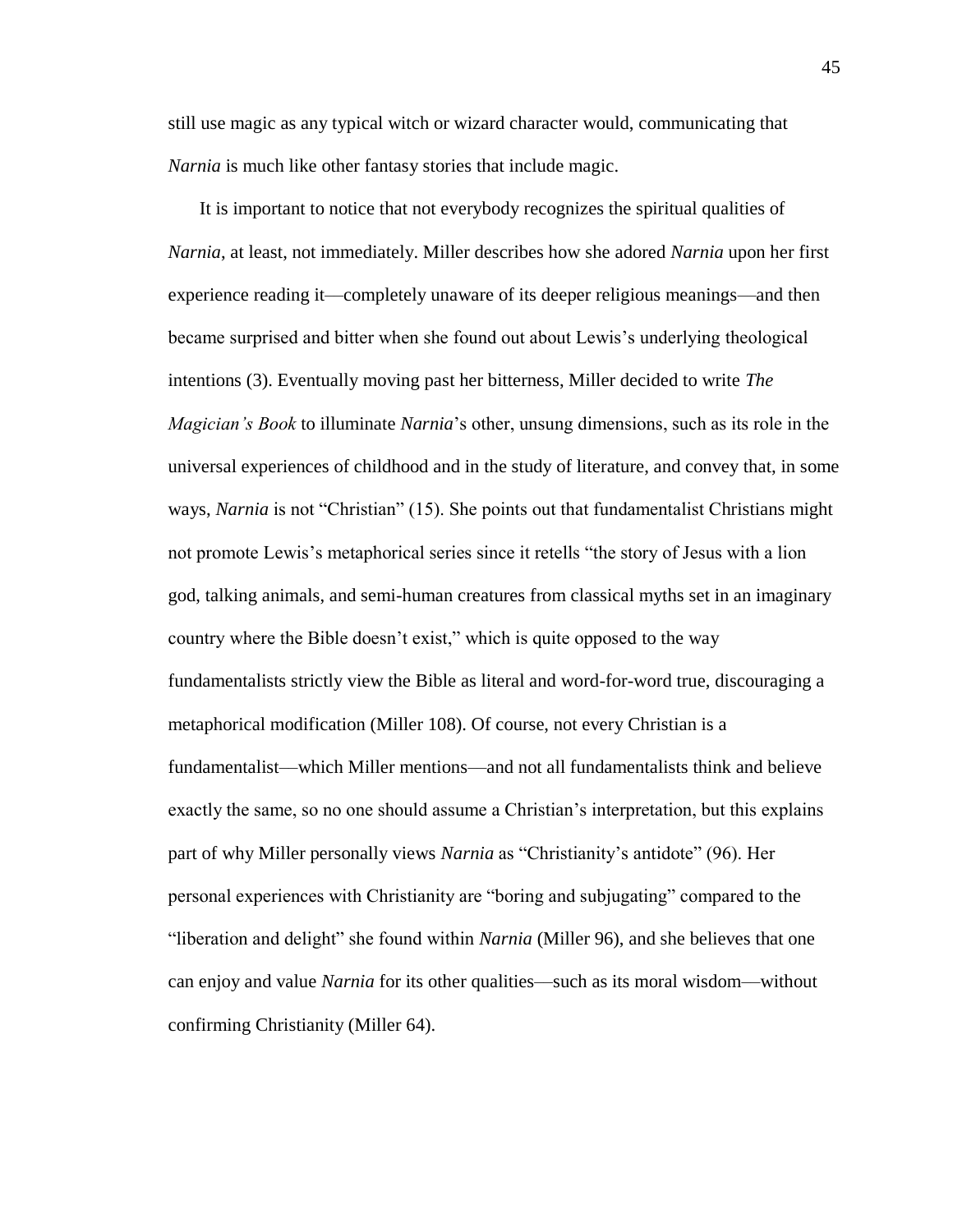Others go farther than Miller and offer negative perceptions of *Narnia*, and discourage the reading of the series. Philip Pullman, the author of *His Dark Materials*, considers *Narnia* as religious propaganda and says it is one of the most ugly and poisonous things he has read. He claims it supports sexism, racism, and life-hating ideology, and the examples he uses to reinforce these views include a well-known negative description of Susan in *The Last Battle*, the enemies of *Prince Caspian* and *The Boy and His Horse* being dark-skinned and ugly, and *The Last Battle* ending with the death of the main characters Edmund, Lucy, and Peter, but positively, since they are told they are going to a better place, the Kingdom of Heaven ("The Darkside of *Narnia*"). Pullman is not the only one who expresses an aggressive critique of *Narnia*; Frank Furedi, sociology professor, scholar, and author, writes about how there are many critics and people who express outraged and bitter declarations about *Narnia* and other artistic texts communicating religious motifs that they label religious propaganda (7-8). Furedi explains their reasoning behind these harsh attacks might include an insecurity over their own values and moral vision, thus they are afraid of expressions of strong beliefs that promote the opposite of their opinions (12). Burton Hatlen, literary scholar and professor, even points out that Pullman did not seem to completely reject Lewis's writing and theology, but appeared oddly inspired by him during the creation and development of the theology behind *His Dark Materials* (82). Miller interviewed Pullman in 2005, and he said, "…although I dislike profoundly the moral answers Lewis finds, I respect the wrestle for truth, the struggle that he's undergoing as he searches for the answers" (qtd. in Miller 172-173).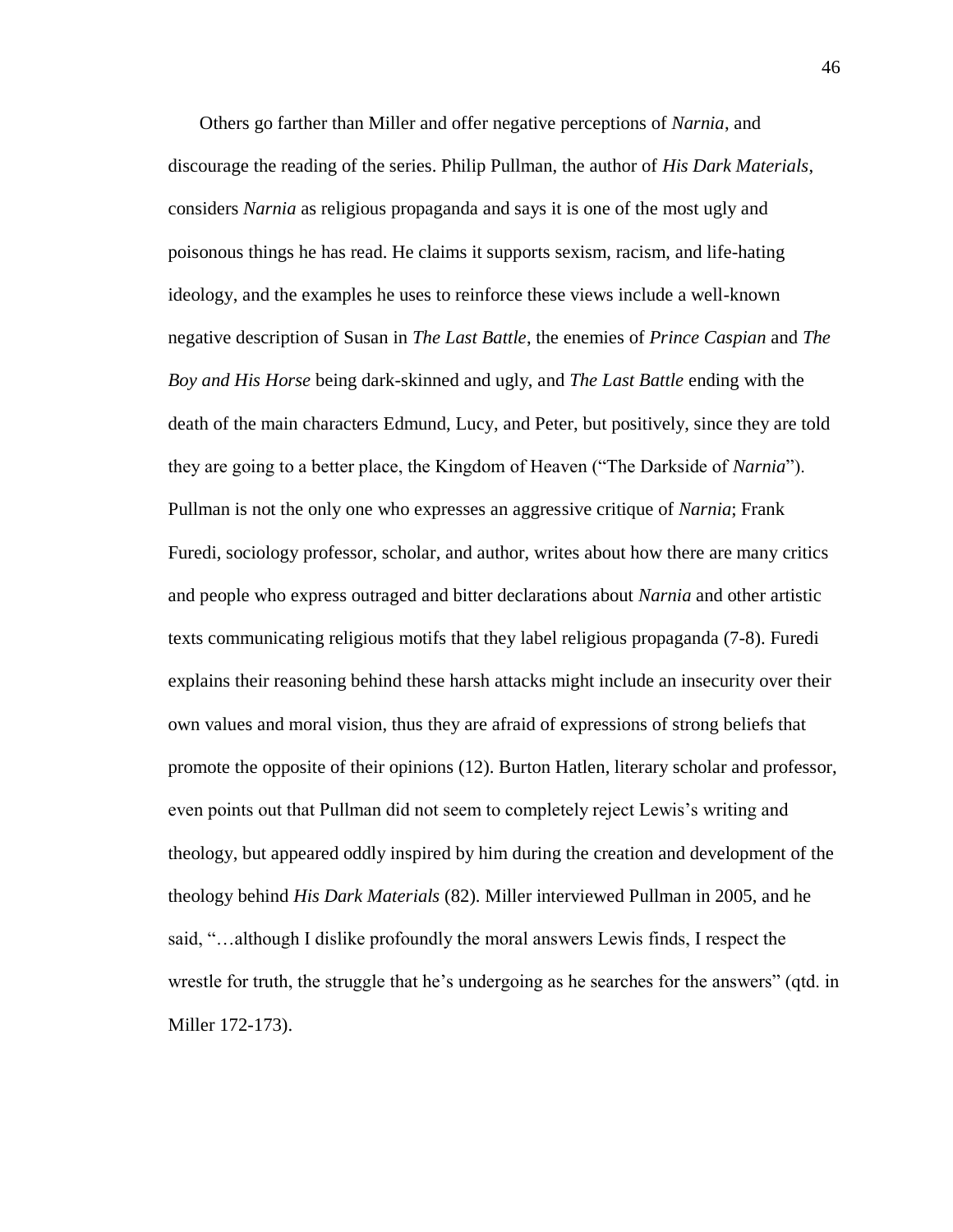Whether the critiques are extremely positive or bitterly negative, the impact of *Narnia* is strong in both the Christian community and secular world of literature since Lewis was an author who knew how to incorporate and combine imaginative qualities, intellectual/moral lessons, and spiritual themes within his works. *The Chronicles of Narnia* is a perfect series to analyze beside and compare with other, more controversial series because this analysis proves *Narnia* is not all that different from other fantasy series. As with most series, it includes more than just Christian themes and ideals––such as magic, and mythological gods and creatures––so why accept *Narnia* without accepting all other fantasy literature, which is not all that different?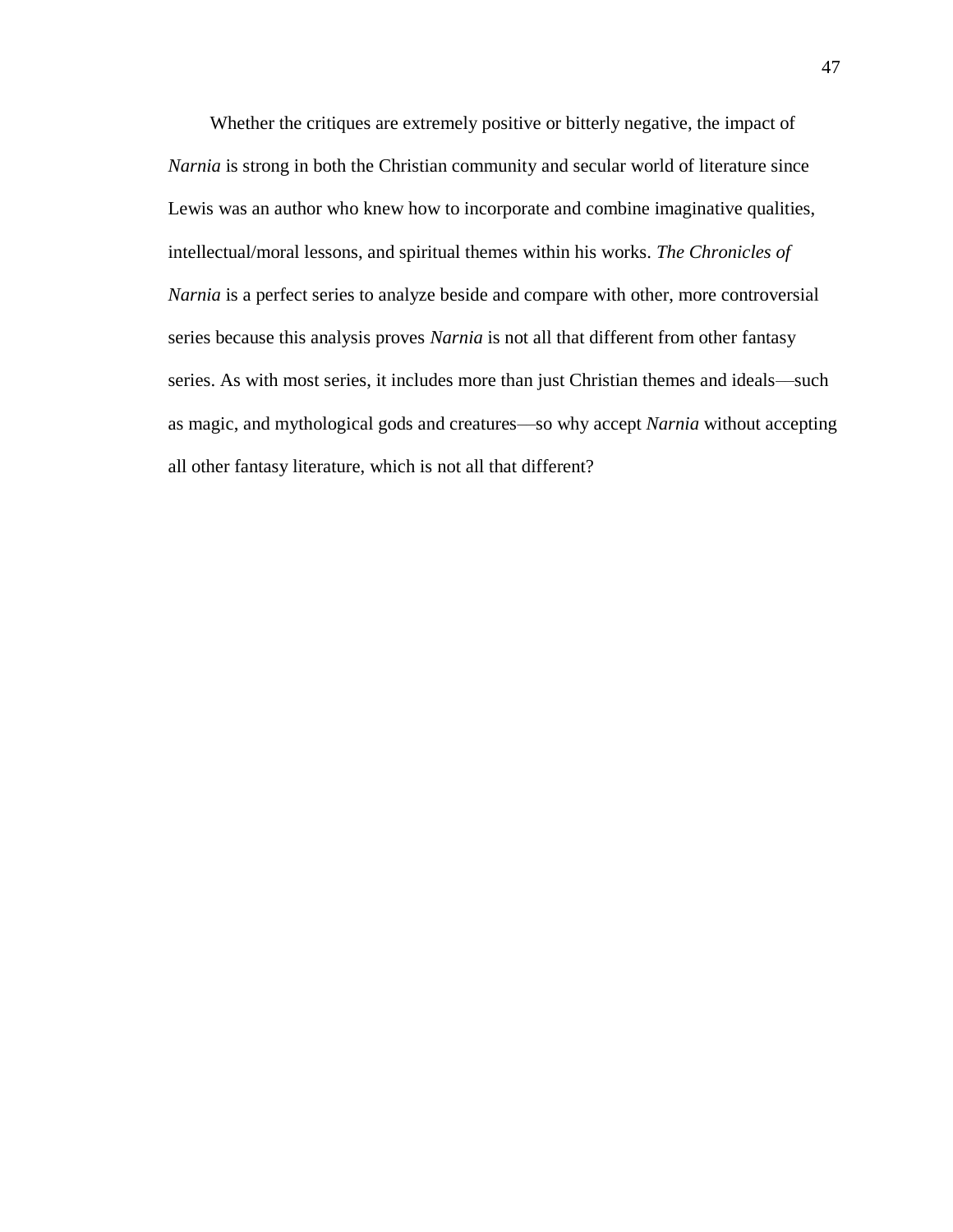## **Harry Potter**

J.K. Rowling is one of the most well-known women in our world today due to her famous and unique *Harry Potter* series that has sold more than four-hundred million copies and been translated into sixty-eight languages (Rapp and Thakker). She was born in England in 1965, and grew up reading and wanting to be a writer. The idea for *Harry Potter* appeared to Rowling during a delayed train ride in 1990, and she developed the plans for the series with handwritten notes and manuscripts over the next five years. During this time, she moved to Portugal to teach English, and married Jorge Arantes. After they had a daughter named Jessica, the marriage ended and Rowling moved back to the UK, continuing to write *Harry Potter* as a single mother. After being rejected by twelve publishers, the first book, *Harry Potter and the Philosopher's Stone* was published in the UK in 1997, followed by its US publication in 1998 as *Harry Potter and the Sorcerer's Stone.* The seventh and final novel, *Harry Potter and the Deathly Hallows*, was published in 2007, and by then the series was beloved all around the world. In 2001, the first novel had been adapted into a film and by 2011, there were eight film adaptions with the seventh novel spanning across two films. During 2015, *Harry Potter* became the second-highest grossing film franchise ever, with the eight movies making more than seven billion dollars worldwide (Rapp and Thakker).

Yet, unlike most book series with film adaptations, *Harry Potter* has continued to grow in content and popularity. In 2010, Universal Parks and Resorts opened The Wizarding World of Harry Potter, the first of many sections of their theme parks based on the *Harry Potter* universe with attractions and merchandise available to guests as they walk through intricate, tangible locations straight out of the films and books. During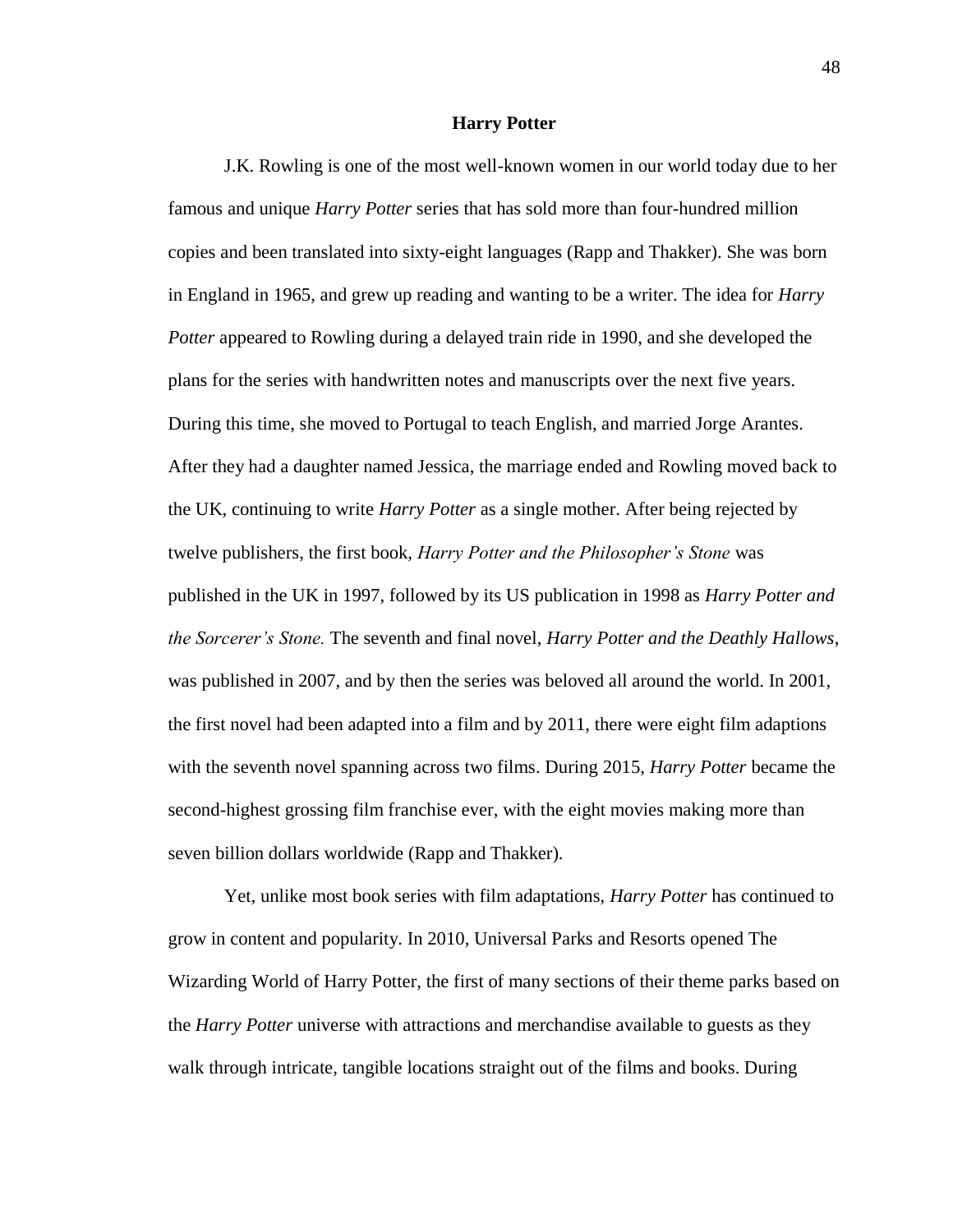2012, Rowling launched a website called *Pottermore*, which features news, quizzes, and articles about the series and upcoming content. Rowling had published three small works that were introduced as books in the universe of the *Harry Potter* novels––*Fantastic Beasts and Where to Find Them*, *Quidditch Through the Ages*, and *The Tales of Beedle the Bard––*and in 2016, Rowling was the screenwriter for the film based on *Fantastic Beasts*, which appears as a prequel to *Harry Potter*. Rowling also collaborated with Jack Thorne and John Tiffany to write a stage play sequel to the *Harry Potter* series called *Harry Potter and the Cursed Child*; the script was published at the same time the play opened in July 2016 at The Palace Theatre in London. In the midst of all this, Rowling also wrote several adult novels. Currently, she lives in Edinburgh with her husband, Dr. Neil Murray, whom she married in 2001, and their son, David, and daughter, Mackenzie, and is planning on writing four more films to follow *Fantastic Beasts*, making it a fivefilm prequel series ("J.K. Rowling").

*Harry Potter and the Sorcerer's Stone* begins the story of an eleven-year-old orphaned boy, Harry Potter, living with his uncle, aunt, and cousin, the Dursleys, who have treated him horribly his whole life. He soon finds out he is a wizard, and is invited to attend a boarding school, Hogwarts School of Witchcraft and Wizardry, to learn how to use magic. Each book in the series records one school year at Hogwarts, where Harry meets his two best friends, Ron Weasley and Hermione Granger, and the three of them experience amazing and dangerous adventures each year. The main plot of the story is about Harry defeating the evil wizard, Lord Voldemort, who murdered his parents and tried to kill Harry as a baby, but failed, leaving Harry with a lightening-shaped scar on his forehead. Harry is famous in the wizarding world as The Boy Who Lived for surviving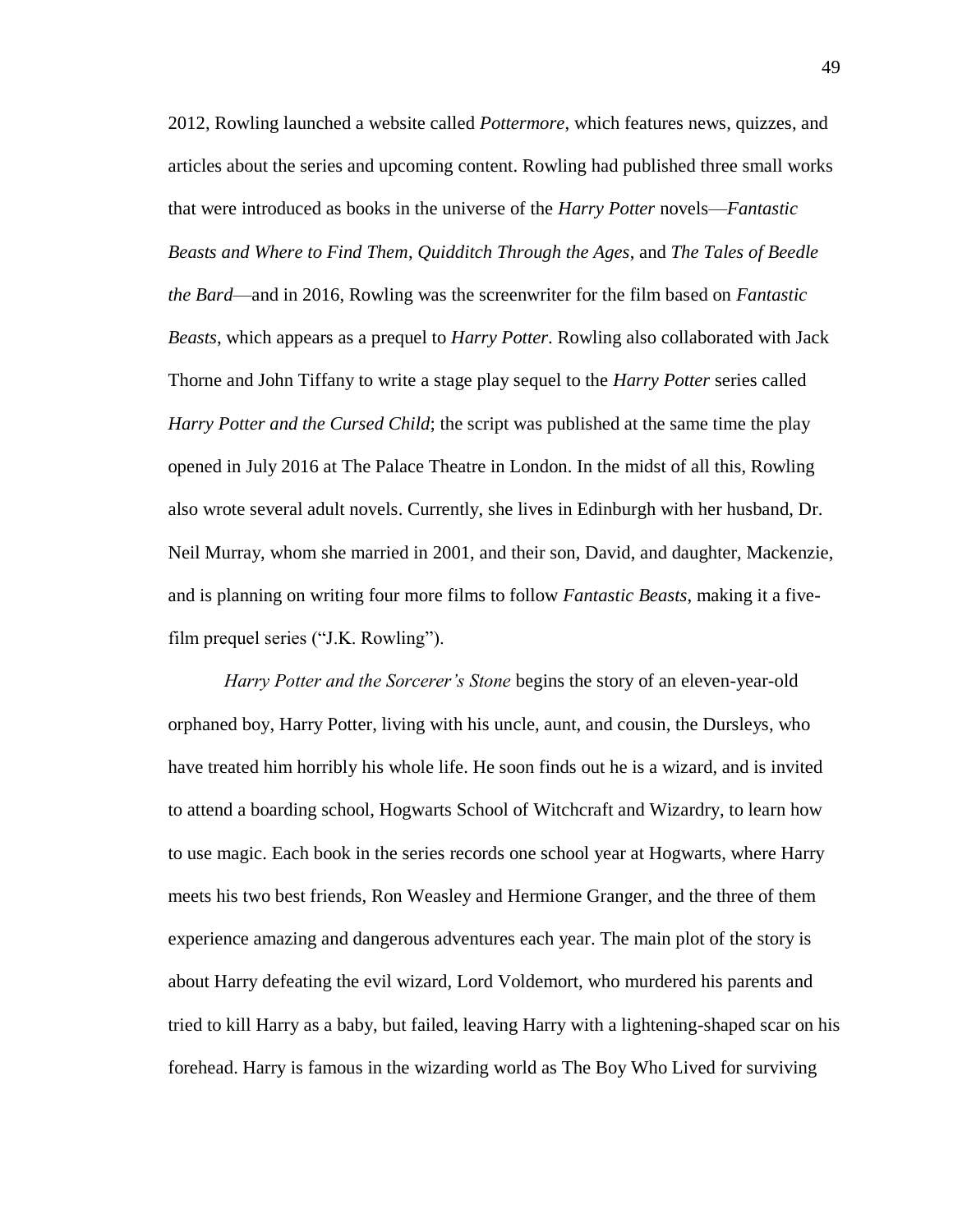Voldemort's attack and causing Voldemort to lose power and disappear. Voldemort regains his power and returns in the fourth book, and is ultimately trying to gain immortality and control of the wizarding world while killing anyone standing in his way, especially Harry, who was prophesied to defeat Voldemort.

A significant quality of the *Harry Potter* series that caused it to become so famous is its detailed imaginative elements. Rubeus Hagrid, the half-giant wizard who is the gamekeeper of Hogwarts, is responsible for informing Harry that he is a wizard and reintroducing him to the wizarding world, which is hidden amongst the normal world of Muggles, or non-magical people. When Hagrid leads Harry into Diagon Alley, a central location for wizards and witches in London that is full of shops and restaurants, the reader is also glimpsing Rowling's detailed universe for the first time, a universe that is centered around magic. Laura Feldt and Emily Griesinger both discuss Rowling's use of magic, suggesting she incorporates three types of magic in *Harry Potter*––an artistic, structural magic, an ordinary, everyday magic, and a deeper magic ("*Harry Potter* and Contemporary Magic" 105-106; "Why Read *Harry Potter*?" 308, 310). For now, Griesinger's presentation of artistic, structural magic will be focused on. It is the magic that relates back to Tolkien's Fantasy magic, which he calls Enchantment––the magic that allows a reader to successfully visualize a secondary fantasy world ("Why Read *Harry Potter*?" 308; Tolkien 143). Rowling creates a secondary world that is credible and attractive to the imagination of readers.

As the reader follows Harry's adventures, one excitedly becomes absorbed in the unique, creative aspects of his world. Diagon Alley is filled with stores to get wizarding supplies, like wands, flying broomsticks, potion ingredients, books, robes, and magical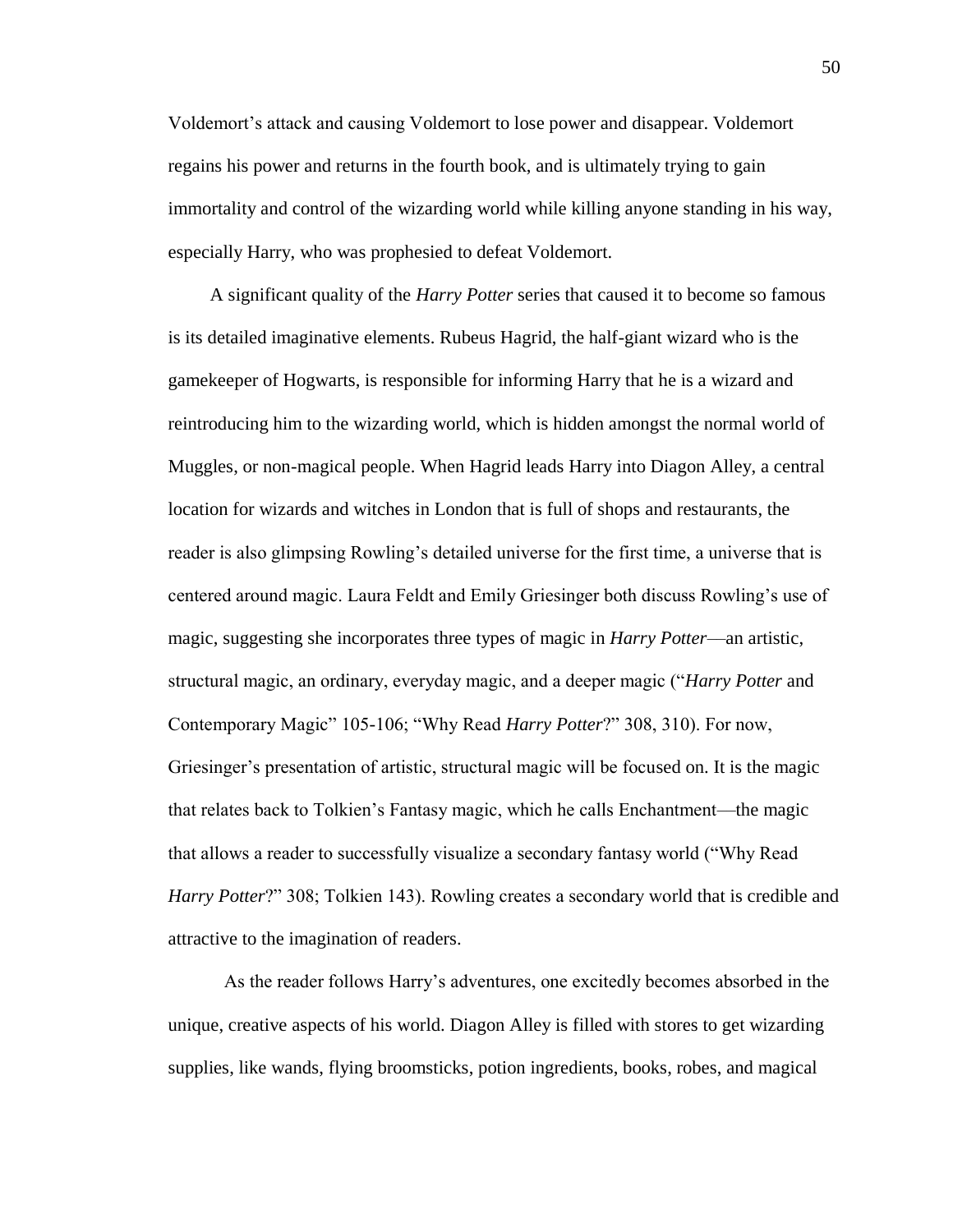pets, which Harry must obtain before heading to school. Hogwarts is an enormous enchanted castle hidden in the forested mountains of Scotland, towering on a cliff above a lake with giant squids and mermaids and next to the Forbidden Forest full of magical beasts. The castle contains fantastical and mysterious things: animated portraits, ghosts, changing stairways, and secret passageways and chambers. New students arrive and are sorted into one of four houses that reflect students' primary characteristics: Gryffindor for the courageous and chivalrous, Hufflepuff for the loyal and hard-working, Ravenclaw for the intellectual and creative, or Slytherin for the ambitious and cunning. Harry, Ron, and Hermione are sorted into Gryffindor. Each year the students take classes such as Charms, Defense Against the Dark Arts, Divination, Herbology, Potions, and Transfiguration, which teach them the different skills of wizardry and how to live a successful life in the wizarding world. They participate in extra-curricular activities, like dueling club or the wizard sport Quidditch, where teams fly around on brooms playing a mixture of basketball and baseball. Close to Hogwarts is a little wizard town called Hogsmeade, where students can go to visit places like Honeydukes, a candy shop that sells magical candy. These details are only a small selection of the "literary art" of Rowling's imaginative universe that mesmerizes readers, especially young readers ("Why Read *Harry Potter*?" 308).

While Rowling invents unique magical creatures, objects, and ideas for her universe, she also interweaves elements of European folklore and classical mythology, much like Lewis did with *Narnia*, which is evident in her characterization, the way she shapes the wizardry of *Harry Potter,* and the many magical creatures––centaurs, mermaids, giants, dragons, and werewolves. Just as Narnia was an alternate universe that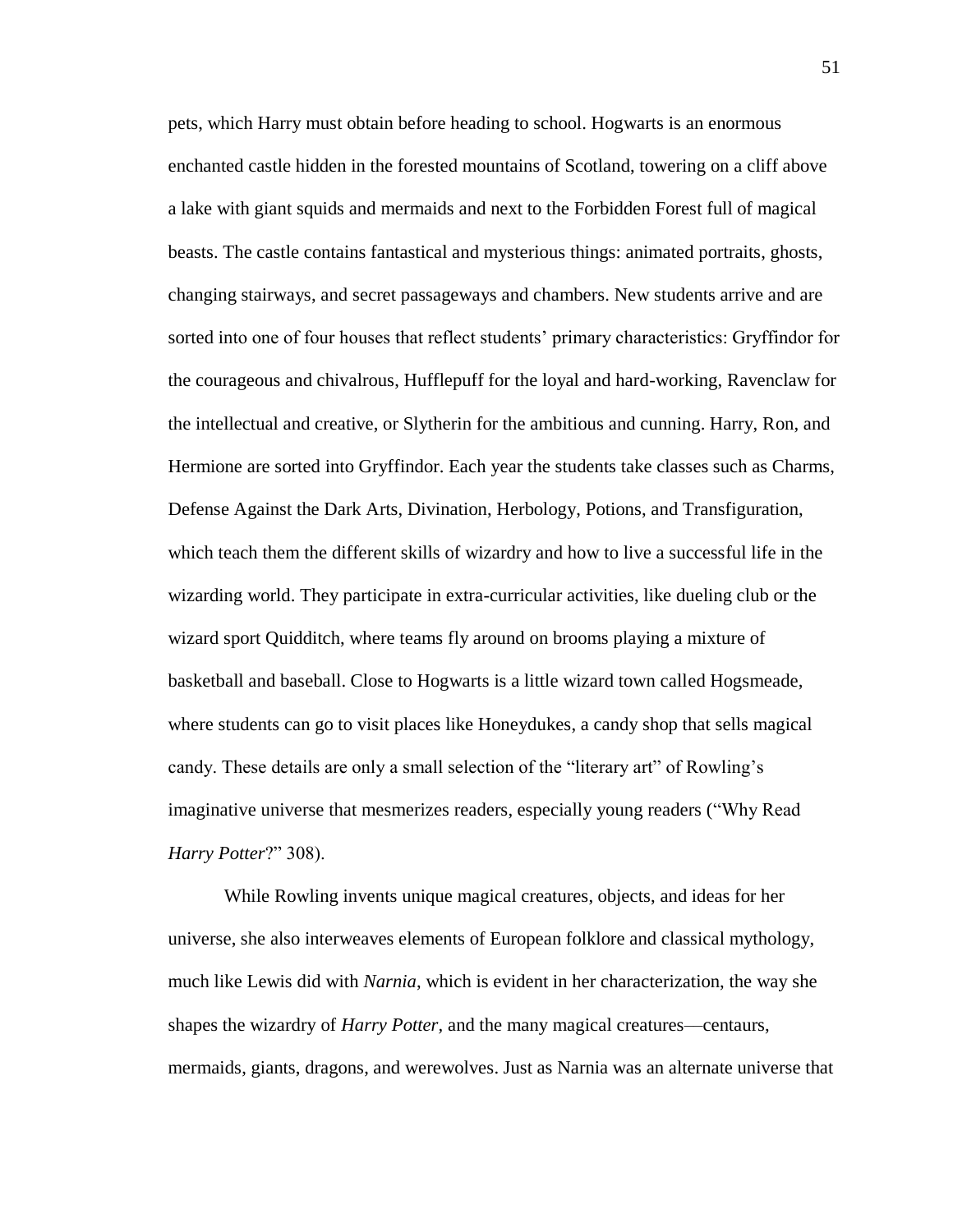existed next to the real world which the children of *Narnia* traveled between, the wizarding world exists within the real world, yet is still its own separate universe. The children of *Narnia* must travel through unique portals, such as wardrobes and paintings hung on walls, to arrive in Narnia, like wizards in *Harry Potter* must enter wizarding world locations through their own version of portals––the wall in Kings Cross Station that wizards walk through to get to Platform Nine and Three Quarters and board the Hogwarts Express, fireplaces which allow wizards to travel through a network of magical fireplaces with a substance called Floo Powder, and The Leaky Cauldron, a pub hidden to Muggles in the midst of London, which allows access to Diagon Alley. A reader may imagine Narnia or the wizarding world parallel to and accessible through the real world; both are worlds of Fantasy.

Beside the artistic magic that fabricates the wizarding world of *Harry Potter*, there is an ordinary, everyday magic that every witch and wizard uses, and through which intellectual and moral lessons are communicated. Since the wizard community exists among and next to the real, normal world, there are qualities of the magical world adopted from the normal world ("*Harry Potter* and Contemporary Magic" 105). For instance, young wizards go to school, interact in social situations, face puberty, and go home for the holidays to spend time with their family, and adult wizards get jobs, find spouses, and create families. These are elements of real life that readers can relate to and understand, only magic is added to emphasize and modify the experiences. Feldt communicates that the magic of *Harry Potter* represents and correlates with science and technology in the Muggle world ("*Harry Potter* and Contemporary Magic" 106),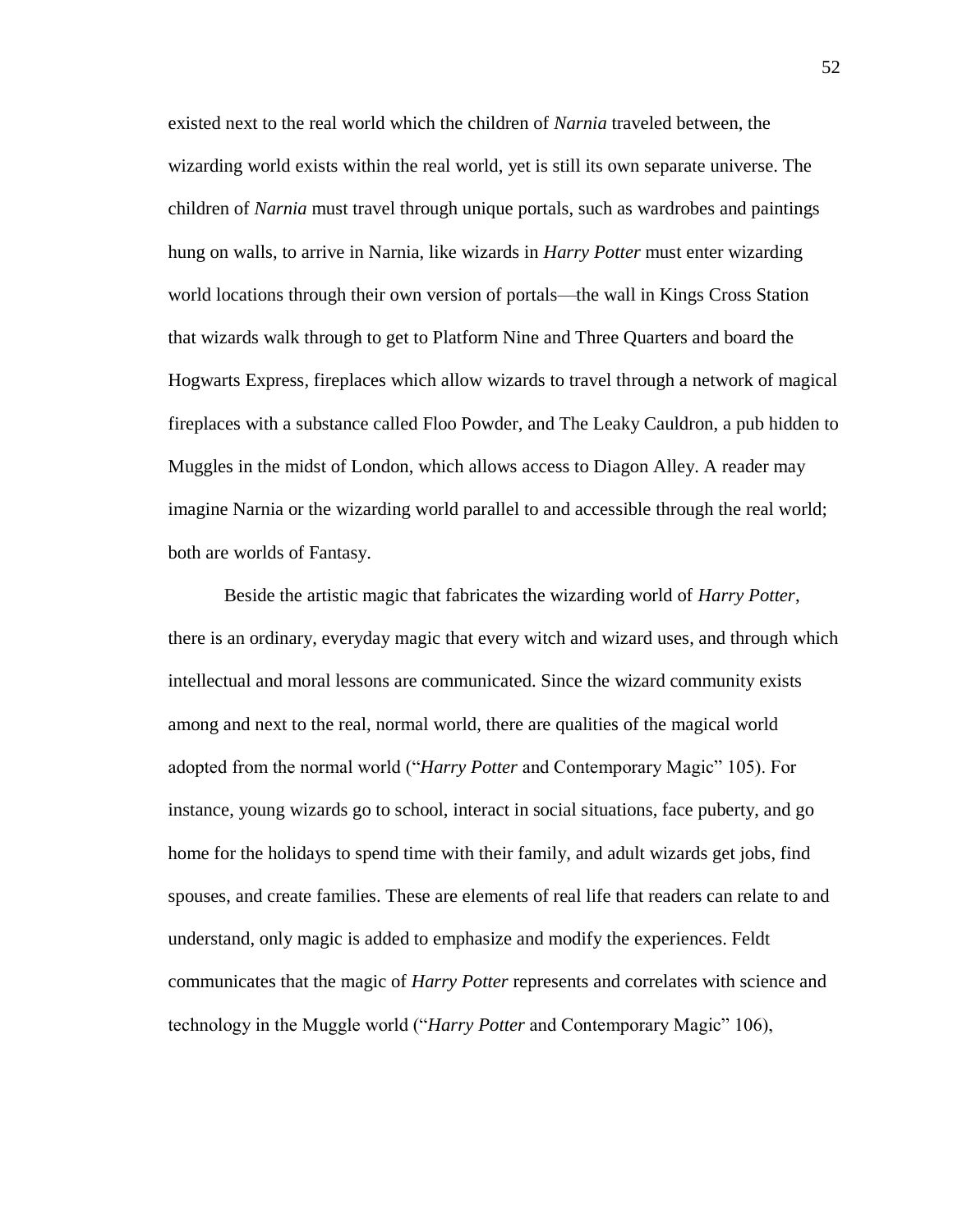particularly this everyday magic. It is a skill to be mastered, and not every wizard or witch is automatically gifted with magic (Cockrell 27).

A primary reason that wizarding schools like Hogwarts exist is to teach young wizards and witches the right and wrong ways of using magic ("Why Read *Harry Potter*?" 309). The wizarding world has rules about legal and illegal uses of magic, and enforces these rule to be followed. In *Harry Potter and the Goblet of Fire*, Harry learns about the three curses known as the Unforgivable Curses. They are known as the most evil curses a wizard could cast, and if a wizard or witch uses one of them, he or she would receive a life sentence in Azkaban, a wizard prison. The curses consist of the Killing Curse that causes instant death, the Cruciatus Curse that inflicts excruciating pain on someone, and the Imperius Curse that allows the caster to completely control another person. There is a clear foundation of morality for wizards––they are to use magic responsibly and respect others, even Muggles.

This plays into one of the main themes of *Harry Potter,* the battle between good and evil, which definitely focuses on the battle between Harry and Voldemort, but more deeply, the personal battle within everyone that they must address at some point. Amanda Cockrell, author, editor, and educator of creative writing, states that in the *Harry Potter* universe, "It is the wizard, the practitioner of the magic, who makes it good or evil…" (27). Albus Dumbledore, the headmaster of Hogwarts and Harry's mentor and primary father figure in the series, encourages this when he says, "It is our choices, Harry, that show what we truly are, far more than our abilities" (*The Chamber of Secrets* 333).

Agency, having the power and ability to act as one chooses after weighing many possible actions, could be what Dumbledore is promoting here. Alice Mills, professor and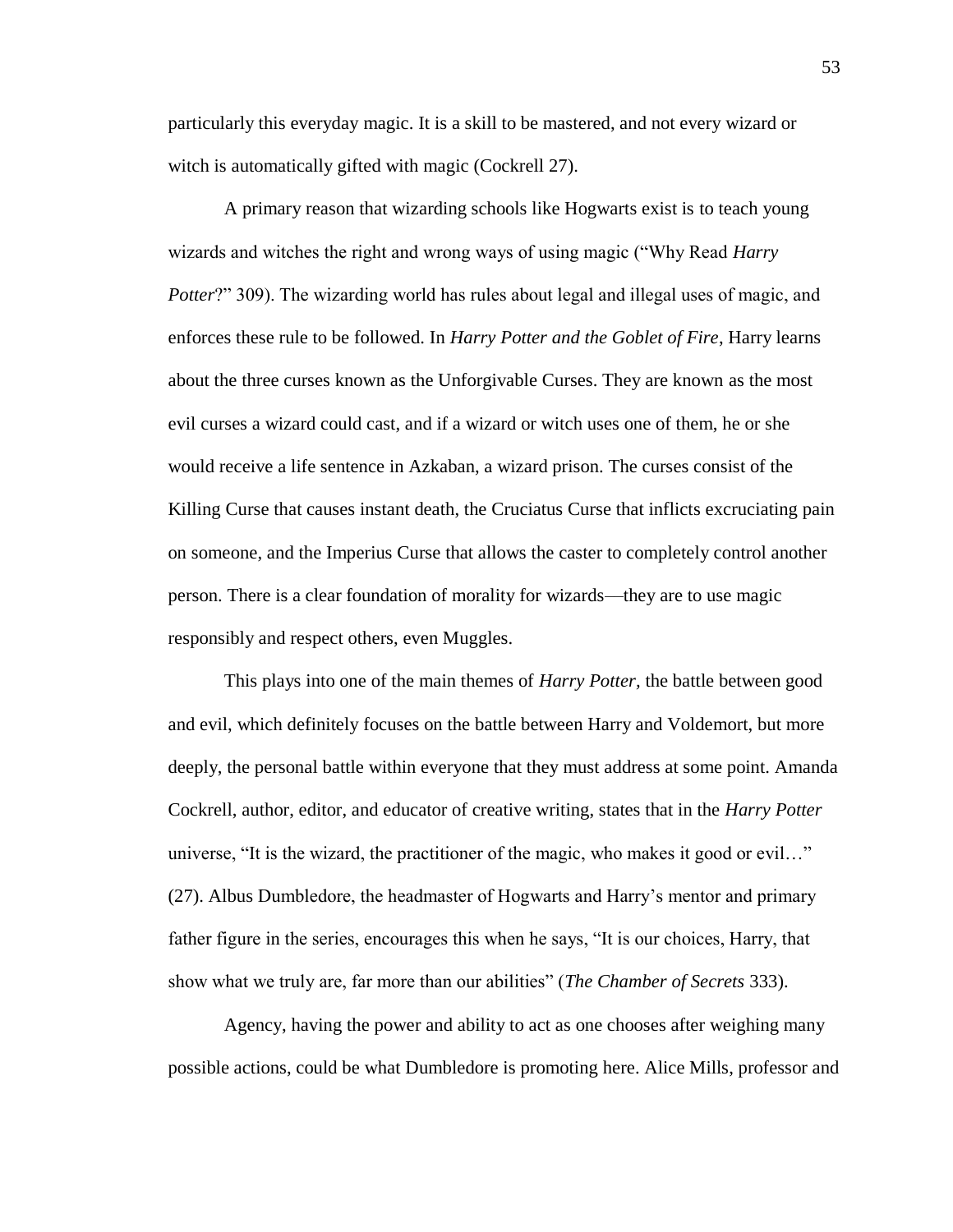scholar of fantasy and children's literature, suggests the presence of agency allows a reader to distinguish between the good and evil characters, with agency usually being present in the good. Although it is rare, a character can still practice agency and choose evil (Mills 292). Mills began this conversation to discuss the character depth of *Harry Potter*, whether or not the characters only portray predestined roles, such as hero or villain, or if they practice agency, thinking for themselves. Yet, this idea of agency in good characters is worthy in regards to the presence of morality in the series. Agency can simply stand for thinking before acting. Dumbledore is known as the most powerful wizard of his time, and he exhibits and advocates agency; the reader is told that when Dumbledore was younger, he was tempted by the darkness and power of magic, but eventually decided against taking that path, holding himself responsible. In contrast, Voldemort fulfills his role as the evil villain without ever portraying agency––he acts on selfish impulse and desire instead of carefully thinking about his actions and their consequences (Mills 292-293). In another way, *Harry Potter*'s magic could be a metaphor for power ("Why Read Harry Potter?" 310), and how the characters decide to yield this power is a key theme of the series.

Certainly, the character whose agency speaks to the reader the most is Harry's. Throughout the whole series, the reader witnesses Harry building his morality by learning to exercise agency and take responsibility for his actions, including how he uses magic. When Draco Malfoy, Harry's rival at Hogwarts who belongs in the Slytherin house and comes from a family that follows Voldemort, first meets Harry and offers to be Harry's friend, Harry declines since Draco bullies other characters and is very prideful. Harry defends those who Draco bullies and values kind, meaningful relationships much more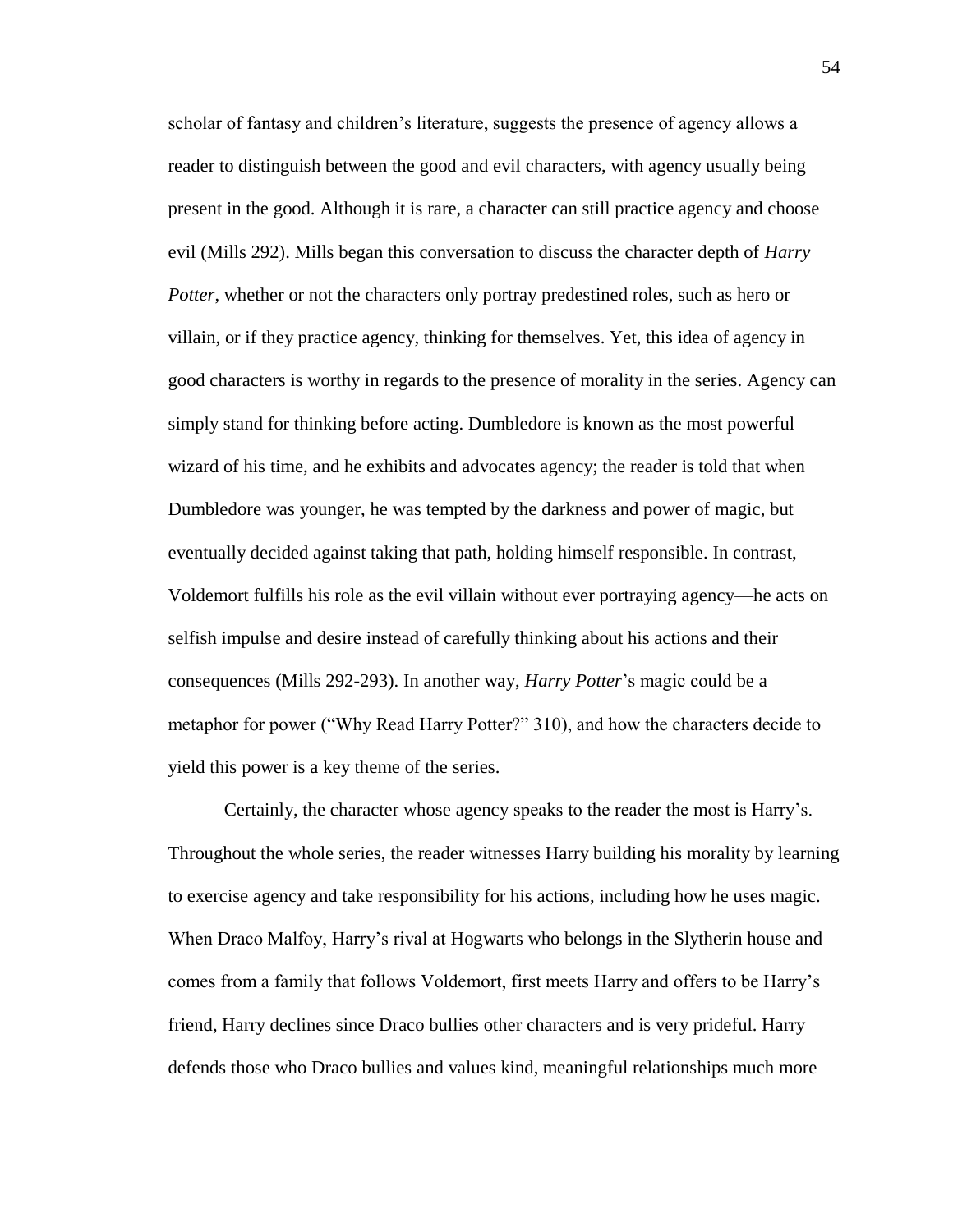than superficial relationships that revolve around social status. He also takes responsibility for saving those in danger, beginning with small instances, such as helping Hermione escape from a troll in *Harry Potter and the Sorcerer's Stone* and Ginny from Tom Riddle in *Harry Potter and the Chamber of Secrets.* As Harry matures, so does his morality, and he is soon friends with and defending many wizards whom Voldemort is after, and taking on the huge responsibility of saving the whole wizarding world from Voldemort.

Of course, Harry faces many personal struggles along the way. As Voldemort returns and begins hunting Harry, Harry loses many close friends in the midst of dangerous confrontations and fights, such as Sirius Black, his godfather, and Dumbledore. He must deal with grief, guilt, anger, and pressure, usually while feeling alone since his friends cannot always understand what he is dealing with. At times, he lashes out at his friends when they try to comfort him. Harry worries he might give into his anger and bitterness, and become like Voldemort, using his reputation and magical skills selfishly. These qualities only make Harry appear human, which is not negative. It gives the reader reason to identify with Harry, since all humans must face these emotions throughout life. Harry has equal capacity for both good and bad like everyone. Griesinger writes, "We identify with Harry not because he is a wizard but because in the war between good and evil he makes the right choices" ("*Harry Potter* and the 'Deeper Magic'" 464). At the end of the series, after everything he has been through, Harry chooses good and defeats Voldemort, saving the wizarding world.

Agency being associated with good characters is also a quality of *Narnia* and many fantasy stories (Mills 296). While *Narnia*'s characters tend to be clearer on the 55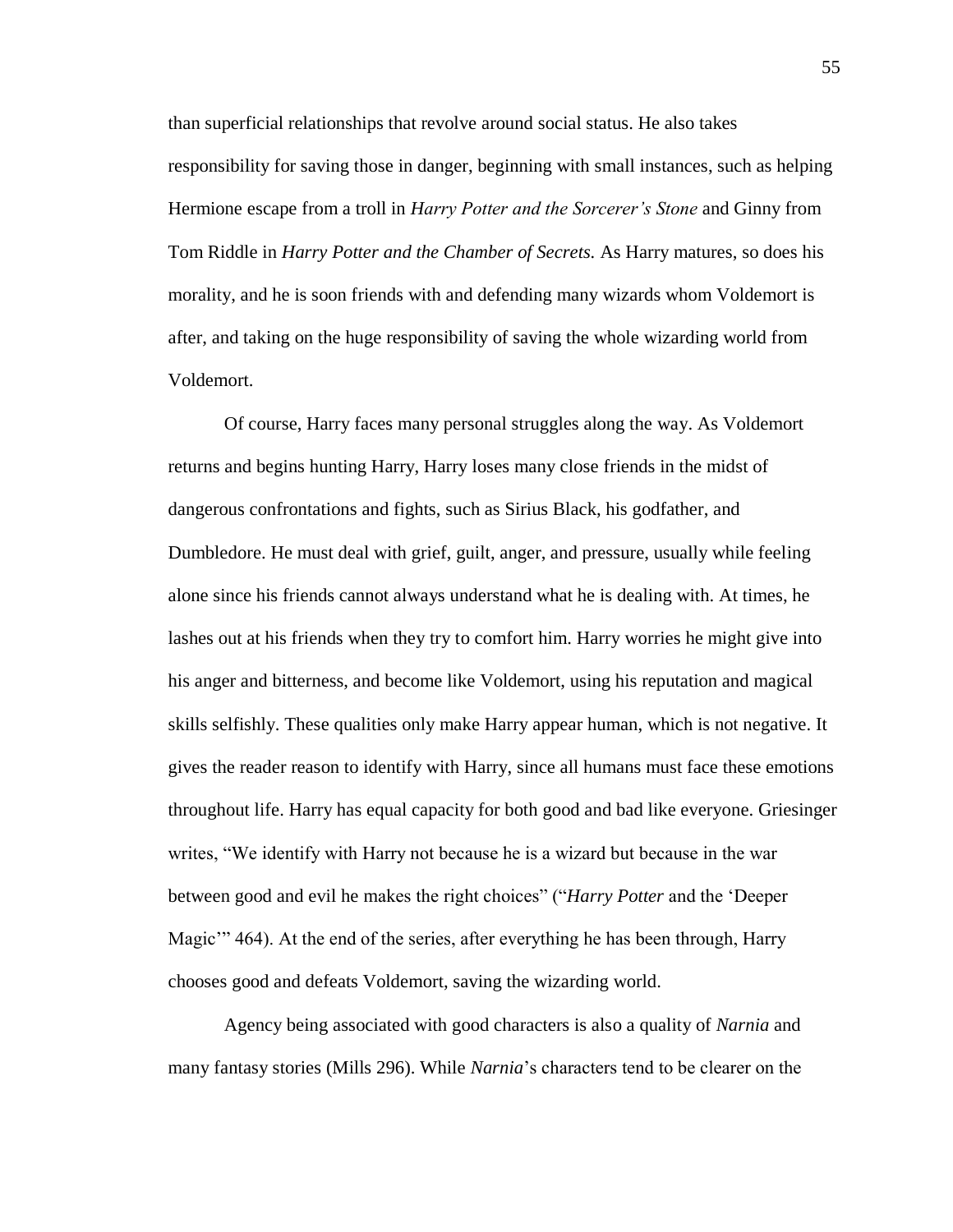good and evil scale, Rebecca Ingalls, a literature professor, conveys that *Harry Potter*  seeks to explore defining *good* and *evil* through its characters, showing that everyone travels a different path to figure out what is *good* and what is *evil* (18-19). Even so, what *Harry Potter* defines as good is usually the same as what *Narnia* communicates. Both series promote the intellectual and moral lessons of respecting others, being selfless, and persevering during difficult circumstances through their characters' mental and moral development.

*Harry Potter* contains substantial spiritual depth and it is mostly communicated through a deep, meaningful magic, the last kind of magic to be discussed. Feldt suggests that just as there are things that are special and fantastical in the normal, or Muggle, world, such as love and friendship, there is an extra-ordinary magic in the wizarding world ("*Harry Potter* and Contemporary Magic" 106). An important moment of Harry's story is the death of his parents, particularly his mother, where this deep magic is most present in the series. Before the beginning of the first book, Voldemort sought out baby Harry to try to kill him and prevent the prophesy that predicted Voldemort being defeated by Harry from being fulfilled. After killing Harry's father, James, Voldemort went upstairs in the Potter's home to find Lily, Harry's mother, standing in front of Harry's crib. The moment that Voldemort killed Harry's mother, the deeper magic, which many wizards and witches are unaware of, was achieved. Griesinger describes it as "the triumph of voluntary sacrificial love on another's behalf for the purpose of overcoming in oneself or rescuing another from the forces of death, destruction, and evil" ("*Harry Potter* and the 'Deeper Magic'" 467). Lily Potter's loving sacrifice is what saved Harry from Voldemort and caused Voldemort's killing spell to backfire on him. At the end of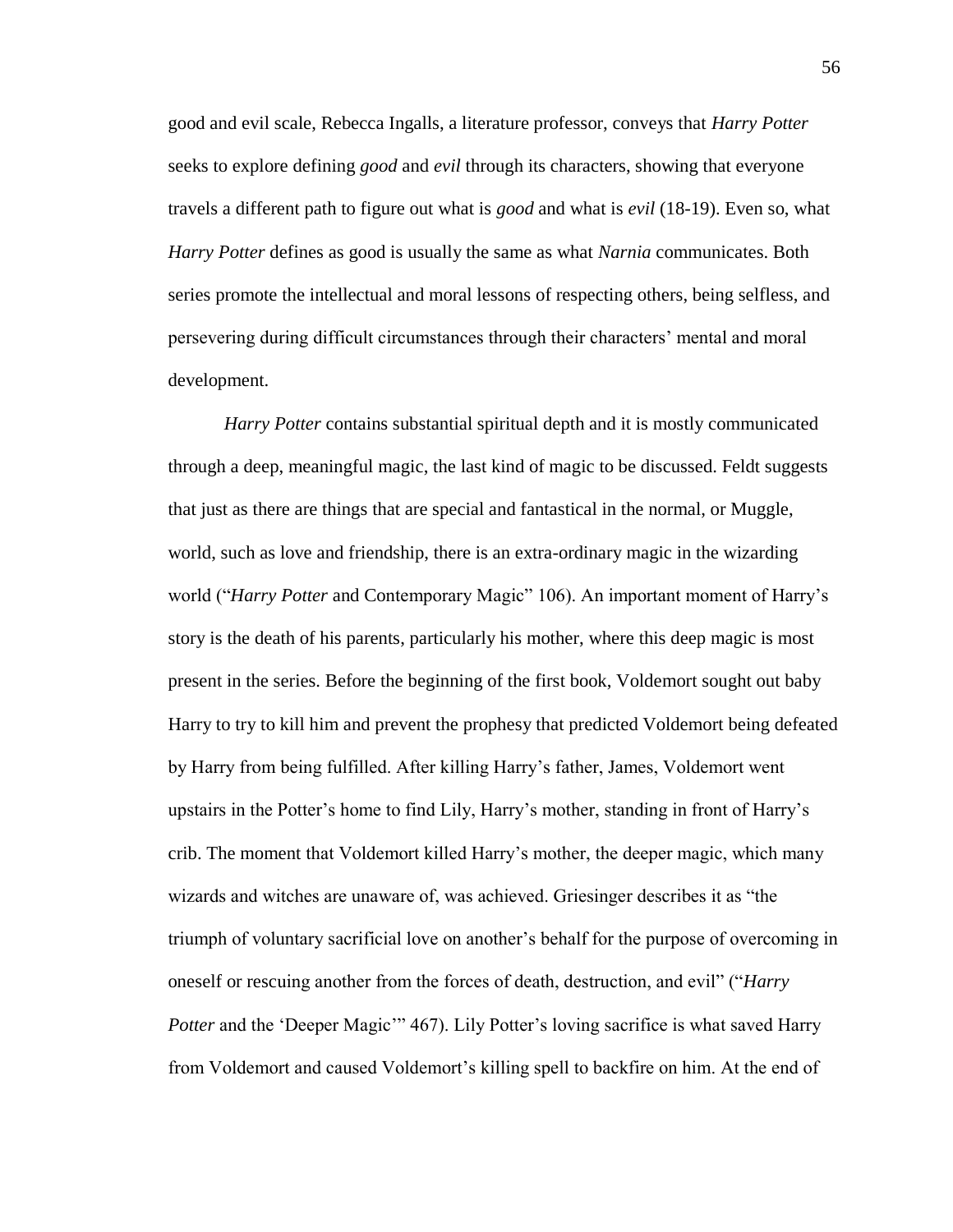*Harry Potter and the Sorcerer's Stone*, Harry touches a weak Voldemort, which burns and weakens Voldemort even more, since Lily's sacrifice still protects Harry until Voldemort finds a way around it.

Harry himself also makes the same type of sacrifice to stop Voldemort. What makes Voldemort so powerful and indestructible are his horcruxes, objects that have been enchanted with dark magic to hide a fragment of a wizard's soul so that he may attain immortality. A horcrux is one of the darkest magical inventions since it requires the creator to commit the supreme act of evil––murder––to create one. Voldemort made seven horcruxes, so Harry must hunt down and destroy each one at the end of the series, allowing Voldemort to finally be defeated. It is not until the final pages of *Harry Potter and the Deathly Hallows* that both Harry and the reader find out that Harry himself was made into an accidental horcrux when he was a baby. After already creating several horcruxes and then killing Harry's parents, Voldemort's soul was in the perfect position for the killing curse that backfired on him to break his soul once more, with a fragment of it attaching to baby Harry while the main part of the soul continued to exist in a weakened, corporeal state. At the end of the series, Harry realizes that he has to die if Voldemort is to be defeated. Just like his mother, Harry willingly sacrifices himself to Voldemort, who unknowingly kills the piece of his soul that is in Harry. Harry wakes in a limbo state after Voldemort's killing curse hits him, and Dumbledore appears and tells Harry he is not really dead and has the option of returning to life or "moving on." Harry decides to return and finally defeat Voldemort. Whether he truly died and his experience in limbo was real or not, Harry's sacrifice ultimately won the battle against Voldemort.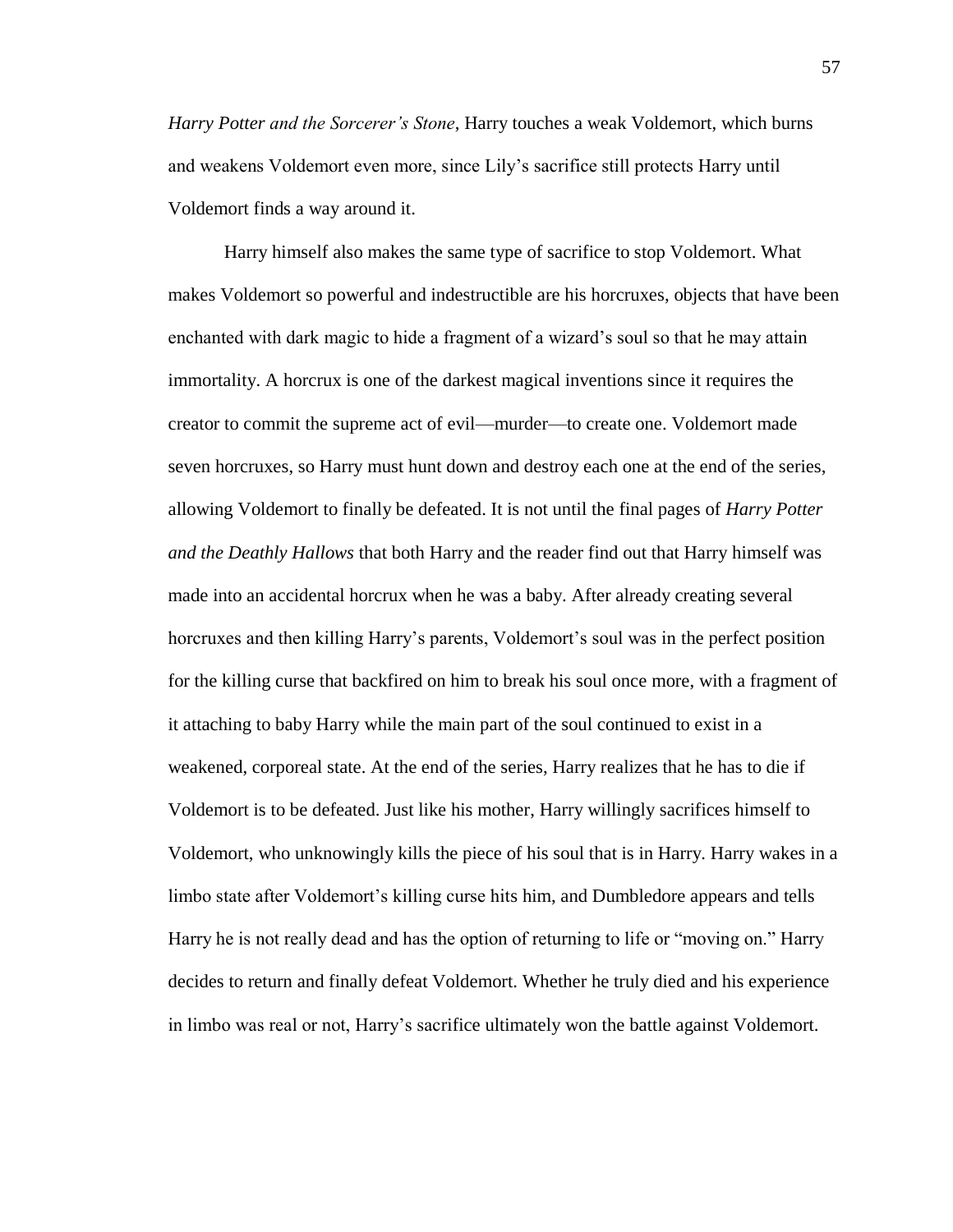Both Lily Potter's and Harry's sacrifices promote the spiritual themes and Christian ideals of love and selflessness. Harry and Lily represent what is good in *Harry Potter—love, friendship, bravery, loyalty—while Voldemort is the image of selfishness,* cowardice, and evil. Furthermore, Lily's and Harry's sacrifices could allude to Jesus's death. Just as Aslan selflessly sacrificed himself on behalf of Edmund in *Narnia*, Lily did the same for Harry, and Harry did the same for the wizarding world. Both Aslan and Harry return to life, stronger, further paralleling Jesus's Crucifixion and Resurrection. Of course, Harry is not meant to fully represent Christ as Aslan is, but he is a good example of a Christ figure. He sacrifices his life to save the wizarding world and defeats Voldemort, thus he is a savior and inspiration to all wizards. Harry is a human being, capable of both good and bad, who strives to accomplish good, just as Christians are sinful humans who strive to follow Christ's example and live a Godly life as much as possible. Griesinger states there are spiritual laws that never change no matter what fantasy world one is exploring, and these are the laws of deep magic, which one finds in both *Narnia* and *Harry Potter* ("*Harry Potter* and the 'Deeper Magic'" 476).

Sometimes people miss the creative, intellectual/moral and spiritual dimensions of *Harry Potter* because the characters are wizards ("Why Read *Harry Potter*?" 310). As the *Harry Potter* novels were being released, many in the Christian community were hesitant to accept and read Harry's story, since the presence and centrality of magic can conflict with Biblical teachings and Christian conviction, as was covered in the Fantasy section. Yet, once *Harry Potter and the Deathly Hallows* was released, wrapping up many of the theological questions and mysteries of the series, much of the controversy settled down. Perhaps that is because the Biblical allusions and Christian themes in the series were not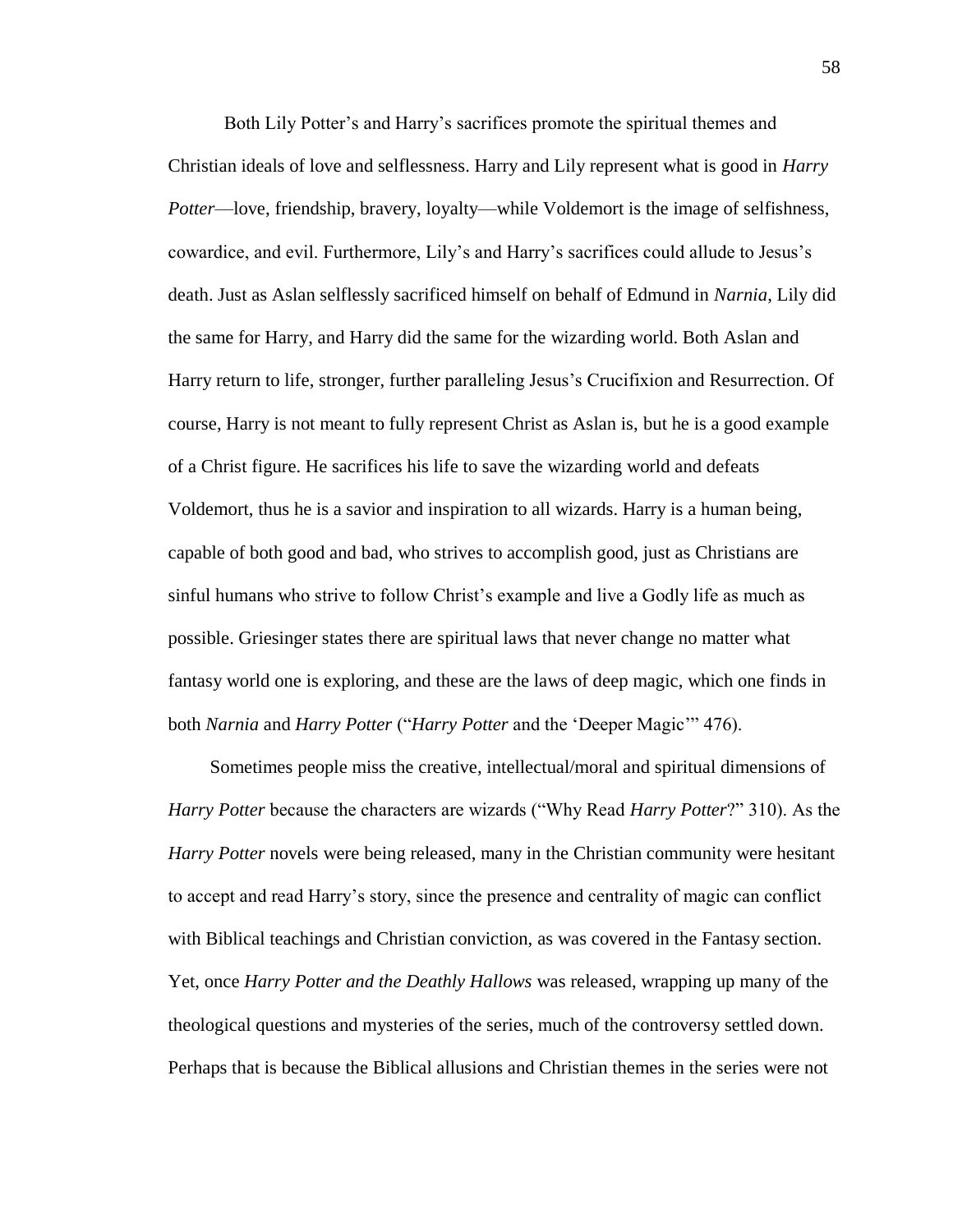complete and understandable until the final book was published. However, while the controversy has calmed down, there are still many Christians who refuse to acknowledge *Harry Potter*'s significance in fantasy literature, and its creative, moral, and spiritual worth. Additionally, next to *Narnia*, *Harry Potter* only receives meek encouragement from Christians who do read and enjoy *Harry Potter*.

By analyzing both series, it is evident that they both contain worthy imaginative, intellectual/moral, and spiritual elements, making them equal fantasy series that deserve to be read within the Christian community. While *Harry Potter* portrays magic on a larger scale, it operates the same as the magic within *Narnia*. The land of Narnia can resemble a paradise or Heaven of sorts that ignites delight and hope within readers, while Harry's wizarding world is darker but represents a more current, human world that readers can easily relate with (Ingalls 19). Griesinger even claims that Lewis himself would probably encourage readers to view *Harry Potter* as any other work of fantasy and enjoy it with a childlike interest and imagination ("Why Read *Harry Potter*?" 305).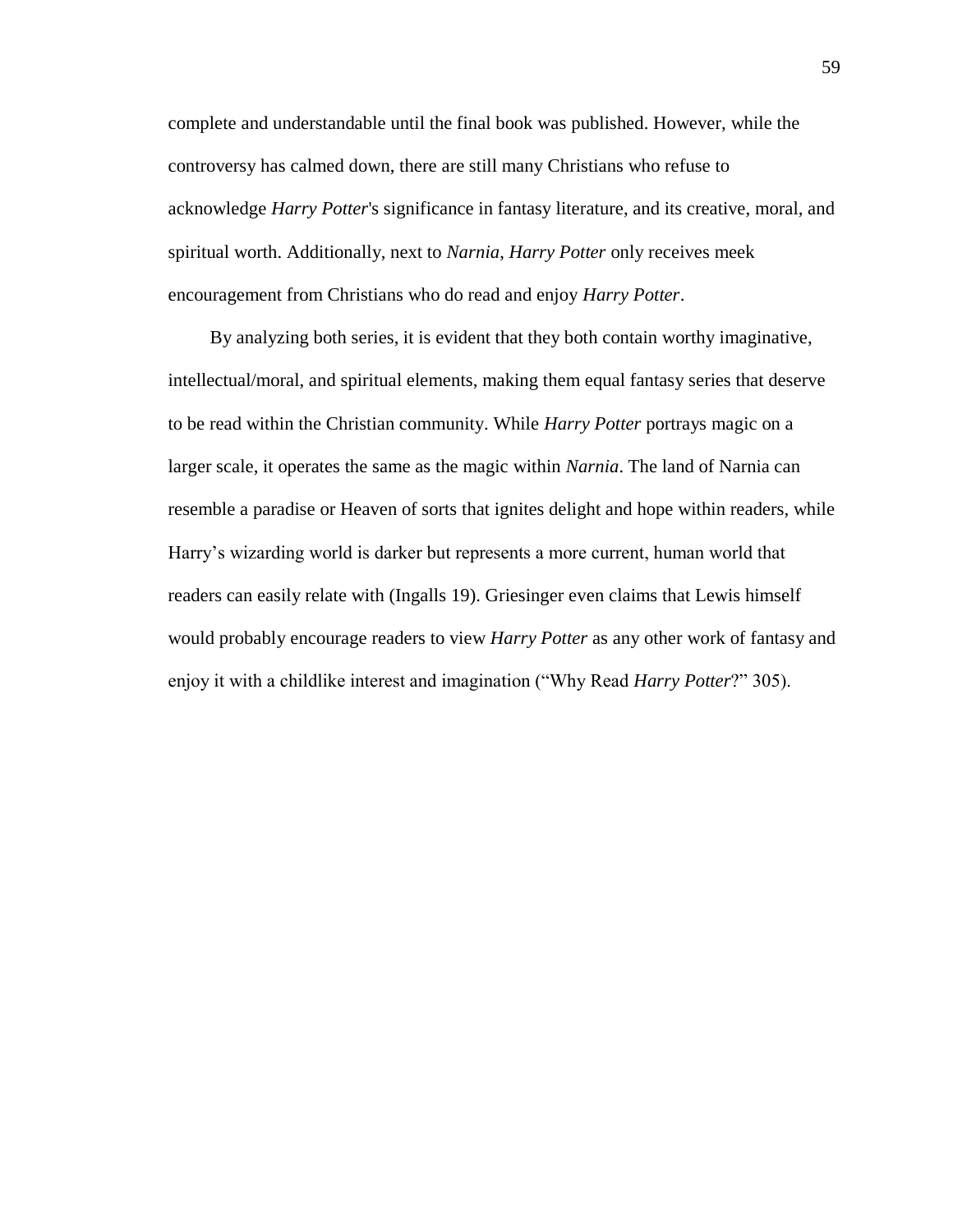## **His Dark Materials**

Philip Pullman, the author who is famous for *His Dark Materials*, was born in 1946 in Norwich, England. When he was a child, Pullman's family moved often before settling in Wales, and Pullman adored reading and eventually won a scholarship to Oxford University. Pullman incorporated many of his experiences during his childhood and time at Oxford into *His Dark Materials* and many of his other books and fairy tales aimed towards children and young adults. The first book of the *His Dark Materials* trilogy was published in 1995 in the UK as *Northern Lights*, and in the US as *The Golden Compass*. *The Subtle Knife* was published in 1997, and was followed by *The Amber Spyglass* in 2000. The series has been released in more than forty languages, selling almost eighteen million copies, and adapted into a stage performance and a radio play, and a film of *The Golden Compass* was created in 2007. BBC is currently planning a TV series adaption of *His Dark Materials*. Today, Pullman lives in a farmhouse outside of Oxford with his wife, Judith, and is working on a new trilogy, *The Book of Dust*, which is a prequel to *His Dark Materials*. The first book, *La Belle Sauvage*, was already released in October of 2017 (Elmhirst).

*His Dark Materials* is about a twelve-year-old girl Lyra Belacqua and her twelveyear-old friend Will Perry, who is not introduced until *The Subtle Knife*, as they travel through parallel universes. At the beginning of *The Golden Compass*, Lyra lives at Jordan College in the Oxford, England of an alternative Earth where human beings have lifelong animal companions called daemons, which are the embodiment of the humans' souls. Lyra enjoys small adventures with her daemon, Pantalaimon, and her friend, Roger, around Oxford until she witnesses a mysterious lecture for the Oxford scholars hosted by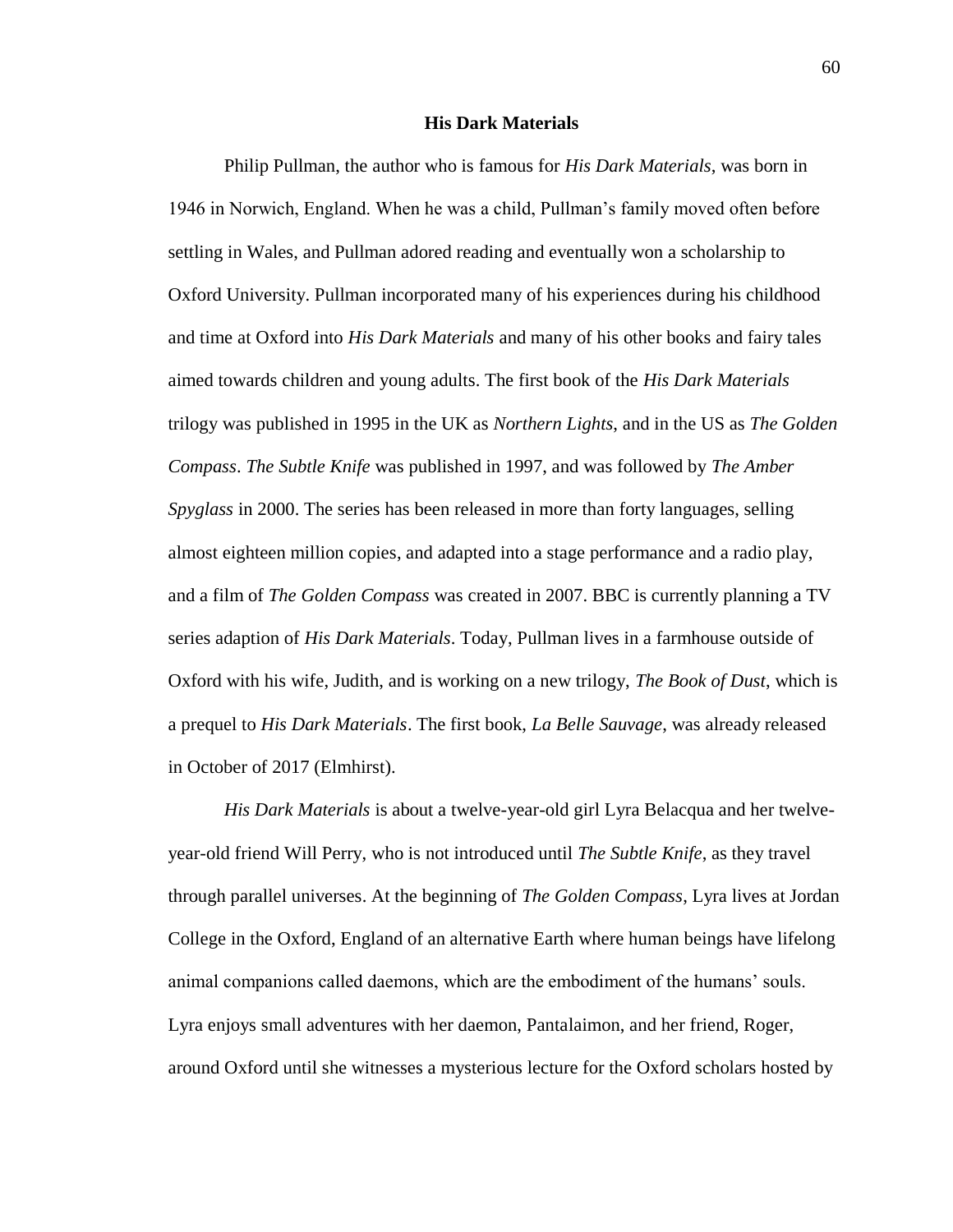her harsh uncle, Lord Asriel, who is secretly her father. Lord Asriel traveled to the North to study Dust, a mysterious elementary particle, and the northern lights, which appear to contain a portal to a parallel universe. These discoveries peak Lyra's interest and she aspires to travel to the North, but Lord Asriel refuses to take her with him when he returns. Soon after, Roger is kidnapped by a notorious group of child abductors called Gobblers, who supposedly take the children they abduct to the North. Lyra is introduced and taken under the wing of a powerful, charming woman, Mrs. Coulter, who is secretly Lyra's mother and the leader of the Gobblers, which is a research project funded by the Magisterium. In Lyra's world, the Magisterium, which is also called the Church, is the oppressive international religious government. After finding out Mrs. Coulter's position, Lyra flees and finally begins her journey to the North, with the sole intention of finding Roger, but as Lyra learns more about what is happening to the kidnapped children, what Lord Asriel is experimenting with in the North, and who she really is, her journey turns into a much longer adventure, traveling through different universes to ultimately help save the world from the dark intentions of the Magisterium. This brief summary doesn't even begin to communicate the deeply intricate imaginative, intellectual, and spiritual elements that Pullman has constructed in *His Dark Materials*, but as each of these elements are analyzed, Pullman's story will unfold in an enlightening manner. However, the imaginative qualities and intellectual/moral aspects of the series will be discussed briefly because almost every significant detail of *His Dark Materials* has spiritual connotations that blend with imaginative and intellectual/moral elements.

The settings of the series can be considered a valuable imaginative quality of the series. *The Golden Compass* solely takes place in Lyra's Earth in a parallel universe,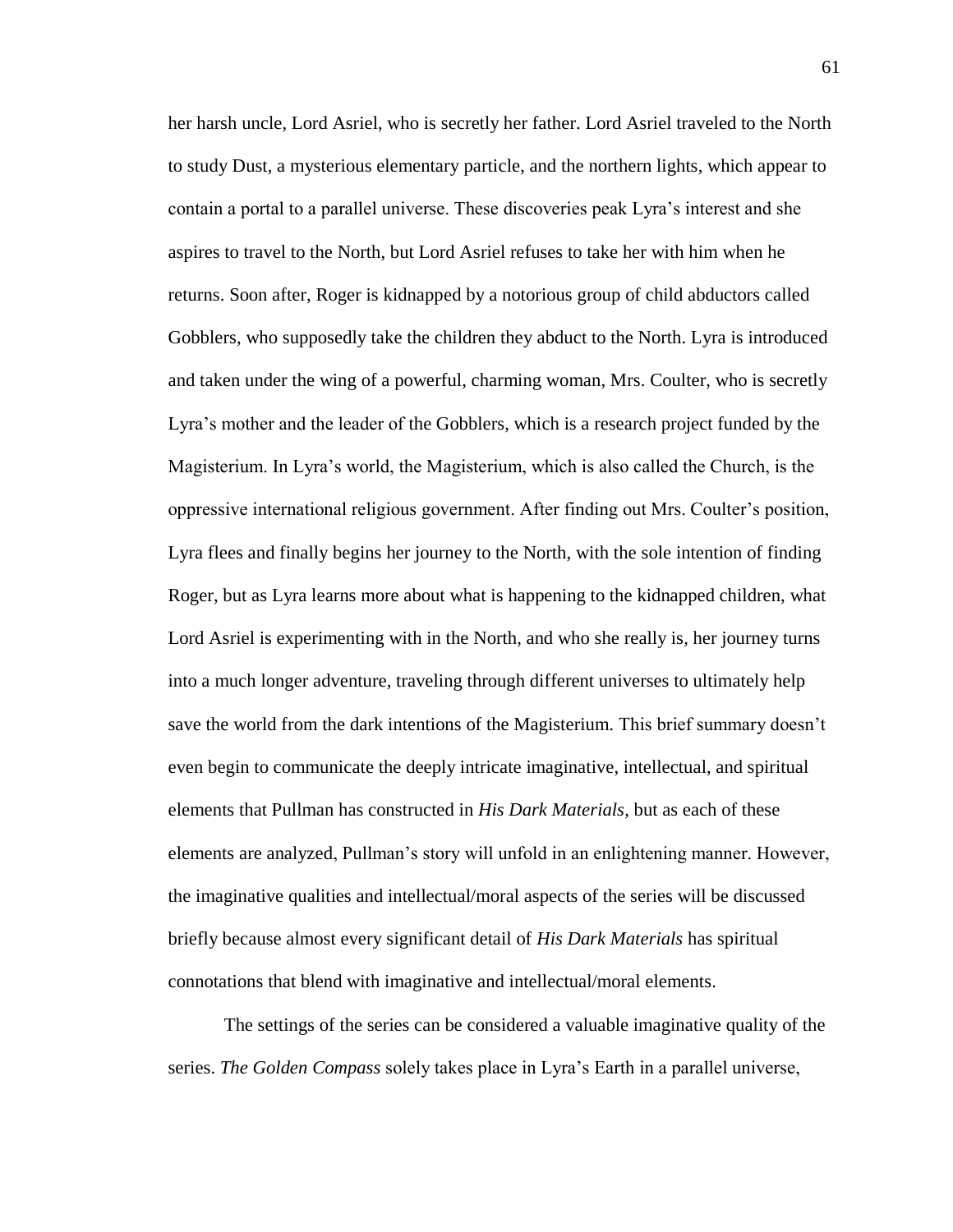which is similar to, but quite different from our real Earth. Technology and culture seems a bit old-fashioned, but is still advanced; people dress in a style similar to the British Victoria era, zeppelins and boats are popular modes of transportation, and their version of electricity is called anbaricity. Along with humans and their daemons, witches and a sentient species of polar bears called Panserbørne exist in this world. The witches are humanoid beings who have daemons with the addition of having magical abilities, living longer than humans, and being adapted to live in the cold weather of the North. The Panserbørne are able to speak and have opposable thumbs, and are known for their strength and skill of crafting armor from sky-iron. Lyra befriends both a witch, Serafina Pekkala, and a Panserbørne, Iorek Byrnison, in *The Golden Compass*. *The Subtle Knife* introduces the reader to Will's universe, which is simply supposed to be our modern, real Earth, and another universe in which Lyra and Will visit a city called Cittágazze. It is a seaside town with ancient architecture that is populated with groups of children. A unique quality of this world is its abundance of spectres, creatures that are invisible and harmless to children, but appear as transparent shimmers in the air to adults that will engulf them and feed on their souls, leaving them alive, but as mindless bodies. This is why no adults are found in Cittágazze, since they fled to find safety. Throughout *The Amber Spyglass*, Lyra and Will travel between many parallel universes, including Lyra's, Will's, the world of Cittágazze, and the world of the dead.

Just as Rowling and Lewis imaginatively incorporated mythological images and allusions to classic European literature in their works, Pullman does the same within *His Dark Materials*. The world of the dead is modeled after the underworld of Greek and Roman mythology. Once a person dies and arrives in the world of the dead, he or she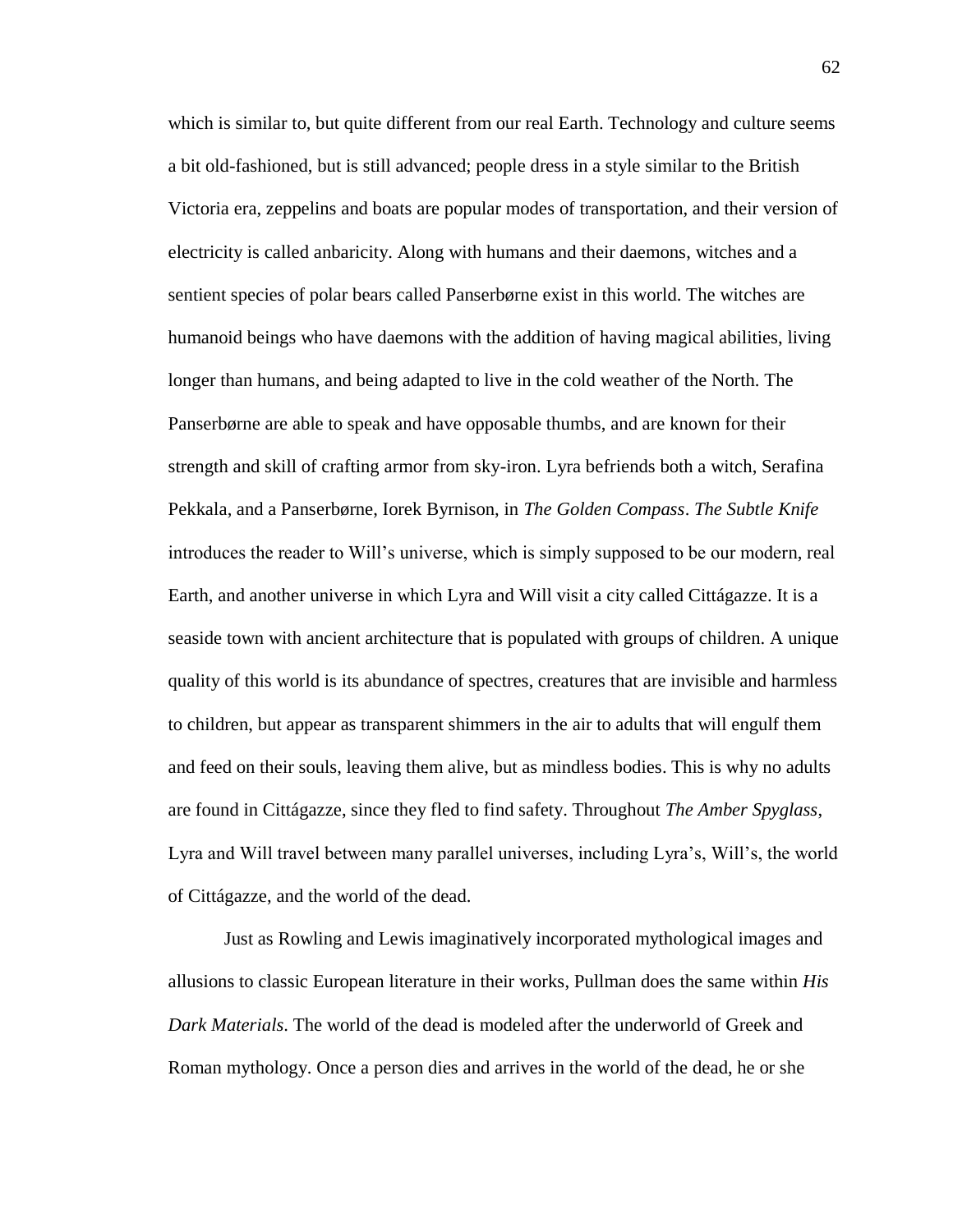must take a ferry to a desolate land guarded by harpies, creatures with a body of a bird and a face of a human woman, which torment the ghosts. Furthermore, Pullman based much of *His Dark Materials* off John Milton's *Paradise Lost* and Chapter Three of Genesis. The phrase, "His dark materials" actually comes from several lines in Book II of Milton's *Paradise Lost––*which are quoted in the first pages of *The Golden Compass*–– particularly, "Unless the almighty maker them ordain / His dark materials to create more worlds" (II, 915-916). *His Dark Materials* can be considered a response or a deconstruction of *Paradise Lost*, which will be further analyzed when discussing the spiritual elements of the series.

One more imaginative quality of *His Dark Materials* are the three instruments which inspire the titles of each book. Before going to live with Mrs. Coulter in *The Golden Compass*, Lyra is given a mysterious object by the Master of Jordan College. It is a device called an alethiometer, which is described as looking like a golden compass with three needle hands and thirty-six symbols and is able to reveal the truth to whoever is operating it. By turning the three needles to align with certain symbols, the holder asks it a question and must interpret its answer according to the symbols that it then independently points to. Each symbol carries multiple levels of meaning, so reading the alethiometer is not simple. It is a complex interpretive act that only certain minds can engage (King 107). Lyra quickly learns to use and understand the device and it helps her through the entire series.

The second instrument, the subtle knife, is found by Lyra and Will in *The Subtle Knife* and it is the reason they are able to travel between parallel universes frequently and easily. It is an ancient knife with a double edge––one edge can cut through any form of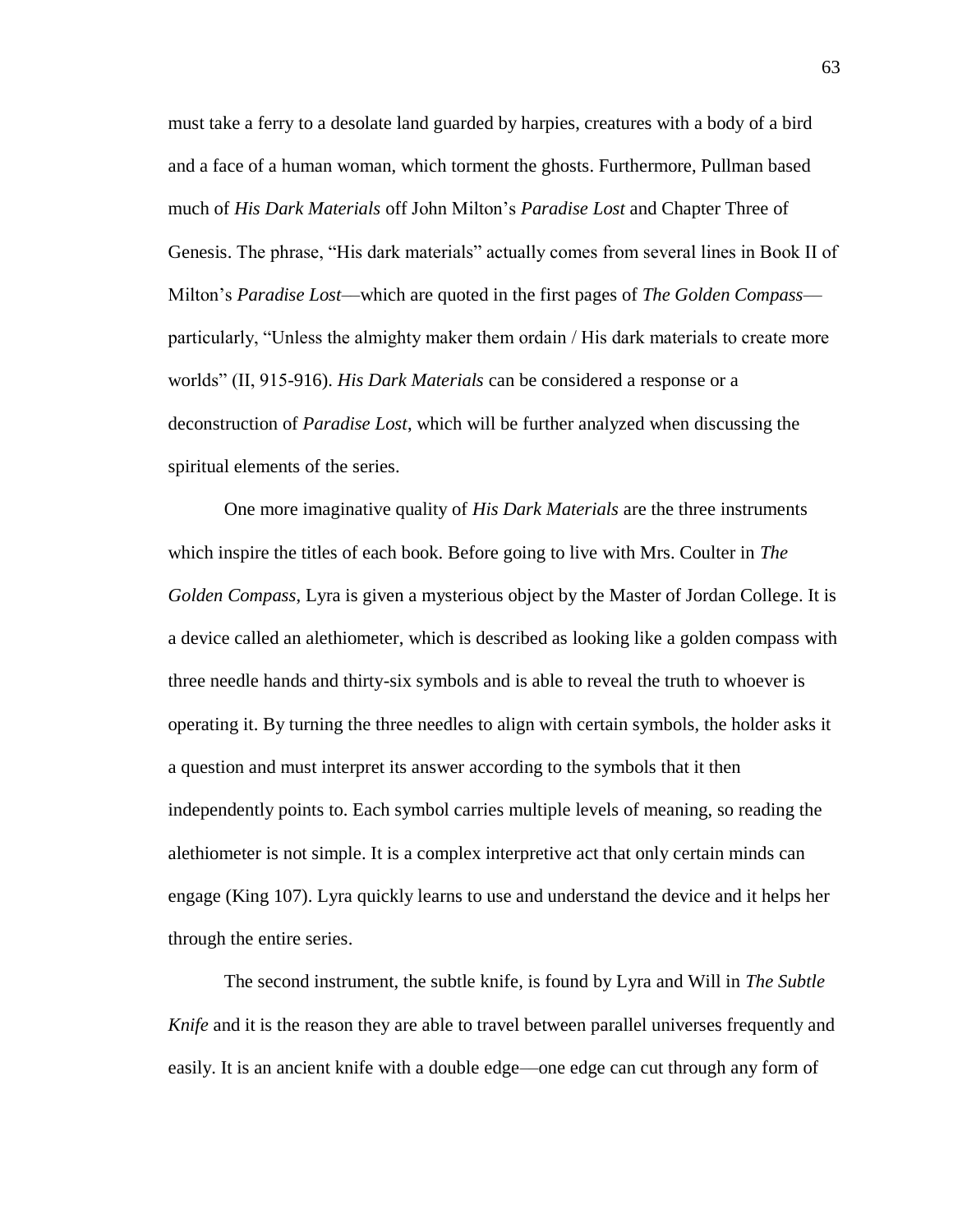physical material, while the other, sharper edge can catch and rip through the fabrics of space, creating gateways between universes. Since its creation, there has been a designated bearer of the knife who has an instinctive gift for using the knife and is responsible for keeping it safe. Upon finding the knife, Will is affirmed to be its new bearer. Lastly, within *The Amber Spyglass*, the reader witnesses the creation of said spyglass. Mary Malone, a physicist from Will's world and a former nun who helps Lyra and Will along their journey, finds her way into a parallel universe where she meets intellectual creatures that resemble elephants and who attach large seedpods from special trees in their world to their feet, like wheels. She constructs the spyglass out of a sap lacquer from the special trees, and with it, she can see Dust and its movements.

These instruments play key roles in the unfolding story of *His Dark Materials* and they help communicate some of the intellectual and moral elements of the series. A primary theme of *His Dark Materials* is innocence versus experience, which is touched upon by Shelley King and her discussion about the interpretive reading of the alethiometer. King states that there are only two types of readers of the alethiometer presented in the series: Lyra, an innocent, intuitive child who instinctively understands the alethiometer, and trained scholars who have spent the majority of their lives studying books and commentaries to try understanding the alethiometer (King 107-109). The innocence of children reflects an objectivity and ignorance of self that makes them capable of interpreting the many meanings of the symbols of the alethiometer accurately. Once they grow up and become adults with experience, their minds change to be subjective and hyperaware of their own desires and feelings. An adult would not be able to easily read the "truth" the alethiometer is trying to communicate without training and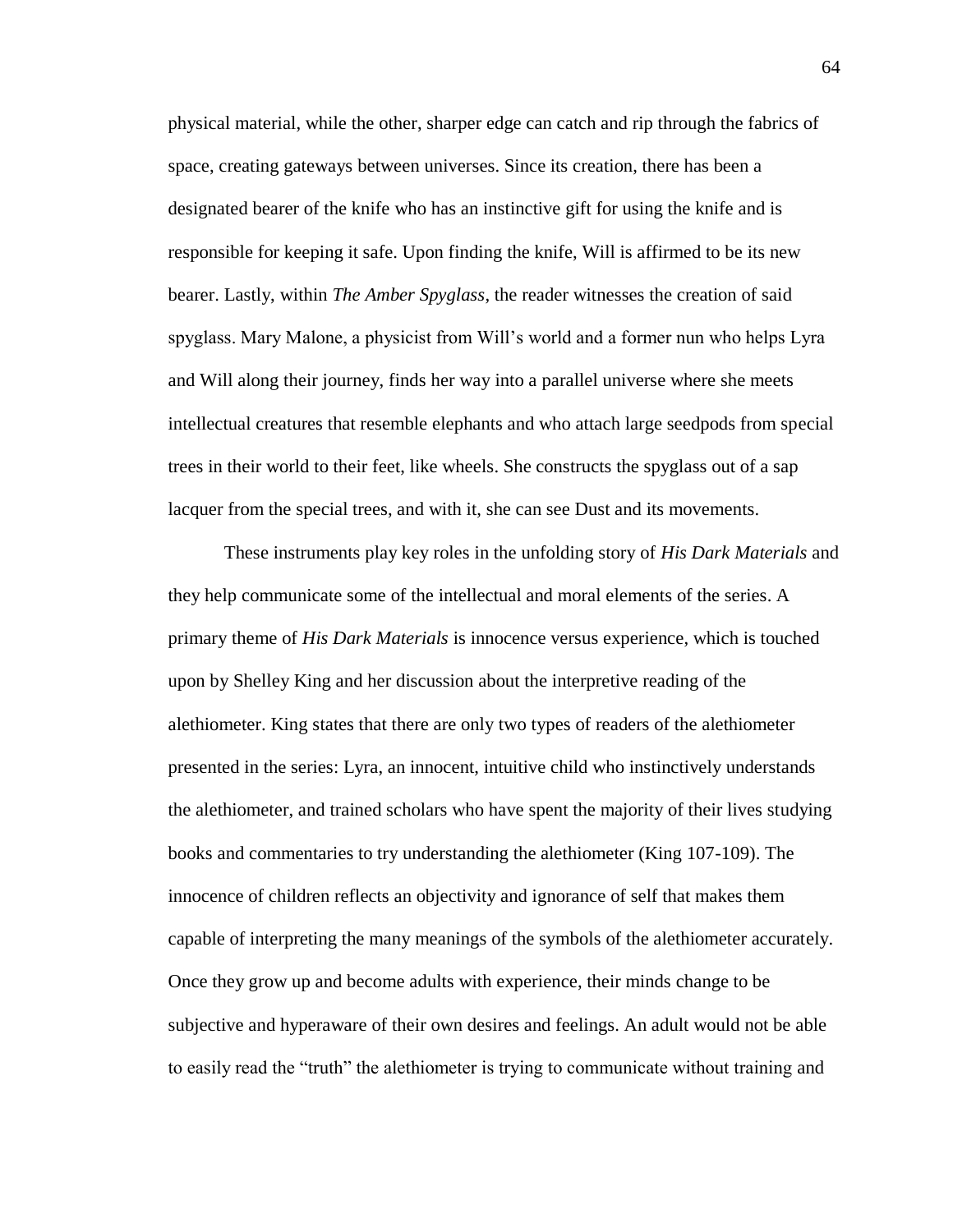difficulty, since his or her mind is subconsciously skewed to interpret what he or she wants to read as the "truth." This is more understandable if one thinks about how rich a child's imagination is in contrast with an adult's more skeptical imagination. It is the same faith and openness of the young imagination, which is fresh and unblemished, that correlates with the ability to interpret the symbols of the alethiometer.

King's purpose in pointing out the two different methods of understanding the alethiometer is to say that the methods can speak directly to the reader about how to approach interpreting texts, including the Bible––spontaneous, intuitive understanding of meaning, like that of a child, or conscious and cognitive effort to comprehend meaning, that like of a literary critic (107-109). Yet, these different ways of being able to read the alethiometer can attribute to Lyra's character development, or the development that every child must go through as they grow up and transition into adulthood. The theme of innocence versus experience is communicated through Lyra as she matures, both physically and mentally, and as her relationship with the alethiometer develops and changes.

At the beginning of her adventures in *The Golden Compass*, Lyra is an ignorant, innocent child approaching puberty with barely any knowledge of things outside her small world of Jordan College. She is a bright girl who enjoys being devious at times she is willing to lie to avoid conflict or further her desires––but she has a compassionate and determined heart. She is not unlike the many protagonists of fantasy novels who have brave, strong dispositions which make both the reader and other characters in the stories cherish and advocate them. As she travels through universes to help her friends and find justice for the multiverse with the assistance of her alethiometer, her childlike ignorance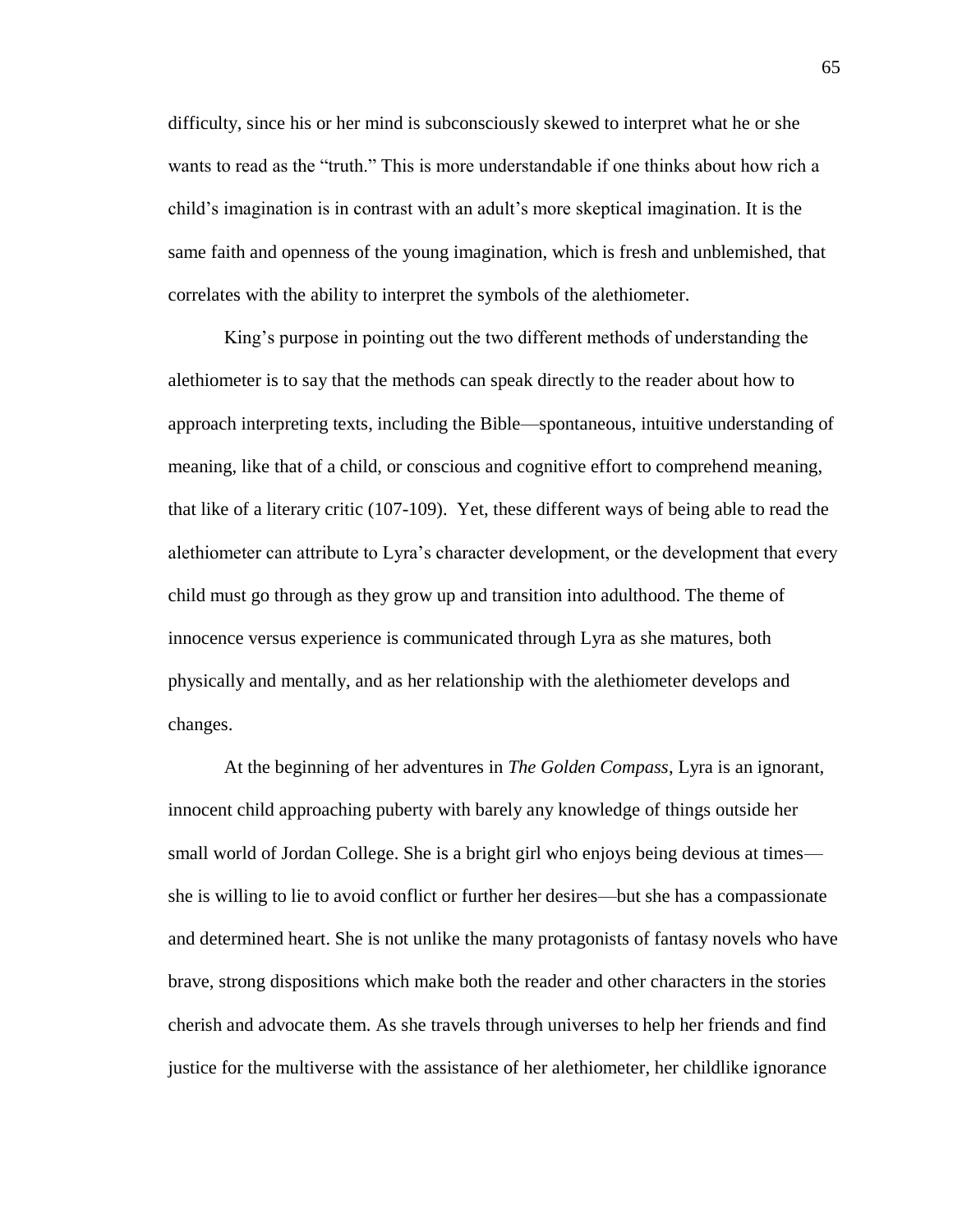and mannerisms fade as her confident and benevolent spirit grows. Her innocence slowly turns into experience, yet her innocence is still important through the majority of the books. Andrew Leet writes, "…Lyra's journey from innocence to experience must be a personal one; with an implied moral for the reader, Lyra must be allowed to move intuitively, always keeping in touch with the compassionate center that serves as her spiritual guide, her ultimate concern" (Leet 183). Lyra, with her innocent mind and strong heart, is destined for greatness she must achieve on her own, and many of the adults in her life figure this out and make sure to guide her without persuading her a certain way or revealing too much information too soon, so that they do not change her personal journey.

Of course, by the end of the series, Lyra has fully transitioned from childhood into adulthood, losing her innocence by gaining experience. She loses the intuitive ability to read the alethiometer, but also obtains an understanding of herself while saving the multiverse from a disastrous plot. In a way, this saddens her because she realizes she loses everything that came with her innocence––she would not return to her Oxford the same carefree, ignorant child she left as. Yet, she would not erase her adventures nor give up the friends she made along the way for anything. Lyra eventually decides to spend her life studying how to read alethiometers without her childlike innocent nature, like the many scholars who did the same. Every reader understands and relates to this aspect of growing up, and the emotions of excitement and nostalgia that come with it. In regards to the theme of innocence versus experience within his series, Pullman insightfully says, "Having lost our innocence, we must pursue understanding, knowledge, and experience to its furthest reaches. There, we can hope to regain not our lost grace, but perhaps a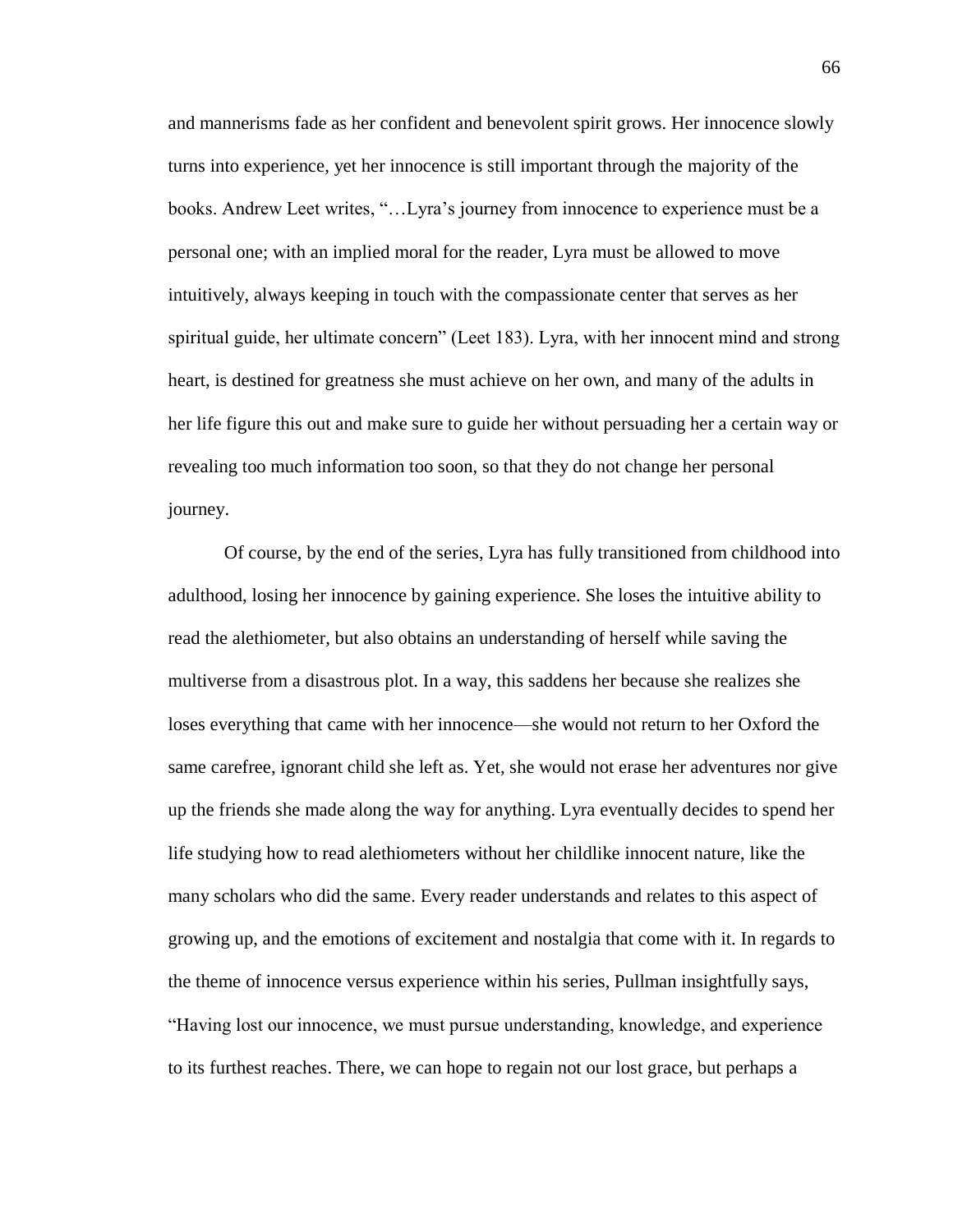superior one" (qtd. in Miller 174). Lyra's story suggests that while everyone loses their childhood innocence, they are able to regain a different kind of innocence and grace that coexists with their experience, through time and the wisdom of living. Thus, Lyra expresses moral qualities that can encourage readers to reflect upon their own lives and how to conduct themselves (King 115).

The theme of innocence versus experience is also a key feature of the many spiritual and supernatural elements of *His Dark Materials*. Before getting into the details of the spiritual elements though, it is important to note Pullman's beliefs. He often calls himself a "Church of England atheist," because he grew up learning Christian theology from his clergyman grandfather before becoming an atheist (Wind-Cowie). Pullman purposely wove his beliefs into *His Dark Materials*'s plots, themes, and characters, so the story has been received as having prominent atheist opinions. As mentioned above, *His Dark Materials* is a response and deconstruction of Milton's *Paradise Lost* because Pullman presents the story of the Fall of Man from the opposite of the traditional view. Essentially, Will and Lyra are a second Adam and Eve who will be faced with a temptation that if engaged will affect the status of the multiverse. From a Christian perspective, the innocent, pure state of Adam and Eve before original sin is good, while the experience and self-awareness that sin brings is bad. Pullman portrays the opposite, communicating that "the Fall is the actual beginning of true human freedom" (Glanzer 167).

Since the series is a lengthy retelling of the Fall, Pullman constructs several important features of the story which hold deep spiritual meaning. As mentioned earlier, a daemon is a physical extension of a human's soul that takes the form of an animal and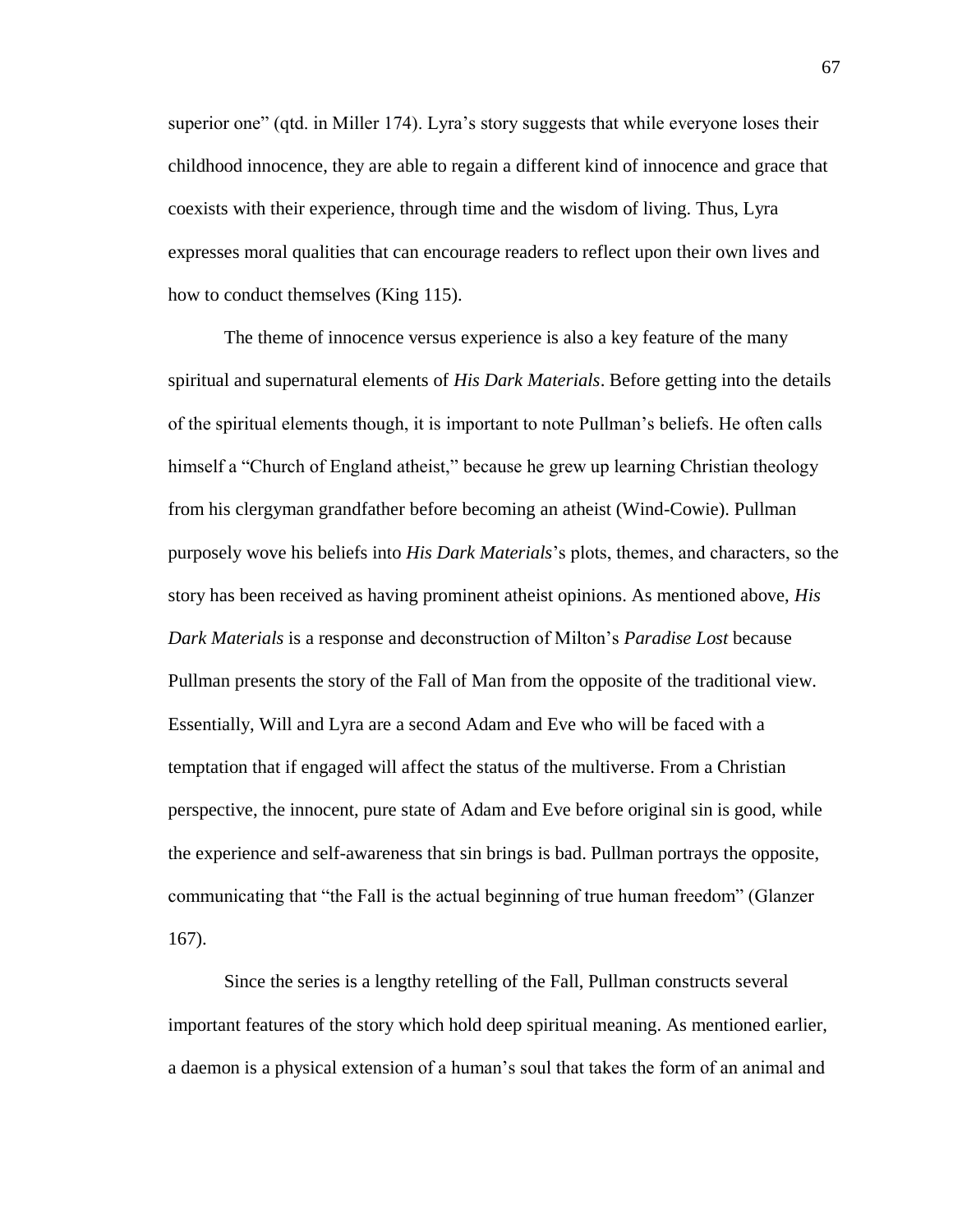is the opposite sex of its human. A daemon goes everywhere with its human and cannot stray far away without causing physical and emotional pain for both of them. A daemon can talk and often acts as its human's conscience, articulating its human's mental or emotional feelings to him or her. The relationship between a human and his or her daemon is a lifelong companionship. A child's daemon frequently changes its form according to the mood and attitude of the child, from a lion to a dog to a bird to whatever else possible. Once the child reaches the age of puberty, beginning their transition into adulthood, his or her daemon will acquire a fixed, single form. This is another feature that reflects the theme of innocence versus experience. A child's ever-changing daemon communicates the idea that a child does not yet have a self-identity, and once he or she approaches adulthood and becomes self-conscious, his or her daemon will take on a sure, true form that matches his or her sense of self. A servant in Lyra's world would often have a dog daemon which reflects the servant's loyal and serving self, while the powerful Mrs. Coulter has a golden monkey daemon that conveys her seemingly loving personality that is secretly mischievous.

Dust is another theological feature of the series. At the beginning of *The Golden Compass*, Lyra witnesses Lord Asriel's lecture for the Oxford scholars from within a wardrobe, looking out through the crack between the doors. Lord Asriel displays a picture he took in the North that captures what Dust looks like. There is a man depicted, "bathed in light, and a fountain of glowing particles seemed to be streaming from his upraised hand" (*The Golden Compass* 20). Dust is not mere particles of dirt, earth, or waste matter, but something that is supernatural. Anne-Marie Bird, scholar of young adult literature, provides an insightful definition: "Dust appears to correspond to the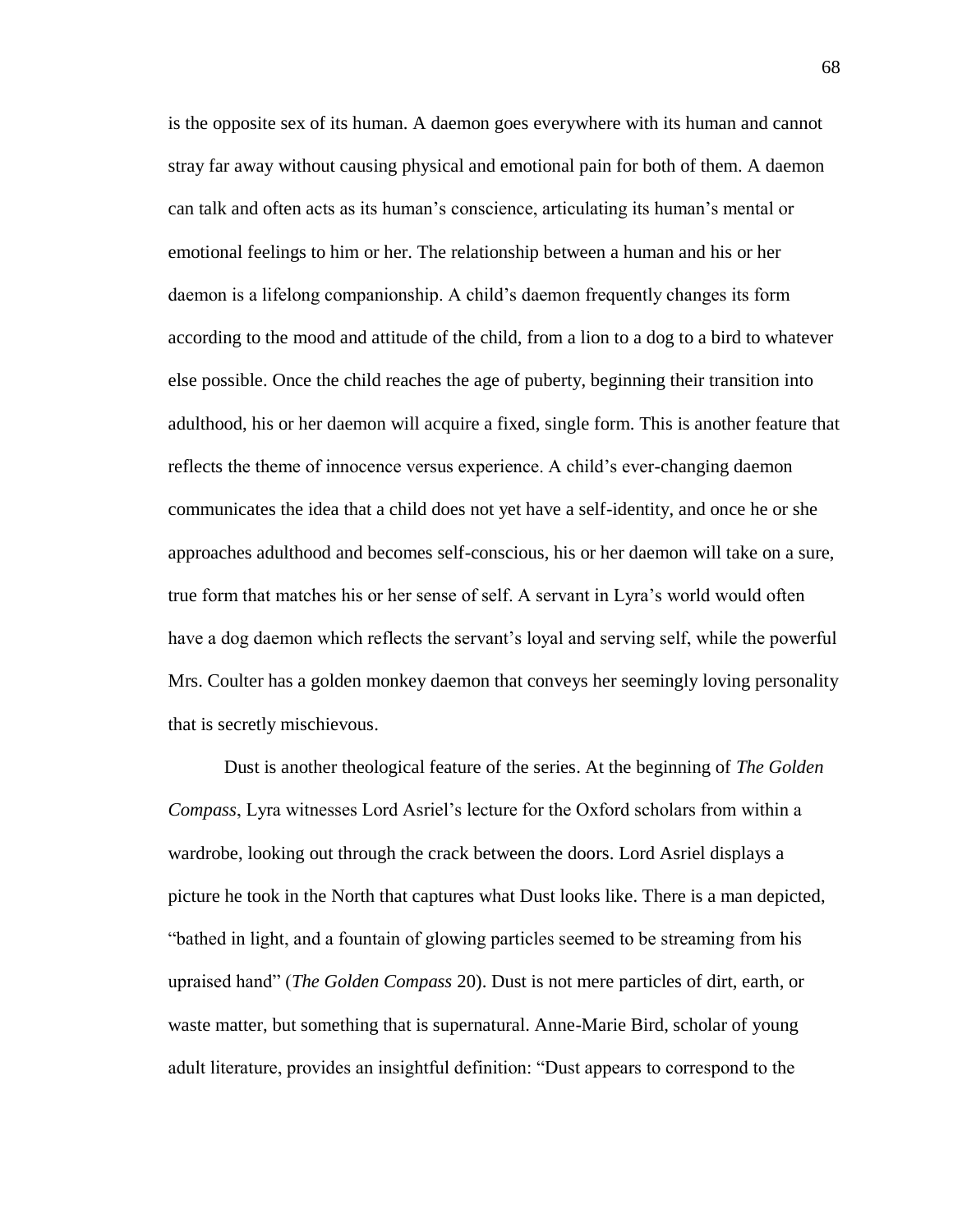scientific phenomenon known as cosmic dust: the small particles of matter that are distributed throughout space… In short, Dust is the actually physical 'stuff' that holds the universe together" (113). Yet, Dust carries more weight. In many ways, it represents the original sin of Adam and Eve from chapter three of Genesis.

Pullman includes a direct passage from Chapter Three of Genesis at the end of *The Golden Compass*, only he alters it slightly to reflect the context of Lyra's world, and it provides insight into Dust. After Adam and Eve have sinned, God speaks to them: "*In the sweat of thy face shalt thou eat bread, till thou return unto the ground; for out of it wast thou taken: for dust thou art, and unto dust shalt thou return*" (Gen. 3.19; *The Golden Compass* 373). Since dust is mankind's origin and demise, Pullman is suggesting that Dust is a metaphor for human physicality, inspired by God's judgment (Bird 112- 113). It represents humanity's rejection of the heavenly for the earthly (Bird 116). Regarding the theme of innocence versus experience, Dust symbolizes experience––it symbolizes the human consciousness, individuality, and free will that is not entirely possible for innocence, or the perfect human state of Adam and Eve before the Fall. Dust itself is conscious and it became attracted to humans, like the man in Lord Asriel's photo, once Adam and Eve sinned and became self-aware. Furthermore, Dust is not attracted to children, since children are still in an innocent state, the same state that allows their daemons to change and protects them from Spectres. Dust begins to attach to children when they reach the age of puberty, of experience, perhaps causing the daemon to find a permanent form. The fixed daemon is physical proof of Dust, of adulthood, of experience. When Adam and Eve sinned and Dust attached to them, their daemons became fixed.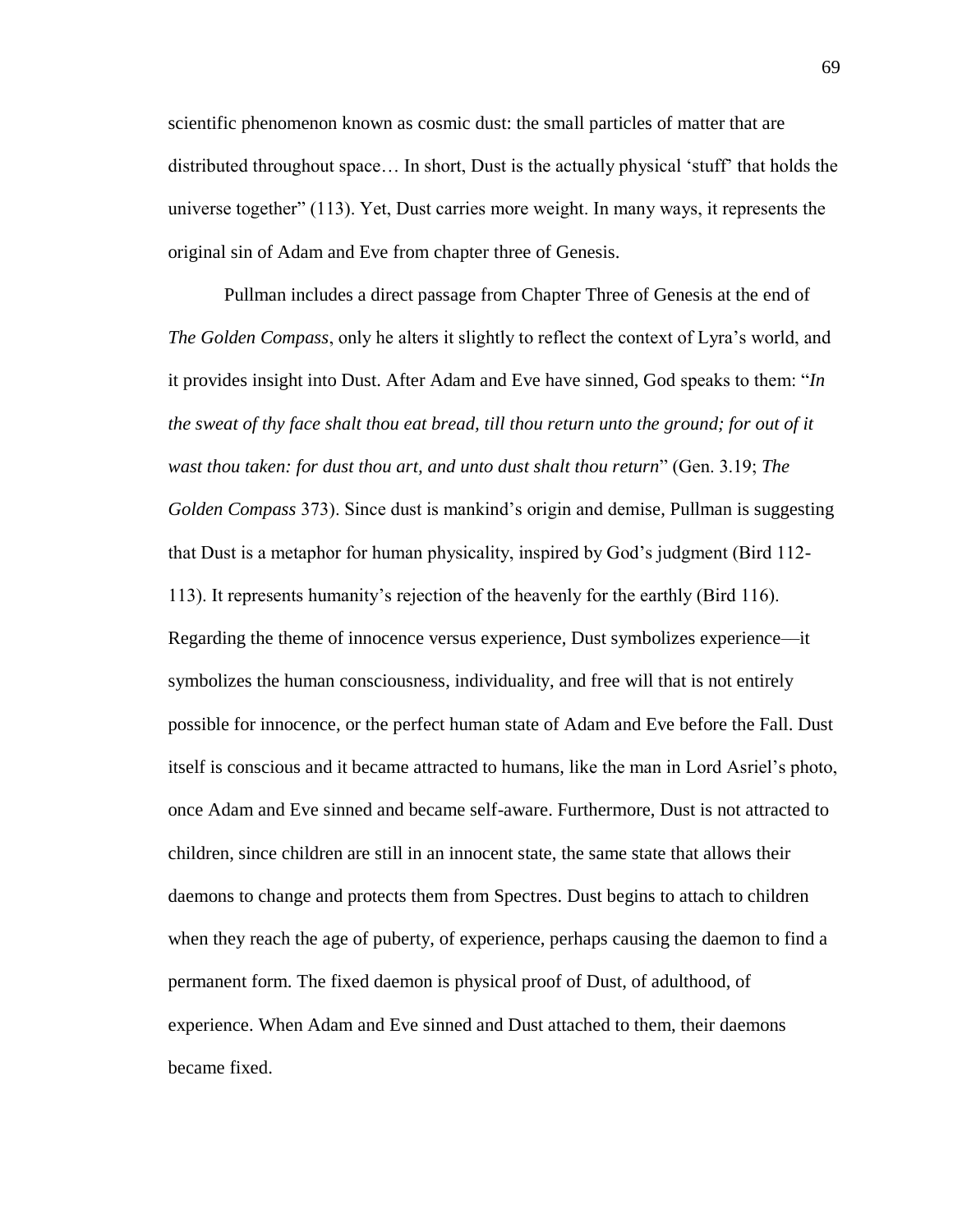Since Pullman is promoting experience and original sin, he establishes the villain of *His Dark Materials* as the Church, or the Magisterium, and by extension, God, who is called the Authority. As previously noted, the Magisterium is the international religious government that controls Lyra's world. With all of Dust's underlying meaning, the Magisterium is against it; it views the human body as material and sinful, along with Dust, while the soul, which is represented by the daemon, is divine (Bird 118-119). In *The Golden Compass*, the Magisterium funds Mrs. Coulter's research project, called the General Oblation Board and known as the Gobblers, which takes children to a facility where a procedure called intercision is performed on the children. In hopes of reversing original sin and finding a way to protect children from losing innocence and attracting Dust, intercision separates children from their daemons, basically separating body and soul. The process is painful and leaves the children like zombies and close to death. Upon seeing a boy who experienced intercision, Lyra describes him as "someone without a face, or with their ribs laid open and their heart torn out…" (*The Golden Compass* 214). The Magisterium thinks this will protect people from being tainted by Dust and experience, and without their self-consciousness and liberty to think and feel, the Magisterium and the Authority will keep absolute power (Bird 118).

Ever since the creation of the subtle knife, Dust began leaking out of the portals created by the knife into the Abyss, the void between universes. Over the time span of *His Dark Materials*, the amount of portals increases, and the flow of Dust leaving quickens. After the General Oblation Board's destruction, the Magisterium finds out about Lyra's destiny of becoming a second Eve and the possibility of a second Fall that will stop Dust from disappearing, thus the Magisterium becomes intent on either killing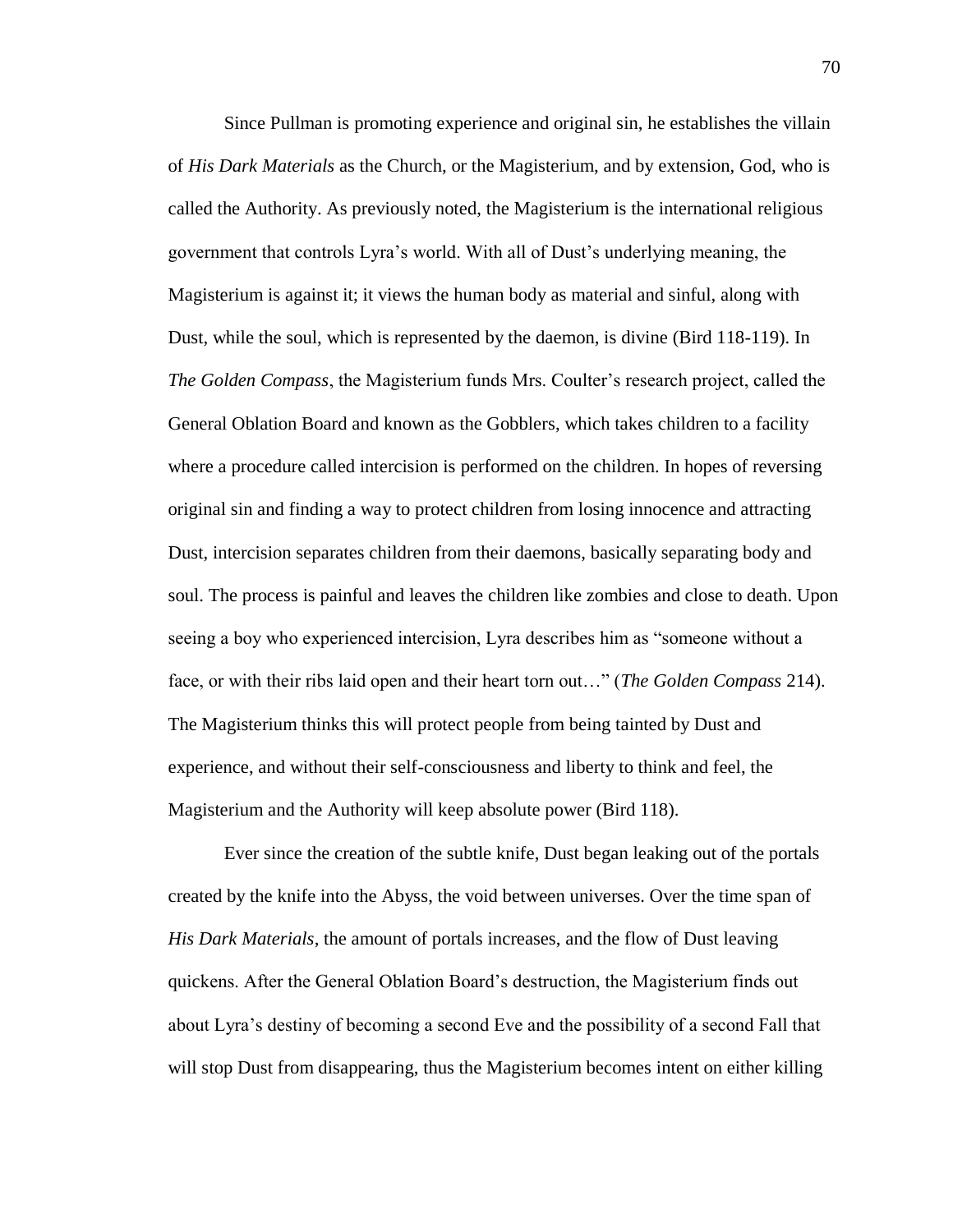her before she encounters the temptation or somehow preventing the temptation.

Ultimately, they are unsuccessful. Lyra and Will fulfill their roles as a second Adam and Eve and give into the temptation, which is embracing the fact that they have fallen in love with each other, completing their passage from childhood innocence into experience and adulthood. When they kiss, Dust envelopes them. It is their love and transference into experience that stops the quick flow of Dust from disappearing into the Abyss. While Eve's original sin brought Dust into the world, Lyra's Fall stopped Dust from leaving.

All of these spiritual themes of *His Dark Materials* certainly seem overwhelming for a Christian at first. To read something that supports the complete opposite of what one believes is not easy or enjoyable, and it is often angering. Most of the Christian community decided to boycott *His Dark Materials,* and the controversy over the series' religious themes is part of why the second and third novels were not adapted into films. Several scholars touch on the many reasons why Christians are insulted by and ignore the series. Stephan Ross, Christian scholar of literature and faith, expresses his concerns about daemons:

…human beings are most truly human only when in loving submission to, and communion with, their Creator and, to a lesser degree, fellow bearers of the image of God, especially within marriage between a man and a woman. In *The Golden Compass*, however, each human and daemon pair essentially forms a complete, autonomous male and female union such that to be human is to commune with and submit to no one but one's self. (Ross)

The relationship between human and daemon is portrayed as a fulfilling, loving companionship, but since each being are two parts of the same human, the love can seem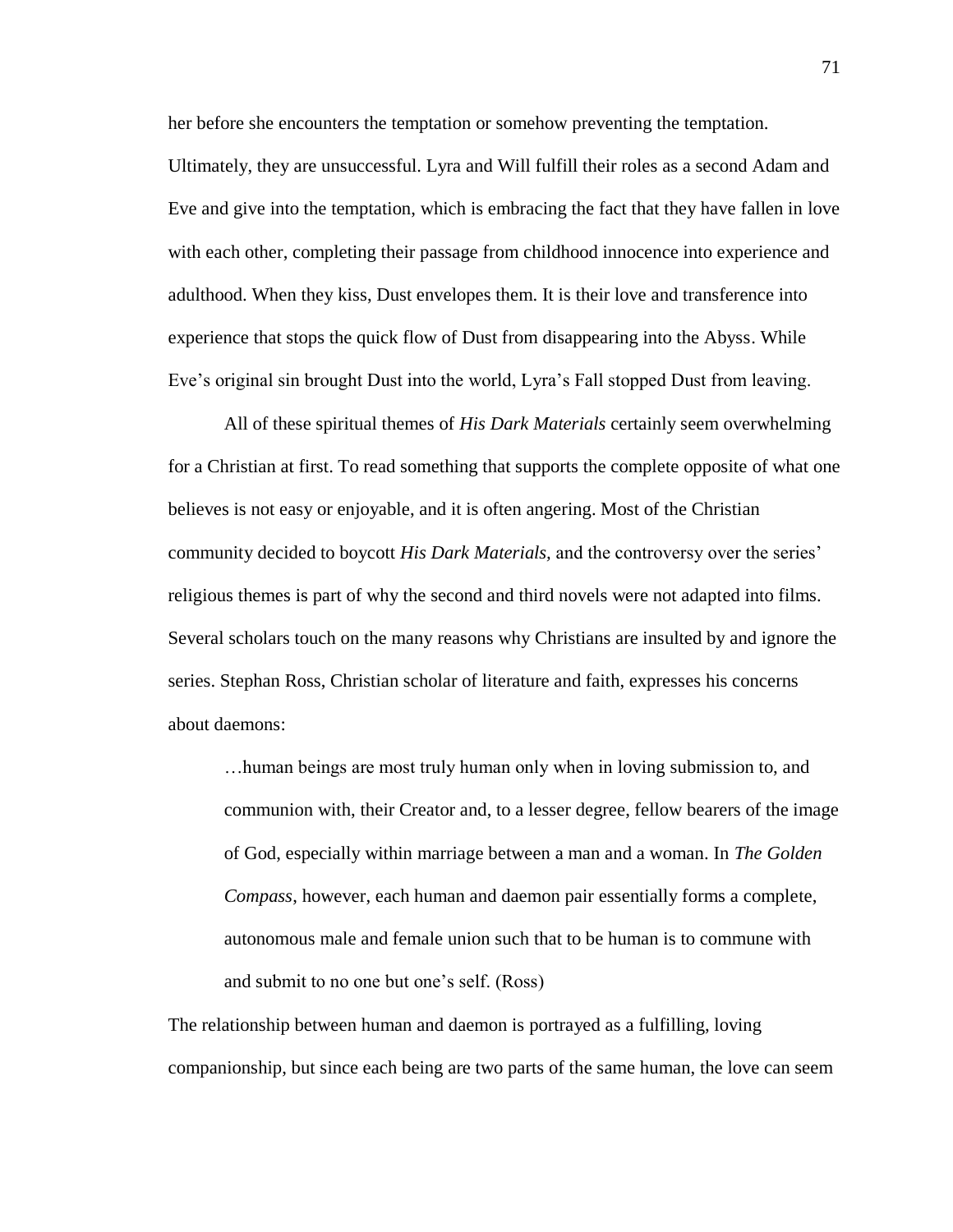self-centered, which speaks against the Christian ideal of selflessness and the incompleteness of humans without God (Ross).

Naomi Wood also mentions the religious drawback of *His Dark Materials*, particularly Pullman's portrayal of authority. He makes the Church a "corrupt ecclesiastical and political authority to whom allegiance would be evil," and God a "tyrannical usurper" (Wood 239-240). "…Pullman exploits the known offenses of institutional religion… to buttress his thesis about the poisonous effects of religion on humanity and the rest of nature" (Wood 243). Wood points out the fact that Pullman molds Christianity to fit his agenda. Perry Glanzer, professor, writer, and scholar of religion issues and philosophy in education, conveys that unlike J.K. Rowling's *Harry Potter* and other fantasy series, Pullman's series encourages a particular religious worldview––one that is not positively presented, but one that is perceived as an attack on a different worldview, the worldview of Christianity (Glanzer 166-168). Furthermore, Pullman has assertively positioned himself in opposition to Tolkien and Lewis, along with their Christian ideals (Hatlen 76). In addition to all these reasons, Christians may also be troubled about Pullman's rendering of the Fall and original sin being a positive moment for humanity. These are all valid, understandable concerns for the Christian community's rejection of the series.

However, there are positive perspectives and enlightening ways of understanding *His Dark Material'*s spiritual themes that are worth exploring. Even though daemons can symbolize an unhealthy self-love, they can also symbolize an encouraging self-love. Andrew Leet suggests that daemons can represent a type of guardian for their humans (179), and as mentioned early, one's conscience. Both humbly loving one's self and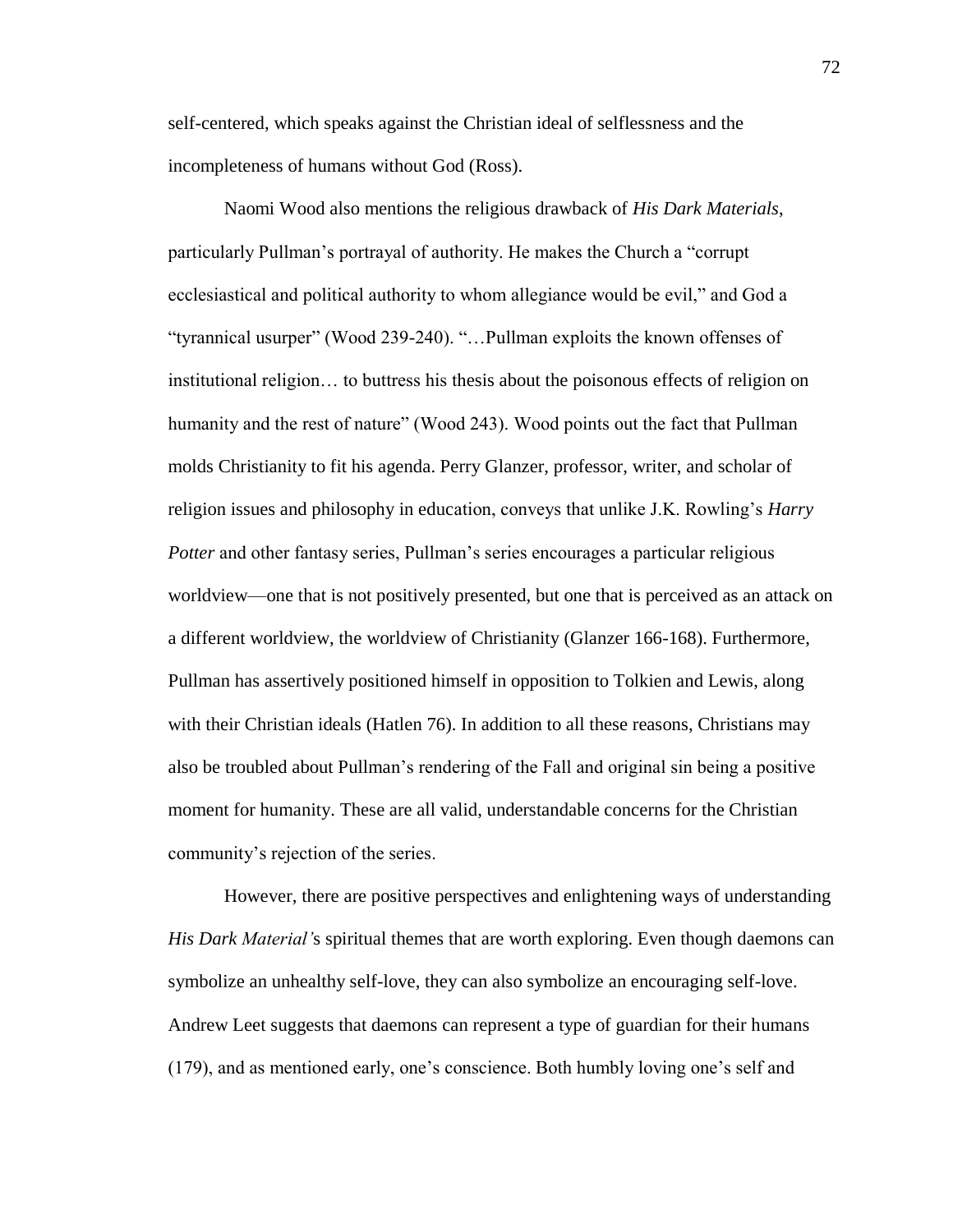being aware of one's identity and feelings are not negative. Furthermore, the importance of love and companionship between separate individuals is still present in *His Dark Materials––*for instance, the love between Lyra and Will.

When it comes to Pullman's portrayal of the Fall of Man, Laura Feldt states that his series "stages the Fall story as being of decisive importance for an understanding of human life," and is indebted to the anthropology of Genesis, Chapter Three ("Fantasizing the Fall" 53, 62). Leet explains this idea well: "A utopian vision of a world without sin may be an appealing one, but as Pullman realizes and reaffirms throughout his trilogy, such a world would be both unnatural and ultimately disastrous from the perspective of free will" (180). While Adam and Eve's innocent state is how God intended humans to be when he created them and original sin was an act of disobedience towards God, without self-conscious free will and sin, humans would not be able to experience a relationship with God established upon His grace (Leet 181). The General Oblation Board's intercisions are awful because they do not give children the same innocent state of Adam and Eve before the Fall, but take away the children's humanity and free will (Leet 182). Thus, Dust, which reflects self-awareness and experience, is an energy vital to human existence. If Dust disappears, so does thought, imagination, feeling, and individuality (Bird 117). While Pullman advocates self-conscious experience over childlike innocence, he promotes an innocence and grace that develops over time in union with experience, much like the grace Christians continually seek to obtain through their faith and relationship with God although they know they regularly fall short.

Furthermore, Pullman's negative illustration of the Church through the Magisterium does not speak against Christianity as much as the controversy implies. The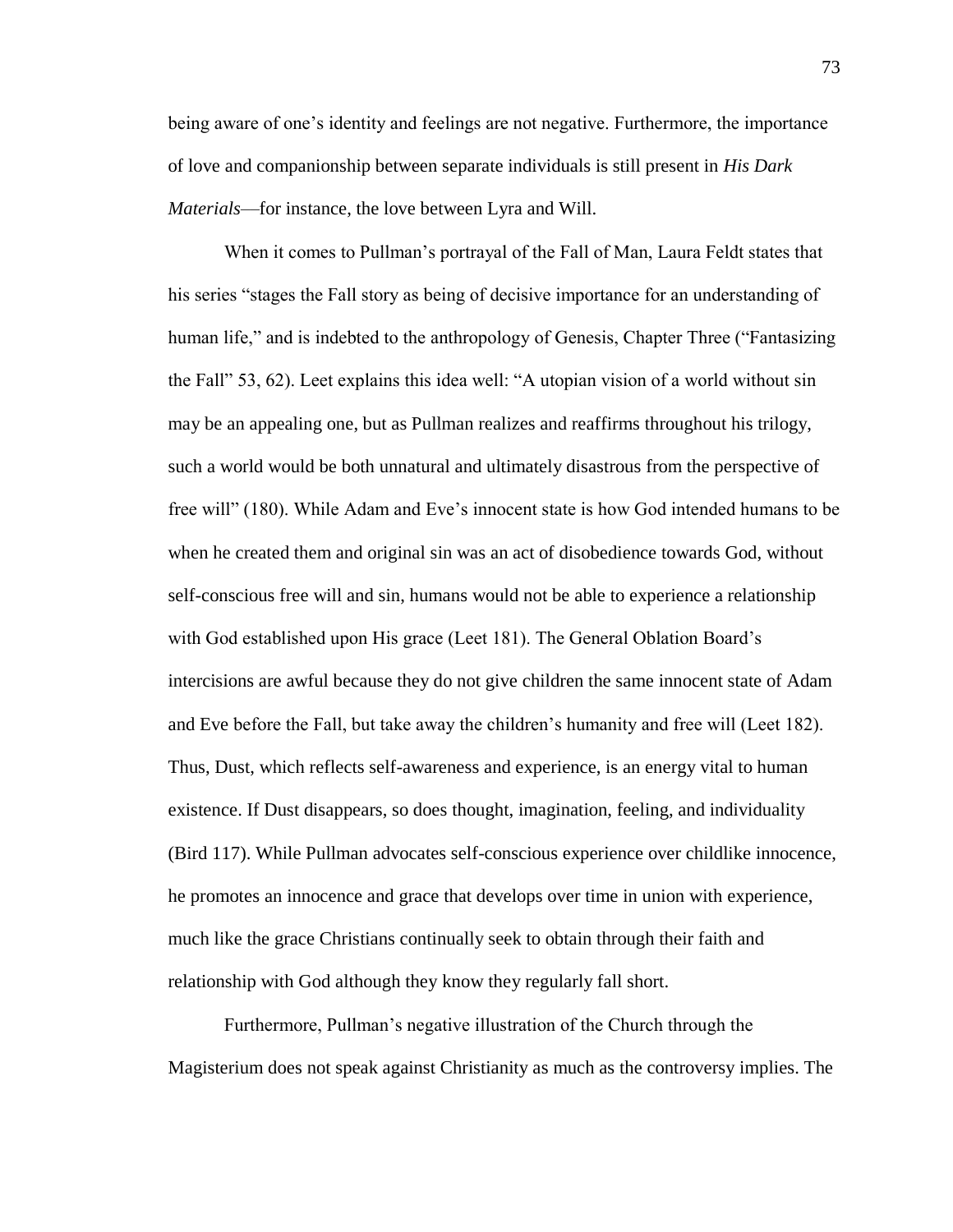Magisterium resembles Catholicism, but is actually quite non-Christian in a way, because there is never any mention of Jesus or a similar Christ figure and no suggestion of the Holy Spirit (Leet 176). Feldt conveys that instead of an anti-religious work, *His Dark Materials* is an attack on institutional, totalitarian religion and ideologies, and favors individually-based religion ("Fantasizing the Fall" 61). Pullman does incorporate many key Christian ideals such as love, wisdom, perseverance, and the divine soul. In addition, while Pullman bases the Authority on God according to Christian scripture and theology, the Authority is not at all like God in reality. The Authority is described as the first angel that came into being––angels are created when Dust condenses––and claimed to be the creator of the rest of the angels and the worlds. When Lyra and Will find him in *The Amber Spyglass*, he appears frail and ancient, and is kept alive in a crystal box by his regent, Metatron, another powerful angel who betrayed him. Jonathan Padley, English professor, and Kenneth Padley, clergyman and scholar of theology, offer more factors that make the Authority nothing like the God of Christianity. The Authority has a physical being and is not omnipresent, is an old, fallen angel that was once a powercrazed liar, and is not everlasting since he dies at the end of *The Amber Spyglass* when Lyra and Will open his crystal box. Padley and Padley suggest that these qualities actually make the Authority more similar to depictions of the devil (329-331). Leet states, "The male angel that Pullman visually creates is only a godlike representation of what mankind has designed for its own purposes and needs, not an actual image, as God is a mystery…" (185). Pullman does not deny Christian theism, but he constructs an image of God that brings into question how humans and the Church portray Him. Metatron and the Magisterium could symbolize the Church when it becomes too focused on the earthly,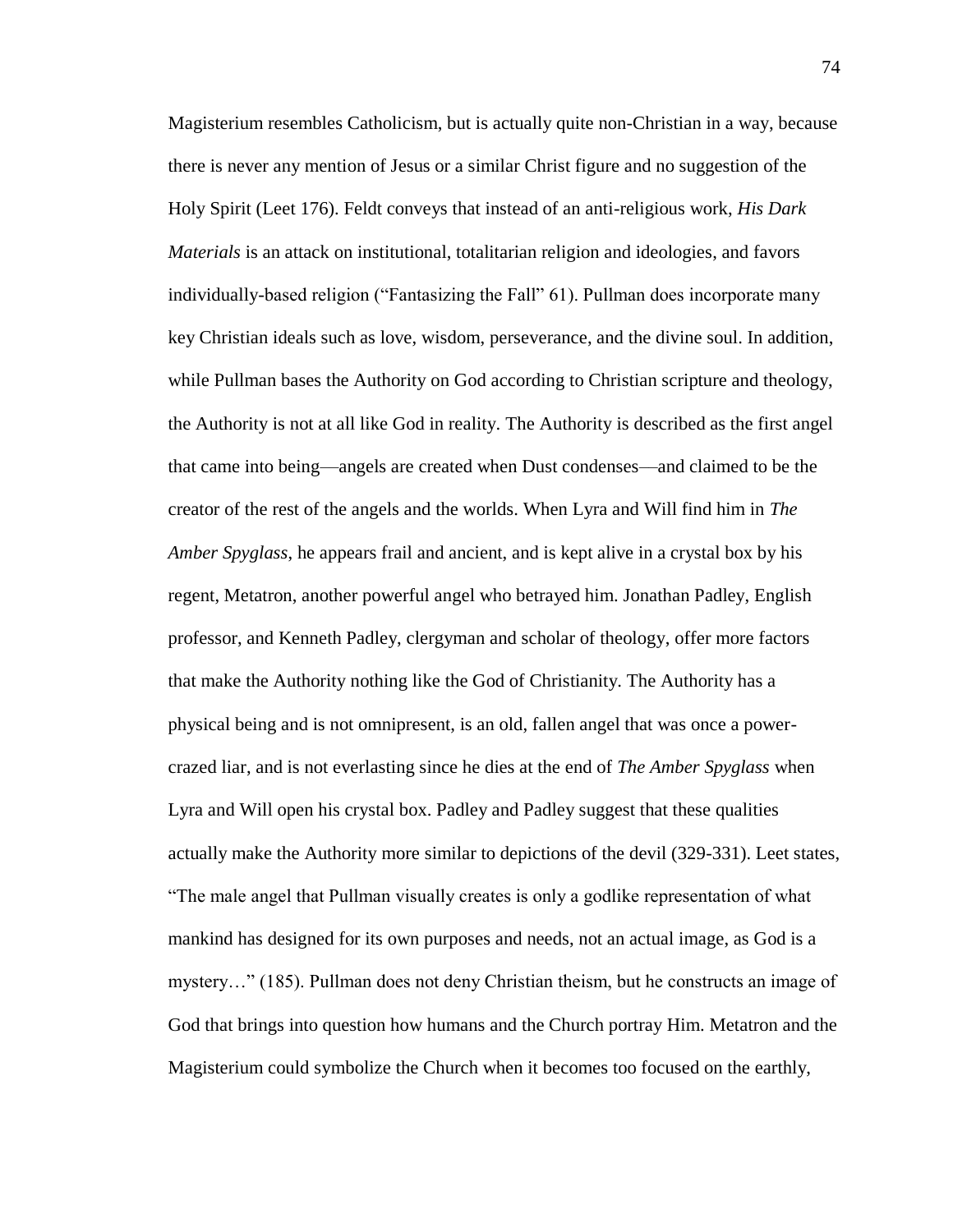such as control or success, and uses God as an icon, straying away from the divine, like personal faith and relationship with God.

What Pullman intended to communicate through these detailed religious themes cannot be completely known. Yet, Wind-Cowie says, "Pullman is open and honest about how conflicted he feels about God. This shines through in his books. He cannot bring himself to denounce Christianity as wholly false, choosing instead to focus on how misused and abused, misinterpreted and misapplied our faith can be." Pullman's reputation as an anti-Christian atheist seems to breakdown when one considers all the explorative theological material in *His Dark Materials* and how it can actually be received positively, or at least, less negatively. In comparison with *Narnia* and *Harry Potter*, *His Dark Materials* contains the same detailed imaginative qualities that often allude to Biblical or mythological themes, intellectual and moral messages communicated through his characters' growth and experiences, and intricate spiritual motifs that can allow readers to explore their own theology and spiritual beliefs. Pullman certainly lacks subtlety and questions traditional values of Christianity unlike *Narnia* and *Harry Potter*, but *His Dark Materials* is well-written, engaging fantasy literature, and perhaps it wouldn't be the same without his blatant opinions of theology.

The positive qualities of *His Dark Materials* will not seem like enough for some Christians to give the series a chance, and that is understandable. Nonetheless, the Christian community should consider the opportunity for growth in maturity and spirituality that the series offers. *His Dark Materials* presents readers, especially young minds, valuable lessons about transitioning into adulthood and a chance to be exposed to secular ideas that they will most definitely face throughout time in modern culture.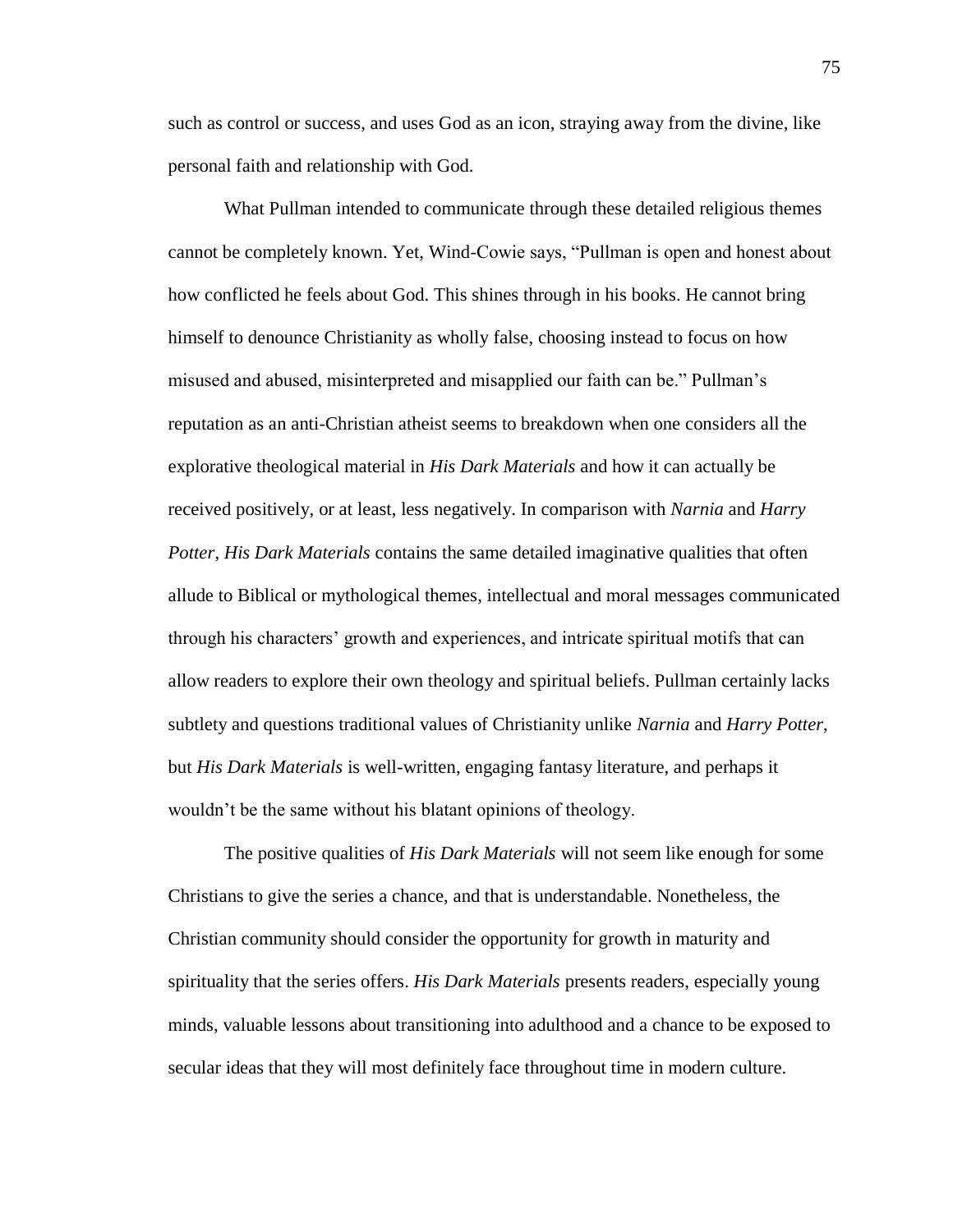Adults may cringe at this idea, but it is a fact that children will one day approach a situation where their faith is challenged and adults are nowhere in sight to shield them from that challenge or encourage their thoughts in a certain direction. At times, faith is meant to be tested. Reading a series such as *His Dark Materials* offers a more controlled environment to interact with secular ideas that cause one to view their faith in a new, perhaps more questioning, manner.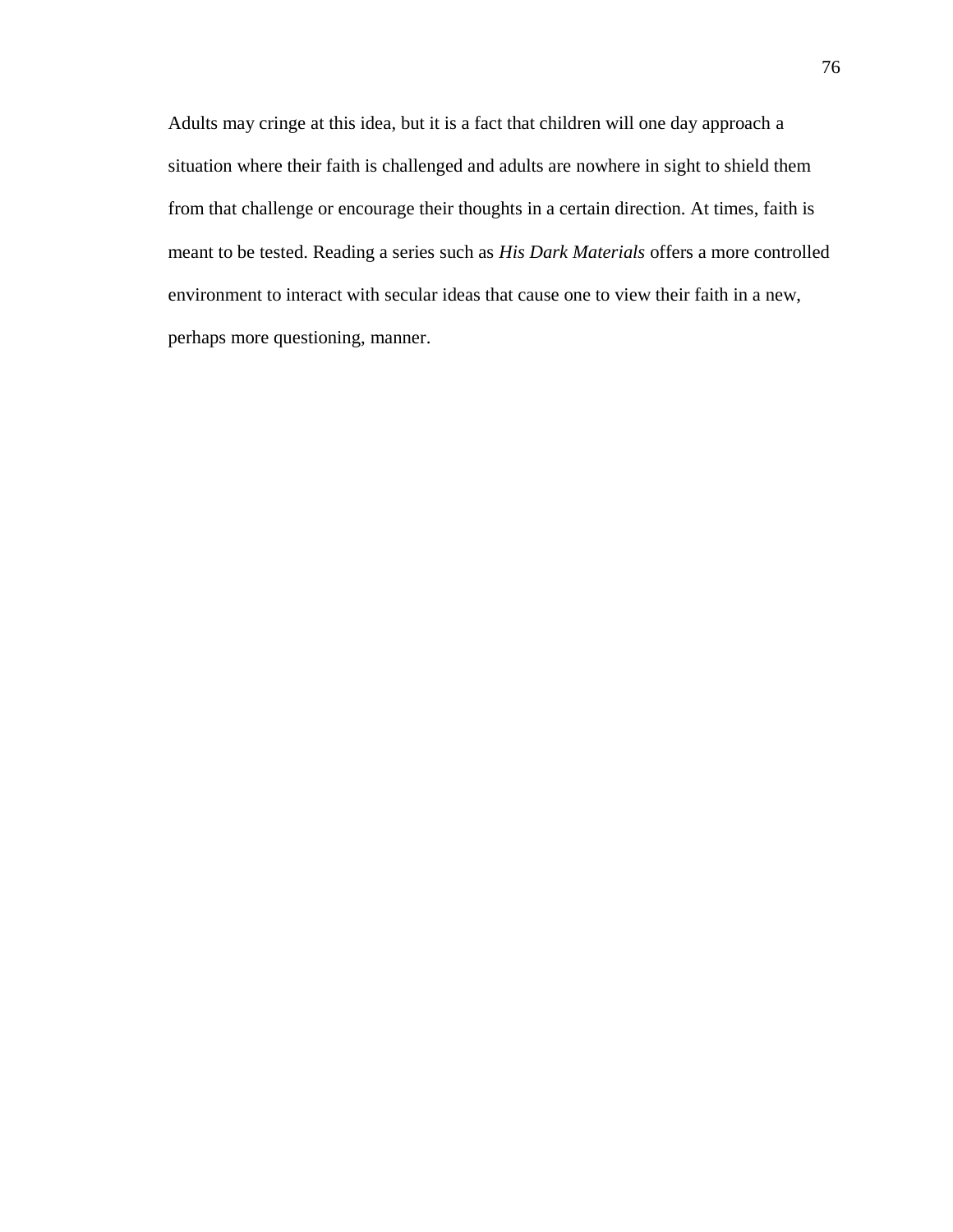## **Conclusion**

By reviewing how Fantasy can encourage the imagination, provide intellectual and moral lessons, and communicate spiritual themes within a Christian context, fantasy literature can be considered appealing and worthy instead of controversial in the Christian community, since these qualities promote Christian ideals. *The Chronicles of Narnia*, *Harry Potter*, and *His Dark Materials* are some of the most prominent fantasy series today, and include concrete examples of these elements, making them all worth reading by Christians. In addition, each of these series have had different experiences under the spotlight of the Christian community.

Kathleen Norris, Christian writer and poet, says, "For novelists who are not Christian, especially those telling stories that are anything but safe, a curious narrowness as to what constitutes religious art can mean that the religious dimensions of their work will not be appreciated by a Christian audience" (307). C.S. Lewis's *Narnia* is accepted in the Christian community significantly because he is forward with his Christian theology, making his series fit within the narrowness of "religious art" that Norris mentions. J.K. Rowling's *Harry Potter* and Philip Pullman's *His Dark Materials* have been regarded as not fitting within that narrowness. Rowling is a member of the Church of Scotland, so *Harry Potter* must be denied because it seems unsafe by involving too much magic. Pullman, on the other hand, is an atheist and involves ideas that seem significantly unsafe, ensuring that *His Dark Materials* will usually be pushed aside by Christians. The analyses of these series, along with Norris's quote, confirm that the religious perspectives of authors should not be a factor Christians focus on when pursuing fantasy literature. Instead they should be open to the creative, intellectual, and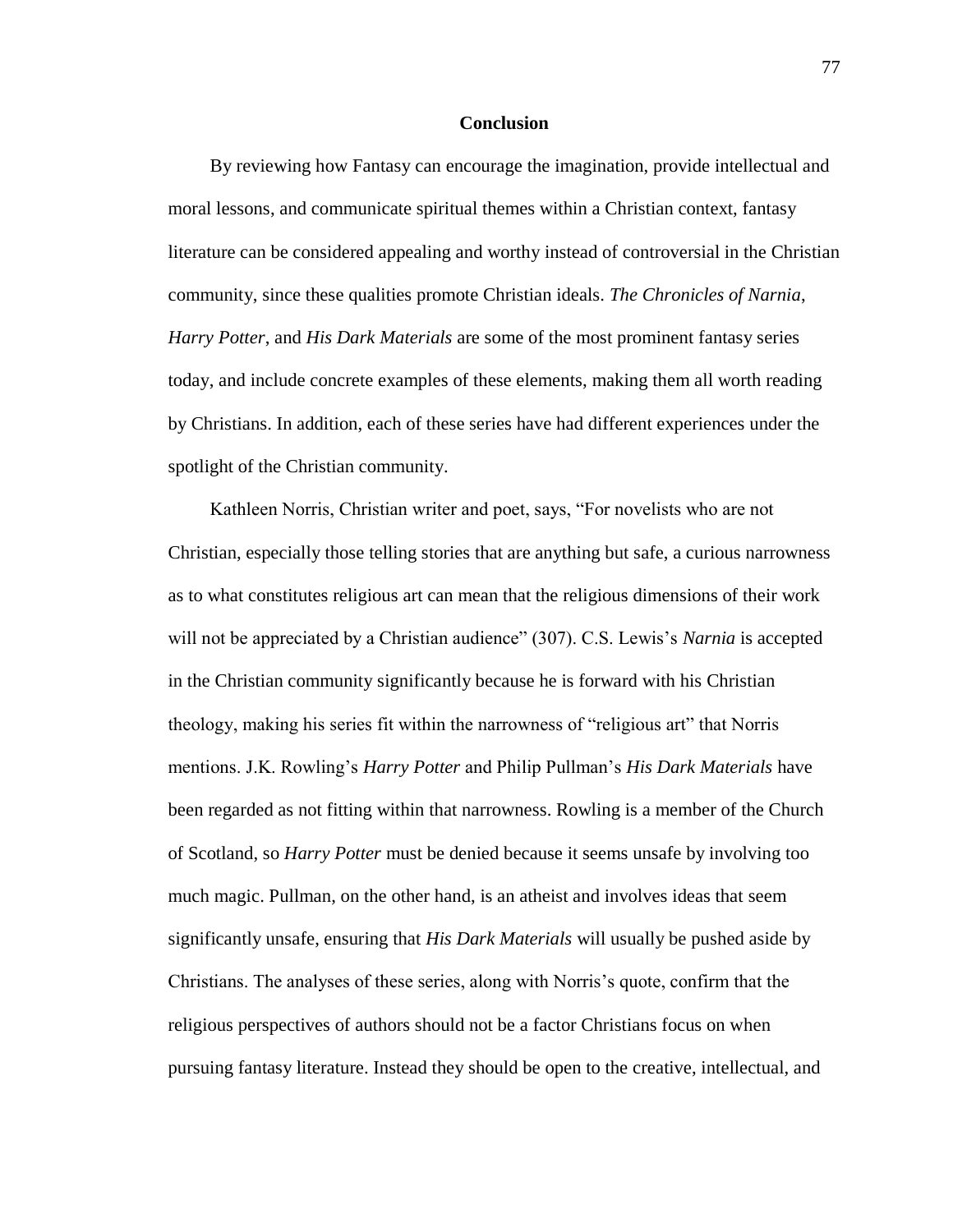spiritual qualities that can speak to their interests and beliefs, trusting that all Fantasy potentially has religious dimensions. The magic of fantasy literature should be seen as a positive medium through which these characteristics can be communicated. McVeigh notes that "Lewis and Tolkien both insisted that fantasy did not involve a neat transference from Christian belief system to imagined realm" (199).

Of course, there are many other fantasy novels and series that each carry all, some, or maybe none of these qualities, which make them different and unique when analyzed. Furthermore, every reader of fantasy will perceive the creative, intellectual, and spiritual qualities––and maybe more elements––differently because interpretation is quite dependent on the individual reader, thus diverse. Perhaps there will be fantasy novels or series created that go too far with negativity, such as dark magic, outlandish morals, and severe religious claims, that they cannot be saved by other favorable qualities or positive interpretation. Nonetheless, these factors should not stop the Christian from enjoying and exploring fantasy literature. Fantasy resembles the oceans––rich with unique wonders and trenches undiscovered, a glimpse of God's ingenuity. Christians should further investigate how Fantasy can benefit readers, analyze *The Chronicles of Narnia*, *Harry Potter*, and *His Dark Materials* even more, and/or dive into fantasy literature with an open mind, hoping to see the bravery, faith, and love of God.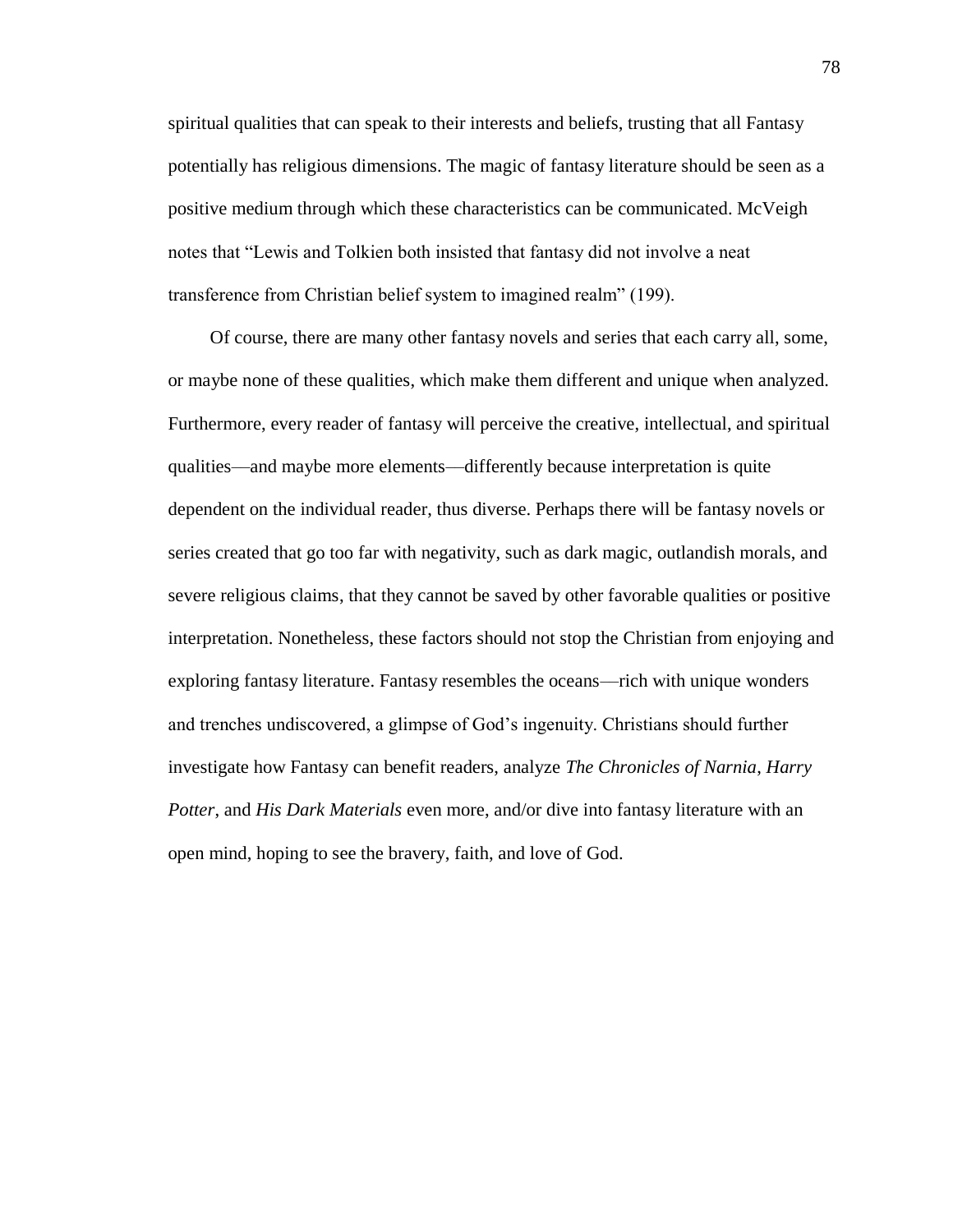## **Works Cited**

- Bird, Anne-Marie. "'Without Contraries is No Progress': Dust as an All-Inclusive, Multifunctional Metaphor in Philip Pullman's *His Dark Materials*." *Children's Literature in Education*, vol. 32, no. 2, June 2001, pp. 111-123. *EBSCOhost*, seu.idm.oclc.org/login?url=http://search.ebscohost.com/login.aspx?direct=true&d b=a9h&AN=11305784&site=ehost-live&scope=site.
- Cockrell, Amanda. "*Harry Potter* and the Witch Hunters: A Social Context for the Attacks on *Harry Potter*." *Journal of American Culture*, vol. 29, no. 1, Mar. 2006, pp. 24-30. *EBSCOhost*, doi:10.1111/j.1542-734X.2006.00272.x.
- Downing, David C. *Into the Wardrobe: C.S. Lewis and the Narnia Chronicles*. Jossey-Bass, 2005.
- Eliot, T.S. "Religion and Literature." Ryken, pp. 197-208.
- Elmhirst, Sophie. "Philip Pullman Returns to His Fantasy World." *The New York Times Magazine*, 12 Oct. 2017, https://www.nytimes.com/2017/10/12/magazine/philippullman-returns-to-his-fantasy-world.html. Accessed 5 Nov. 2017.
- "Facts About Children's Literacy." *National Education Association*, http://www.nea.org/grants/facts-about-childrens-literacy.html.
- Feldt, Laura. "Fantasizing the Fall. Reception and Transformation of the Bible in Philip Pullman's Fantasy Trilogy *His Dark Materials*." *Religion and Normativity, Volume 2: Receptions and Transformations of the Bible*, edited by Kirsten Nielsen, Aarhus University Press, 2009, pp. 48-64.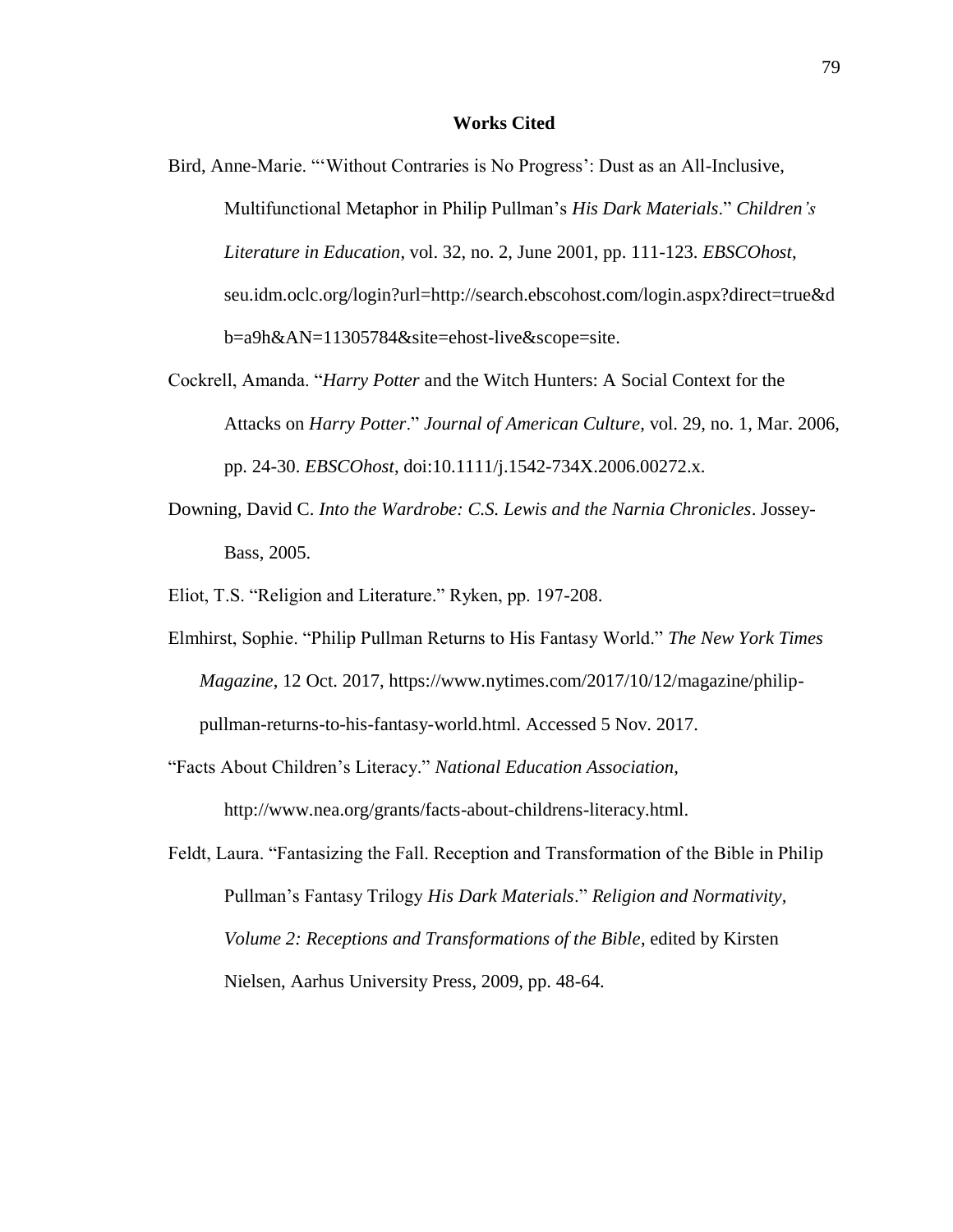- - -. "*Harry Potter* and Contemporary Magic: Fantasy Literature, Popular Culture, and the Representation of Religion." *Journal of Contemporary Religion*, vol. 31, no. 1, Jan. 2016, pp. 101-114. *EBSCOhost*, doi:10.1080/13537903.2016.1109877.
- Furedi, Frank. "The Curious Rise of Anti-Religious Hysteria." *Policy*, vol. 22, no. 1, Mar. 2006, pp. 7-12. *EBSCOhost*,

seu.idm.oclc.org/login?url=http://search.ebscohost.com/login.aspx?direct=true&d b=bth&AN=20450008&site=ehost-live&scope=site.

Glanzer, Perry. "Moving Beyond Censorship: What Will Educators Do If a Controversy Over *His Dark Materials* Erupts?." *Phi Delta Kappan*, vol. 87, no. 2, 01 Oct. 2005, pp. 166-168. *EBSCOhost*,

seu.idm.oclc.org/login?url=http://search.ebscohost.com/login.aspx?direct=true&d b=eric&AN=EJ75441&site=ehost-live&scope=site.

Griesinger, Emily. "*Harry Potter* and the 'Deeper Magic': Narrating Hope in Children's Literature." *Christianity and Literature*, vol. 51, no. 3, 2002, pp. 455-480. *EBSCOhost*,

seu.idm.oclc.org/login?url=http://search.ebscohost.com/login.aspx?direct=true&d b=rfh&AN=ATLA0001289429&site=ehost-live&scope=site.

- - -. "Why Read *Harry Potter*?: J.K. Rowling and the Christian Debate." *Christian Scholar's Review*, vol. 32, no. 3, 2003, pp. 297-316. *EBSCOhost*, seu.idm.oclc.org/login?url=http://search.ebscohost.com/login.aspx?direct=true&d b=rfh&AN=ATLA0001473751&site=ehost-live&scope=site.
- Hatlen, Burton. "Pullman's *His Dark Materials*, a Challenge to the Fantasies of J.R.R. Tolkien and C.S. Lewis, with an Epilogue on Pullman's Neo-Romantic Reading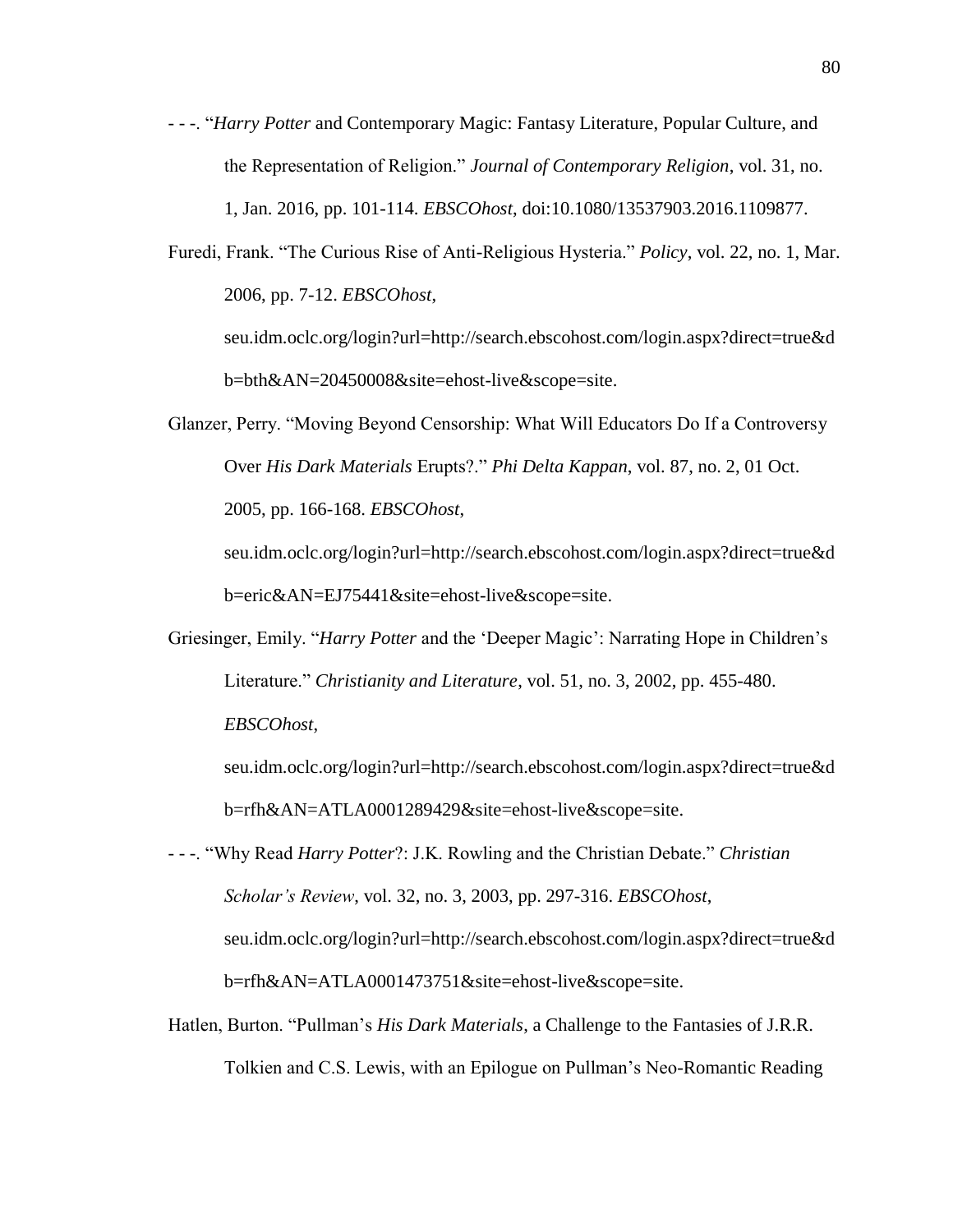of *Paradise Lost*." *His Dark Materials Illuminated: Critical Essays on Philip Pullman's Trilogy*, edited by Millicent Lenz with Carole Scott, Wayne State University Press, 2005, pp. 75-94.

*The Holy Bible*. English Standard Version, Crossway Bibles, 2007.

- Ingalls, Rebecca. "The Trilemma Revised: *Harry Potter* and a Landscape of Moral Uncertainty." *Poroi: An Interdisciplinary Journal of Rhetorical Analysis & Invention*, vol. 7, no. 1, Mar. 2011, pp. 1-22. *EBSCOhost*, seu.idm.oclc.org/login?url=http://search.ebscohost.com/login.aspx?direct=true&d b=ufh&AN=66998148&site=ehost-live&scope=site.
- "J.K. Rowling." *J.K. Rowling*, 2016, https://www.jkrowling.com/about/. Accessed 4 Nov. 2017.
- King, Shelley. "'Without Lyra we would understand neither the New nor the Old Testament': Exegesis, Allegory, and Reading *The Golden Compass*." *His Dark Materials Illuminated: Critical Essays on Philip Pullman's Trilogy*, edited by Millicent Lenz with Carole Scott, Wayne State University Press, 2005, pp. 106- 124.
- Kuteeva, Maria. "Myth." *Reading the Classics with C.S. Lewis*, edited by Thomas L. Martin, Baker Academic, 2000, pp. 265-284.

Lane, Belden C. "Fantasy and the Geography of Faith." *Theology Today*, vol. 50, no. 3, Oct. 1993, pp. 397-408. *EBSCOhost*, seu.idm.oclc.org/login?url=http://search.ebscohost.com/login.aspx?direct=true&d b=rfh&AN=ATLA0000869652&site=ehost-live&scope=site.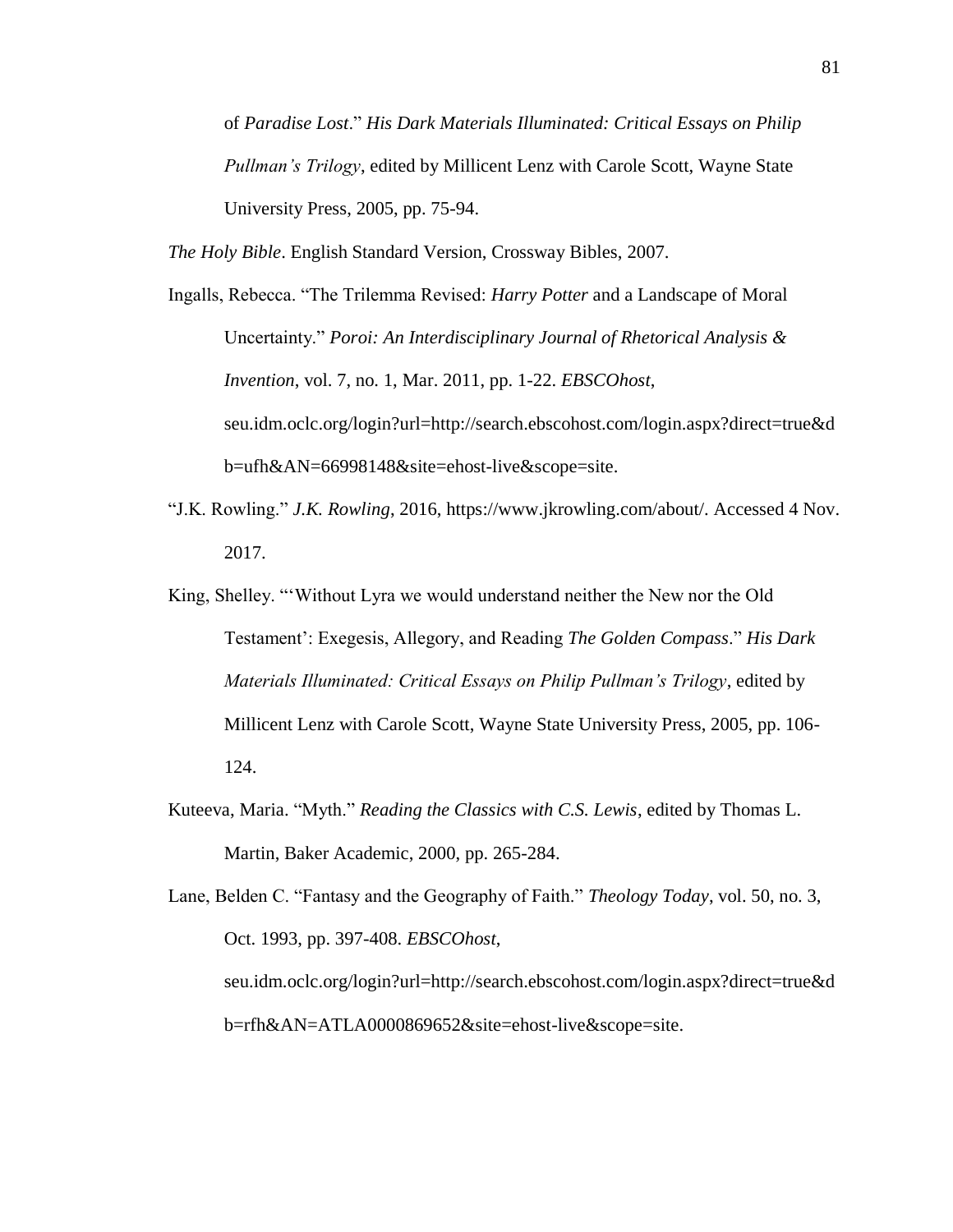- Lee, Seung Chun. "C.S. Lewis' Mythopoeia of Heaven and Earth: Implications of the Ethical and Spiritual Formation of Multicultural Young Learners." *International Journal of Children's Spirituality*, vol. 20, no. 1, Feb. 2015, pp. 15-28. *EBSCOhost*, doi:10.1080/1364436X.2014.999229.
- Leet, Andrew. "Rediscovering Faith Through Science Fiction: Pullman's *His Dark Materials*." *His Dark Materials Illuminated: Critical Essays on Philip Pullman's Trilogy*, edited by Millicent Lenz with Carole Scott, Wayne State University Press, 2005, pp. 174-187.

Lewis, C.S. *The Horse and His Boy*. Collier Books, 1954.

- - -. *The Last Battle*. Collier Books, 1956.
- - -. *The Lion, the Witch, and the Wardrobe*. Collier Books, 1950.
- - -. *The Magician's Nephew*. Collier Books, 1955.
- - -. *Of Other Worlds*. Harvest Books, 1966.
- - -. "On Stories." Ryken, pp. 453-456.
- - -. *Prince Caspian*. Collier Books, 1951.
- - -. *The Silver Chair*. Collier Books, 1953.
- - -. *The Voyage of the Dawn Treader*. Collier Books, 1952.
- McVeigh, Dan. "Is *Harry Potter* Christian?." *Renascence*, vol. 54, no. 3, Spring 2002, p. 197. *EBSCOhost*,

seu.idm.oclc.org/login?url=http://search.ebscohost.com/login.aspx?direct=true&d b=a9h&AN=8540350&site=ehost-live&scope=site.

Miller, Laura. *The Magician's Book: A Skeptic's Adventures in Narnia*. Little, Brown and Company, 2008.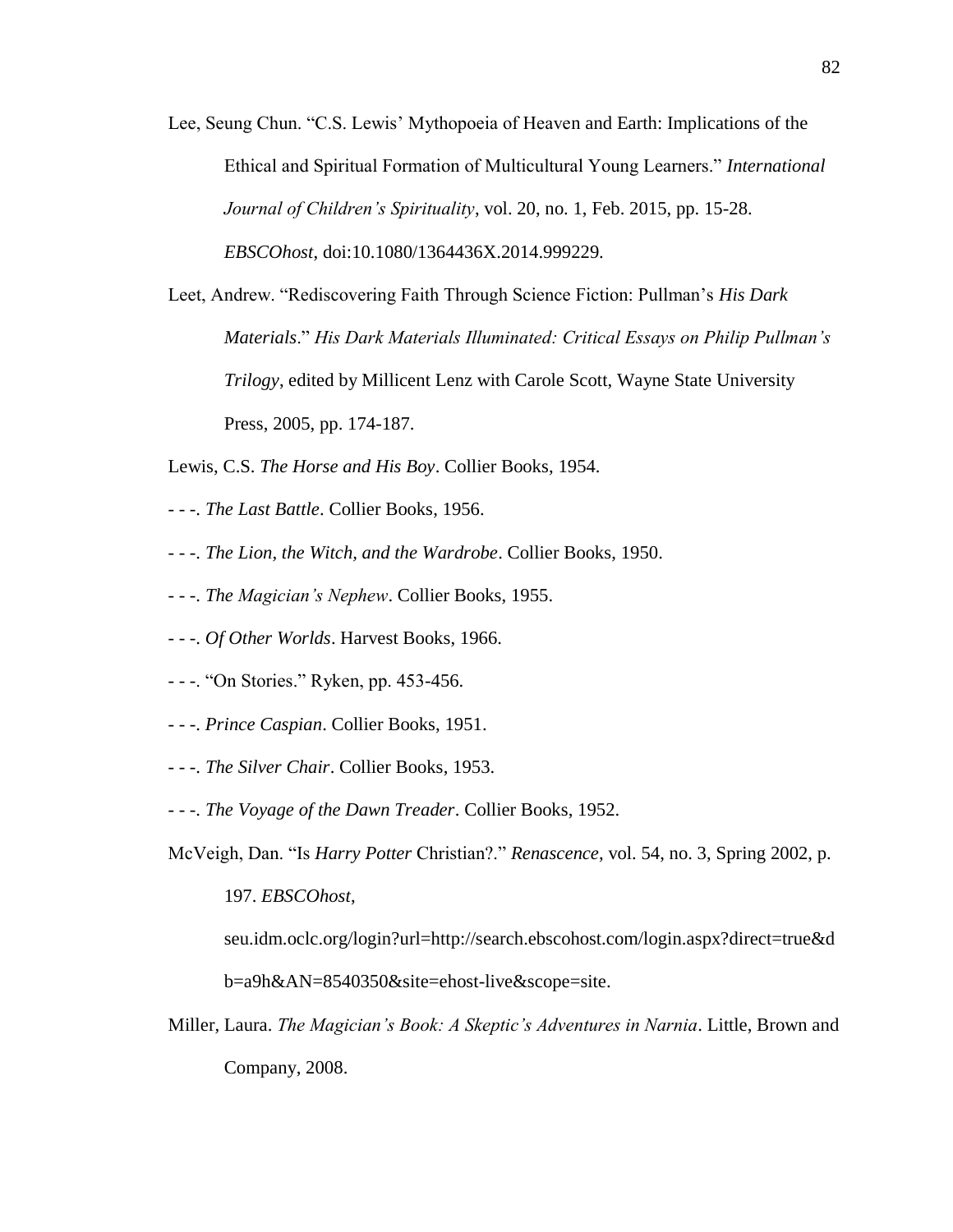- Mills, Alice. "*Harry Potter*: Agency or Addiction?." *Children's Literature in Education*, vol. 41, no. 4, Dec. 2010, pp. 291-301. *EBSCOhost*, doi:10.1007/s10583-010- 9115-y.
- Milton, John. *Paradise Lost*. Introdcued by Philip Pullman, Oxford UP, 2005. ProQuest Ebook Central,

https://ebookcentral.proquest.com/lib/seu/detail.action?docID=422470.

Norris, Kathleen. *Amazing Grace: A Vocabulary of Faith*. Riverhead Books, 1998.

Padley, Jonathan, and Kenneth Padley. "'A Heaven of Hell, a Hell of Heaven': *His Dark Materials*, Inverted Theology, and the End of Philip Pullman's Authority." *Children's Literature in Education*, vol. 37, no. 4, 01 Dec. 2006, pp. 325-334. *EBSCOhost*,

seu.idm.oclc.org/login?url=http://search.ebscohost.com/login.aspx?direct=true&d b=eric&AN=EJ746996&site=ehost-live&scope=site.

Pullman, Philip. *The Amber Spyglass*. Alfred A. Knopf, 2000.

- - -. "The Darkside of Narnia." *The Guardian*, 1 October 1998. *The Cumberland River Lamp Post*, http://www.crlamppost.org/darkside.htm.
- - -. *The Golden Compass*. Yearling, 1996.
- - -. *The Subtle Knife*. Alfred A. Knopf, 1997.
- Rapp, Nicolas, and Krishna Thakker. "Harry Potter at 20: Billions in Box Office Revenue, Millions of Books Sold." *Fortune*, 26 June 2017, http://fortune.com/2017/06/26/harry-potter-20th-anniversary/. Accessed 4 Nov. 2017.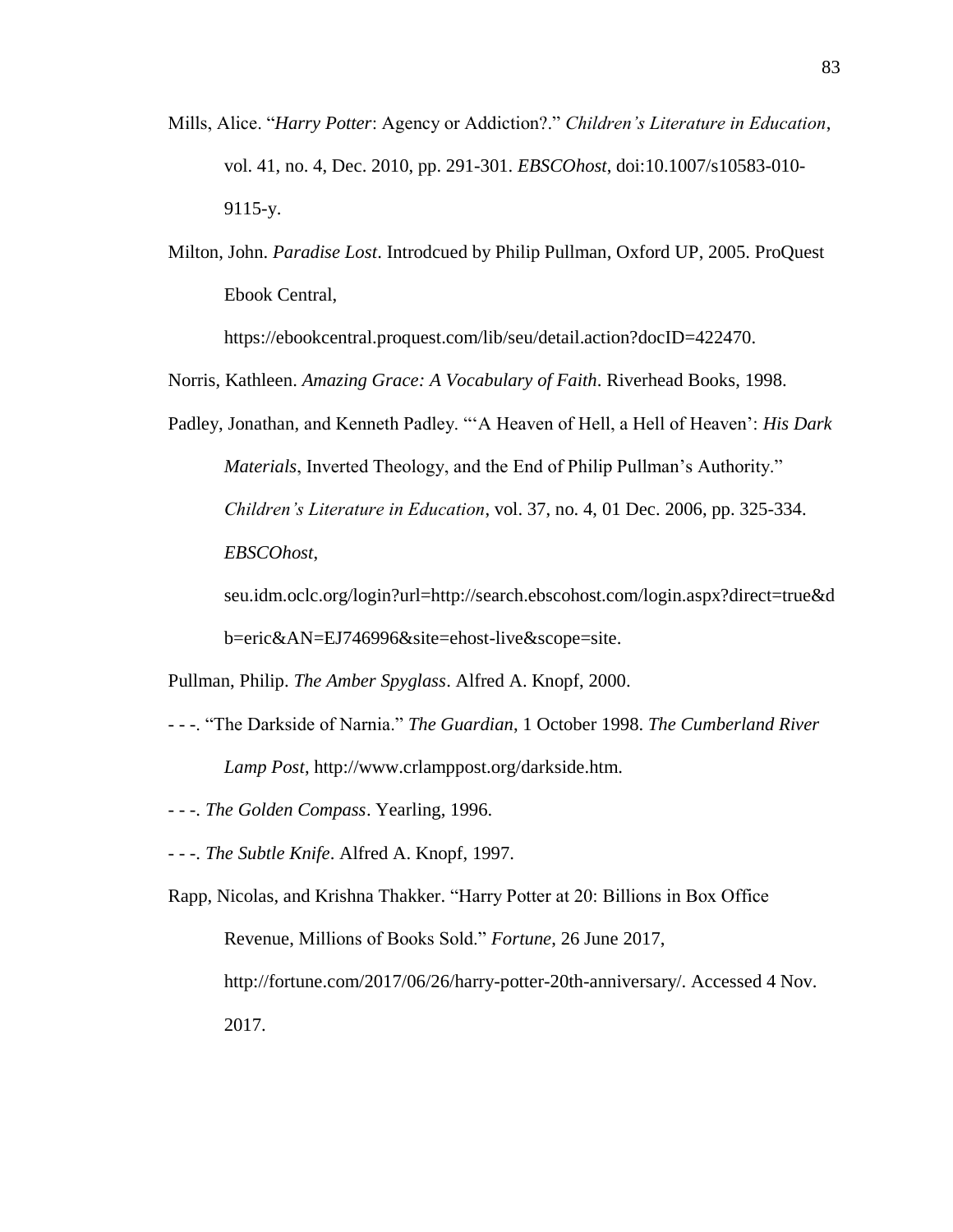Robson, Geoff. "Killing God?: Secular and Spiritual Elements in Some Recent Literature For Children." *British Journal of Religious Education*, vol. 35, no. 1, Jan. 2013, pp. 87-97. *EBSCOhost*, doi:10.1080/01416200.2012.704869.

Ross, Stephen. "Exposing *His Dark Materials*." *Christian Research Journal* , vol. 30, no. 6, 2007, www.equip.org/article/exposing-his-dark-materials/. Accessed 26 Apr. 2017

Rowling, J.K. *Harry Potter and the Chamber of Secrets*. Arthur A. Levine Books, 1998.

- - -. *Harry Potter and the Deathly Hallows*. Arthur A. Levine Books, 2007.

- - -. *Harry Potter and the Goblet of Fire*. Arthur A. Levine Books, 2000.

- - -. *Harry Potter and the Half-Blood Prince*. Arthur A. Levine Books, 2005.

- - -. *Harry Potter and the Order of the Phoenix*. Arthur A. Levine Books, 2003.

- - -. *Harry Potter and the Prisoner of Azkaban*. Arthur A. Levine Books, 1999.

- - -. *Harry Potter and the Sorcerer's Stone*. Arthur A. Levine Books, 1997.

Ryken, Leland, editor. *The Christian Imagination*. WaterBrook Press, 2002.

Tolkien, J.R.R. "On Fairy-Stories." *The Monsters and the Critics and Other Essays*, edited by Christopher Tolkien, George Allen and Unwin, 1983, pp. 109-161.

- Wind-Cowie, Max. "Why Christians Should Embrace Philip Pullman." *Catholic Herald*, 23 Feb. 2017, http://www.catholicherald.co.uk/issues/february-24th-2017/whychristians-should-embrace-philip-pullman/. Accessed 15 Nov. 2017.
- Wood, Naomi. "Paradise Lost and Found: Obedience, Disobedience, and Storytelling in C.S. Lewis and Philip Pullman." *Children's Literature in Education*, vol. 32, no. 4, Dec. 2001, pp. 237-259. *EBSCOhost*,